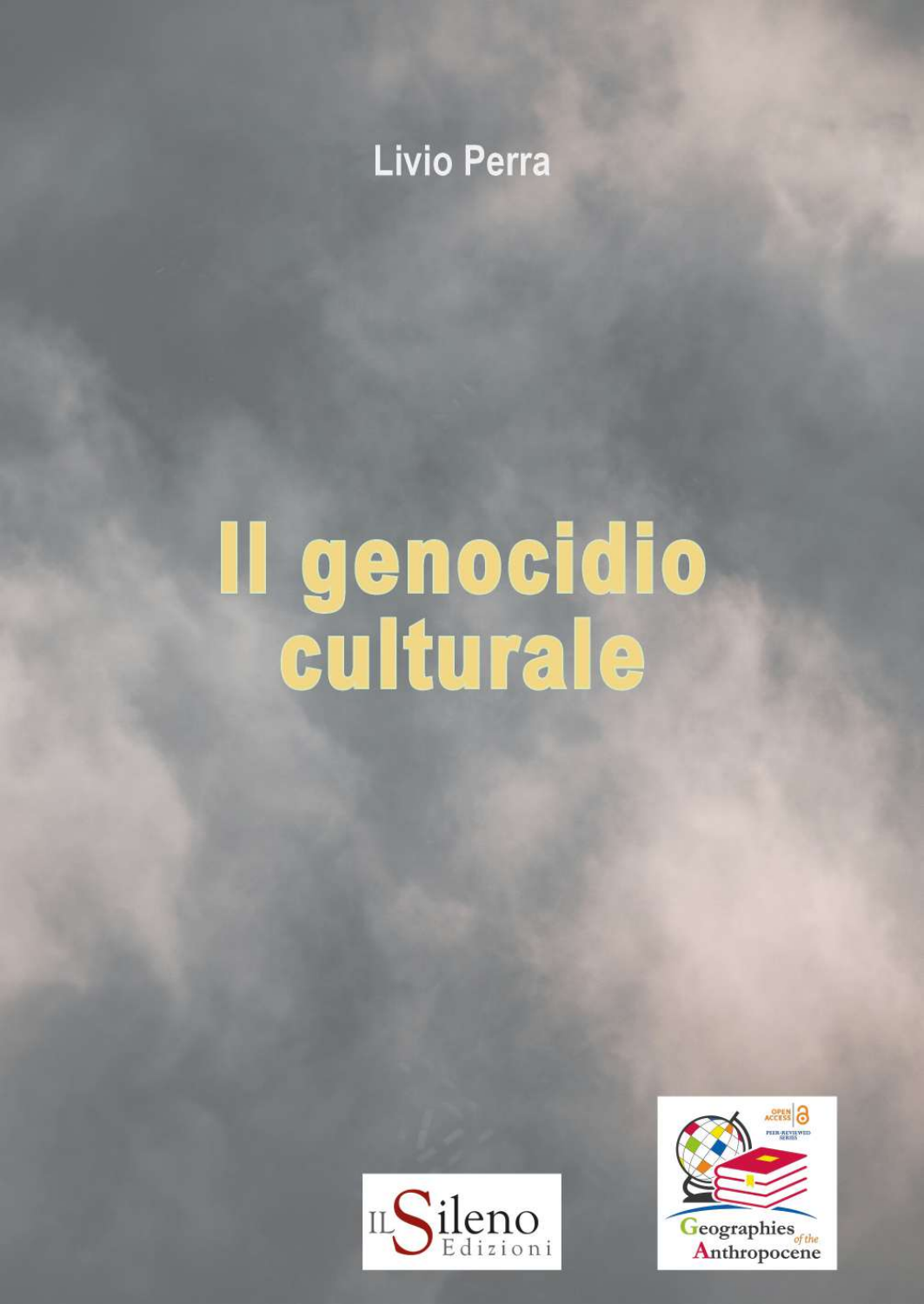# Il genocidio culturale

# **Livio Perra**

lperra@uniss.it



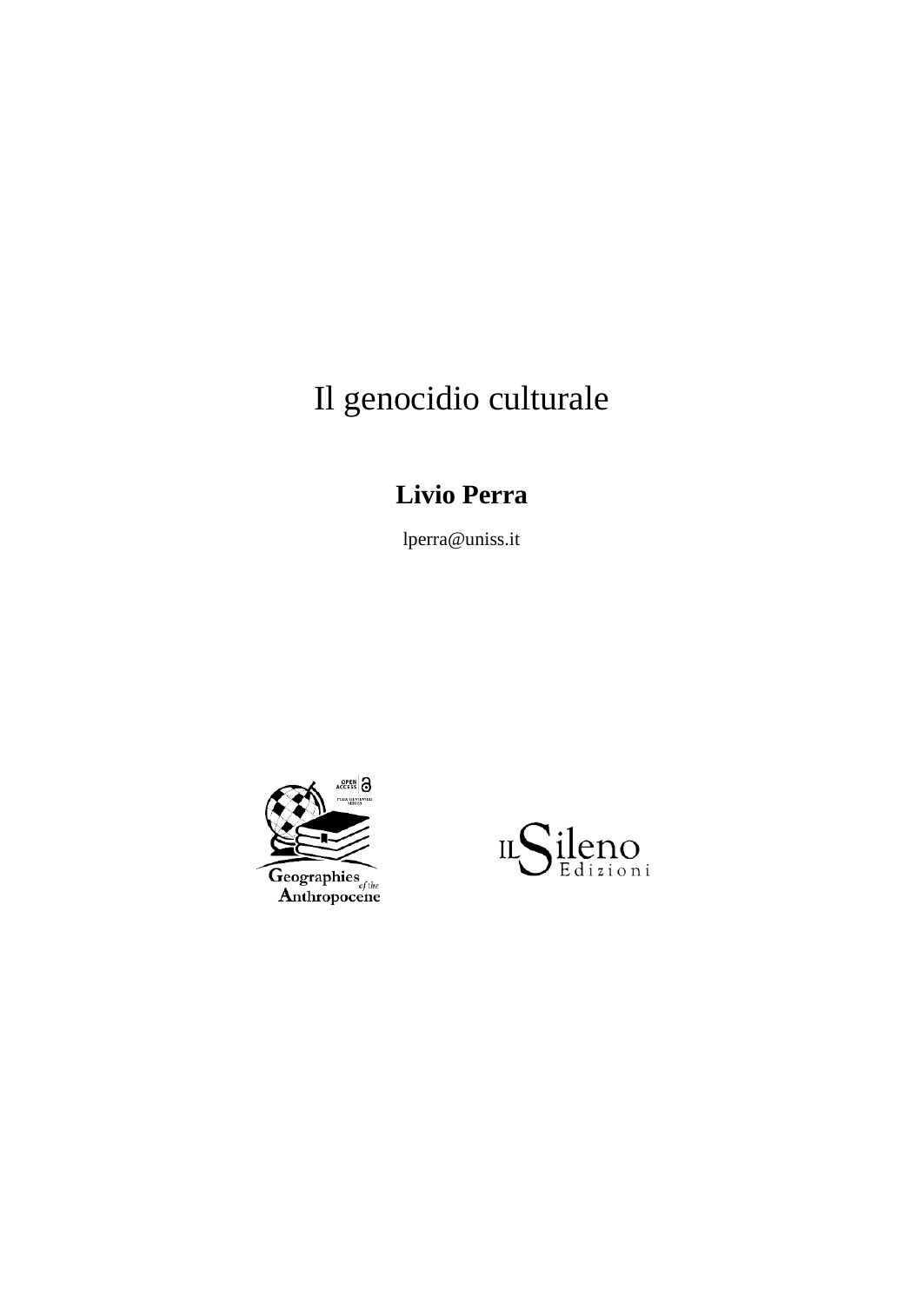*The Cultural Genocide*

Livio Perra

is a monographic volume of the Open Access and peer-reviewed series "Geographies of the Anthropocene" (Il Sileno Edizioni), ISSN 2611-3171.

[www.ilsileno.it/geographiesoftheanthropocene/](http://www.ilsileno.it/geographiesoftheanthropocene/)



Cover: elaboration of the photo by Colin Lloyd on Unsplash

Copyright © 2022 by Il Sileno Edizioni International Scientific Publisher "Il Sileno", VAT number: 03716380781. Via Piave, 3/A, 87035 - Lago (CS), Italy, e-mail[: ilsilenoedizioni@gmail.com](mailto:ilsilenoedizioni@gmail.com)

> This work is licensed under a Creative Commons Attribution-Non-Commercial-NoDerivs 3.0 Italy License.



The work, including all its parts, is protected by copyright law. The user at the time of downloading the work accepts all the conditions of the license to use the work, provided and communicated on the website [http://creativecommons.org/licenses/by-nc-nd/3.0/it/legalcode](https://l.facebook.com/l.php?u=http%3A%2F%2Fcreativecommons.org%2Flicenses%2Fby-nc-nd%2F3.0%2Fit%2Flegalcode&h=ATM_ijp1OCbtG9XGIOna0KKc_Q9Y-lal4QTcEN_bsi6vkxtz4SJxnlG13FPdoflpU2aGABW9tsVWq9ilEEpuO6KvuoWJKItIjUq3D99froEUcw9u8pU87g)

ISBN 979-12-80064-32-5

May 2022 *(First Edition)*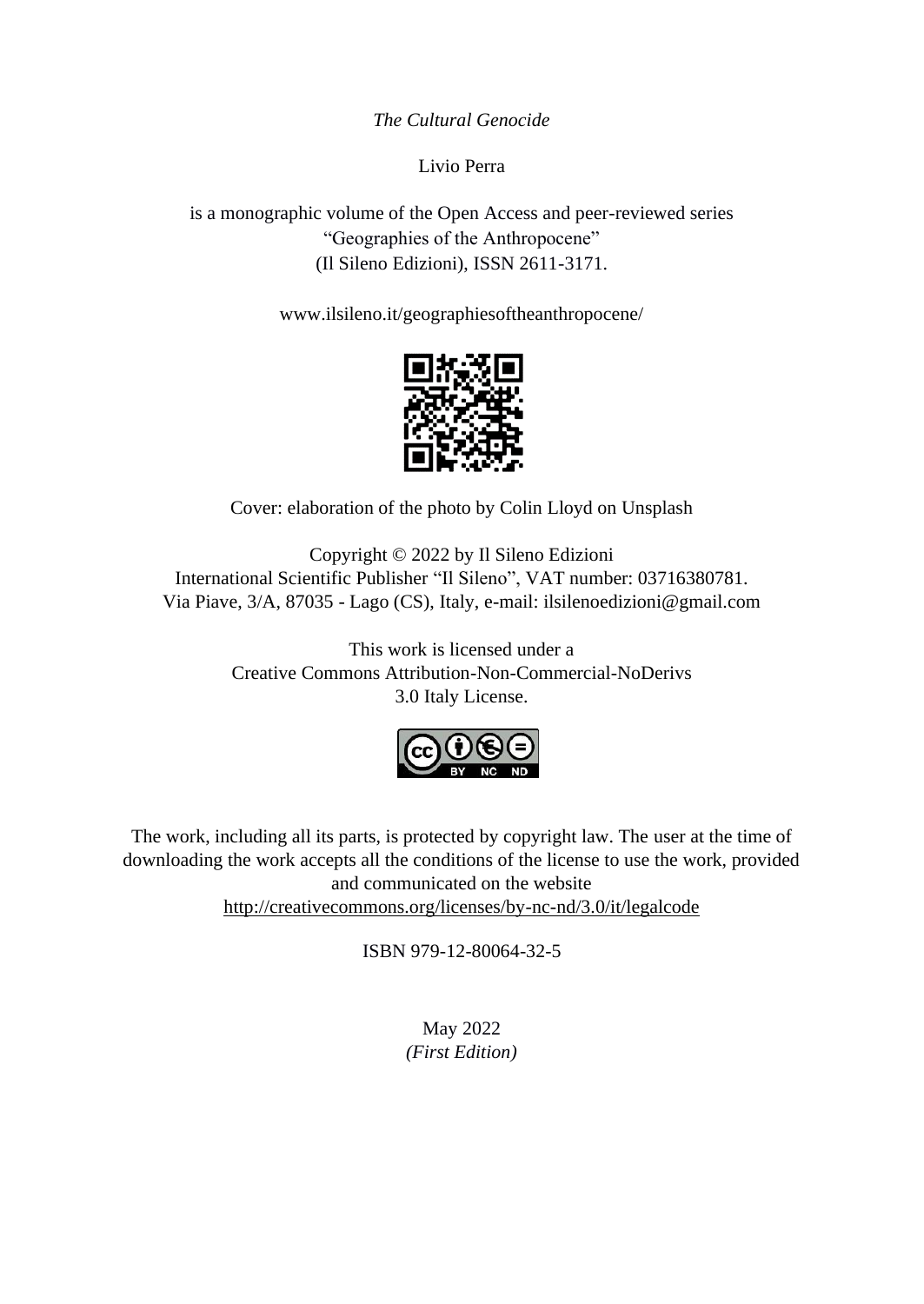



# **Geographies of the Anthropocene**

Open Access and Peer-Reviewed series

**Editor-In-Chief:** Francesco De Pascale (Department of Culture and Society, University of Palermo, Italy).

**Associate Editors:** Salvatore Cannizzaro (Department of Humanities, University of Catania, Italy); Fausto Marincioni (Department of Life and Environmental Sciences, Università Politecnica delle Marche, Italy), Leonardo Mercatanti (Department of Culture and Society, University of Palermo, Italy), Francesco Muto (Department of Biology, Ecology and Earth Sciences, University of Calabria, Italy), Charles Travis (School of Histories and Humanities, Trinity College Dublin; University of Texas, Arlington).

**Editorial Board:** Mohamed Abioui (Ibn Zohr University, Morocco), Andrea Cerase (Sapienza University of Rome, Italy), Valeria Dattilo (University of Calabria, Italy), Dante Di Matteo (Polytechnic University of Milan, Italy); Jonathan Gómez Cantero (Departamento de Meteorología de Castilla-La Mancha Media, Spain), Eleonora Guadagno (University of Naples "L'Orientale", Italy); Peggy Karpouzou (National and Kapodistrian University of Athens, Greece); Davide Mastroianni (University of Siena, Italy), Giovanni Messina (University of Palermo, Italy), Joan Rossello Geli (Universitat Oberta de Catalunya, Spain), Gaetano Sabato (University of Palermo, Italy), Nikoleta Zampaki (National and Kapodistrian University of Athens, Greece).

**International Scientific Board:** Marie-Theres Albert (UNESCO Chair in Heritage Studies, University of Cottbus-Senftenberg, Germany), David Alexander (University College London, England), Loredana Antronico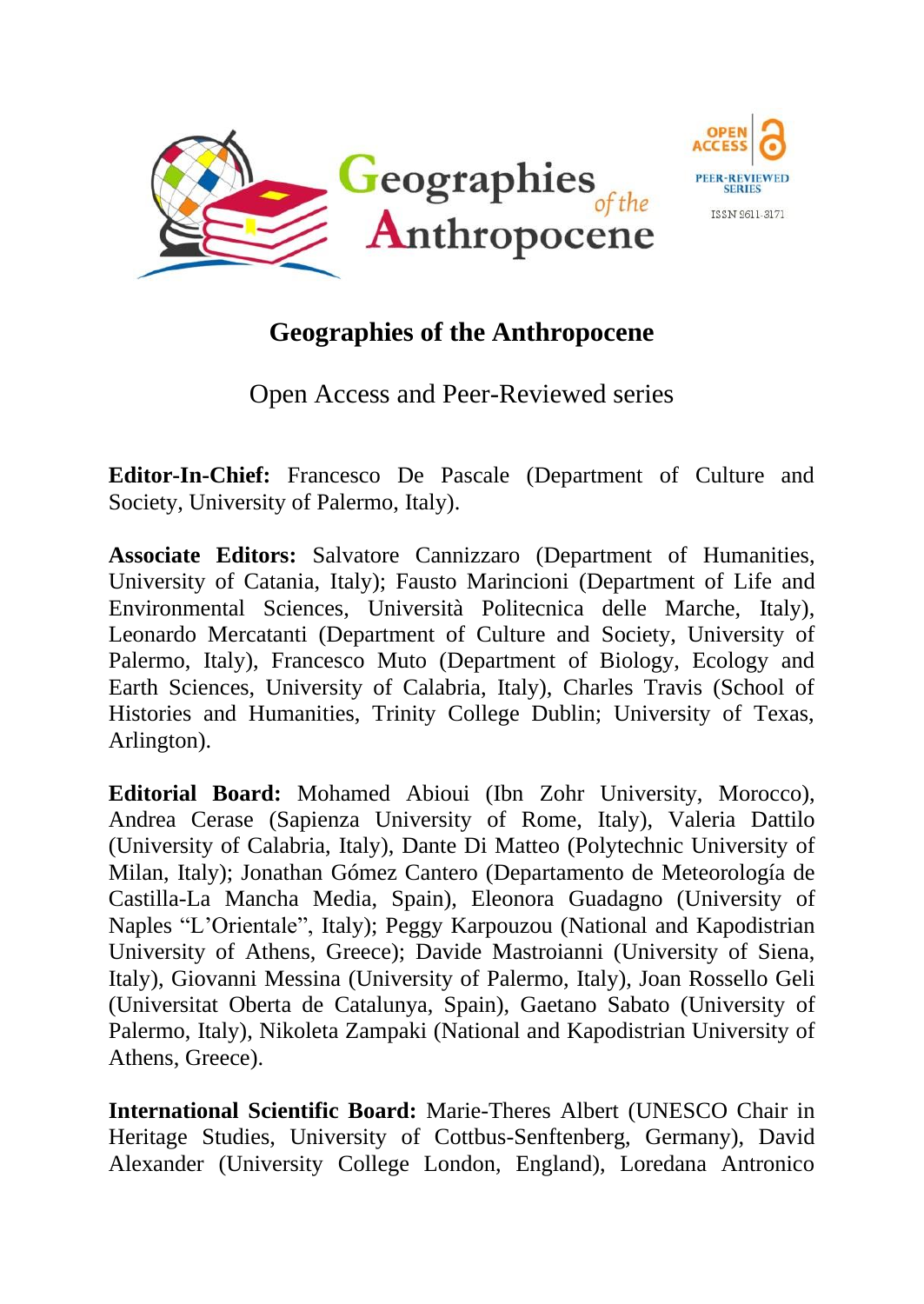(CNR – Research Institute for Geo-Hydrological Protection, Italy), Lina Maria Calandra (University of L'Aquila, Italy); Salvatore Cannizzaro (University of Catania, Italy), Fabio Carnelli (EURAC Research, Bolzano, Italy); Carlo Colloca (University of Catania, Italy), Gian Luigi Corinto (University of Macerata, Italy), Roberto Coscarelli (CNR – Research Institute for Geo-Hydrological Protection, Italy), Girolamo Cusimano (University of Palermo, Italy), Bharat Dahiya (Director, Research Center for Integrated Sustainable Development, College of Interdisciplinary Studies Thammasat University, Bangkok, Thailand); Sebastiano D'Amico (University of Malta, Malta), Armida de La Garza (University College Cork, Ireland), Elena Dell'Agnese (University of Milano-Bicocca, Italy; Vice President of IGU), Piero Farabollini (University of Camerino, Italy), Massimiliano Fazzini (University of Camerino; University of Ferrara, Italy; Chair of the "Climate Risk" Area of the Italian Society of Environmental Geology); Giuseppe Forino (University of Newcastle, Australia), Virginia García Acosta (Centro de Investigaciones y Estudios Superiores en Antropología Social, CIESAS, México); Cristiano Giorda (University of Turin, Italy), Giovanni Gugg (LESC, Laboratoire d'Ethnologie et de Sociologie Comparative, CNRS – Université Paris-Nanterre, France), Luca Jourdan (University of Bologna, Italy), Francesca Romana Lugeri (ISPRA, University of Camerino, Italy), Cary J. Mock (University of South Carolina, U.S.A.; Member of IGU Commission on Hazard and Risk), Enrico Nicosia (University of Messina, Italy), Gilberto Pambianchi (University of Camerino, Italy; President of the Italian Association of Physical Geography and Geomorphology), Silvia Peppoloni (Istituto Nazionale di Geofisica e Vulcanologia, Italy; Secretary General of IAPG; Councillor of IUGS), Isabel Maria Cogumbreiro Estrela Rego (University of the Azores, Portugal), Andrea Riggio (University of Cassino and Southern Lazio, Italy), Jean-Claude Roger (University of Maryland, College Park, U.S.A.; Terrestrial Information Systems Laboratory, Code 619, NASA Goddard Space Flight Center, Greenbelt, U.S.A.); Vito Teti (University of Calabria, Italy), Bruno Vecchio (University of Florence, Italy), Masumi Zaiki (Seikei University, Japan; Secretary of IGU Commission on Hazard and Risk).

# **Editorial Assistant, Graphic Project and Layout Design:** Ambra Benvenuto;

**Website:** [www.ilsileno.it/geographiesoftheanthropocene;](http://www.ilsileno.it/geographiesoftheanthropocene)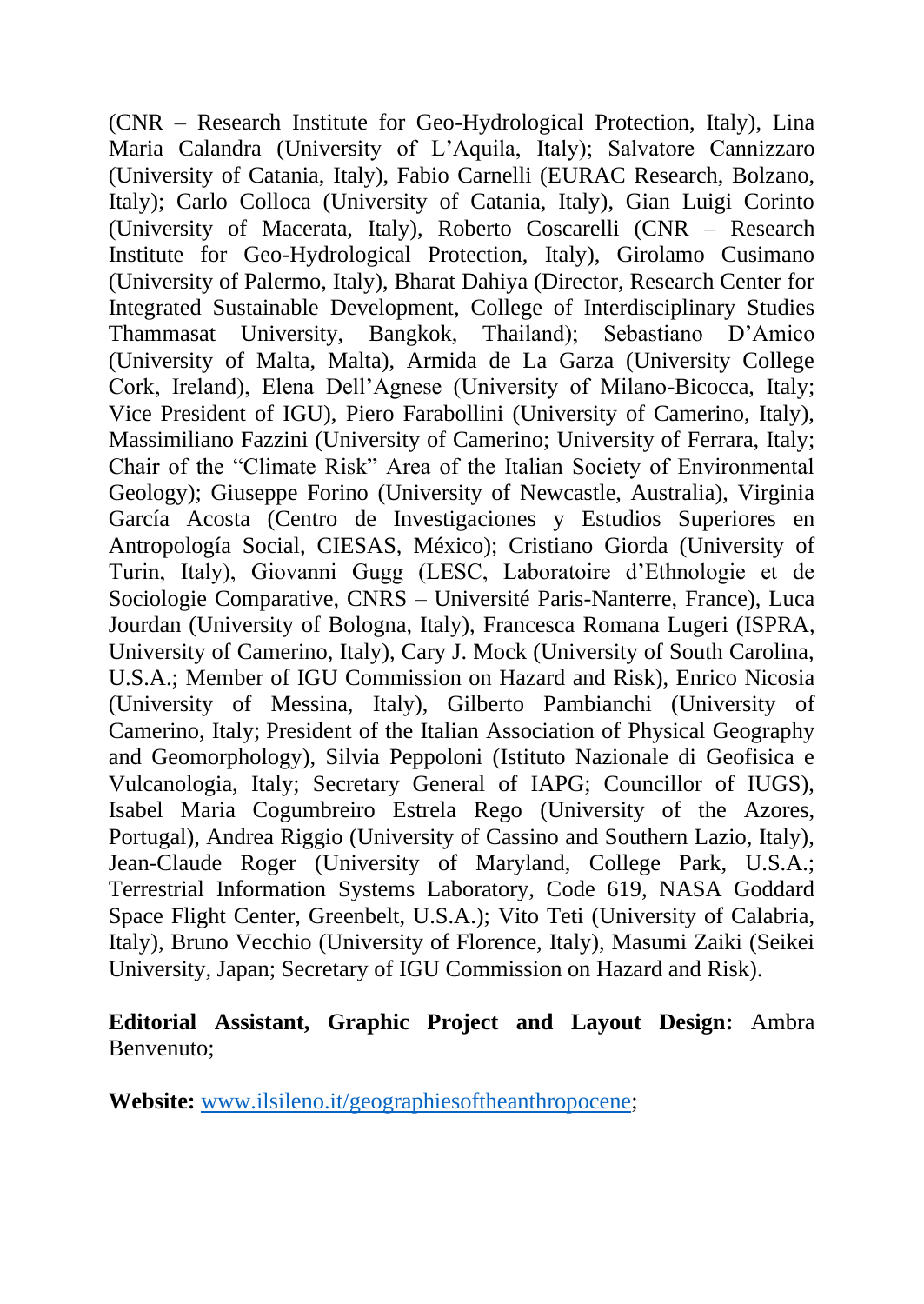The book series "Geographies of the Anthropocene" edited by Scientific International Publisher "Il Sileno Edizioni" will discuss the new processes of the Anthropocene epoch through the various worldviews of geoscientists and humanists, intersecting disciplines of Geosciences, Geography, Geoethics, Philosophy, Socio-Anthropology, Sociology of Environment and Territory, Psychology, Economics, Environmental Humanities and cognate disciplines.

Geoethics focuses on how scientists (natural and social), arts and humanities scholars working in tandem can become more aware of their ethical responsibilities to guide society on matters related to public safety in the face of natural hazards, sustainable use of resources, climate change and protection of the environment. Furthermore, the integrated and multiple perspectives of the Environmental Humanities, can help to more fully understand the cultures of, and the cultures which frame the Anthropocene. Indeed, the focus of Geoethics and Environmental Humanities research, that is, the analysis of the way humans think and act for the purpose of advising and suggesting appropriate behaviors where human activities interact with the geosphere, is dialectically linked to the complex concept of Anthropocene.

The book series "Geographies of the Anthropocene" publishes online volumes, both collective volumes and monographs, which are set in the perspective of providing reflections, work materials and experimentation in the fields of research and education about the new geographies of the Anthropocene.

"Geographies of the Anthropocene" encourages proposals that address one or more themes, including case studies, but welcome all volumes related to the interdisciplinary context of the Anthropocene. Published volumes are subject to a review process (**double blind peer review**) to ensure their scientific rigor.

The volume proposals can be presented in English, Italian, French or Spanish.

The choice of digital Open Access format is coherent with the flexible structure of the series, in order to facilitate the direct accessibility and usability by both authors and readers.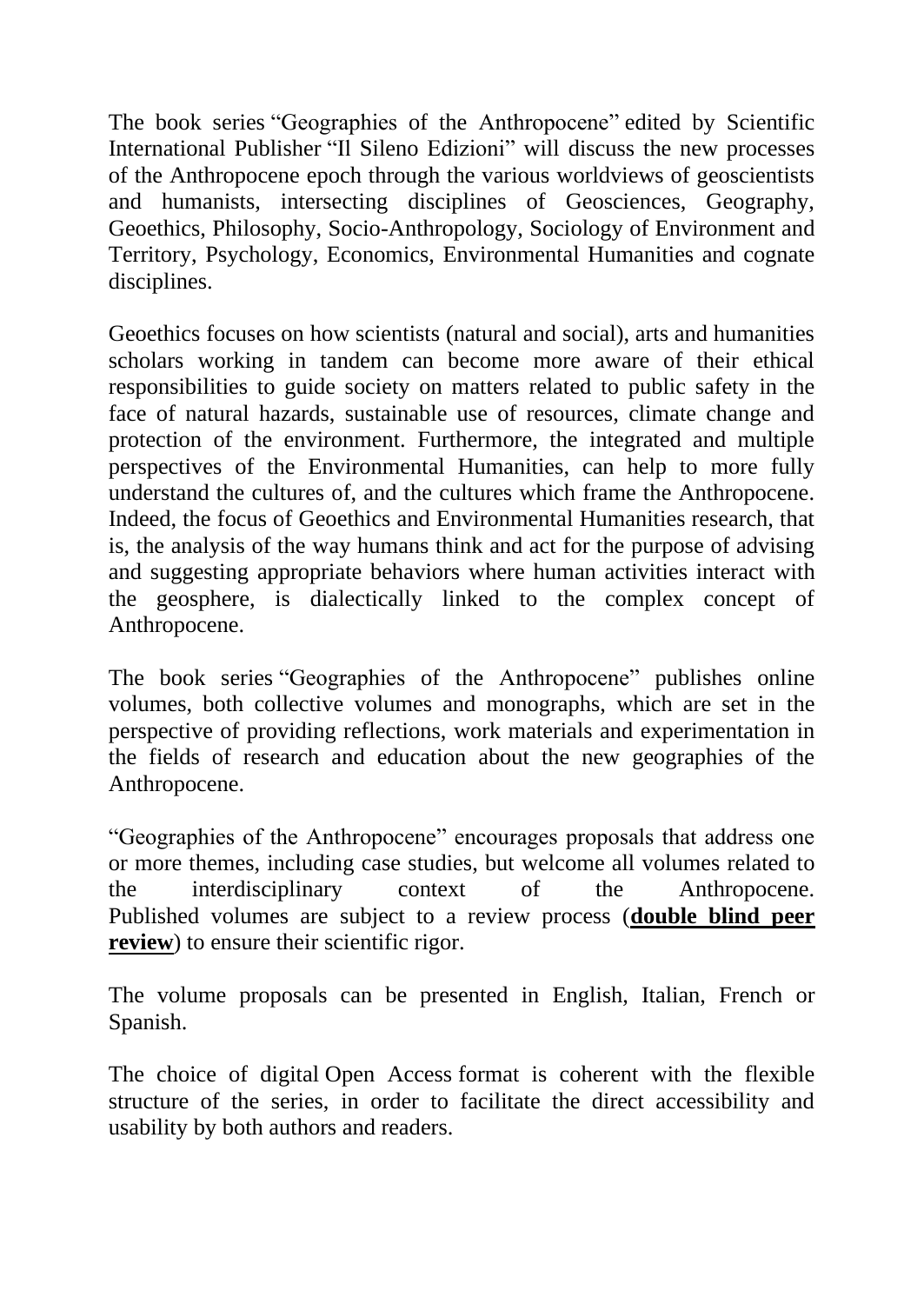# **Abstract**

This monograph analyses the cultural genocide. It is perpetrated through the direct attack on cultural heritage with the intent of destroying a human group. The category of cultural genocide, although foreseen in the first formulation of the definition of genocide, does not have much luck. In international texts aimed at preventing and punishing genocide, only physical and biological genocide are mentioned. Nevertheless, interest in this category does not cease to exist. The phenomenon is analysed by the doctrine in numerous writings. The Supreme National Tribunal of Poland, in the 1946 judgment, defining the *Poland v. Greiser*, qualifies certain acts as cultural genocide. More recently, in 2016, the International Criminal Court condemns Al Mahdi for the destruction of cultural properties, applying the discipline established at the international level for the protection of cultural property in armed conflicts. In 2015, the Truth and Reconciliation Commission of Canada, in its final report, defines the policies implemented by the Canadian government regarding indigenous peoples and, in particular the phenomenon of residential schools, as cultural genocide. The author, after having outlined the category of cultural genocide, comes to the conclusion that using this category can allow to contrast the direct attack on cultural heritage perpetrated with the aim of destroying a human group.

# **Keywords**

Cultural genocide, cultural heritage, culture, genocide.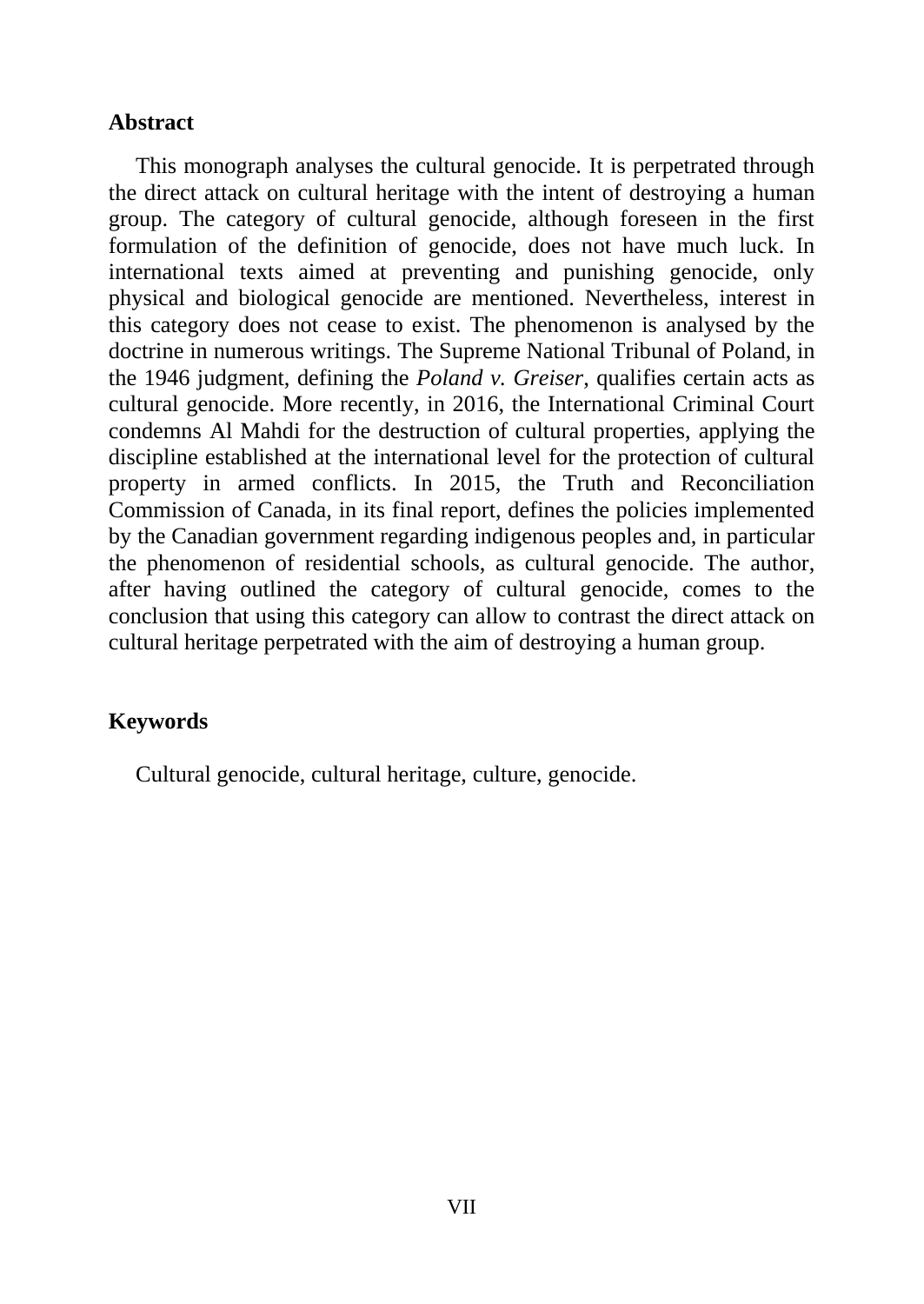# **Indice**

| Abstract                                                                        | p.VII |
|---------------------------------------------------------------------------------|-------|
| <b>Keywords</b>                                                                 | p.VII |
| <b>Prefazione</b>                                                               | p.9   |
| 1. Introduzione                                                                 | p.11  |
| 2. Patrimonio culturale, cultura e identità                                     | p.13  |
| 2.1. Definizione di patrimonio culturale                                        | p.14  |
| 2.2. I termini 'patrimonio', 'cultura' e la loro unione                         | p.15  |
| 2.3. Il patrimonio culturale come espressione dell'identità di una comunità     | p.18  |
| 2.4. I complessi monumentali e i monumenti                                      | p.19  |
| 2.5. I musei                                                                    | p.21  |
| 2.6. Le biblioteche e gli archivi                                               | p.24  |
| 2.7. Il patrimonio culturale immateriale                                        | p.27  |
| 2.7.1. Le lingue                                                                | p.30  |
| 2.7.2. Il folclore                                                              | p.32  |
| 3. Il genocidio                                                                 | p.35  |
| 3.1. Il genocidio: definizione e fonti internazionali                           | p.35  |
| 3.2. Dai Tribunali ad hoc alla Corte permanente                                 | p.38  |
| 4. Verso il genocidio culturale                                                 | p.43  |
| 4.1. Definizione                                                                | p.43  |
| 4.2. L'esclusione del genocidio culturale dalla Convention on the Prevention    | p.46  |
| and Punishment of the Crime of Genocide del 1948                                |       |
| 4.3. Le fonti internazionali                                                    | p.50  |
| 4.4. I vantaggi e gli svantaggi della previsione della categoria del genocidio  | p.52  |
| culturale                                                                       |       |
| 5. La protezione dei beni culturali nei conflitti armati                        | p.54  |
| 5.1. Gli accordi, i trattati e gli atti                                         | p.55  |
| 5.2. La Convenzione per la protezione dei beni culturali in caso di conflitto   | p.65  |
| armato e i suoi due protocolli                                                  |       |
| 6. Le condotte del genocidio culturale                                          | p.74  |
| 6.1. La distruzione dei beni culturali materiali                                | p.75  |
| 6.2. L'assimilazione dei popoli indigeni                                        | p.76  |
| 6.3. I bambini strappati alle famiglie di origine, la denazionalizzazione e gli | p.77  |
| apolidi                                                                         |       |
| 7. Analisi di alcuni casi                                                       | p.80  |
| 7.1. Il caso Greiser                                                            | p.81  |
| 7.2. Il caso Al Mahdi                                                           | p.84  |
| 7.3. La Commissione di verità e riconciliazione del Canada                      | p.88  |
| 8. Conclusioni                                                                  | p.90  |
| <b>Bibliografia</b>                                                             | p.94  |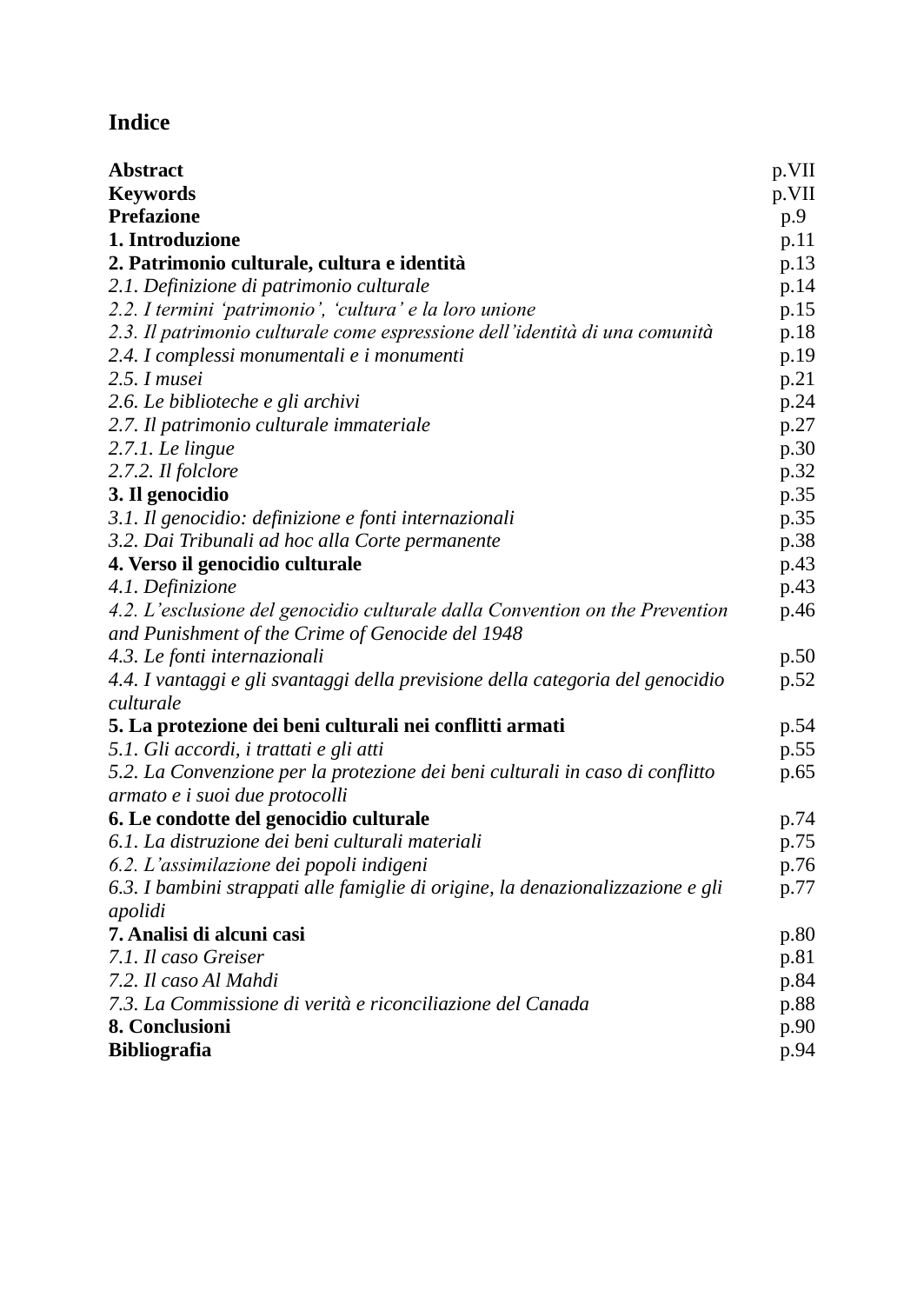#### **Prefazione**

La cultura riveste una notevole importanza per ogni gruppo umano, etnia e nazione. Lungi dall'essere un mero corredo degli individui, essa costituisce l'essenza stessa di un gruppo umano.

L'attacco alla cultura o, meglio, ai beni culturali materiali e immateriali può divenire lo strumento con cui distruggere il medesimo gruppo.

Il fenomeno del genocidio consiste nella distruzione totale o parziale di un determinato gruppo umano. Esso può assumere diverse forme. Nello specifico, può avvenire tramite la distruzione fisica o biologica degli individui appartenenti a un gruppo, ma altresì con altre modalità tra cui la distruzione della cultura.

Il termine senocidio culturale è utilizzato per designare quei fenomeni dove l'annichilimento della cultura di un popolo, di una etnia o di una comunità diventa lo strumento con cui distruggere lo stesso gruppo umano. L'attacco ai beni culturali materiali e immateriali si iscrive in un disegno più grande della distruzione di essi, per assumere una dimensione di sradicamento della cultura che rappresentano.

Le convenzioni tese alla protezione dei beni culturali nei conflitti armati, a carattere internazionale e interni, li proteggono nei contesti bellici e vi si può far ricorso quando la loro distruzione divenga una strategia bellica tesa a colpire il nemico sul piano emozionale o una rappresaglia. In tali testi, tuttavia, non si troverebbero tutele atte a scongiurare o reprimere gli attacchi a tali beni che avvengano in contesti che potrebbero apparire più pacifici.

L'iniziale concezione di genocidio, formulata da Raphaël Lemkin (1944), contempla anche il genocidio culturale, ma questa nuova categoria non ha avuto molto successo nei testi internazionali.

Essa viene inserita in due bozze della *Convention on the Prevention and Punishment of the Crime of Genocide* e, in seguito, scompare nella versione definitiva. Ciononostante, essa non cessa di destare interesse e anima le riflessioni e numerosi scritti della dottrina.

In alcuni casi, la distruzione della cultura o della rappresentazione di essa non avviene istantaneamente, ma si sviluppa nel tempo. Si pensi, ad esempio, alle politiche ideate e poste in essere per secoli dagli imperi coloniali e, successivamente, dagli Stati resisi indipendenti dalla madre patria, tese al fine di eradicare le culture delle popolazioni indigene per lasciar posto all'assimilazione e all'omologazione alla cultura di matrice europea. In questi fenomeni, accaduti storicamente, la *Truth and Reconciliation Commission of Canada* riconosce il verificarsi del genocidio culturale con il suo *report* finale pubblicato nel 2015.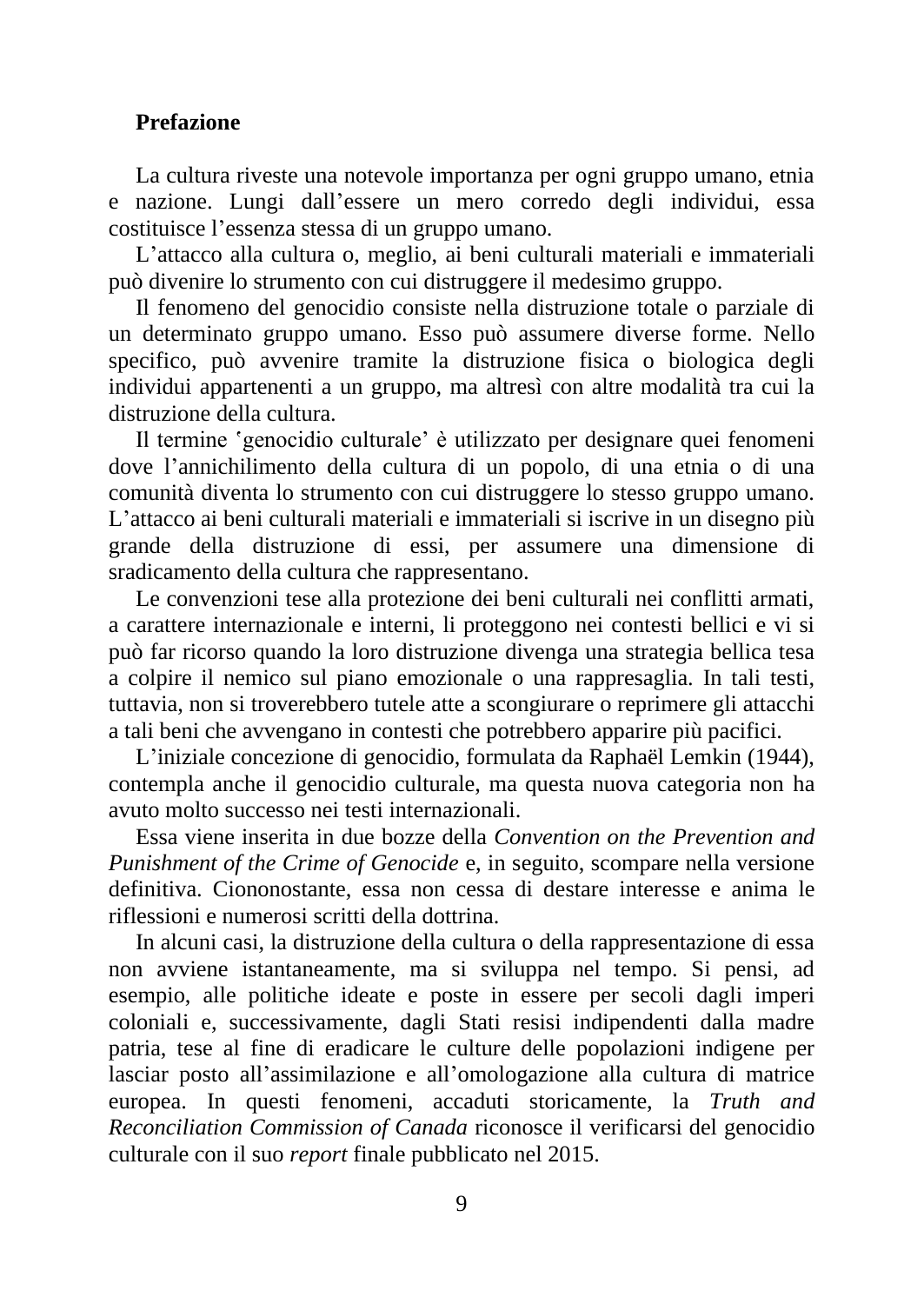Volendo idealmente ricondurre tali fenomeni sotto l'alveo delle disposizioni previste per la protezione dei beni culturali nei conflitti armati e, in particolare, in quelli interni, v'è da rilevare che dall'ambito di applicazione delle convenzioni sono esclusi i fenomeni che si verificano al di fuori dei contesti bellici veri e propri o che avvengono durante tumulti o disordini interni.

La previsione della categoria del genocidio culturale agevolerebbe il contrasto di quei fenomeni, dove in contesti non bellici, avviene la distruzione dei beni culturali, perpetrata con il fine di annientare un determinato gruppo umano, nonostante non sia sempre semplice accertare la presenza del dolo specifico genocidiario.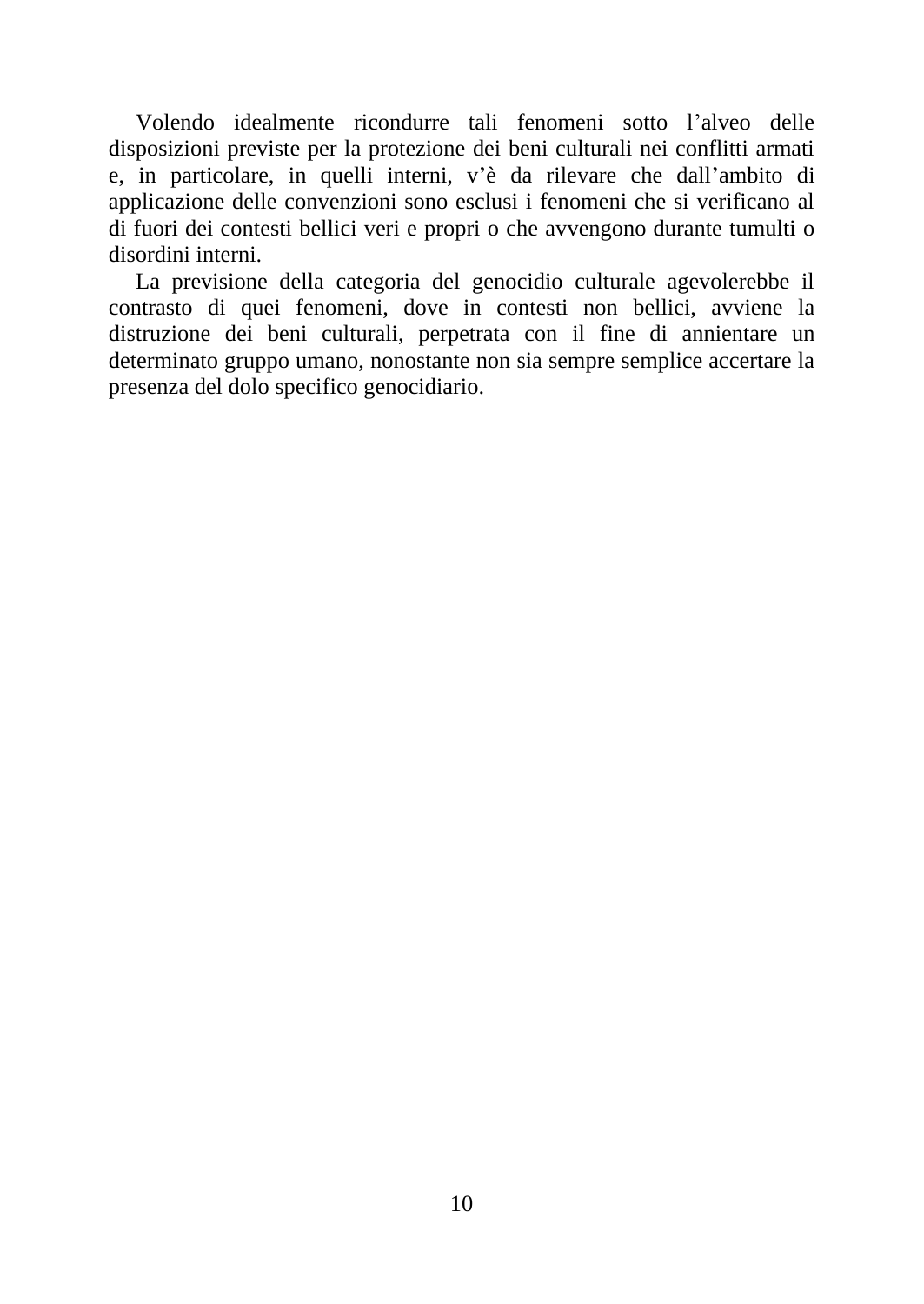#### **1. Introduzione**

La presente monografia dal titolo *Il genocidio culturale* ha l'obiettivo di indagare tale fenomeno. L'autore muove i suoi passi, capitolo per capitolo, per inquadrare questa categoria, comprenderne l'essenza e valutare se l'applicazione della categoria del genocidio culturale sia una idonea soluzione per tutelare il patrimonio culturale materiale e immateriale.

In particolare, viene colpito il patrimonio culturale, ma gli attacchi mirano alla distruzione di un determinato gruppo umano (etnico, razziale e religioso). La genesi del concetto di genocidio culturale è coeva a quella delle altre due forme genocidiarie: fisica e biologica. Il genocidio culturale si inserisce in una terza categoria, dove l'attacco al gruppo è attuato senza attacchi diretti, in via fisica o biologica, agli individui parti dello stesso gruppo.

Dopo una prima concezione di genocidio culturale, offerta da Raphaël Lemkin (1944), colui che conia il termine genocidio, la tipologia culturale sparisce nel tempo. Essa non viene inserita nella *Convention on the Prevention and Punishment of the Crime of Genocide* del 1948, invece, riappare in testi successivi e popola i discorsi della dottrina.

Nella giurisprudenza, l'autore individua una sentenza del Tribunale Supremo Nazionale della Polonia (conosciuta come il caso *Poland v. Greiser*), dove l'imputato viene condannato nel 1946. Tra i vari reati ascrittigli, "commessi contro la popolazione polacca" (The United Nations War Crimes Commission,  $1949, 112$ <sup>1</sup>, vi sono, anche, condotte riconducibili al genocidio culturale<sup>2</sup>.

<sup>&</sup>lt;sup>1</sup> Si veda a tal proposito: The United Nations War Crimes Commission (1949, 112): "nella sua sentenza il Tribunale Supremo Nazionale ha stabilito in modo sommario che i seguenti gruppi di reati erano stati commessi contro la popolazione polacca […] [*in its Judgment the Supreme National Tribunal stated in a summary way that the following groups of crimes had been committed against the Polish population* […]]".

<sup>2</sup> In particolare, la *The United Nations War Crimes Commission* (1949, 112) individua tra questi reati: "istituzione illegale di uno *status* giuridico eccezionale per i polacchi per quanto riguarda i loro diritti di proprietà, lavoro, istruzione, uso della loro lingua nazionale e per quanto concerne il codice penale speciale loro imposto [*illegal creation of an exceptional legal status for the Poles in respect of their rights of property, employment, education, use of their national language, and in respect of the special penal code enforced against them*]"; "repressione, di carattere genocidiaria, della religione della popolazione locale mediante uccisioni di massa e detenzione nei campi di concentramento di sacerdoti polacchi, compresi i vescovi; e con la distruzione delle chiese, dei cimiteri e dei beni della Chiesa [*repression, genocidal in character, of the religion of the local population by mass murder and incarceration in concentration camps of Polish priests, including bishops; by restriction of religious practices to the minimum; and by destruction of churches,*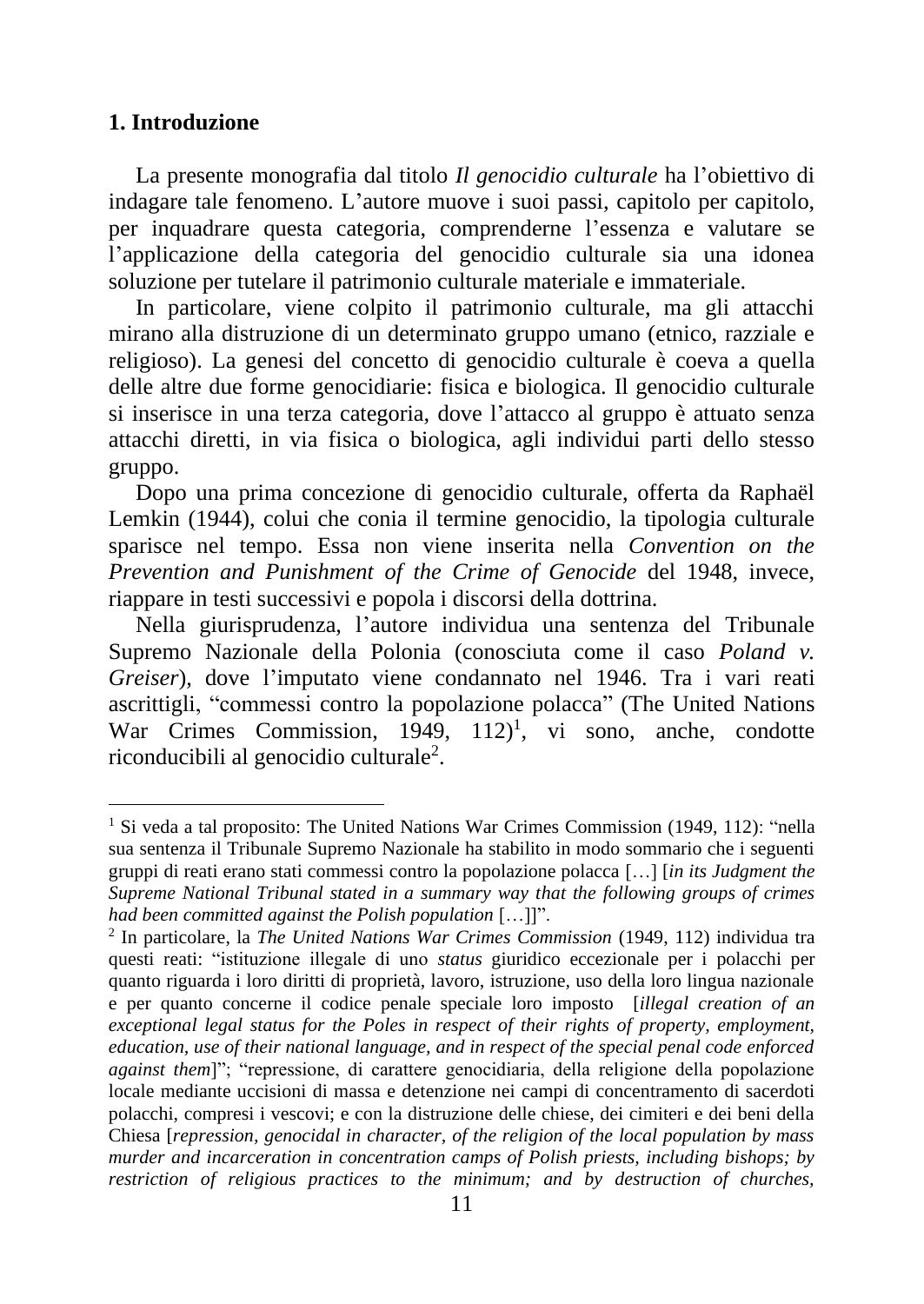Un'altra sentenza importante, oggetto di analisi, è quella della Corte Penale Internazionale, la quale nel 2016 condanna Al Mahdi per la distruzione dei beni culturali. Nello specifico, la Corte trova la disciplina applicabile nelle disposizioni dettate per la protezione dei beni culturali nei conflitti armati. La condanna giunge in una articolata sentenza, dopo il ripercorrere puntuale e preciso dell'evoluzione delle fonti internazionali in tema di protezione dei beni culturali durante i conflitti armati. La particolarità di tale provvedimento risiede nel fatto che non è menzionato il termine 'genocidio culturale'.

Il maggior vantaggio della previsione della categoria del genocidio culturale risiede nel fatto che quelle condotte che attaccano il patrimonio culturale, materiale e immateriale, al fine di annientare un gruppo umano, anche se non si verificano in contesti bellici, possono trovare una pronta risposta a livello internazionale.

Di contro, va sottolineato che ad integrazione del crimine di genocidio è richiesto il dolo specifico e non sempre risulta facile accertare l'intento genocidiario.

L'autore individua, inoltre, un certo fermento nel mondo accademico riguardo al fenomeno del genocidio culturale.

Risulta, inoltre, importante analizzare il rapporto redatto dalla *The Truth and Reconciliation Commission of Canada* nel 2015. La commissione canadese identifica, nelle politiche governative rivolte agli indigeni per più di un secolo e, in particolare, nel fenomeno delle scuole residenziali, il verificarsi del genocidio culturale. Il lavoro della commissione costituisce un importante passo verso la riconciliazione della popolazione indigena e della popolazione non indigena, ma per raggiungere tale obiettivo essa ritiene che sia necessario guardare e fare i conti con il passato.

Al fine di comprendere il genocidio culturale, è utile *in primis* individuare il concetto di patrimonio culturale e come esso, assieme ai singoli beni culturali, si ponga in correlazione con la cultura e l'identità di un gruppo umano. *In secundis*, occorre definire e analizzare il genocidio, in quanto il genocidio culturale costituisce una *species* di tale *genus*.

In seguito, si può passare all'analisi vera e propria del genocidio culturale. Successivamente, l'attenzione si focalizza sulle disposizioni relative alla protezione dei beni culturali nei conflitti armati. Vi è, poi, l'analisi delle condotte del genocidio culturale, che è tesa a facilitare la comprensione di alcuni casi individuati ed esaminati dall'autore.

*cemeteries and the property of the Church*]"; "attacchi genocidiari alla cultura e all'istruzione polacca [*genocidal attacks on Polish culture and learning*]".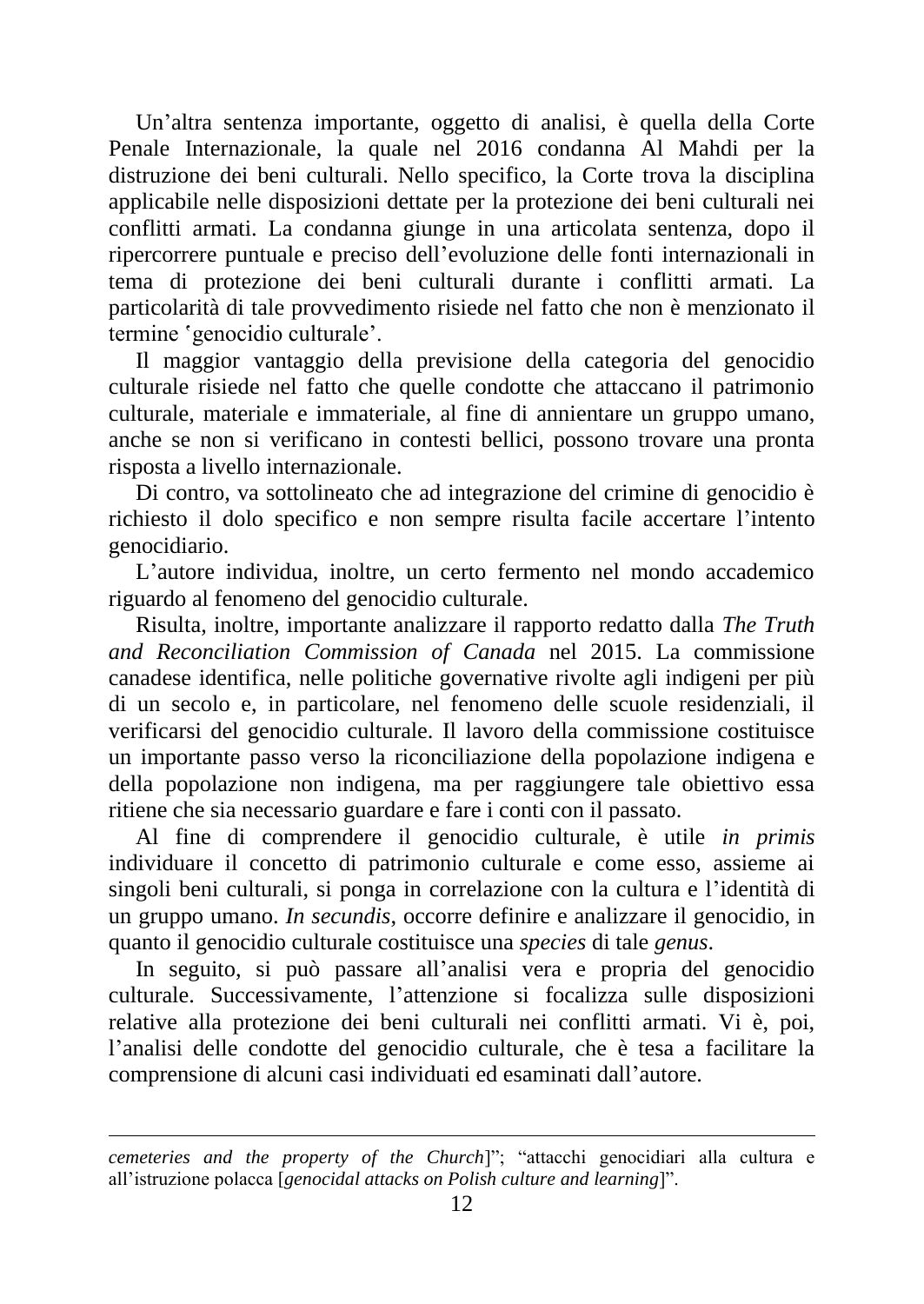Per quanto concerne la struttura, la presente monografia si compone di otto parti.

Nello specifico, il § 1. è dedicato all'introduzione dell'argomento.

Il § 2. definisce e analizza il patrimonio culturale e indaga i rapporti di esso con la cultura e l'identità.

Altra tappa fondamentale per la comprensione del genocidio culturale passa per l'analisi del genocidio al § 3.

Il fulcro della presente monografia si trova nel § 4., totalmente incentrato sul genocidio culturale.

Il § 5. è relativo alla protezione dei beni culturali nei conflitti armati.

Il § 6. approfondisce le condotte del genocidio culturale e, nello specifico, sono oggetto di studio alcuni fenomeni distinti: la distruzione dei beni culturali materiali, l'assimilazione dei popoli indigeni, i bambini strappati alle famiglie di origine, la denazionalizzazione e gli apolidi.

Al § 7. trova spazio l'analisi di alcuni rilevanti casi: il caso Greiser, il Caso Al Mahdi e l'attività svolta dalla Commissione di verità e riconciliazione del Canada.

Infine, nel § 8., l'autore trae le conclusioni del lavoro monografico.

#### **2. Patrimonio culturale, cultura e identità**

Al fine di intraprendere l'analisi del fenomeno del genocidio culturale, occorre innanzitutto, nel presente § 2., dedicare una particolare attenzione al concetto di patrimonio culturale. Dopo aver dapprima tracciato la definizione di patrimonio culturale e offerto una possibile definizione di cultura, è necessario osservare i rapporti che intercorrono tra il patrimonio culturale e l'identità di una comunità e verificare se il patrimonio culturale e specifici beni culturali possano essere definiti come l'espressione della identità di una determinata comunità.

In particolare, il § 2. consta di sette parti.

Nel § 2.1. è tracciata e analizzata la definizione di patrimonio culturale.

Il § 2.2. è dedicato all'esame dei termini ʻpatrimonio' e ʻcultura' e della loro unione.

Nel § 2.3. l'analisi è incentrata sul patrimonio culturale e sulla concezione che vede in esso l'espressione dell'identità di una comunità.

L'analisi si focalizza, poi, su determinati beni culturali e sui luoghi incaricati della loro conservazione, tutela, valorizzazione e di assicurare la loro fruibilità.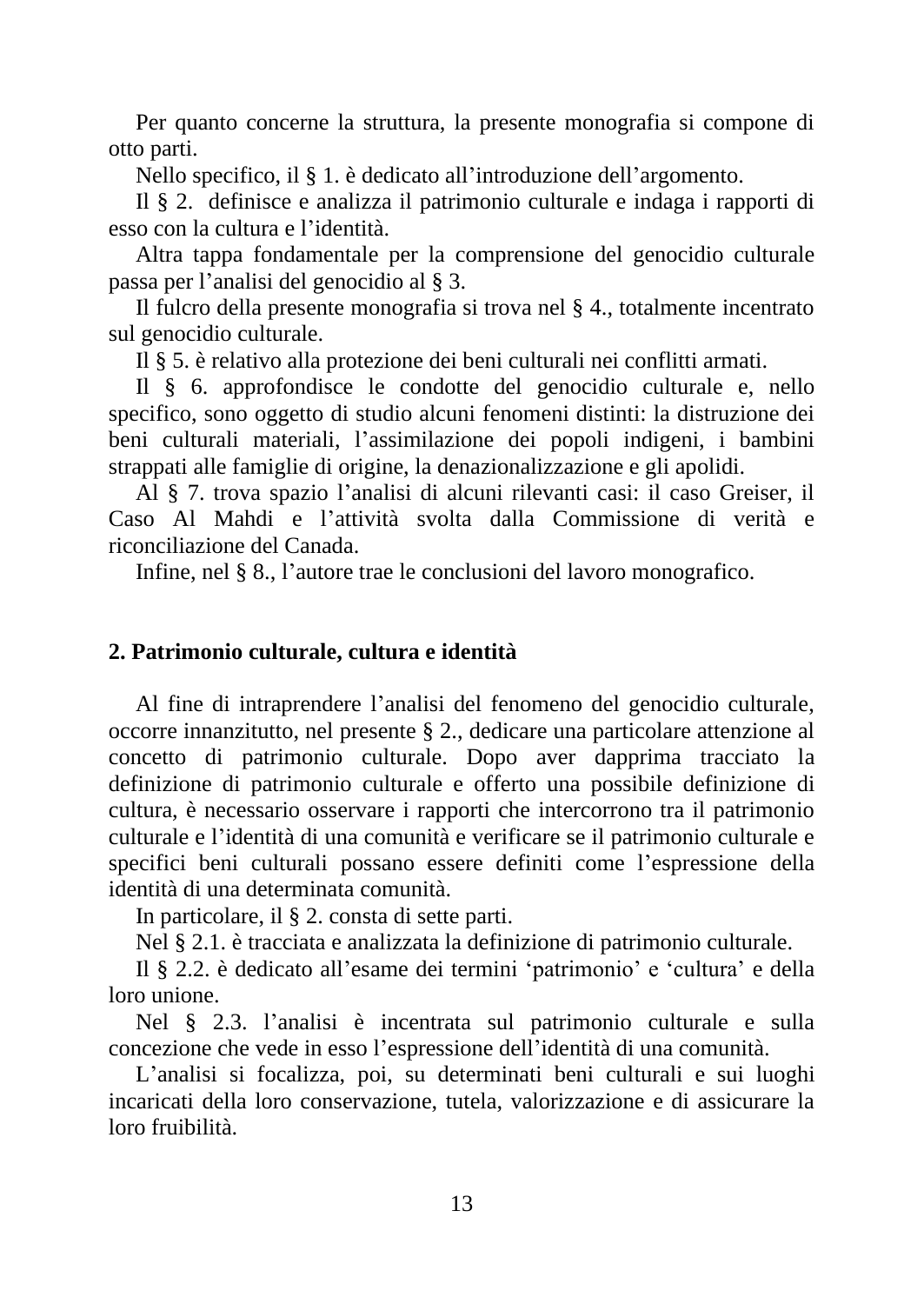Nel § 2.4. l'attenzione è riservata ai complessi monumentali e ai monumenti, nel § 2.5. ai musei e nel § 2.6. alle biblioteche e agli archivi.

Il § 2.7. è dedicato al patrimonio culturale immateriale e, più nello specifico, è suddiviso a sua volta in due parti: il § 2.7.1. rivolto alle lingue e il § 2.7.2. al folclore.

#### *2.1. Definizione di patrimonio culturale*

Il primo passo per comprendere l'importanza del patrimonio culturale, i valori ed i significati ad esso sottesi è quello che focalizzi l'attenzione sul piano definitorio. Per questo motivo, si rende necessario procedere gradatamente ad inquadrare il concetto di patrimonio culturale.

La prima difficoltà quando si incontra il termine ʻpatrimonio culturale' è quella di delineare una sua definizione, in quanto non ne esiste una univoca a livello internazionale e vi è una costante evoluzione nella categoria con l'ampliamento dei beni a cui si fa riferimento<sup>3</sup>.

In particolare, come rileva José Luis García García (1998, 10), si può osservare che in alcuni Stati sono utilizzati i termini ʻpatrimonio storico' o ʻpatrimonio culturale' per far riferimento ai beni artistici e archeologici, che sono considerati "valori unanimemente riconosciuti"<sup>4</sup> ed i beni etnologici.

In Italia, il patrimonio culturale trova una definizione nell'articolo 2 del Codice dei beni culturali e del paesaggio. In particolare, nel primo comma del medesimo articolo è affermato che: "il patrimonio culturale è costituito dai beni culturali e dai beni paesaggistici". Pertanto, da tale norma si evince che il patrimonio culturale è composto dai beni culturali e dai beni paesaggistici.

In tal senso, si può osservare che altri Paesi accolgono una impostazione simile. Ad esempio, il *Ministerio Coordinador de Patrimonio* (2012, 7) dell'Ecuador delinea una generale definizione di patrimonio che consiste in "ciò che si eredita dai genitori e dalla natura e quello che vogliamo che ereditino i nostri figli e le generazioni future"<sup>5</sup>.

V'è da considerare, inoltre, che vi sono differenti concezioni di patrimonio culturale, le quali possono essere ricondotte essenzialmente a tre diverse tipologie. In tal senso, giova ripercorrere l'individuazione delle tre diverse concezioni effettuata da Valentino Baldacci (2014).

<sup>3</sup> Si veda in tal senso: Rodríguez Temiño, 2010, 84.

<sup>4</sup> "*Valores unánimemente reconocidos*".

<sup>5</sup> "*Lo que se hereda de los padres y de la naturaleza, y lo que queremos heredar a nuestros hijos y a las generaciones futuras*".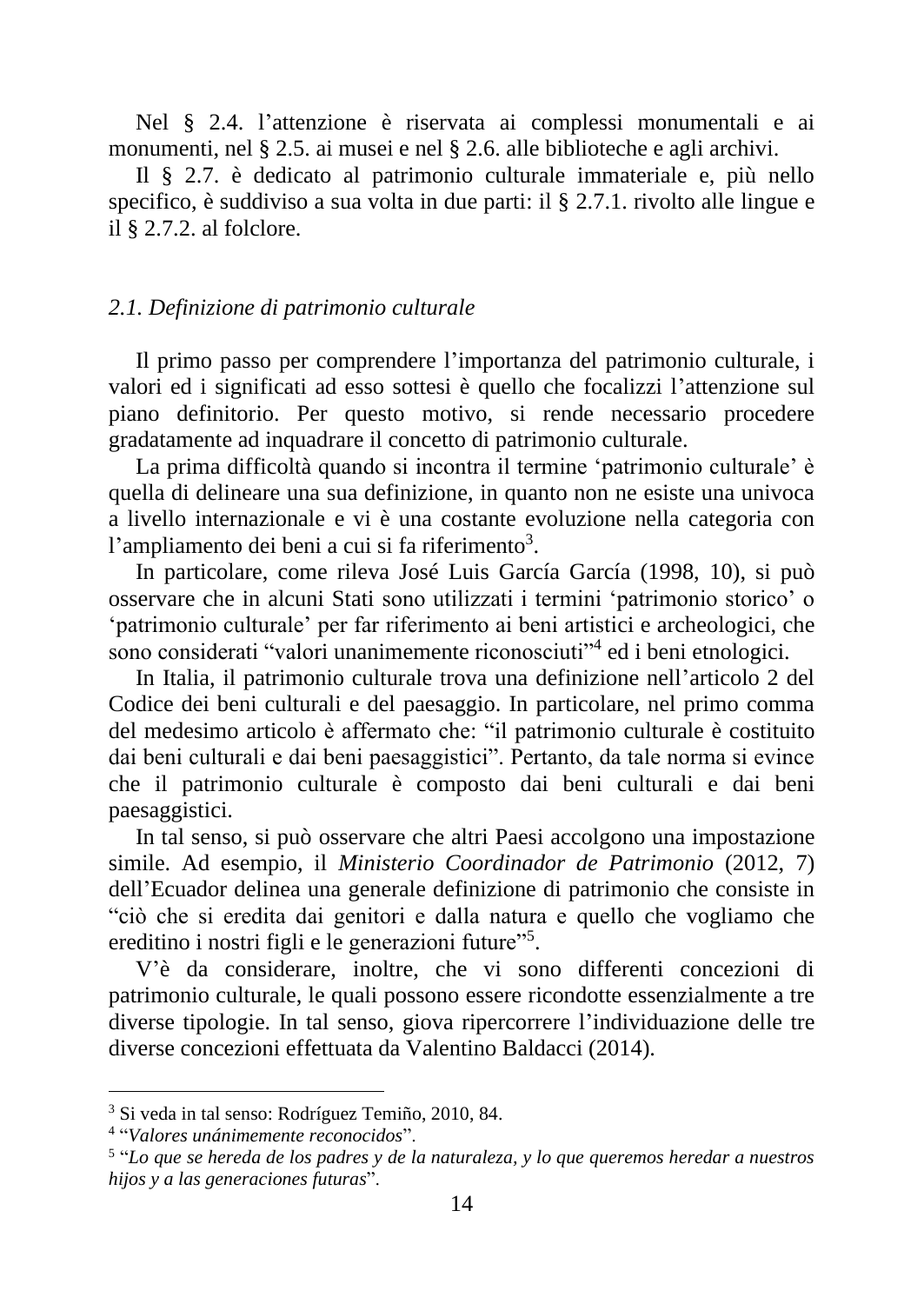La prima è strettamente legata alle singole categorie di beni culturali e, in tal senso, si possono osservare nel Codice dei beni culturali e del paesaggio i riferimenti a tali tipologie nelle "cose di interesse artistico, storico, archeologico, etnoantropologico, archivistico e bibliografico" (Baldacci, 2014, 47).

La seconda fa riferimento al patrimonio culturale in una accezione unitaria (Baldacci, 2014, 49) e questo è inteso come "espressione […] dell'identità di una comunità" (Baldacci, 2014, 50).

La terza nella locuzione patrimonio culturale predilige soffermare l'attenzione sul sostantivo ʻpatrimonio' e dunque far riferimento al bene, piuttosto che dare rilievo all'aggettivo ʻculturale'. In tale ottica si guarda, dunque, al "valore economico del bene culturale" (Baldacci, 2014, 52).

Nella presente monografia ci si riferirà al patrimonio culturale principalmente nella sua veste di espressione dell'identità di una comunità.

La locuzione ʻpatrimonio culturale' è composta dal sostantivo ʻpatrimonio' e dall'aggettivo ʻculturale' (Mendes, 2012, 11). Per comprendere appieno la portata ed il carico di significato che tale espressione linguistica porta con sé, si rende necessario scinderla nei singoli termini che la compongono e analizzarne specificatamente i relativi significati. Pertanto, nel successivo § 2.2. sono analizzati i significati di ʻpatrimonio' e di ʻcultura' e, in seguito, la loro unione.

# *2.2. I termini ʻpatrimonio', ʻcultura' e la loro unione*

Il termine ʻpatrimonio' suole essere utilizzato in ambito giuridico ed economico per indicare un "insieme di beni, diritti e obbligazioni"<sup>6</sup> che possono essere soggetti a valutazione economica (Mendes, 2012, 11).

In ambito civilistico, il patrimonio è definito come "l'insieme di tutti i diritti patrimoniali, reali e di obbligazione, che appartengono ad una medesima persona; tutti i diritti di una persona, cioè, esclusi i diritti della personalità ed i diritti di famiglia. Si parla di patrimonio lordo e di patrimonio netto se si ha riguardo al valore del patrimonio; e patrimonio netto è il valore del patrimonio di una persona detratto l'ammontare dei debiti" (Galgano, 2019, 200).

Ora, la definizione di questo concetto, ben delineata per l'ambito giuridico-economico, risulta asfittica quando vi è il connubio tra il sostantivo 'patrimonio' e l'aggettivo 'culturale'. Per tale motivo, occorre individuare una nozione di patrimonio che meglio si adatti all'unione dei

<sup>6</sup> "*Um conjunto de bens e de direitos e obrigações*".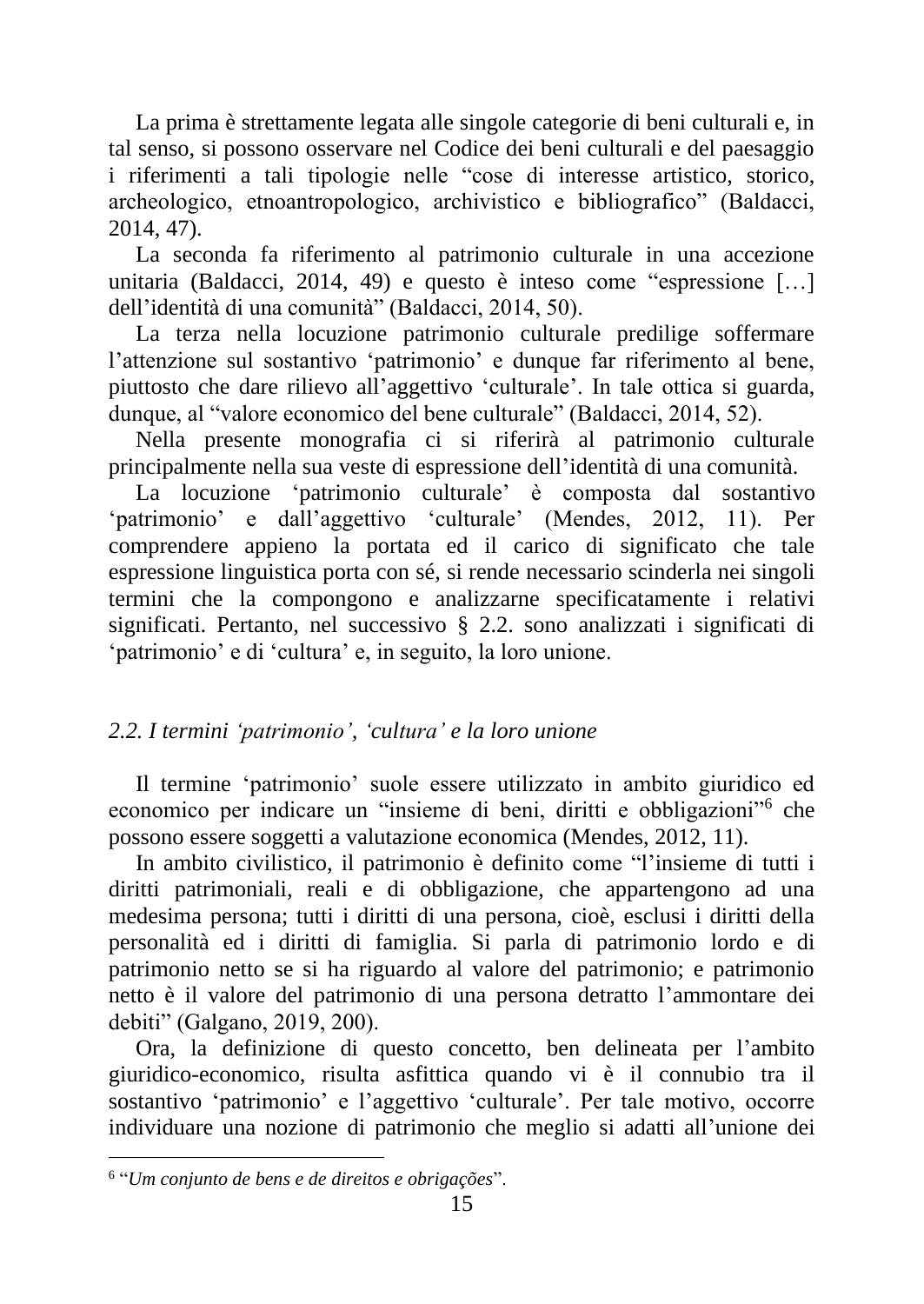due termini. Prendendo in prestito le parole di António Rosa Mendes (2012, 11), "il patrimonio, in qualche accezione, è un tutto, un continente che supera il vario e variabile contenuto concreto che lo riempie, un'universalità posta al servizio dello stesso fine"<sup>7</sup>. Da tale enunciazione, si può desumere che allargando la definizione di patrimonio ad un contesto più ampio, che travalica i meri confini giuridico-economici, si può ritenere che il termine ʻpatrimonio' possa essere utilizzato per denotare un insieme, un gruppo di beni, di oggetti, che trovano una sistemazione comune in quanto sono funzionali al raggiungimento di un medesimo fine o scopo.

Il termine ʻcultura' è utilizzato per identificare una pluralità di significati. Tra di essi Eduardo Bericat (2016, 125-128) individua e definisce tre "concetti essenziali"<sup>8</sup> (Bericat, 2016, 125) di cultura:

- La cultura è concepita come "un modo di vivere"<sup>9</sup>;
- La cultura è definita come "universo simbolico"<sup>10</sup>;
- La cultura è "virtù"<sup>11</sup>.

Nella prima concezione la cultura viene identificata con il modo di vivere di un determinato gruppo di individui (Bericat, 2016, 125). Tra le definizioni che possono essere ricomprese in tale concezione, secondo Bericat (2016, 125), spicca quella di Edward B. Taylor (1903, 1), secondo cui: "la ʻCultura' o ʻCivilizzazione', intesa nel suo ampio senso etnografico, è quell'insieme complesso che include la conoscenza, il credo, l'arte, la morale, il diritto, la consuetudine e qualsiasi altra capacità e abitudine acquisita dall'uomo come un membro della società"<sup>12</sup>.

La seconda concezione identifica la cultura come appartenente al regno della semiotica, in tal senso Bericat (2016, 126), individua tale impostazione nel pensiero di Clifford Geertz, riferendo che secondo tale autore la cultura è intesa "come uno schema storicamente trasmesso di significanti

<sup>7</sup> "*Património, em qualquer acepção, é um todo, um continente que sobreleva o variado e variável conteúdo concreto que o preenche, uma universalidade posta ao serviço de um mesmo fim*".

<sup>8</sup> "*Conceptos esenciales*".

<sup>9</sup> "*Modo de vida*".

<sup>10</sup> "*Universo simbólico*".

<sup>11</sup> "*Virtud*".

<sup>12</sup> "*ʻCulture' or ʻCivilization', taken in its wide ʻethnographic' sense, is that complex whole which includes knowledge, belief, art, morals, law, custom, and any other capabilities and habits acquired by man as a member of society*".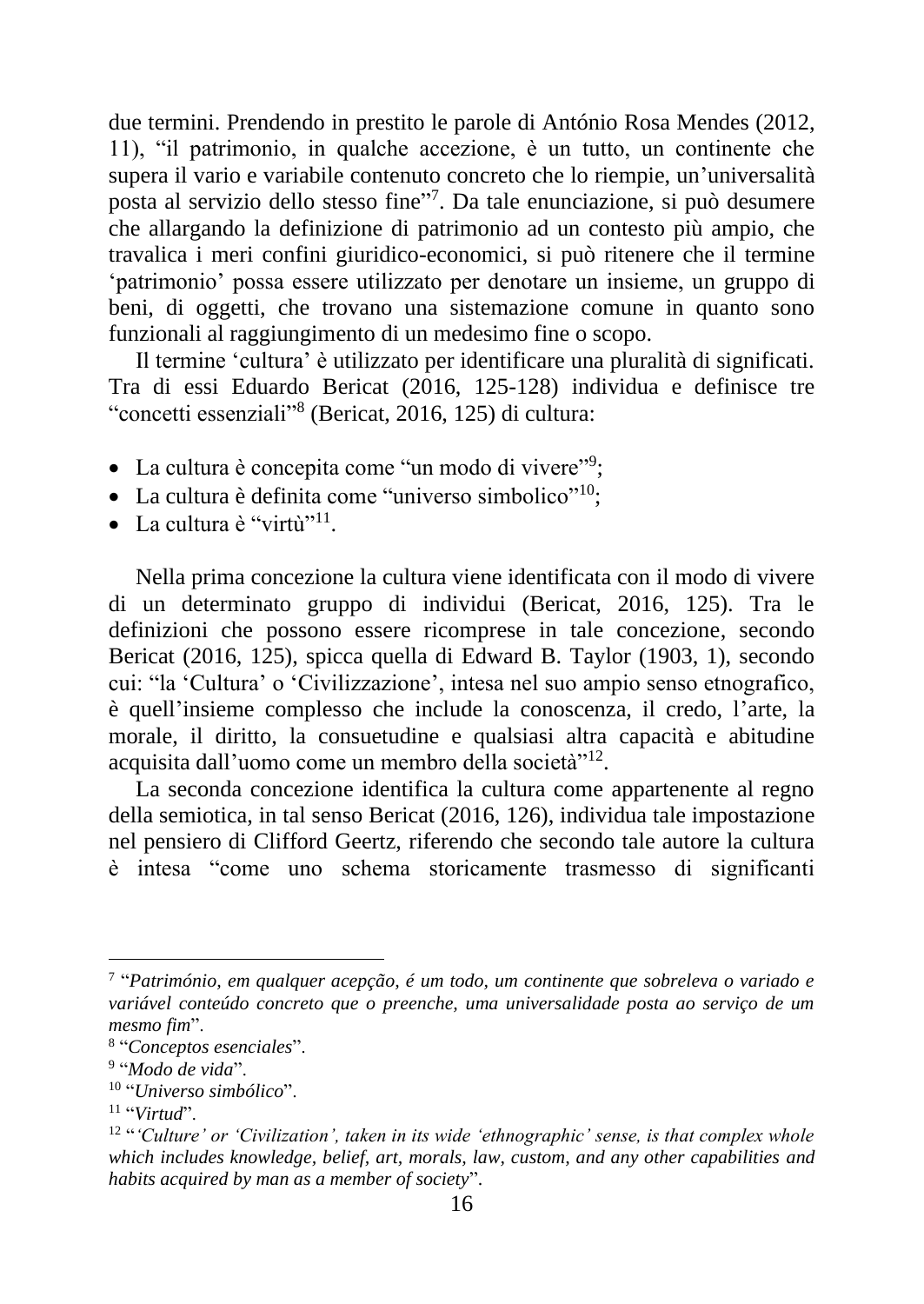rappresentati in simboli"<sup>13</sup>. In particolare, lo stesso Geertz (1973, 5) afferma, nella sua opera *The interpretation of cultures*, il suo intento di dimostrare un concetto semiotico di cultura<sup>14</sup>.

La terza concezione identifica la cultura come virtù. Al fine di comprendere tale assimilazione, è necessario premettere che occorre far riferimento alla virtù [*ἀρετή*] nella concezione aristotelica, secondo cui essa "allude precisamente allo sviluppo dell'eccellenza conformemente alla natura di ciascun essere"<sup>15</sup> (Bericat, 2016, 127). In tal senso, infatti, Aristotele precisa che "la virtù dell'uomo sarà lo stato grazie al quale l'uomo giunge ad essere buono e grazie al quale realizza bene la propria attività"<sup>16</sup> (Aristóteles, 2001, 83).

Il significato di cultura che viene preso in considerazione per ricondurre la cultura alla virtù è rintracciato da Bericat (2016, 127) nelle parole di Raymond Williams. In particolare, Williams (1976, 80) individua tra gli utilizzi della parola cultura quello secondo cui essa è: "l'indipendente e astratto sostantivo che descrive il generale processo di sviluppo intellettuale, spirituale ed estetico<sup>"17</sup> e "l'idea di un processo generale di sviluppo intellettuale, spirituale ed estetico è stata applicata e trasferita efficacemente alle opere e alle pratiche che la rappresentano e la sostengono"<sup>18</sup>. In tal modo, la virtù viene in questa concezione identificata con la cultura e ciò che Williams (1976, 80) chiama "processo di sviluppo intellettuale, spirituale ed estetico"<sup>19</sup> trova la propria manifestazione nelle opere e nelle pratiche, fino ad esserne esse stesse assunte come significato della parola cultura.

<sup>13</sup> "*Como un esquema históricamente trasmitido de significaciones representadas en símbolos*".

<sup>14</sup> Si veda a tal proposito: Geertz (1973, 5): "il concetto di cultura che sostengo, e la cui utilità i saggi che seguono tentano di dimostrare, è essenzialmente solo semiotico [*the concept of culture I espouse, and whose utility the essays below attempt to demonstrate, is essentially a semiotic one*]".

<sup>15</sup> "*Alude precisamente al desarrollo de la excelencia conforme a la naturaleza de cada ser*".

<sup>16</sup> "*La virtud del hombre sería el estado gracias al cual el hombre llega a ser bueno y gracias al cual realiza bien su propia actividad*".

<sup>&</sup>lt;sup>17</sup> "The independent and abstract noun which describes a general process of intellectual, *spiritual and aesthetic development*".

<sup>18</sup> "*The idea of a general process of intellectual, spiritual and aesthetic development was applied and effectively transferred to the works and practices which represent and sustain it*".

<sup>19</sup> "*Process of intellectual, spiritual and aesthetic development*".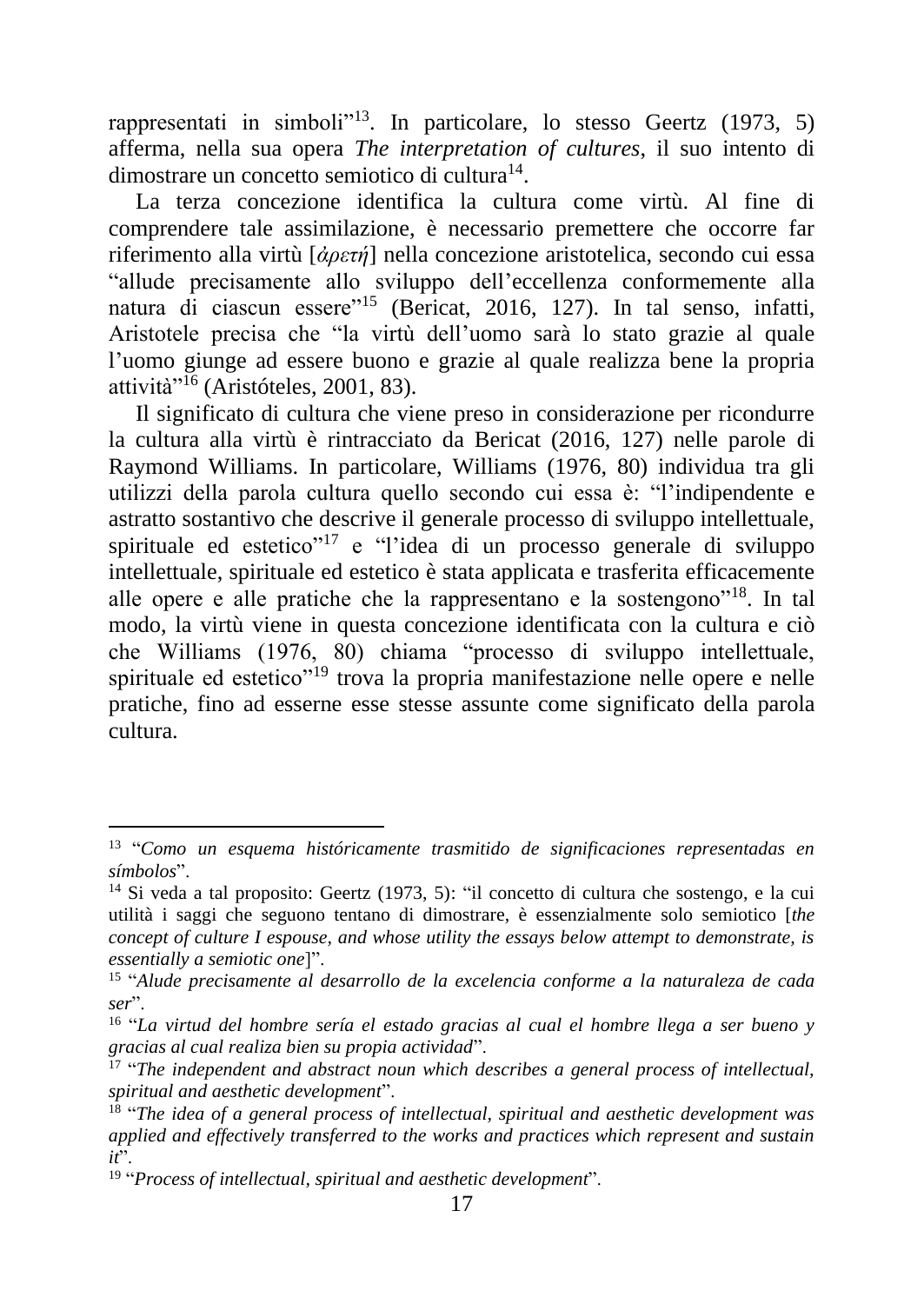Il concetto di cultura, dunque, seguendo il ragionamento di Bericat (2016, 127) viene allargato fino a comprendere "tutto quello che ci rende migliori, che ci avvicina alla virtù e ci allontana dalla barbarie"<sup>20</sup>.

Una volta delineato il significato dei termini ʻpatrimonio' e ʻcultura', occorre sottolineare, come afferma Javier Marcos Arévalo (2004, 929), il fatto che non bisogna confondere il termine ʻpatrimonio' con il termine ʻcultura'.

La parola cultura identifica "tutto ciò che si apprende e si trasmette socialmente"<sup>21</sup> (Marcos Arévalo, 2004, 929).

Il patrimonio, invece, non coincide con tale definizione di cultura. Esso è formato "dagli elementi e dalle espressioni più rilevanti e significativi culturalmente"<sup>22</sup> (Marcos Arévalo, 2004, 929).

In tal modo, la locuzione ʻpatrimonio culturale' denota un insieme composto da elementi che hanno un chiaro significato simbolico all'interno della cultura di riferimento ed esprime l'identità di un gruppo o di una comunità.

# *2.3. Il patrimonio culturale come espressione dell'identità di una comunità*

Il patrimonio culturale, oltre l'aspetto legato al valore estetico, è espressione dell'identità di una comunità (Baldacci, 2014, 49-50). In particolare, Joan Santacana Mestre (2014, 43) individua nel patrimonio culturale "la parte visibile della cultura"<sup>23</sup> ed evidenzia il fatto che il "suo valore risiede nel suo significato"<sup>24</sup>, dunque, ponendo l'accento sul fatto che la cultura sia simbolica e "rappresenta cose intangibili"<sup>25</sup>.

Il patrimonio culturale, pertanto, formato dai beni culturali e dai beni paesaggistici, come afferma l'articolo 2 del Codice dei beni culturali e del paesaggio, oltre ai beni di cui si compone, è costituito dal valore che essi assumono in seno alla società e alla comunità a cui appartengono.

In tal senso, determinati monumenti sono espressione della cultura dei popoli che li hanno edificati e specifici luoghi naturali, tutelati e utilizzati,

<sup>20</sup> "*Todo aquello que nos hace mejores, que nos aproxima a la virtud y nos aleja de la barbarie*".

<sup>21</sup> "*Todo lo que se aprende y transmite socialmente*".

<sup>22</sup> "*Por los elementos y las expresiones más relevantes y significativas culturalmente*".

<sup>23</sup> "*La parte visible de la cultura*".

<sup>24</sup> "*Su valor reside en su significado*". Si veda anche a tal proposito: Hernández Cardona, Santacana Mestre, 2009.

<sup>25</sup> "*Representa cosas intangibles*".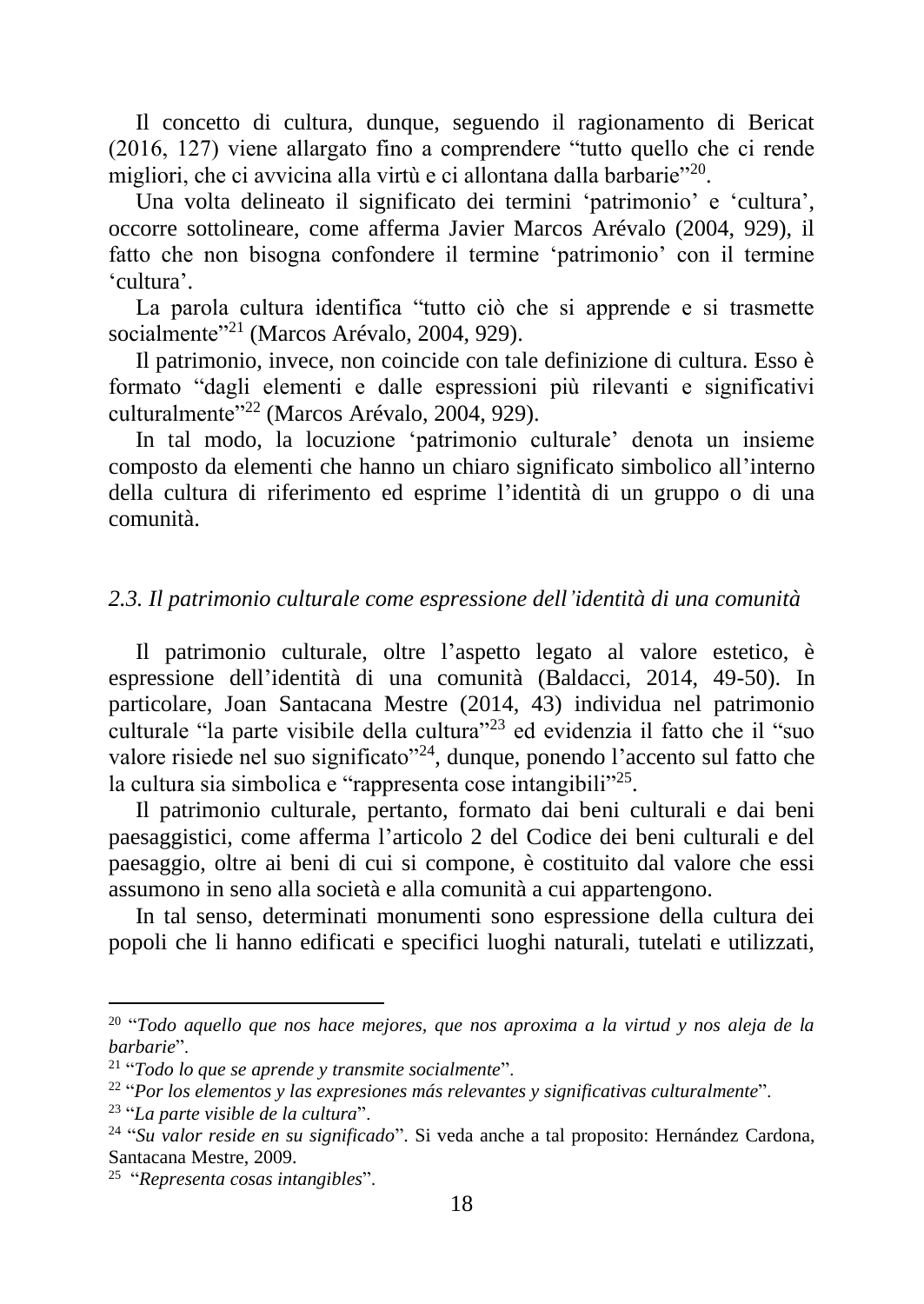assumono un importante significato dinnanzi a tale comunità, perché sono il luogo della memoria storica, della propria simbologia e della loro identità.

Essi riflettono l'identità di una comunità. Essi rappresentano tutto il carico simbolico di una comunità, gli stili di vita, le abitudini e lo stesso modo di essere delle persone che compongono tale comunità e, in un certo senso, anche gli individui che compongono una determinata società.

La concezione, che vede nel patrimonio culturale la manifestazione dell'identità di una comunità, può essere compresa alla luce della definizione di cultura elaborata da Juan Ansión (1994, 12): "le culture non sono cose, appartengono al mondo interiore delle persone. Una cultura è un insieme di modi consueti e condivisi di vedere il mondo, di fare le cose, di risolvere i problemi, di relazionarsi con gli altri, con la natura e con se stessi. È un modo di vedere e conoscere il mondo, se per conoscere non comprendiamo solo la relazione con il mondo attraverso il nostro intelletto, ma anche mediante i nostri affetti, il nostro senso etico ed estetico e, in generale, tutto il nostro corpo"<sup>26</sup>.

In questo modo, il patrimonio culturale può essere identificato come espressione di quella identità culturale propria di un popolo. Esso diviene la stessa rappresentazione di un popolo, del loro modo di essere, della loro cosmovisione, del loro modo di agire, della loro interiorità composta dai loro affetti, della loro concezione etica ed estetica e, più in generale, manifesta l'essere di tale comunità e degli individui che sono e si sentono parte della medesima comunità.

#### *2.4. I complessi monumentali e i monumenti*

Il primo comma dell'articolo 101 del Codice dei beni culturali e del paesaggio italiano inserisce i complessi monumentali tra gli istituti e luoghi della cultura. Nel secondo comma del medesimo articolo, alla lettera f), il complesso monumentale è definito come "un insieme formato da una pluralità di fabbricati edificati anche in epoche diverse, che con il tempo hanno acquisito, come insieme, una autonoma rilevanza artistica, storica o etnoantropologica". In base al comma 3, se essi sono di appartenenza

<sup>26</sup> "*Las culturas no son cosas, pertenecen al mundo interno de las personas. Una cultura es un conjunto de formas acostumbradas y compartidas de ver el mundo, de hacer las cosas, de resolver problemas, de relacionarse con los demás, con la naturaleza y con uno mismo. Es una manera de ver y conocer el mundo, si por conocer no entendemos solamente la relación con el mundo mediante nuestro intelecto, sino también a través de nuestros afectos, nuestro sentido ético y estético y, en general, todo nuestro cuerpo*".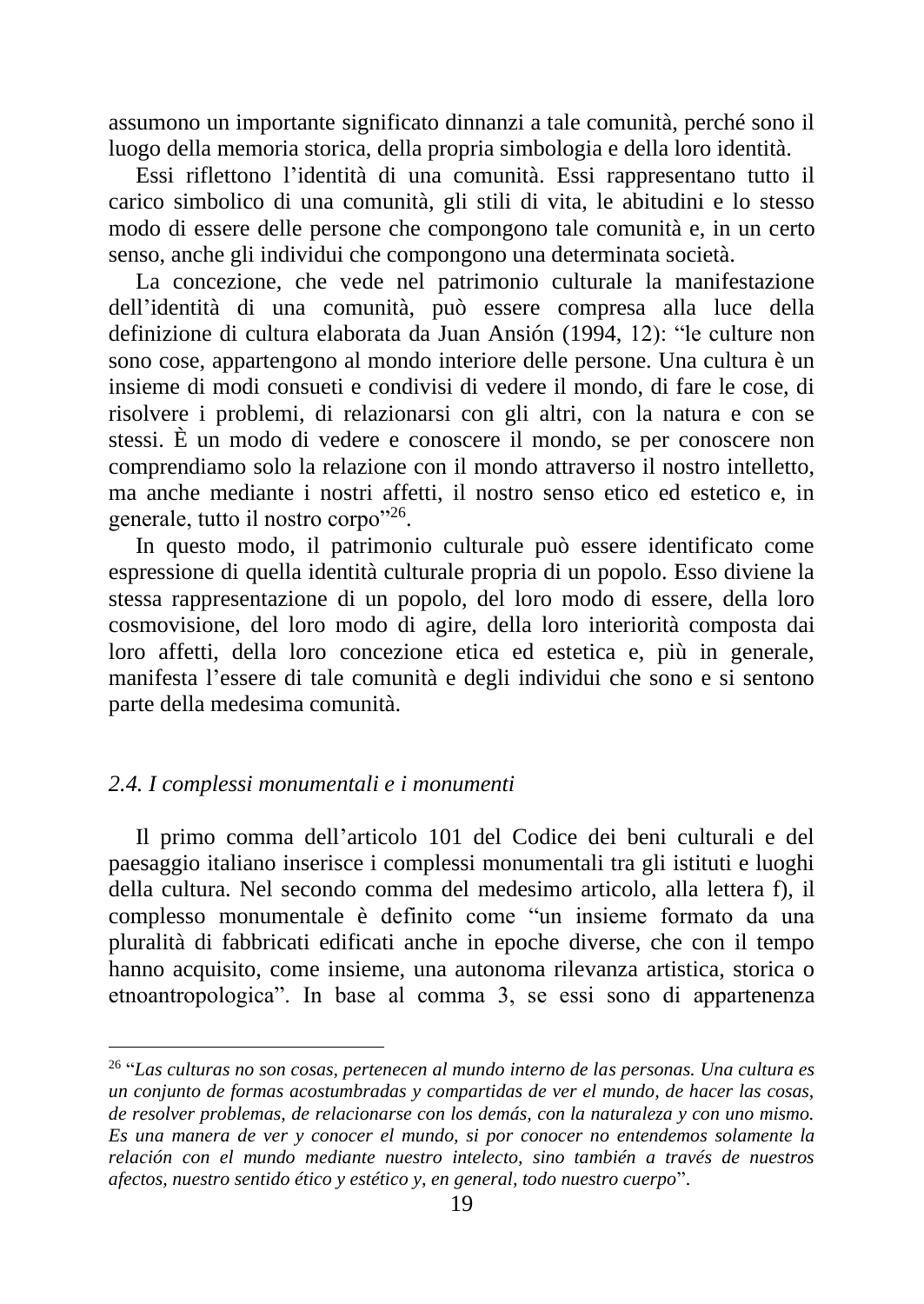pubblica "sono destinati alla pubblica fruizione ed espletano un servizio pubblico" e, in virtù del comma 4, se sono di appartenenza privata e "sono aperti al pubblico espletano un servizio privato di utilità sociale".

Occorre, ora, comprendere quale sia la definizione di monumento. A tal fine è utile richiamare la definizione elaborata da Jacques Le Goff (1978, 38).

Secondo Le Goff (1978, 38), ciò che sopravvive al passare degli anni, dei secoli e dei millenni è una parte di ciò che esisteva nel passato. In particolare, egli afferma che si tratta di: "una scelta attuata sia dalle forze che operano nell'evolversi temporale del mondo e dell'umanità, sia da coloro che sono delegati allo studio del passato e dei tempi passati, gli storici" (Le Goff, 1978, 38).

Etimologicamente, Le Goff (1978, 38) afferma che "la parola latina *monumentum* va ricollegata alla radice indoeuropea *men* che esprime una delle funzioni fondamentali della mente (*mens*), la memoria (*memini*). Il verbo *monere* significa 'far ricordare', donde 'avvisare', 'illuminare', 'istruire'. Il *monumentum* è un segno del passato. Il monumento, se si risale alle origini filologiche, è tutto ciò che può richiamare il passato, perpetuare il ricordo (per esempio gli atti scritti)".

Egli identifica due sensi a cui gli antichi romani fanno riferimento, utilizzando il termine *monumentum* (Le Goff, 1978, 38):

- "Un'opera di architettura o di scultura a scopo commemorativo: arco di trionfo, colonna, trofeo, portico […]";
- "Un monumento funebre destinato a tramandare il ricordo in un campo in cui la memoria ha un valore particolare, la morte".

Inoltre, ne individua la capacità di "perpetuare delle società storiche" (Le Goff, 1978, 38).

In tal modo, i monumenti sono gli oggetti della memoria storica di un determinato popolo, essi la manifestano. Da un punto di vista simbolico, i monumenti sono l'emblema della memoria storica e di conseguenza dell'identità di un popolo, della sua cultura e del suo stesso essere una comunità con radici comuni.

Pedro Querejazu Leyton (2013, 47), a proposito della conservazione della memoria, sottolinea che: "tutti i gruppi umani, nel corso della storia, hanno posto marcata enfasi nella preservazione della loro memoria, nella misura in cui questa è ciò che li conferisce identità, li proietta e li rafforza nel loro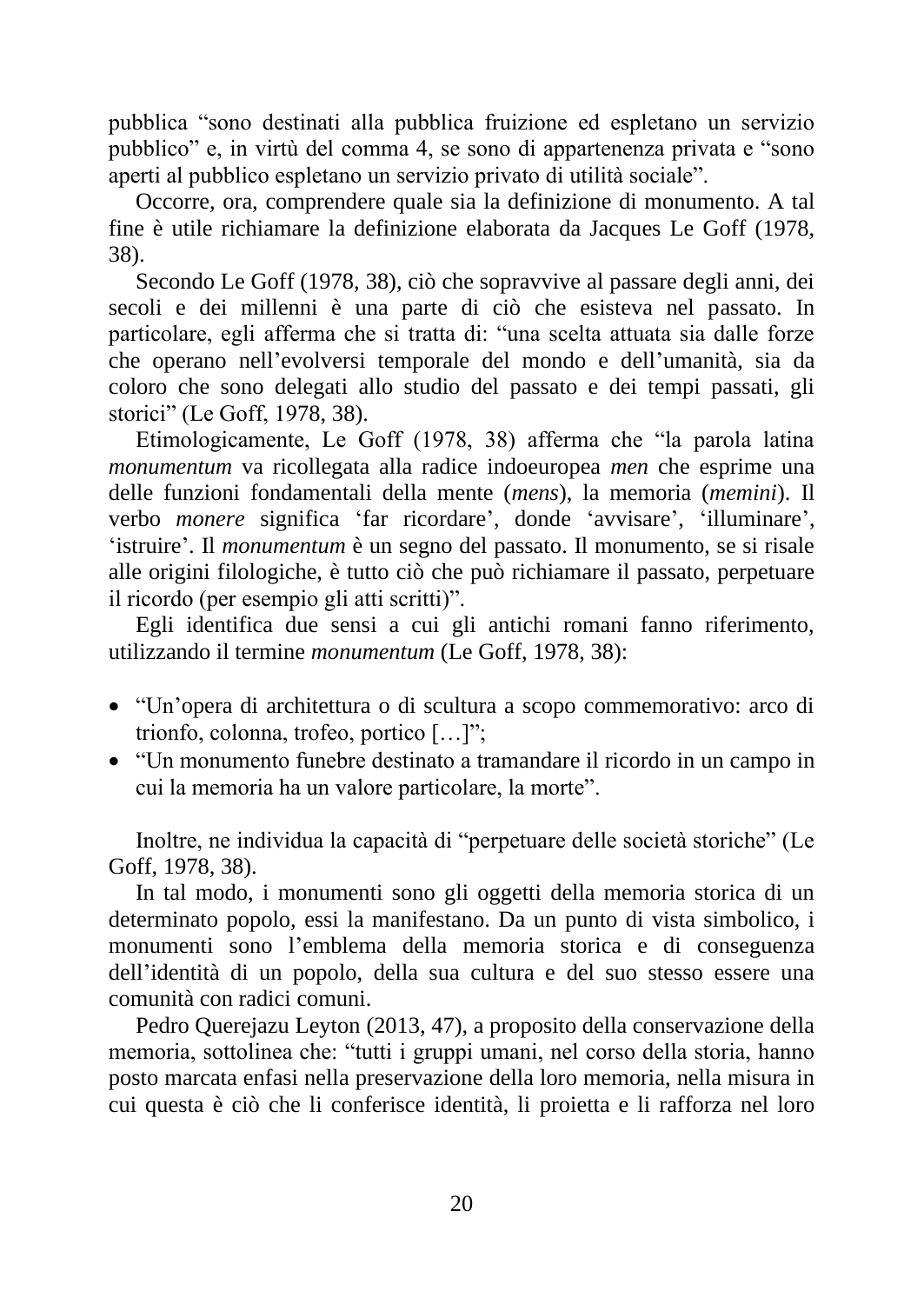agire quotidiano, nella loro concezione e autodefinizione come gruppo. Infatti, la memoria è l'elemento centrale dell'identità"<sup>27</sup>.

I monumenti costituiscono una testimonianza tangibile della storia, si tratta delle pietre angolari su cui poggia la memoria. Così, i monumenti rappresentano per gli individui la memoria del passato, la loro preservazione diviene importante in quanto simboleggiano quella stessa memoria, che rafforza l'identità di un gruppo e fa crescere la stessa consapevolezza di essere parte di un gruppo etnico, sociale e culturale.

Allo stesso tempo, i monumenti rappresentano anche la società che li ha eretti e, anche, per questo motivo devono essere tutelati in quanto si ergono a simbolo del popolo che li ha innalzati.

#### *2.5. I musei*

I musei sono inseriti nel Codice dei beni culturali e del paesaggio italiano dal primo comma dell'articolo 101 tra gli istituti ed i luoghi della cultura.

Al fine di comprendere, cosa veramente rappresentino i musei per la cultura di una determinata comunità, occorre dapprima individuarne la definizione, per poi analizzare cosa essi significhino e cosa rappresentino per le comunità a cui essi appartengono.

L'articolo 101 del Codice dei beni culturali e del paesaggio, nel secondo comma, lettera a), definisce il museo: "una struttura permanente che acquisisce, conserva, ordina ed espone beni culturali per finalità di educazione e di studio". Il comma 3 è dedicato agli istituti e luoghi della cultura, che se di appartenenza pubblica, "sono destinati alla pubblica fruizione ed espletano un servizio pubblico" e il comma 4 precisa nel caso in cui gli stessi sono di appartenenza privata e "sono aperti al pubblico espletano un servizio privato di utilità sociale".

A livello internazionale, occorre volgere lo sguardo alla definizione dell'*International Council of Museums* (ICOM). Nello Statuto, emendato ed adottato a Parigi il 9 giugno 2017 dall'Assemblea Generale Straordinaria, alla sezione 1 dell'articolo 3, viene affermato che: "un museo è [un'istituzione] senza scopo di lucro, un'istituzione permanente al servizio della società e del suo sviluppo, aperta al pubblico, che acquisisce, conserva,

<sup>27</sup> "*Todos los grupos humanos, a lo largo de la historia, han puesto marcado énfasis en la preservación de su memoria, en la medida que ésta es la que les confiere identidad y los proyecta y retroalimenta en su quehacer cotidiano y en su concepción y autodefinición como grupo. Es decir, la memoria es el elemento central de la identidad*".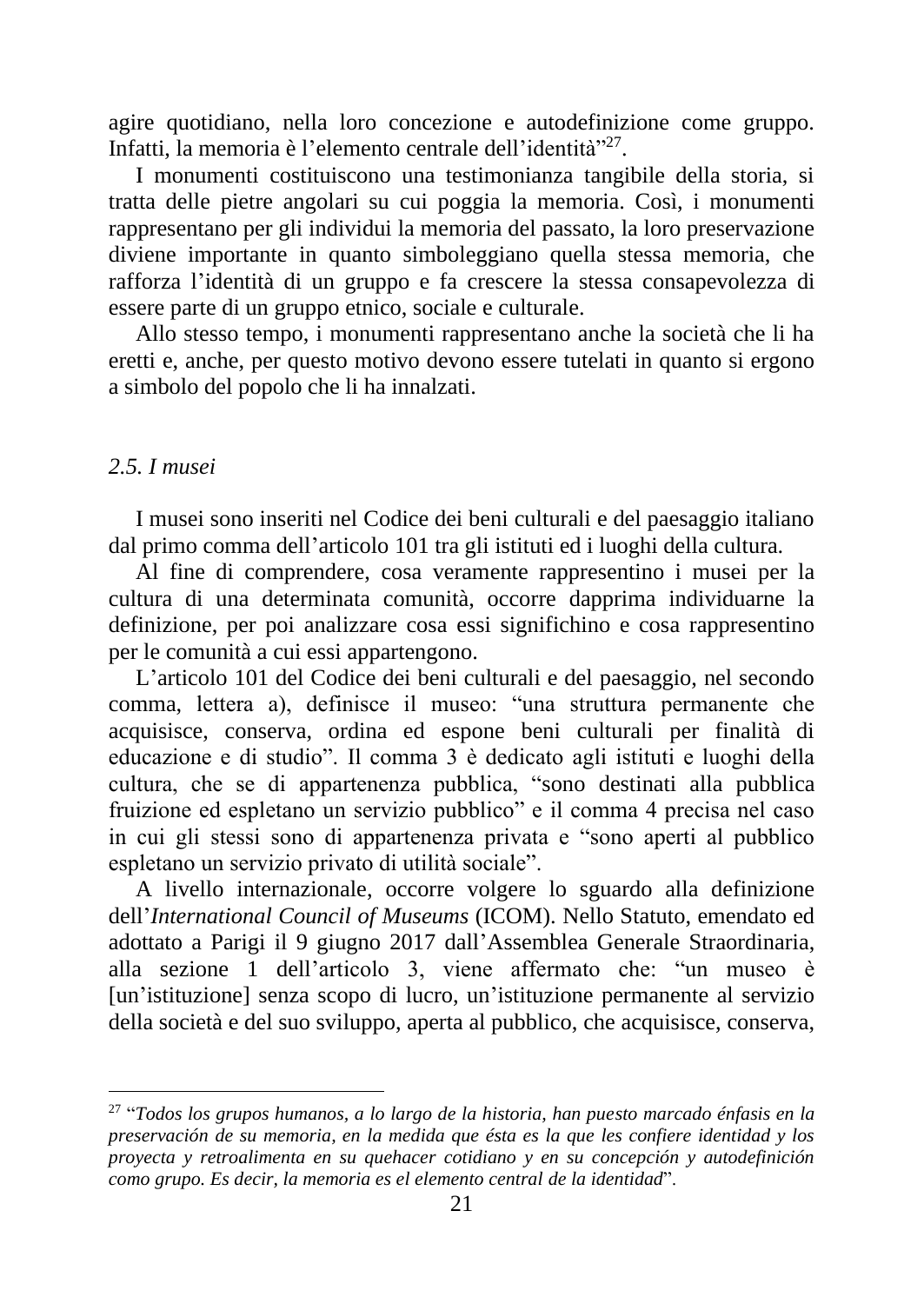ricerca, comunica ed espone il patrimonio materiale e immateriale dell'umanità e del suo ambiente a fini educativi, di studio e divertimento"<sup>28</sup>.

Ora, è necessario porre l'accento su due elementi: il rapporto tra museo e identità culturale di un determinato gruppo sociale e il ruolo del museo nell'apprendimento di tale cultura e nel suo tramandarsi.

Per prima cosa, dalle definizioni sopra osservate, emerge che il museo rappresenta un contenitore dove trovano posto le testimonianze del passato, i beni culturali e che esso svolge un importante ruolo per fini educativi e di studio.

In secondo luogo, deve essere sottolineato che lo stesso museo non costituisce un freddo contenitore, ma esso stesso manifesta la cultura degli individui che lo concepiscono e di conseguenza del gruppo sociale e della comunità a cui fa riferimento.

Seguendo la strada concettuale tracciata da Philippe Descola (2011, 76), quando descrive il museo di Storia Naturale della città di La Plata, va rilevato che il museo assume una dimensione particolare, in quanto esso "offre una eccellente immagine del mondo come lo abbiamo concepito a lungo" <sup>29</sup> (Descola, 2011, 76).

L'ordine stesso dei manufatti e degli oggetti, disposti nelle sale, riflette la cosmovisione delle persone che organizzano l'intera esposizione e della comunità di cui essi fanno parte (Descola, 2011, 76-77; Perra, 2020, 457- 458; Perra, 2021, 129).

Le collezioni dei musei raccolgono il patrimonio dell'umanità e quello locale, facendo in tal modo diventare il museo depositario della storia e della cultura di una comunità e di una società.

La funzione svolta dai musei non si riduce soltanto all'acquisizione, catalogazione ed esposizione dei beni culturali, ma fornisce un contributo alla società in termini educativi, di ricerca e di studio.

La stessa concezione di museo evolve con il tempo. In tal senso, giova richiamare le parole di Francisca Hernández Hernández (1992), secondo la quale i musei perdono quella connotazione di "mausolei"<sup>30</sup> o "santuari"<sup>31</sup> e divengono "luoghi di studio e ricerca"<sup>32</sup> (Hernández Hernández, 1992, 87).

<sup>28</sup> "*A museum is a non-profit, permanent institution in the service of society and its development, open to the public, which acquires, conserves, researches, communicates and exhibits the tangible and intangible heritage of humanity and its environment for the purposes of education, study and enjoyment*".

<sup>29</sup> "*Ofrece una excelente imagen del mundo tal como lo hemos concebido durante largo tiempo*".

<sup>30</sup> "*Mausoleos*".

<sup>31</sup> "*Santuarios*".

<sup>32</sup> "*Lugar de estudio e investigación*".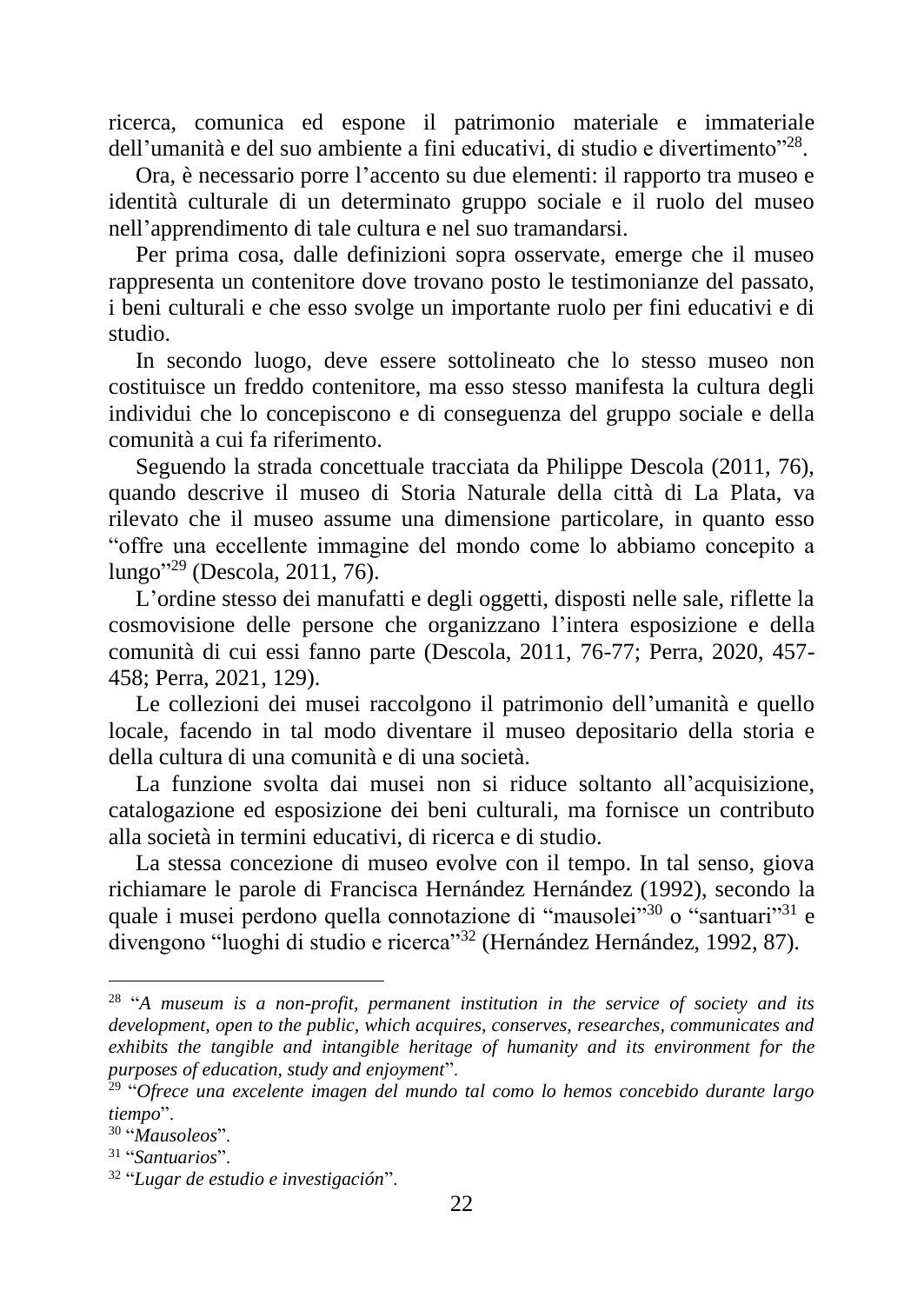Oggi i musei sono ben lontani dalla prima apertura e dai primi anni di attività del Museo del Prado, raccontati da Alfonso E. Pérez Sánchez (1977) nel suo libro *Pasado, presente y futuro del Museo del Prado*.

Questa concezione del museo come santuario, come luogo esclusivo, elitario e non sempre accessibile al pubblico, emerge dalla descrizione dei primi anni di attività del Museo del Prado offerta da Pérez Sánchez (1977, 20), in particolare: "il Museo si apre al pubblico effettivamente il 19 novembre dell'anno 19 e poi sei giorni consecutivi per eccezione; a partire da questi giorni inaugurali il Museo sarà visitabile solamente un giorno alla settimana: il mercoledì. Normalmente il Museo sarà chiuso, o aperto strettamente a coloro che lo visiteranno con la *papeleta*, cioè, con una autorizzazione o raccomandazione scritta di qualche personaggio della Corte, di un professore dell'Accademia e, naturalmente, di qualche amico o conoscente dei direttori. La missione del Museo nei giorni di chiusura sarà fondamentalmente di studio, e infatti questi visitatori non pubblici sono in buona parte copisti, studenti, che disegnano e che muoiono di freddo in un edificio gelido dove c'è appena un leggero riscaldamento nei giorni di visita pubblica: due bracieri, che vengono portati su anch'essi dai magazzini del palazzo e che devono provvedere al riscaldamento di tutto il Museo, fissati ad un terrapieno umido fino al livello della sua porta principale. Alcune garitte con servizio militare di guardia per le giornate di pubbliche visite, attestano il carattere essenzialmente ufficiale e sontuoso che il Museo manterrà<sup>"33</sup>.

Dal 1819 la concezione di museo è completamente mutata. Da mero santuario contenente i simboli dell'identità nazionale e le opere d'arte più significative, oggi il museo rappresenta un luogo della cultura, cioè sia il luogo depositario della cultura, sia il luogo dove la cultura si produce e si tramanda.

<sup>33</sup> "*El Museo se abre al público efectivamente el 19 de noviembre del año 19, y luego seis días seguidos por excepción; a partir de estos días inaugurales el Museo va a ser visitado solamente un día a la semana: los miércoles. Normalmente el Museo va a estar cerrado, o abierto estrictamente a quienes le visiten con papeleta, es decir, con una autorización o recomendación escrita de algún personaje de la Corte, de algún profesor de la Academia y por supuesto, de algún amigo o conocido de los directores. La misión del Museo en los días cerrados va a ser fundamentalmente de estudio, y efectivamente estos visitantes no públicos son en buena parte copistas, estudiantes, que dibujan y que se mueren de frío en un edificio gélido donde apenas hay una levísima calefacción en los días de visita pública: dos braseros, que salen también de los almacenes de palacio, y han de atender a la caléfacción de todo el Museo, adosado a un terraplén húmedo hasta el nivel mismo de su puerta principal. Unas garitas con servicio militar de guardias para los días de visita pública, atestiguan el carácter esencialmente oficial y de dependencia palaciega que el Museo va a mantener*".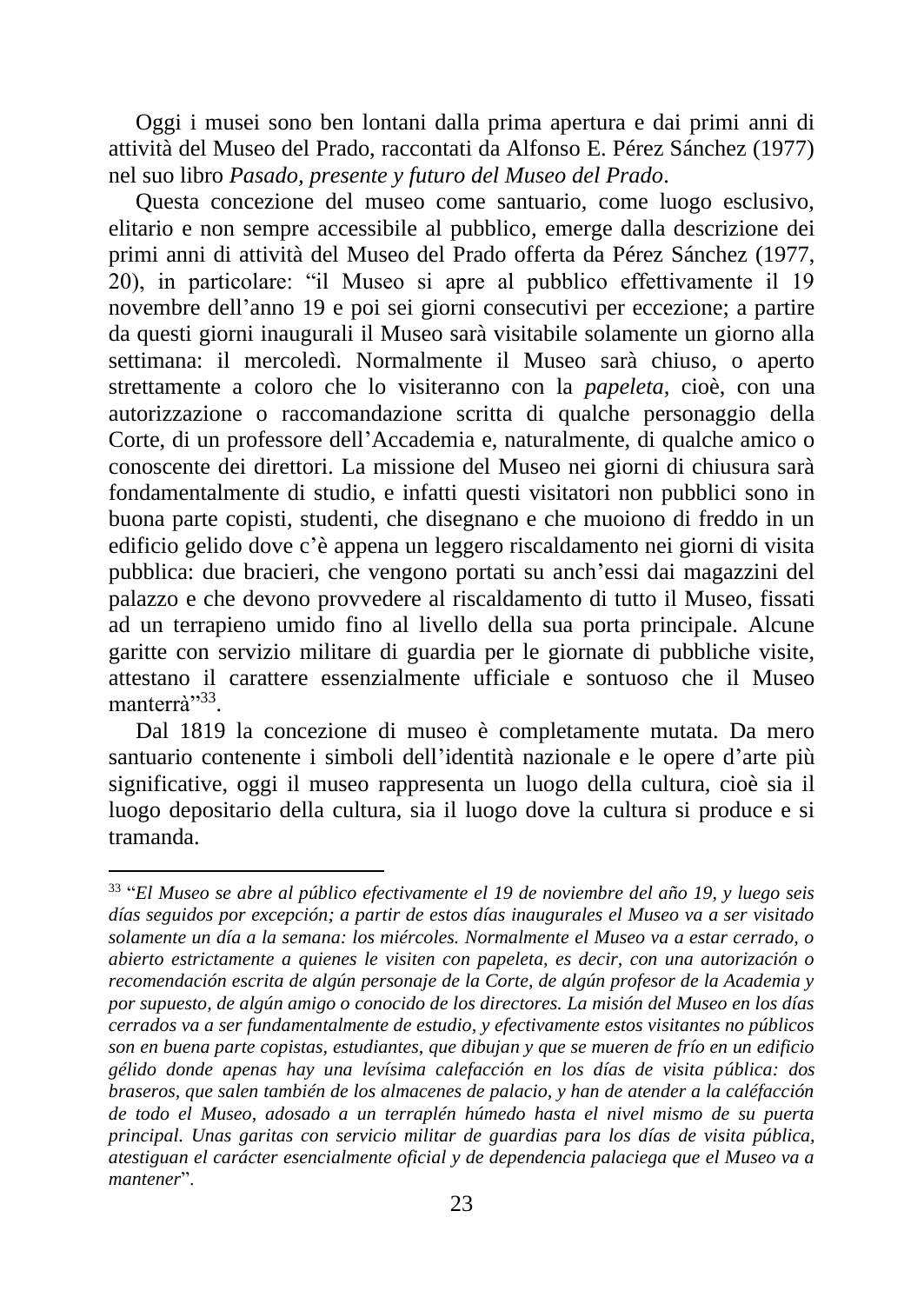Numerosissimi eventi culturali caratterizzano i musei d'oggi, un sapere elargito a chiunque ve ne abbia interesse per studio o per diletto e, grazie alle numerose collaborazioni con istituti scolastici e universitari, divengono un luogo di apprendimento che si affianca e fa da complemento all'educazione scolastica<sup>34</sup>.

Le persone non sono più accolte dal gelo mentre contemplano, esaminano e studiano le opere contenute nelle sale espositive e un personale sempre più qualificato accoglie il pubblico. Non vi è più un accesso contingentato ed elitario, ma i musei sono oggi aperti ad un'ampia fetta di pubblico e i servizi offerti dalle guide, che illustrano le opere e il contesto in cui queste ultime sono state realizzate, vengono resi accessibili a chiunque voglia usufruirne.

In questa ottica educativa, i musei si pongono come strumento con cui la cultura viene tramandata, il pubblico apprende il significato delle tradizioni dei popoli, conosce i manufatti della cultura di riferimento ed il contesto in cui essi furono realizzati.

#### *2.6. Le biblioteche e gli archivi*

Le biblioteche sono inserite dal primo comma dell'articolo 101 del Codice dei beni culturali e del paesaggio tra gli istituti e i luoghi della cultura. Il medesimo articolo, nel secondo comma, alla lettera b), definisce la biblioteca come "una struttura permanente che raccoglie e conserva un insieme organizzato di libri, materiali e informazioni, comunque editi o pubblicati su qualunque supporto, e ne assicura la consultazione al fine di promuovere la lettura e lo studio". In base al terzo comma dello stesso articolo, se sono di appartenenza pubblica "sono destinati alla pubblica fruizione ed espletano un servizio pubblico" e, in virtù del quarto comma, se appartengono ai privati e "sono aperti al pubblico espletano un servizio privato di utilità sociale".

La nascita delle biblioteche è coeva a quella della scrittura. Inizialmente, esse erano i depositi dove venivano riposti in maniera ordinata i documenti (Rodrigues, 2015, 243).

<sup>34</sup> A tal proposito Ana Alemán Carmona (2006, 15) distingue tra educazione formale e educazione informale. L'educazione formale è quella impartita dalle scuole. L'educazione informale, invece, è quella che si realizza in maniera del tutto flessibile, quando le persone scelgono nei momenti liberi di apprendere volontariamente. Il museo in tale veste è "uno strumento utile per far da complemento all'educazione formale ricevuta a scuola [*una herramienta útil para complementar la educación formal recibida en la escuel*a]".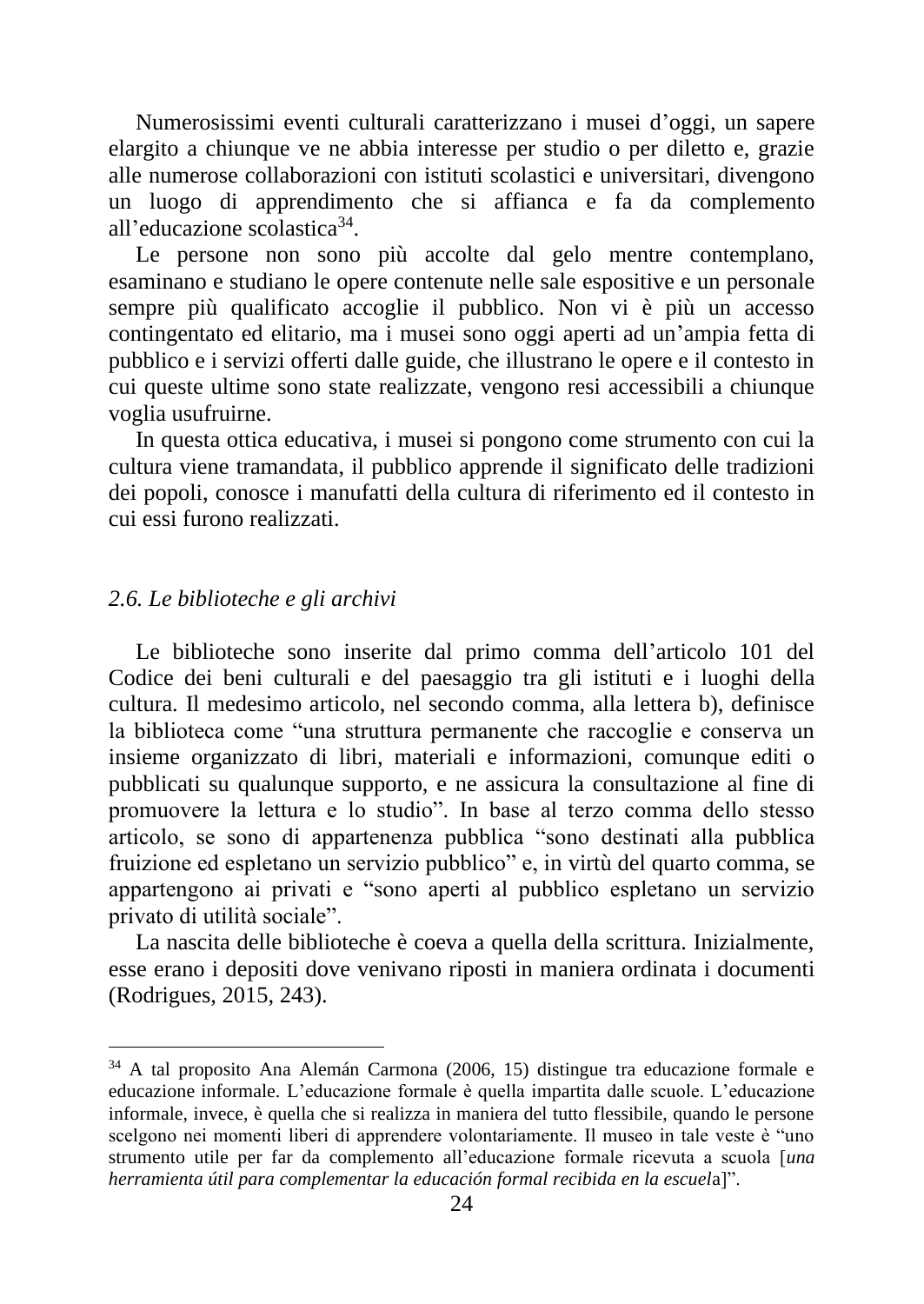Nel primo comma dell'articolo 101, il Codice dei beni culturali e del paesaggio contempla, altresì, gli archivi tra gli istituti e i luoghi della cultura. Nel secondo comma, alla lettera c), l'archivio è definito come "una struttura permanente che raccoglie, inventaria e conserva documenti originali di interesse storico e ne assicura la consultazione per finalità di studio e di ricerca". Anch'essi, conformemente a quanto previsto nel terzo comma, se sono di appartenenza pubblica, "sono destinati alla pubblica fruizione ed espletano un servizio pubblico" e, in base a quanto disposto nel quarto comma, se appartengono ai privati e "sono aperti al pubblico espletano un servizio privato di utilità sociale".

Osservando la storia umana, concordemente a quanto afferma Juan Miguel Palma Peña (2013, 32), l'essere umano ha via via sedimentato le proprie conoscenze ed ha costruito su di esse lo sviluppo successivo. Questo bagaglio conoscitivo è stato trasmesso tramite diverse "manifestazioni e rappresentazioni culturali"<sup>35</sup>, a testimonianza di esse vi sono i libri ed i documenti ed è per tale motivo che oggi questi ultimi sono ritenuti "patrimonio bibliografico e documentale"<sup>36</sup> (Palma Peña, 2013, 32). Di conseguenza, le biblioteche e gli archivi sono i luoghi depositari del patrimonio bibliografico e documentale.

Ben lontano da quella idea iniziale di mero deposito ordinato ove riporre i documenti, le biblioteche sono oggi "organismi culturali, istituzioni, dove è possibile avere accesso alla conoscenza prodotta e accumulata dagli esseri umani, luoghi dove la memoria collettiva trova la sua materializzazione attraverso documenti scritti e da dove è possibile ottenere riferimenti per mezzo dei quali la nostra memoria individuale e collettiva e il nostro patrimonio culturale possono essere percepiti<sup>37</sup> (Rodrigues, 2015, 243-244).

<sup>35</sup> "*Manifestaciones y representaciones culturales*".

<sup>36</sup> "*Patrimonio bibliográfico y documental*". Si veda a tal proposito: Palma Peña (2013, 32): "un insieme di manifestazioni e rappresentazioni che hanno accompagnato la società nel suo sviluppo e che sono la testimonianza fedele della sua costruzione sono i libri ed i documenti; questi possiedono particolarità materiali, intellettuali, grafiche, simboliche storiche e sociali, quello che dà loro significanza per essere considerati patrimonio bibliografico e documentale [*un conjunto de manifestaciones y representaciones que han acompañado a las sociedades en su desarrollo y que son testimonio fiel de su construcción son los libros y los documentos; éstos poseen particularidades materiales, intelectuales, gráficas, simbólicas, históricas y sociales, lo que les otorga significación para ser considerados patrimonio bibliográfico y documental*]".

<sup>37</sup> "*Organismos culturais, instituições onde se promove a salvaguarda do patrimônio bibliográfico, estabelecimentos onde é possível ter acesso ao conhecimento produzido e acumulado pelos seres humanos, lugares onde a memória coletiva encontra sua materialização através do registro escrito e de onde è possível obter referências por meio*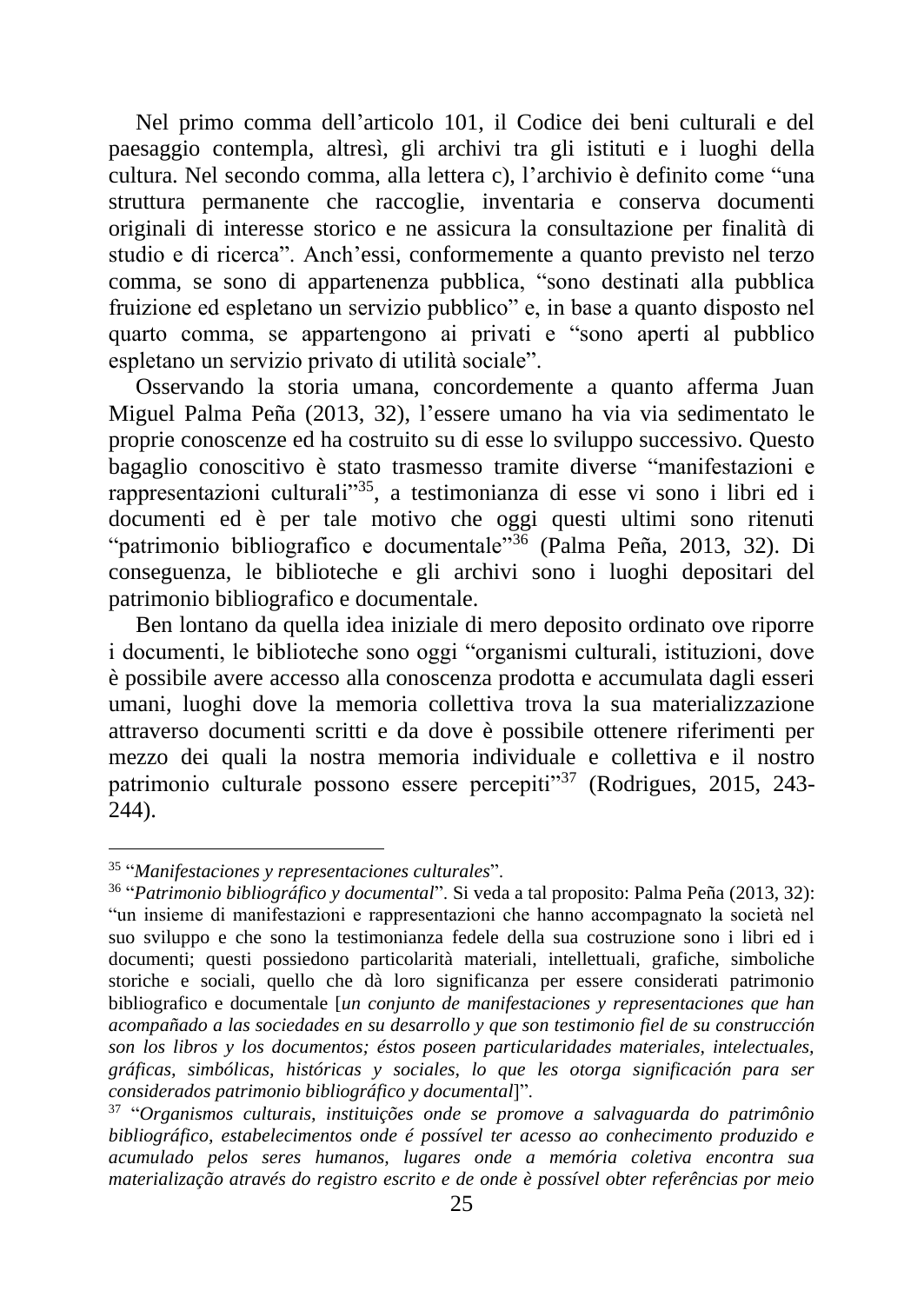I libri e materiali contenuti nelle biblioteche spaziano dalla letteratura, alle arti, alla scienza e offrono un quadro ben definito della cultura che le ha concepite. Inoltre, essi, assieme ai documenti raccolti negli archivi, manifestando la memoria collettiva, i valori di un gruppo e le sue aspirazioni, contribuiscono, ponendosi come una testimonianza della cultura di un gruppo, a far crescere l'unità del gruppo e ne preservano la memoria degli aspetti storici, politici, amministrativi e culturali che rendono tale il medesimo gruppo.

Le biblioteche e gli archivi raccolgono questi materiali, li conservano, li rendono fruibili al pubblico e tramandano a loro volta la stessa cultura di un determinato gruppo umano, che è stata fissata con l'inchiostro su carta o su altro supporto.

Al fine di comprendere se e in che misura i libri, i documenti e i materiali contenuti nelle biblioteche e negli archivi siano beni culturali, occorre volgere lo sguardo al Codice dei beni culturali e del paesaggio.

Il Codice dei beni culturali e del paesaggio italiano distingue tra gli archivi e i singoli documenti e le raccolte librarie in base all'appartenenza.

L'articolo 10 del medesimo Codice prevede, al secondo comma, che gli archivi, i singoli documenti e le raccolte librarie siano beni culturali quando appartengano a soggetti pubblici (Stato, Regioni, altri enti pubblici territoriali, altri enti ed istituti pubblici). Per quanto riguarda gli archivi, i singoli documenti e le raccolte librarie di appartenenza privata, si deve osservare il terzo comma dello stesso articolo. In particolare, occorre che per tali beni sia intervenuta la dichiarazione dell'interesse culturale di cui all'articolo 13 del Codice. Inoltre, gli archivi e i singoli documenti, che appartengono ai privati, devono essere in possesso di un interesse storico "particolarmente importante" e le raccolte librarie, che appartengono ai privati, devono avere un "eccezionale interesse culturale".

Il fatto che si tratta di beni culturali comporta che le biblioteche e gli archivi pongano in essere tutte quelle attività che concernono la conservazione, la promozione, la valorizzazione e la fruizione (Simone, 2014, 235).

In tal modo, i beni culturali librari e documentali, contenuti nelle biblioteche e negli archivi, non sono solo conservati quali testimonianza dei valori e della cultura di un determinato gruppo umano, ma possono manifestare tale cultura e, in tal modo, contribuire alla conservazione della memoria collettiva, che sta alla base dell'identità di un determinato gruppo umano.

*das quais nossa memória individual e coletiva e nosso patrimônio cultural se fazem perceber*".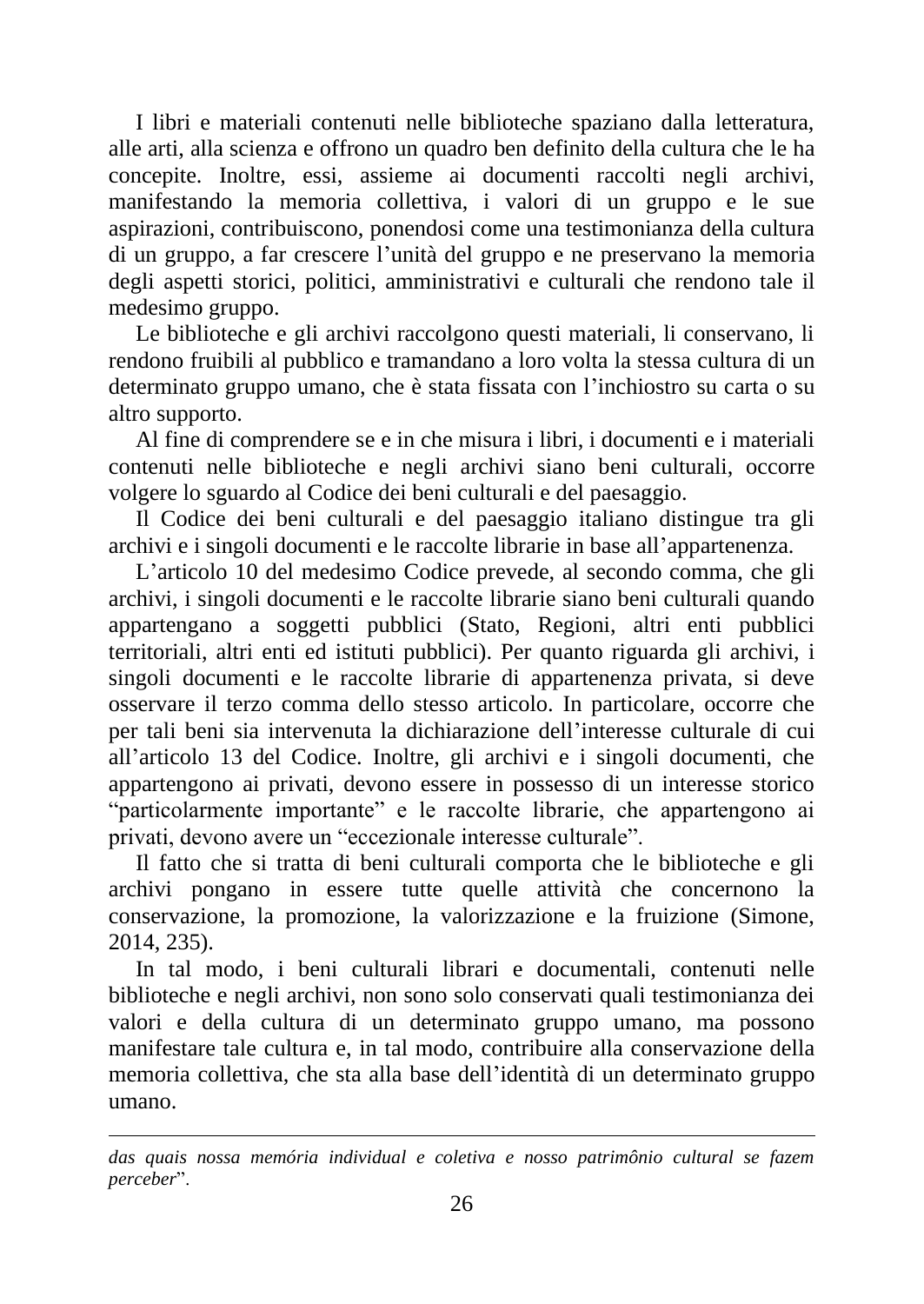#### *2.7. Il patrimonio culturale immateriale*

La categoria del patrimonio culturale immateriale è stata formulata dall'Organizzazione delle Nazioni Unite per l'Educazione, la Scienza e la Cultura (UNESCO) (Bortolotto, 2014, 2) e recepita dagli Stati membri (Villaseñor Alonso, Zolla Márquez, 2012, 75).

Infatti, attualmente l'UNESCO utilizza il termine ʻpatrimonio mondiale' per indicare l'insieme dei beni culturali e naturali ereditati dagli antenati. Dallo studio, l'osservazione e l'analisi di essi, si possono comprendere la storia, i costumi e gli stili di vita<sup>38</sup>. L'UNESCO ricomprende nella categoria del patrimonio mondiale il patrimonio culturale, il patrimonio naturale e i beni misti (Vázquez, 2004, 4-5). In particolare, il patrimonio culturale si suddivide in patrimonio culturale materiale e patrimonio culturale immateriale.

Ora, occorre comprendere a cosa si faccia riferimento con l'espressione patrimonio culturale immateriale. Il patrimonio culturale immateriale è una categoria che ricomprende "i beni culturali vivi, le conoscenze, le attività, gli elementi non materiali, che hanno una tradizione all'interno della cultura di una comunità $^{339}$  (De Santos-Olmos, 2018, 432).

In tale categoria l'UNESCO ricomprende "l'insieme delle manifestazioni culturali, le tradizioni che si trasmettono di generazione in generazione"<sup>40</sup> (Vázquez, 2004, 4). Tra di esse si annoverano "le lingue, le storie e i racconti popolari, la musica e la danza, le arti marziali, le feste, le arti culinarie e l'artigianato"<sup>41</sup> (Vázquez, 2004, 4).

Una importante definizione di patrimonio culturale immateriale è presente nella *Convention for the Safeguarding of the Intangible Cultural Heritage* 2003, adottata a Parigi il 17 ottobre 2003.

Il primo comma dell'articolo 2 di tale Convenzione afferma che il termine patrimonio culturale immateriale designa: "le pratiche, le rappresentazioni, le espressioni, i saperi, le abilità – nonché gli strumenti, gli oggetti, i manufatti e gli spazi culturali ad essi associati – che comunità, gruppi e, in alcuni casi, individui riconoscono come parte del loro

<sup>38</sup> Si veda a tal proposito: Vázquez, 2004, 3.

<sup>39</sup> "*Los bienes culturales vivos, conocimientos, actividades, elementos no materiales, que tienen una tradición dentro la cultura de una comunidad*".

<sup>40</sup> "*El conjunto de manifestaciones culturales, tradiciones que se transmiten de generación en generación*".

<sup>41</sup> "*Las lenguas, los relatos y cuentos populares, la música y la danza, las artes marciales, las fiestas, las artes culinarias, la artesanía*".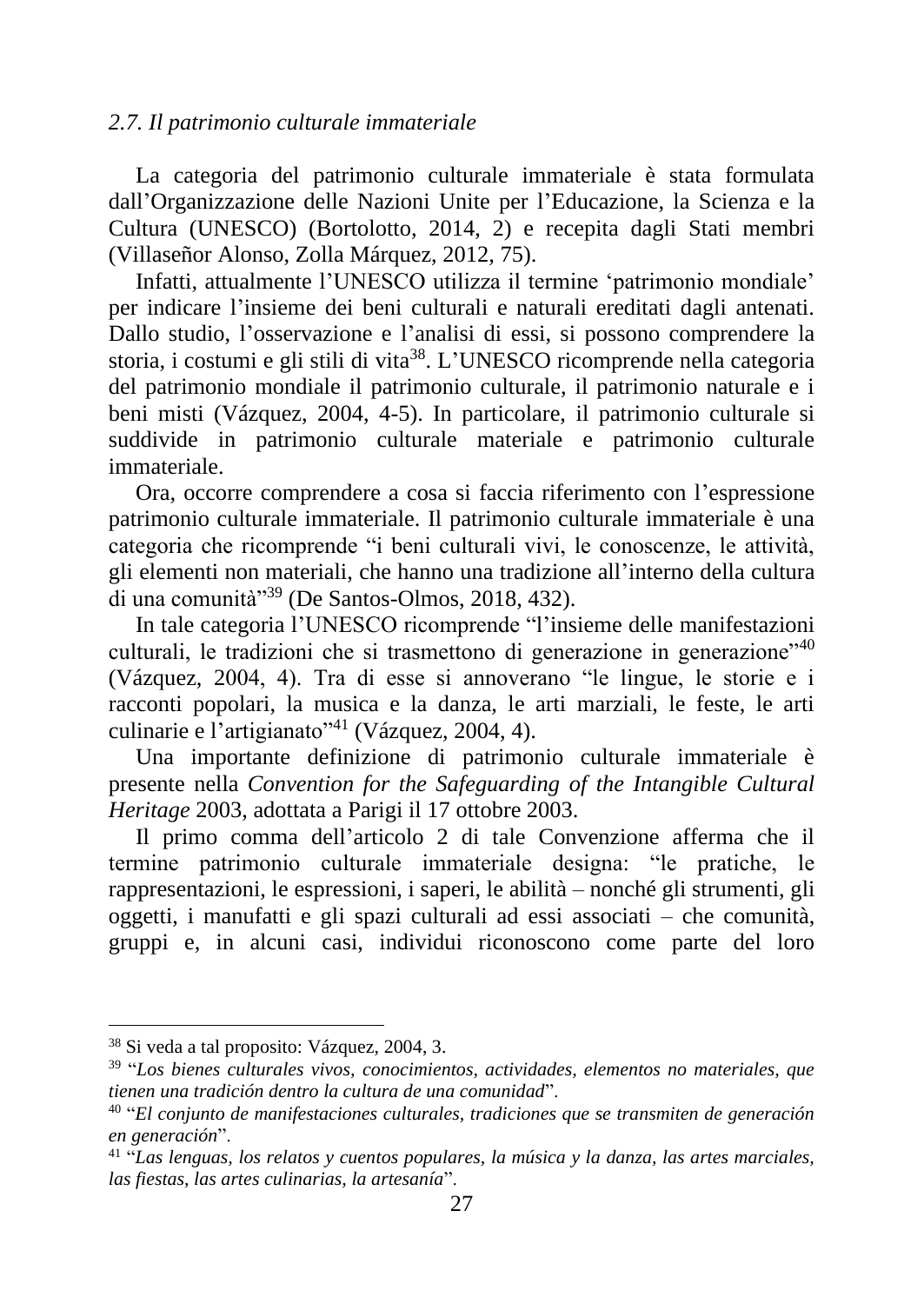patrimonio culturale"<sup>42</sup>. Inoltre, lo stesso comma precisa che: "questo patrimonio culturale immateriale, trasmesso di generazione in generazione, è costantemente ricreato dalle comunità e dai gruppi in risposta al loro ambiente, alla loro interazione con la natura e alla loro storia, e fornisce loro un senso di identità e continuità, promuovendo così il rispetto per la diversità culturale e la creatività umana"<sup>43</sup>.

Il secondo comma del medesimo articolo individua la manifestazione del patrimonio culturale immateriale in diverse forme. Esse sono:

- "Le tradizioni ed espressioni orali, compresa la lingua come veicolo del patrimonio culturale immateriale"<sup>44</sup>;
- "Le arti dello spettacolo" $45$ ;
- "Le pratiche sociali, i rituali e gli eventi festivi"<sup>46</sup>;
- "Le conoscenze e le pratiche riguardanti la natura e l'universo"<sup>47</sup>;
- "L'artigianato tradizionale"<sup>48</sup>.

Da tale definizione si evince che il patrimonio culturale immateriale è costituito dalle pratiche, dai saperi, dalle abilità, dalle rappresentazioni che i gruppi umani riconoscono come facenti parte del proprio patrimonio culturale. Essendo intangibili, queste varie pratiche ed espressioni trovano una propria manifestazione attraverso espressioni orali, rituali, feste, arti sceniche, attività artigianali tradizionali, pratiche, frutto della cosmovisione di un popolo o gruppo.

Il patrimonio culturale immateriale è tramandato di generazione in generazione e la sua esternazione attraverso le varie forme è importante per i popoli o gruppi, in quanto la stessa rievocazione si pone come emblema di identità per la comunità e crea una linea di continuità tra passato e presente, dove la comunità si sente collegata alle sue radici, ai propri antenati che

<sup>42</sup> "*The practices, representations, expressions, knowledge, skills – as well as the instruments, objects, artefacts and cultural spaces associated therewith – that communities, groups and, in some cases, individuals recognize as part of their cultural heritage*".

<sup>43</sup> "*This intangible cultural heritage, transmitted from generation to generation, is constantly recreated by communities and groups in response to their environment, their interaction with nature and their history, and provides them with a sense of identity and continuity, thus promoting respect for cultural diversity and human creativity*".

<sup>44</sup> "*Oral traditions and expressions, including language as a vehicle of the intangible cultural heritage*".

<sup>45</sup> "*Performing arts*".

<sup>46</sup> "*Social practices, rituals and festive events*".

<sup>47</sup> "*Knowledge and practices concerning nature and the universe*".

<sup>48</sup> "*Traditional craftsmanship*".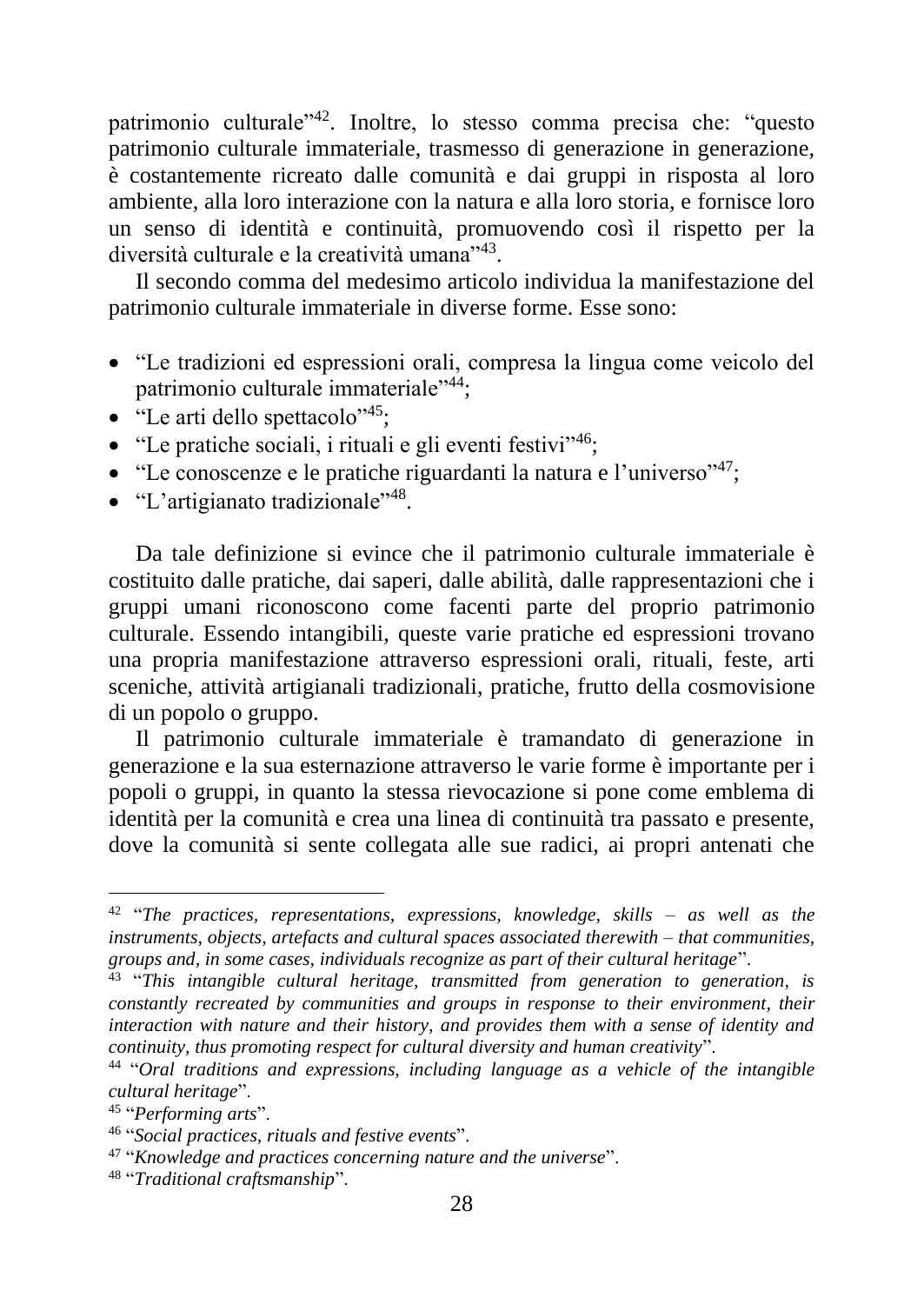hanno concepito quei valori, quelle regole e quelle pratiche di cui essa è erede.

Si tratta di beni che esulano dalla materialità, anche il Legislatore italiano in tema di beni culturali ha, a più riprese, cercato di allargare la categoria dei beni culturali per ricomprendervi quei beni che non possiedono una dimensione materiale<sup>49</sup>.

Si pensi al Decreto Legislativo 31 marzo 1998, n. 112, il quale all'articolo 148<sup>50</sup>, lettera a) definisce i beni culturali come "quelli che compongono il patrimonio storico, artistico, monumentale, demoetnoantropologico, archeologico, archivistico e librario e gli altri che costituiscono testimonianza avente valore di civiltà così individuati in base alla legge"<sup>51</sup>.

Successivamente, un simile slancio è osservabile nel Testo unico in materia di beni culturali e ambientali del 1999, all'articolo 4, il quale è dedicato alle "nuove categorie di beni culturali" e dove è affermato che: "beni non ricompresi nelle categorie elencate agli articoli 2 e 3 sono individuati dalla legge come beni culturali in quanto testimonianza avente valore di civiltà"<sup>52</sup>.

Infine, nel Codice dei beni culturali e del paesaggio, l'articolo 2, al secondo comma, nel definire i beni culturali, apre uno spazio ad "altre cose individuate dalla legge o in base alla legge quali testimonianze aventi valore di civiltà". Inoltre, l'articolo 7 *bis* del medesimo Codice prevede che: "le espressioni di identità culturale collettiva contemplate dalle Convenzioni UNESCO per la salvaguardia del patrimonio culturale immateriale e per la protezione e la promozione delle diversità culturali, adottate a Parigi, rispettivamente, il 3 novembre 2003 ed il 20 ottobre 2005, sono assoggettabili alle disposizioni del presente codice qualora siano rappresentate da testimonianze materiali e sussistano i presupposti e le condizioni per l'applicabilità dell'articolo 10"<sup>53</sup>.

Al fine di comprendere la categoria denominata patrimonio culturale immateriale e i beni culturali immateriali, è necessario dapprima osservare e analizzare il valore dei beni caratterizzati dalla materialità.

<sup>50</sup> L'articolo 148 del Decreto Legislativo 31 marzo 1998, n. 112, insieme agli articoli 150,

<sup>49</sup> Si veda in tal senso: Gualdani, 2019.

<sup>152</sup> e 153, è stato abrogato dall'articolo 184 del Codice dei beni culturali e del paesaggio.

<sup>51</sup> Si veda in tal senso: Gualdani, 2019.

<sup>52</sup> Si veda in tal senso: Gualdani, 2019.

<sup>53</sup> Si veda a tal proposito: Gualdani, 2019.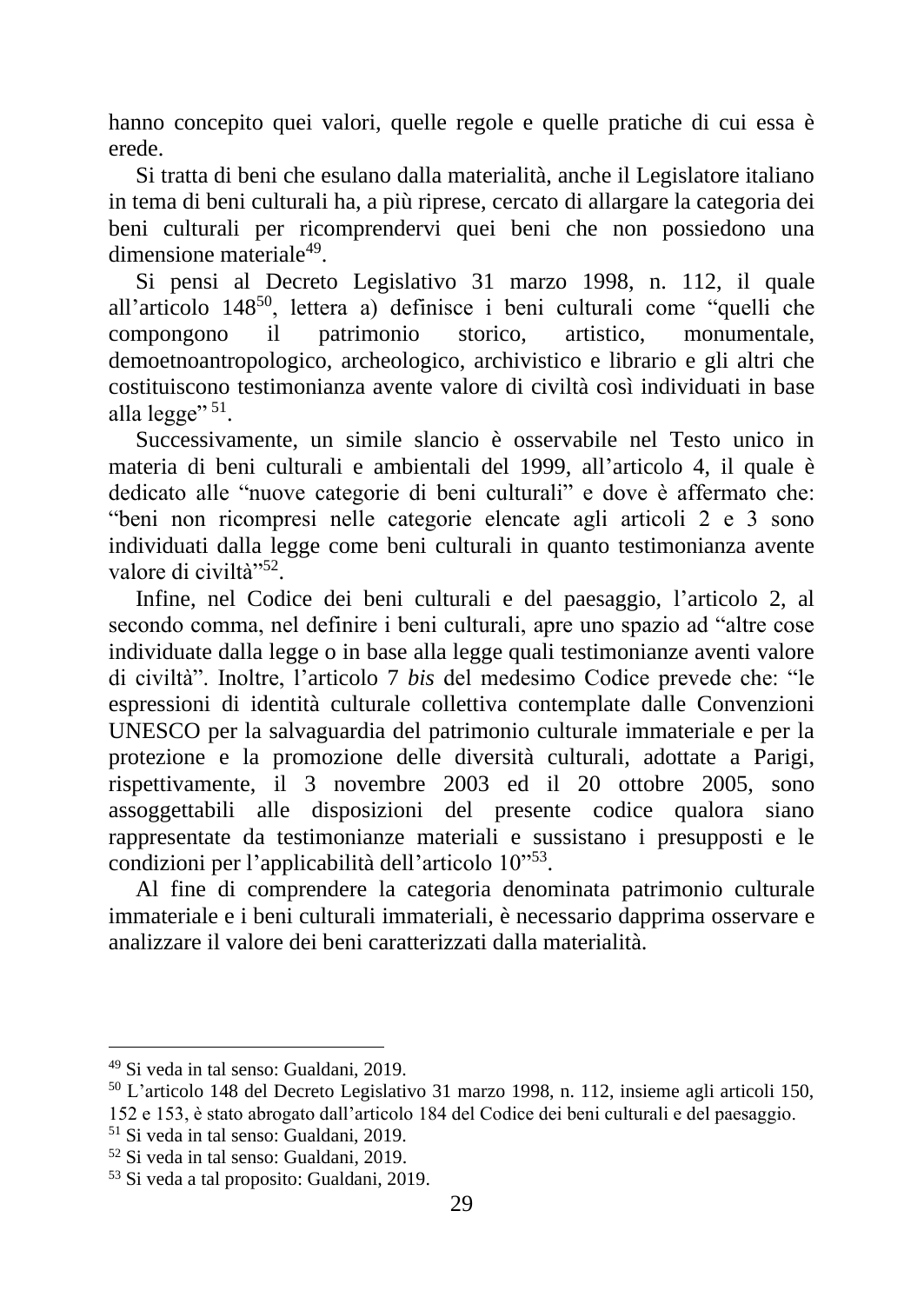In tal senso, occorre soffermarsi sulla distinzione tracciata da Giulio Carlo Argan (2005, 13) tra "cosa"<sup>54</sup> e "valore"<sup>55</sup> (Londres Fonseca, 2005, 36).

Argan (2005, 13) sottolinea il fatto che le opere d'arte sono cose, che fanno riferimento ad un valore. Egli afferma che vi sono due modi di interfacciarsi con le opere d'arte: in riferimento alle cose o in riferimento al valore. In riferimento alle cose, si avranno tutte quelle attività quali "cercarle, identificarle, classificarle, conservarle, restaurarle, esporle, comprarle, venderle"<sup>56</sup> (Argan, 2005, 13). In relazione al valore, vi saranno le attività come "ricercare in cosa consiste, come viene generato e trasmesso, [come] si riconosce e [come] se ne usufruisce"<sup>57</sup> (Argan, 2005, 13).

Argan (2005, 13) per tracciare tale distinzione, si rifà alla differenziazione formulata da Max Scheler tra "la cosa che ha valore"<sup>58</sup> e "il valore della cosa"<sup>59</sup>. Max Scheler (1916, 15-16) distingue tra *Wertdingen* e *Dingwerten*, cioè tra le cose che possiedono valore e il valore delle cose. Questi due elementi, secondo la visione di Scheler (1916, 15) devono essere distinti.

Seguendo tale indicazione di metodo, occorre rilevare come i beni culturali possono possedere un valore intrinseco alla cosa (si pensi ad esempio ad una scultura realizzata con materiali preziosi) ed un valore che potrebbe essere definito culturale. I due aspetti vanno distinti, in quanto non tutti i beni culturali materiali possiedono valore di per se stessi, in alcuni casi è il carattere della culturalità a renderli tali.

Di conseguenza, vi sono dei beni, che per loro stessa natura non possiedono una materialità, un qualcosa di palpabile, ma possiedono un notevole valore, che deriva dalla culturalità e dall'essere espressione della cultura del popolo che li ha concepiti. Per questo motivo, la loro tutela non può essere trascurata.

# *2.7.1. Le lingue*

L'importanza del linguaggio come espressione della identità culturale di un gruppo umano, di un popolo, va oltre il mero aspetto comunicativo.

<sup>54</sup> "*Coisa*".

<sup>55</sup> "*Valor*".

<sup>56</sup> "*Procurá-las, identificá-las, classificá-las, conservá-las, restaurá-las, exibi-las, comprálas, vendê-las*".

<sup>57</sup> "*Pesquisar em que ele consiste, como se gera e se trasmite, se reconhece e se usufrui*". 58 "*A coisa que tem valor*".

<sup>59</sup> "*O valor da coisa*".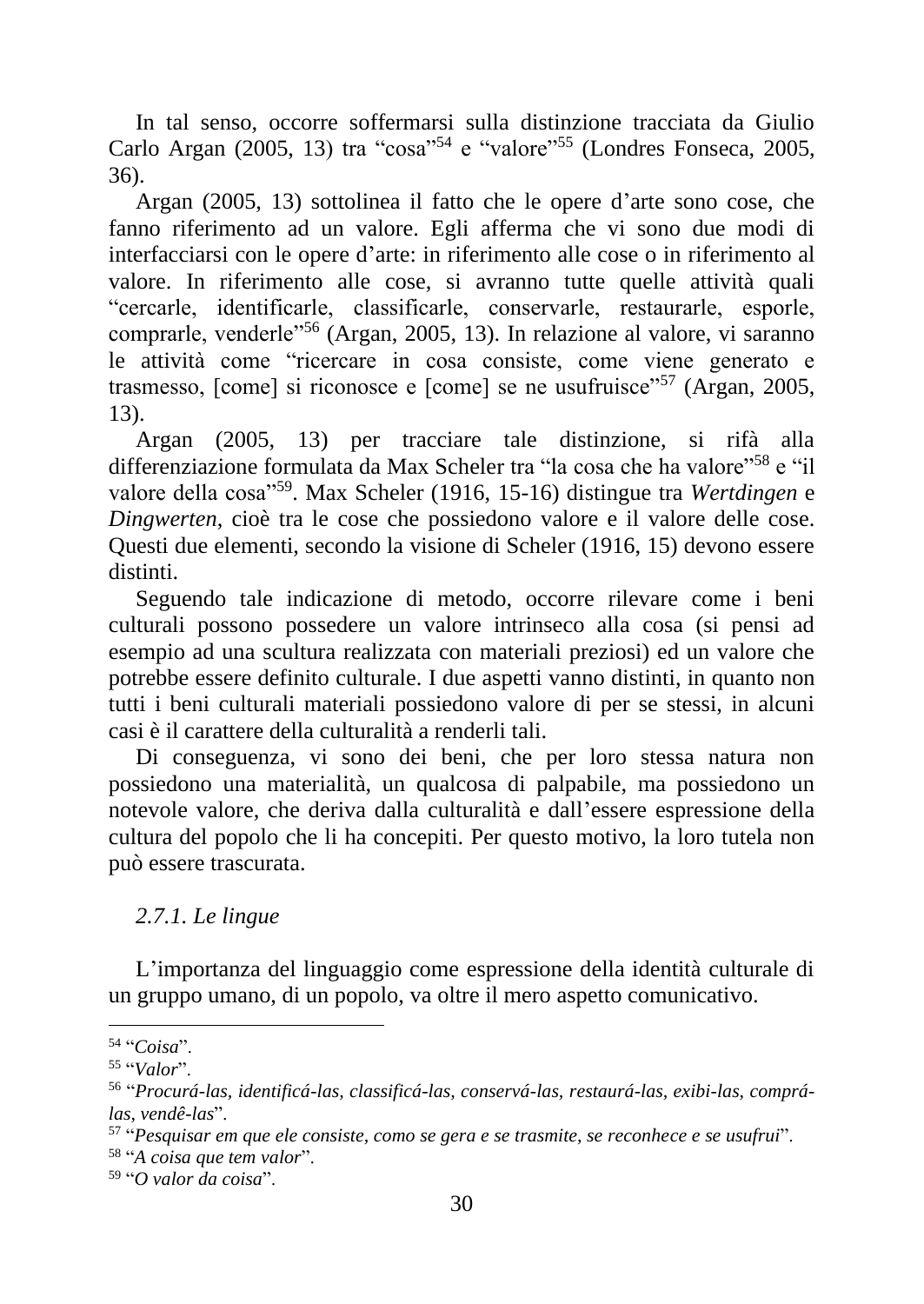Una lingua è ricca al suo interno di significati che derivano dalla cultura del popolo che l'ha concepita. Molte espressioni e modi di dire si comprendono non solo in riferimento al significato letterale, ma ai valori della cultura di riferimento.

Nello specifico, "la grammatica, i proverbi e i modi di dire di una lingua ci permettono, meglio di altri fattori, di comprendere il modo di pensare e di sentire di coloro che hanno quella come lingua madre<sup>"60</sup> (Fyle, 1983, 6).

La lingua è il veicolo con cui i modi di pensare di un popolo trovano una propria manifestazione esteriore.

In particolare, gli esseri umani con il linguaggio hanno creato quello che Anthony Burgess (1983, 4) definisce come "un sistema di segni audibili capaci di rappresentare non solo i suoi pensieri e sensazioni sul mondo esteriore, ma anche quel proprio mondo"<sup>61</sup>. Allo stesso tempo una lingua è la "[…] espressione della personalità del gruppo, un mezzo di identificazione rispetto alla sua cultura"<sup>62</sup> (Fyle, 1983, 6).

Seguendo il ragionamento di Clifford Nelson Fyle (1983, 6), si può osservare che "così, quando diciamo "io sono italiano", "io sono yoruba" o "sono indù", ci identifichiamo come membri di un certo gruppo culturale che si esprime in una certa lingua"<sup>63</sup> (Fyle, 1983, 6). In tal senso, la lingua diviene fattore unificante che rafforza il legame delle persone con la propria comunità di appartenenza (Fyle, 1983, 6).

Ciascuna lingua si arricchisce di significati in base alla cultura di riferimento. Essa manifesta questa cultura, la quale è rilevabile dalle particolari forme linguistiche e dai modi di dire che ciascuna lingua utilizza. La lingua è, inoltre, un fattore unificante, in quanto i parlanti di una stessa lingua madre si identificano come appartenenti allo stesso gruppo e diviene in tal senso espressione degli individui che condividono la stessa cultura all'interno di un determinato gruppo.

Anche se la funzione primaria di una lingua è quella comunicativa, da quando gli esseri umani hanno avvertito la necessità di comunicare tra loro, ogni lingua risulta essere il frutto della cultura che l'ha concepita ed essa

<sup>60</sup> "*La gramática, los proverbios y los modismos de una lengua nos permiten, mejor que ningún otro factor, comprender el modo de pensar y de sentir de quienes tienen a aquella por lengua materna*".

<sup>61</sup> "*Un sistema de signos audibles capaces de representar no sólo sus pensamientos y sensaciones sobre el mundo exterior, sino también ese propio mundo*".

<sup>62</sup> "[…] *Expresión de la personalidad del grupo, un medio de identificación con respecto a su cultura*".

<sup>63</sup> "*Así, cuando decimos "soy italiano", "soy yoruba" o "soy hindú", nos identificamos como miembros de un grupo cultural determinado que se expresa en una lengua determinada*".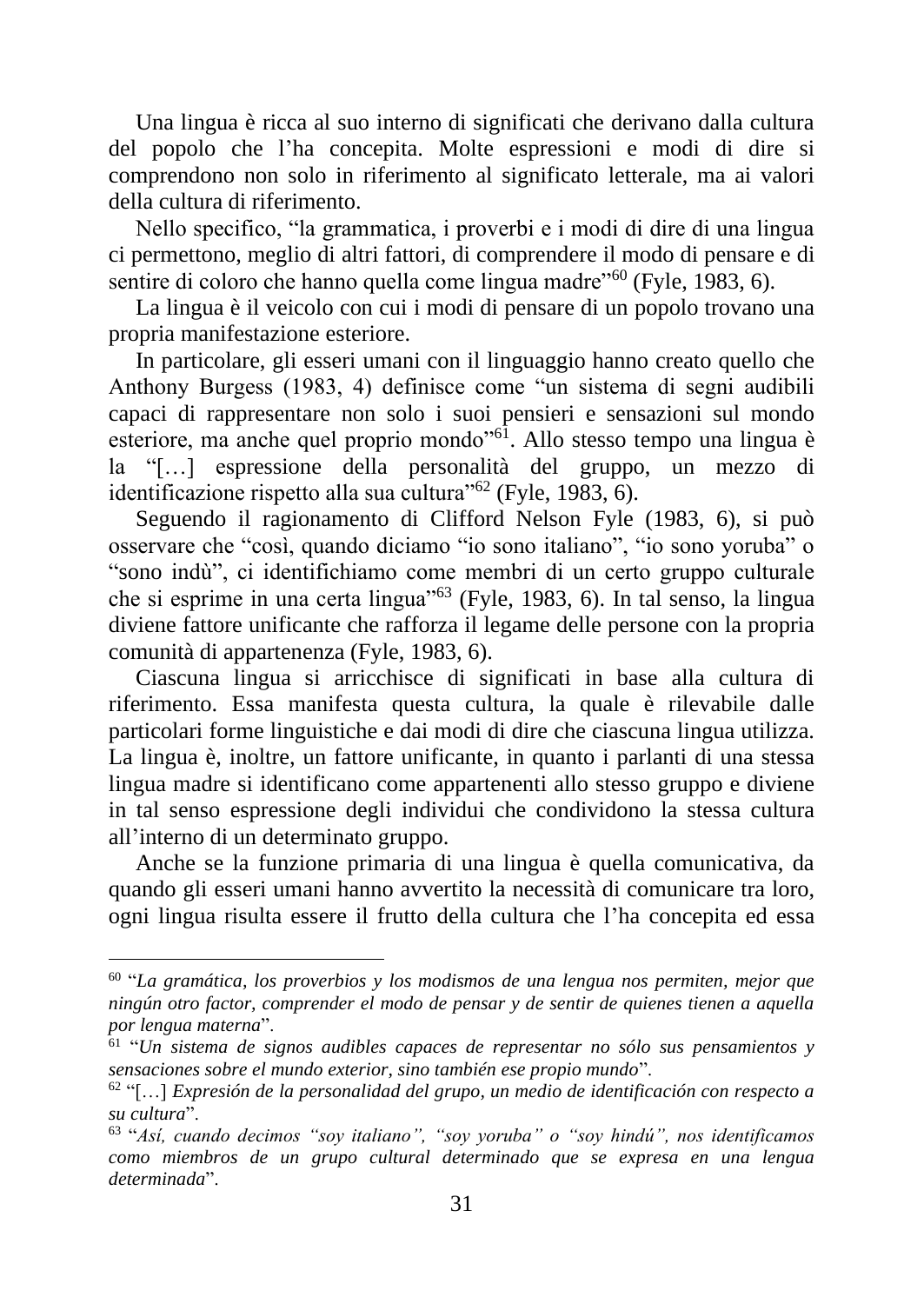non è soltanto il simbolo della identità di un popolo, di un gruppo umano, ma veicola al suo interno la stessa cultura, attraverso le espressioni, i modi di dire e la stessa visione comune dei parlanti.

#### *2.7.2. Il folclore*

L'origine del termine folklore viene ricondotta a William John Thoms, il quale, con lo pseudonimo di Ambrose Merton, indirizza una lettera utilizzando tale termine al *The Athenæum: Journal of English and Foreign Literature, Science, and the Fine Arts*, che viene pubblicata con il titolo *Folk-lore* nel 1846<sup>64</sup>. La lettera di Thoms (Merton, 1846) si inserisce in una Londra, dove vi erano in corso discussioni circa il termine da utilizzare per dare un nome alle ricerche e agli studi "di costumi, di favole, di proverbî, di canti e di superstizioni del popolo" (Pitrè, 1911, 3). La scelta sull'utilizzo del termine folklore avviene il 22 agosto 1846, nell'adunanza "tra i dotti dell'Athenaeum di Londra" (Corso, 1923, 13).

Al fine di delineare il concetto attuale di folclore, è necessario osservare la definizione elaborata dall'UNESCO nella *Recommendation on the Safeguarding of Traditional Culture and Folklore* del 15 novembre 1989.

L'UNESCO afferma che: "il folclore (o cultura tradizionale e popolare) è la totalità delle creazioni basate sulla tradizione di una comunità culturale, espresse da un gruppo o da individui e riconosciute come rispecchianti le aspettative di una comunità nella misura in cui riflettono la sua identità culturale e sociale; i suoi standard e valori sono trasmessi oralmente, per imitazione o con altri mezzi. Le sue forme sono, tra le altre, la lingua, la letteratura, la musica, la danza, i giochi, la mitologia, i rituali, i costumi, l'artigianato, l'architettura e altre arti"<sup>65</sup>.

Inoltre, è utile richiamare le parole di Gabriela Miranda Urbina (2013, 190), la quale, allineandosi alla definizione fornita dall'UNESCO, precisa alcuni aspetti. Ella ritiene che: "il folclore o le espressioni culturali e i saperi tradizionali possono essere definiti insieme come la creazione intellettuale originaria di un gruppo specifico, la quale è sostenuta dalle tradizioni e dai costumi di tale popolo, dove la sua esternalizzazione è realizzata dal gruppo

<sup>64</sup> Si veda a tal proposito: Merton, 1846, 862-863.

<sup>65</sup> "*Folklore (or traditional and popular culture) is the totality of tradition-based creations of a cultural community, expressed by a group or individuals and recognized as reflecting the expectations of a community in so far as they reflect its cultural and social identity; its standards and values are transmitted orally, by imitation or by other means. Its forms are, among others, language, literature, music, dance, games, mythology, rituals, customs, handicrafts, architecture and other arts*".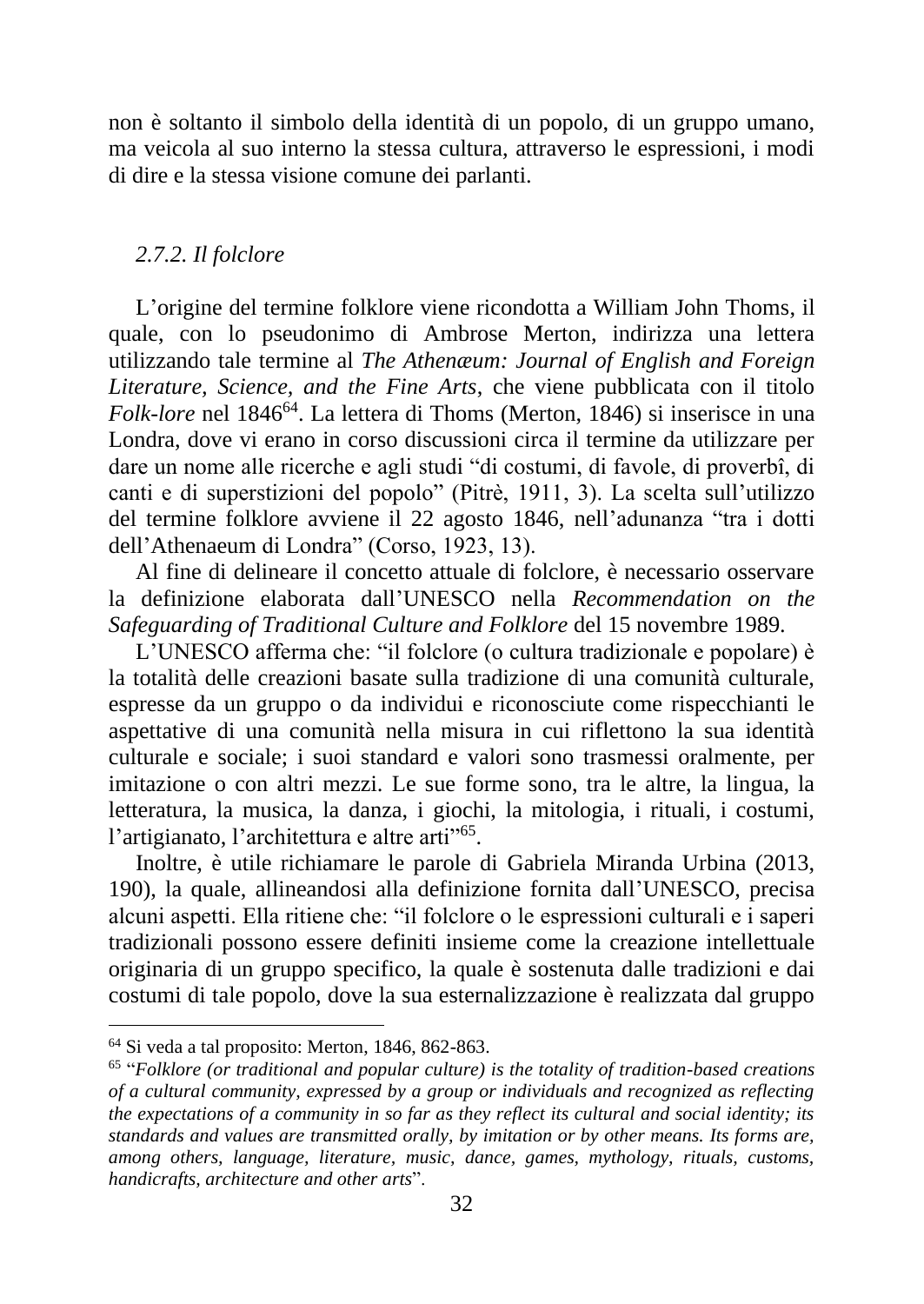stesso o per mezzo degli individui che lo compongono"<sup>66</sup> (Miranda Urbina, 2013, 190). Tali creazioni per essere considerate a tutti gli effetti parte del folclore e dei saperi tradizionali "devono essere una rappresentazione dell'identità culturale e sociale per mezzo della quale il popolo o gruppo trasmette i suoi valori, norme e tradizioni"<sup>67</sup> (Miranda Urbina, 2013, 190).

In tal senso, secondo Miranda Urbina (2013, 190), "le tradizioni e i valori dei popoli indigeni i quali si manifestano per mezzo della danza, della musica, della letteratura, delle sculture, tra le altre, hanno come caratteristiche generali che si trasmettono di generazione in generazione, riflettono l'identità culturale e sociale di un popolo o gruppo, constano di elementi propri della comunità o gruppo che le sviluppa, sono create da collettività o individui sconosciuti, incaricati di realizzare tale creazione in nome del gruppo o della comunità [...]"<sup>68</sup>.

Si tratta, nello specifico, di una definizione che fissa i caratteri delle varie parti che compongono il folclore, la cultura tradizionale e popolare. Esse si sono formate all'interno della comunità o gruppo che le esprime, la loro trasmissione può avvenire oralmente (si pensi ad esempio ai racconti popolari, alle fiabe, ai miti e alle leggende), oppure per imitazione o attraverso altre tecniche (si pensi al caso della danza e dei giochi).

Questa vasta gamma di attività si compone di caratteristiche peculiari che rispecchiano i valori e la cultura dei popoli. Ogni popolo ha le sue forme caratteristiche e lo svolgimento di tali pratiche (come nella danza) o il racconto orale (come nei miti) manifesta all'esterno la cultura che le ha concepite e l'identità stessa del gruppo. Esse non sono necessariamente legate alla scrittura, si tratta di quei saperi che vengono tramandati da una generazione a quella successiva e, in tal modo, al susseguirsi delle generazioni esse divengono tradizioni. Da un punto di vista educativo, la stessa comunità trasmette questo bagaglio di conoscenze al fine di istruire le nuove generazioni riguardo ai valori, alle norme sociali, agli stili di vita e

<sup>66</sup> "*El folclore o expresiones culturales y los conocimientos tradicionales pueden definirse en conjunto como la creación intelectual originaria de un grupo especifico, la cual se encuentra sustentada en las tradiciones y costumbres de dicho pueblo, donde su externalización la realiza el grupo mismo o por medio de individuos que lo conforman*".

<sup>&</sup>lt;sup>67</sup> "Deben ser una representación de la identidad cultural y social por medio de la cual el *pueblo o grupo transmite sus valores, normas y tradiciones*".

<sup>68</sup> "*Las tradiciones y valores de los pueblos indígenas los cuales se manifiestan por medio de danza, música, literatura, esculturas, entre otros, tiene como características generales que se transmiten de generación en generación, reflejan la identidad cultural y social de un pueblo o grupo, cuentan con elementos propios de la comunidad o grupo que las desarrolla, son creadas por colectividades o individuos desconocidos, encomendados para realizar dicha creación a nombre del grupo o comunidad* […]".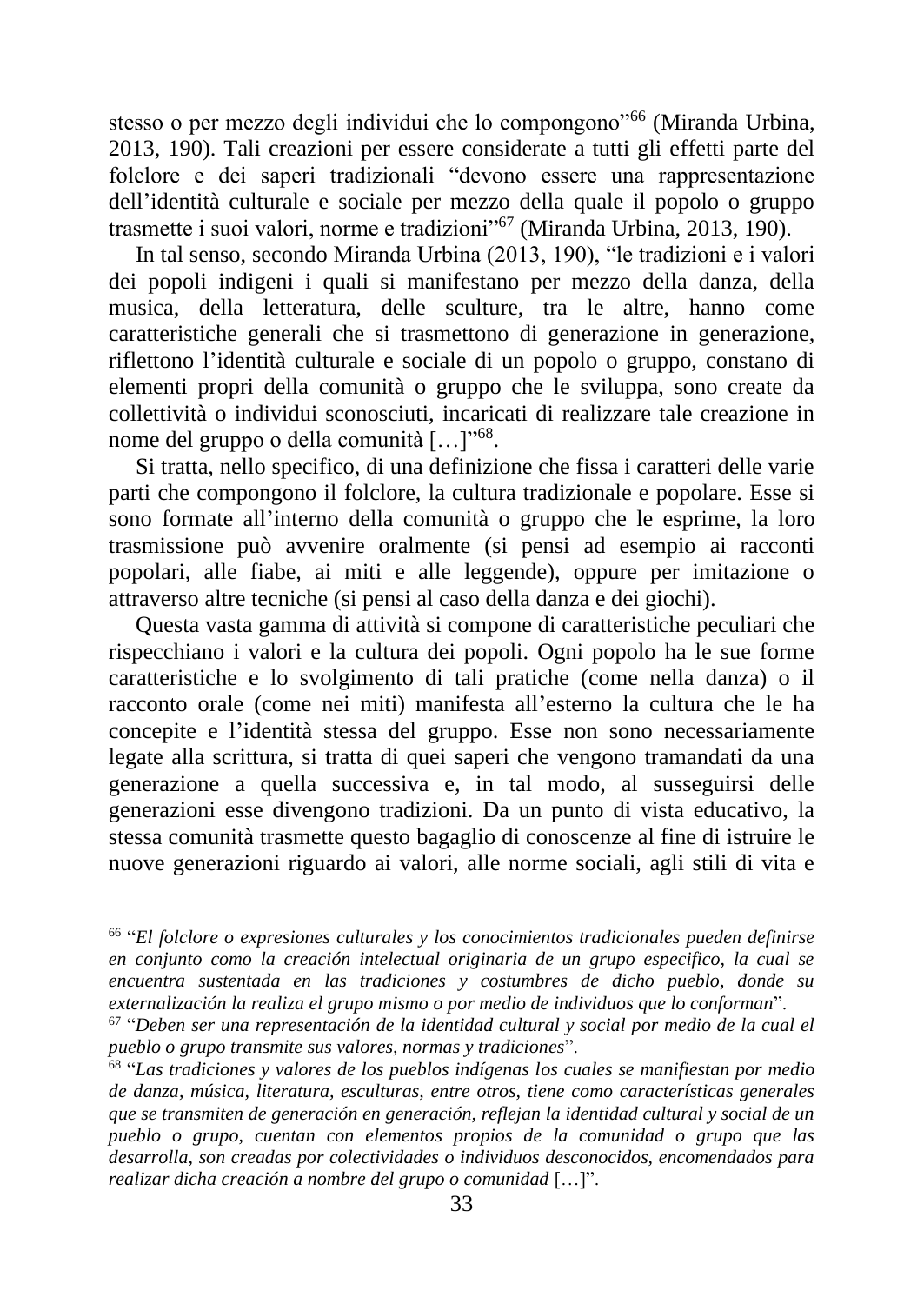alle tecniche affinate nel tempo e, nel contempo, trasmette l'identità dello stesso gruppo.

Al fine di comprendere quanto il folclore o la cultura tradizionale e popolare sia una parte integrante di un gruppo umano e rappresenti la vera base della stessa essenza del gruppo, giova richiamare quanto sostiene William Tamayo Ángeles (1997, 15) con specifico riferimento al folclore peruviano: "il folclore è uno dei più vasti e duraturi legami del popolo peruviano con la sua cultura ancestrale: i miti, le tradizioni, le storie, le leggende, le danze, le poesie, le canzoni che dopo un lento processo di assimilazione da parte del popolo si radicano e fruttificano in tutti gli aspetti della vita popolare. Questa cultura, popolare tradizionale, si acquisisce e diffonde mediante l'esperienza; si collettivizza e raggiunge la vigenza grazie al fatto che risponde alle necessità biologiche e spirituali e raggiunge la pienezza del suo significato quando perdura, divenendo tradizionale attraverso le generazioni e sfumando la propria origine in seguito all'anonimato dei suoi creatori"<sup>69</sup>.

In tale accezione, il folclore traccia una linea tra passato e presente, la sua trasmissione di generazione in generazione si pone come preservazione di quel nucleo di valori posti alla base della comunità o del gruppo. Essendo, spesso, tradizioni risalenti, accade che i nomi degli ideatori di alcune pratiche, di alcuni racconti, scivolino nell'oblio, ma la loro formazione testimonia il fatto che i popoli le hanno adottate e trasmesse in quanto erano funzionali alle loro esigenze (fossero esse di natura biologica e/o spirituale).

La loro trasmissione diviene non un semplice passaggio di conoscenze per le generazioni future, ma la loro esternazione diventa la manifestazione della cultura di una comunità. La cultura viene veicolata nelle diverse forme espressive e, in tal modo, è trasmessa la stessa essenza del popolo, i valori su cui quel determinato gruppo umano ha impostato per anni, secoli e millenni, la propria vita quotidiana.

In termini identitari, il folclore e la cultura popolare tradizionale vanno oltre la semplice memoria storica di un popolo e riferiscono quali valori, quali costumi sono stati e sono ritenuti importanti da un determinato popolo.

<sup>69</sup> "*El folclore es uno de los másvastos y perdurables nexos del pueblo peruano con su cultura ancestral: los mitos, tradiciones, cuentos, leyendas, danzas, poesías, canciones que tras un lento proceso de asimilación por el pueblo se enraízan y fructifican en todos los aspectos de la vida popular. Esta cultura, popular tradicional, se adquiere y difunde mediante la experiencia; se colectiviza y logra vigencia gracias a que responde a necesidades biológicas y espirituales, y alcanza la plenitud de su sentido cuando perdura, tradicionalizándose a través de generaciones y esfumando su origen tras el anonimato de sus creadores*".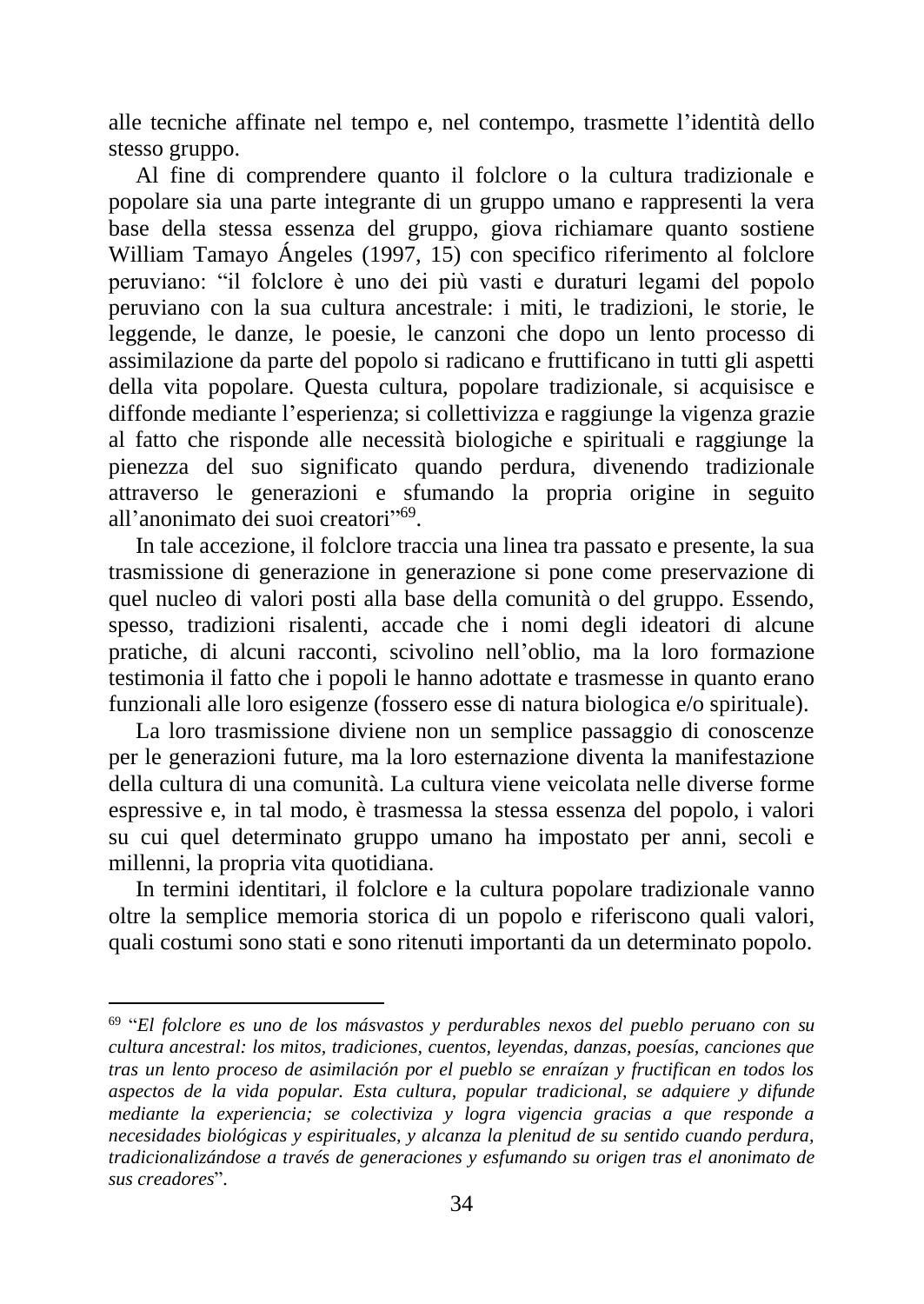Le caratteristiche peculiari di ciascuna cultura popolare tradizionale hanno determinato il formarsi nel mondo di diverse forme espressive (anche all'interno di medesime o simili attività) e allo stesso tempo tali forme proprie di un popolo simboleggiano l'identità culturale di un gruppo umano.

#### **3. Il genocidio**

Al fine di comprendere il genocidio culturale, occorre affrontare il tema del genocidio.

La genesi del termine s genocidio è relativamente recente. Esso viene creato, utilizzato e definito da Raphaël Lemkin (1944). Egli identifica tre accezioni del termine: il genocidio fisico, quello biologico e il genocidio che attenta all'esistenza del gruppo senza colpire direttamente (fisicamente o biologicamente) gli individui che ne fanno parte. In questa ultima categoria è ricompreso il genocidio culturale.

Nello specifico, il genocidio si manifesta con diverse condotte e viene inserito nei testi internazionali come un autonomo crimine. Si tratta di un crimine perpetrato contro un gruppo umano. Per l'integrazione della fattispecie è richiesto il dolo specifico. In particolare, questo elemento soggettivo, come indicato dall'articolo 2 della *Convention on the Prevention and Punishment of the Crime of Genocide* del 1948, consiste nel particolare "intento [del soggetto agente] di distruggere, in tutto o in parte, un gruppo nazionale, etnico, razziale o religioso"<sup>70</sup>.

Nel presente § 3., dopo aver analizzato la definizione di genocidio e le fonti internazionali, l'attenzione si sofferma sull'evoluzione storica dei Tribunali internazionali che si occupano di tale crimine.

Nello specifico, il § 3. si compone di due parti. Nel § 3.1. l'analisi verte sulla definizione di genocidio e sulle fonti internazionali che lo contemplano. Il § 3.2. osserva ed esamina le esperienze dei Tribunali *ad hoc* e l'evoluzione che ha portato all'istituzione di una Corte permanente.

#### *3.1. Il genocidio: definizione e fonti internazionali*

Il termine ʻgenocidio' è coniato da Raphaël Lemkin nel suo libro *Axis Rule in Occupied Europe. Laws of Occupation, Analysis of Government, Proposals for Redress*. Egli intitola il primo paragrafo del nono capitolo

<sup>70</sup> "*Intent to destroy, in whole or in part, a national, ethnical, racial or religious group*".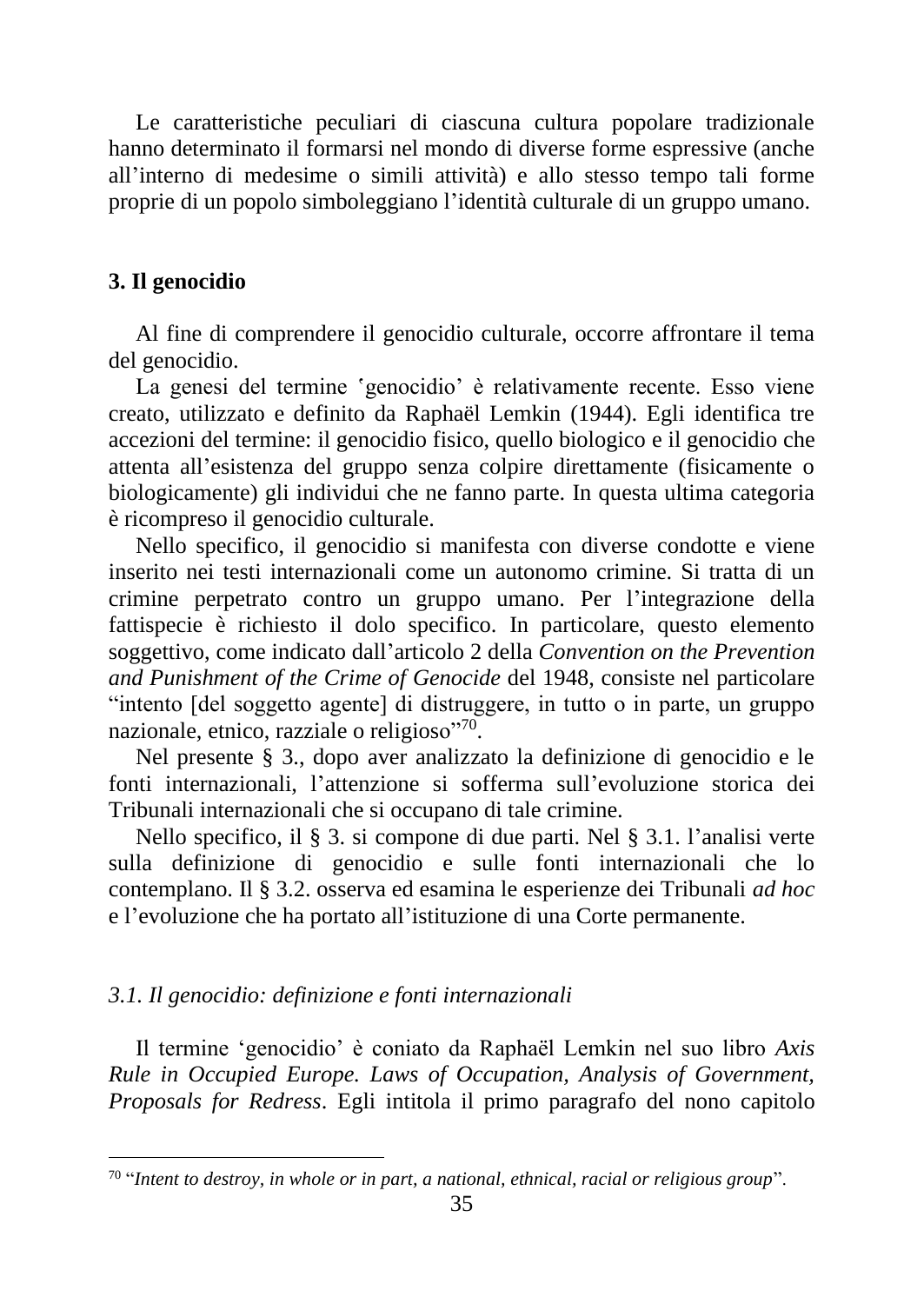"Genocidio – un nuovo termine e una nuova concezione per la distruzione delle nazioni"<sup>71</sup> (Lemkin, 1944, 79).

In particolare, egli spiega il significato e l'etimologia della parola affermando che: "per "genocidio" noi intendiamo la distruzione di una nazione o di un gruppo etnico. Questa nuova parola, coniata dall'autore per denotare un'antica pratica nel suo sviluppo moderno, è composta dall'antica parola greca *genos* (razza, tribù) e da [quella] latina *cide* (uccisione) […]"<sup>72</sup> (Lemkin, 1944, 79).

Marcello Flores (2018, 4) analizzando il crimine di genocidio, rileva che nella sentenza di Norimberga del 1946 non fu utilizzata l'espressione crimine di genocidio, la quale fu solamente adoperata dal "pubblico ministero britannico Sir David Maxwell-Fyfe, nell'interrogatorio di Constantin von Neurath" (Flores, 2018, 4) e dal "pubblico ministero francese Champetier de Ribes […] nelle sue conclusioni" (Flores, 2018, 4).

Occorre attendere la Risoluzione n. 96 (I) dell'Assemblea Generale delle Nazioni Unite del 11 dicembre 1946, la quale afferma che: "il genocidio è la negazione del diritto all'esistenza ad interi gruppi umani, così come l'omicidio è la negazione del diritto all'esistenza di un individuo; un tale rifiuto sconvolge la coscienza umana, infligge grandi perdite all'umanità, che è così privata degli apporti culturali o di altro tipo di questi gruppi, ed è contrario alla legge morale nonché allo spirito e ai fini delle Nazioni Unite<sup>"73</sup>, e il 9 dicembre 1948 con l'approvazione della Convenzione per la prevenzione e la repressione del crimine di genocidio per poter osservare l'utilizzo di tale parola per far riferimento ad "un crimine commesso contro un *gruppo* in quanto tale" (Flores, 2018, 5).

Analizzando ora le fonti internazionali, il testo su cui volgere lo sguardo è la *Convention on the Prevention and Punishment of the Crime of Genocide*. Essa è stata adottata con la Risoluzione n. 260 A (III), il 9 dicembre 1948 dall'Assemblea Generale delle Nazioni Unite ed è entrata in vigore il 12 gennaio 1951.

<sup>71</sup> "*Genocide – A New Term and New Conception for Destruction of Nation*".

<sup>72</sup> "*By "genocide" we mean the destruction of a nation or of an ethnic group. This new word, coined by the author to denote an old practice in its modern development, is made from the ancient Greek word genos (race, tribe) and the Latin cide (killing)* […]". Si veda a tal proposito: Flores, 2018, 3.

<sup>73</sup> "*Le génocide est le refus du droit à l'existence à des groupes humains entiers, de même que l'homicide est le refus du droit à l'existence à un individu; un tel refus bouleverse la conscience humaine, inflige de grandes pertes à l'humanité, qui se trouve ainsi privée des apports culturels ou autres de ces groupes, et est contraire à la loi morale ainsi qu'à l'esprit et aux fins des Nations Unies*". Si veda a tal proposito: Flores, 2018, 4-5.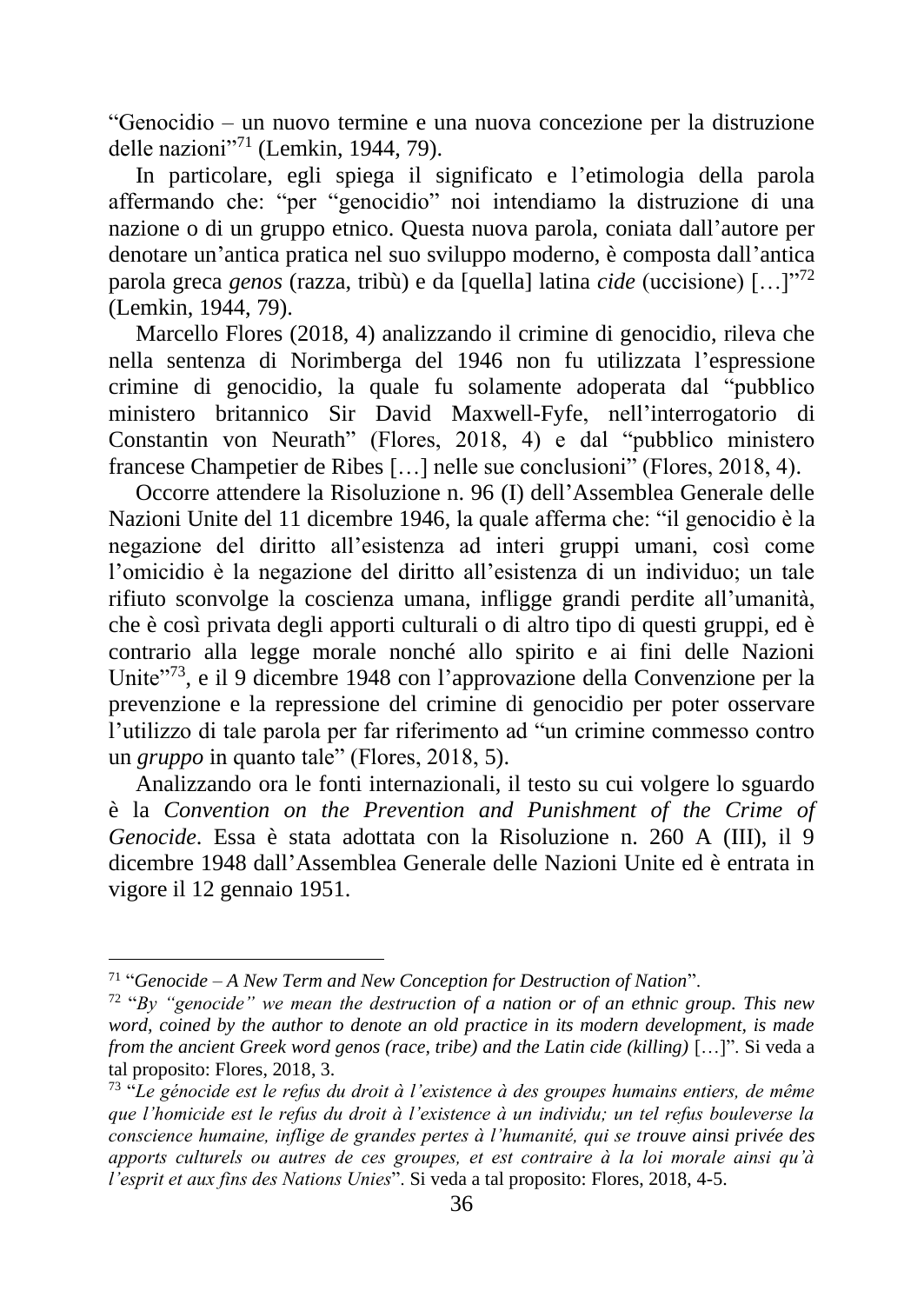Il primo articolo della Convenzione per la prevenzione e la repressione del crimine di genocidio qualifica il genocidio come "un crimine di diritto internazionale"<sup>74</sup>. Questa qualificazione, di cui al primo articolo della medesima Convenzione, prescinde dal fatto che il genocidio sia commesso in situazioni di pace o di guerra. Il compito assunto dai Paesi parte della Convenzione è quello di prevenire e punire tale crimine.

L'articolo 2 della medesima Convenzione specifica quali condotte sono considerate atti di genocidio. Esse sono:

- "L'uccisione dei membri del gruppo"<sup>75</sup>;
- "Cagionare lesioni gravi fisiche o mentali ai membri del gruppo"<sup>76</sup>;
- "Infliggere deliberatamente al gruppo condizioni di vita determinate per provocarne la distruzione fisica in tutto o in parte"<sup>77</sup>;
- "Imporre misure volte a prevenire le nascite all'interno del gruppo"<sup>78</sup>;
- "Trasferimento forzato dei bambini del gruppo in un altro gruppo"<sup>79</sup>.

Inoltre, tali atti devono essere perpetrati "con l'intento di distruggere, in tutto o in parte, un gruppo nazionale, etnico, razziale o religioso<sup> $80^\circ$ </sup>e, in tal modo, il medesimo articolo ne fissa la natura di crimine a dolo specifico.

L'articolo 3 della Convenzione prende in considerazione, oltre alla condotta di chi realizza il genocidio, altre condotte che devono essere punite. Tali condotte sono:

- "L'intesa volta alla commissione del genocidio"<sup>81</sup>;
- "Il diretto e pubblico incitamento a commettere il genocidio"<sup>82</sup>;
- "Il tentativo di commettere il genocidio"<sup>83</sup>;
- "La complicità nel genocidio"<sup>84</sup>.

<sup>74</sup> "*Genocide* […] *is a crime under international law*".

<sup>75</sup> "*Killing members of the group*".

<sup>76</sup> "*Causing serious bodily or mental harm to members of the group*".

<sup>77</sup> "*Deliberately inflicting on the group conditions of life calculated to bring about its physical destruction in whole or in part*".

<sup>78</sup> "*Imposing measures intended to prevent births within the group*".

<sup>79</sup> "*Forcibly transferring children of the group to another group*".

<sup>80</sup> "*With intent to destroy, in whole or in part, a national, ethnical, racial or religious group*".

<sup>81</sup> "*Conspiracy to commit genocide*".

<sup>82</sup> "*Direct and public incitement to commit genocide*".

<sup>83</sup> "*Attempt to commit genocide*".

<sup>84</sup> "*Complicity in genocide*".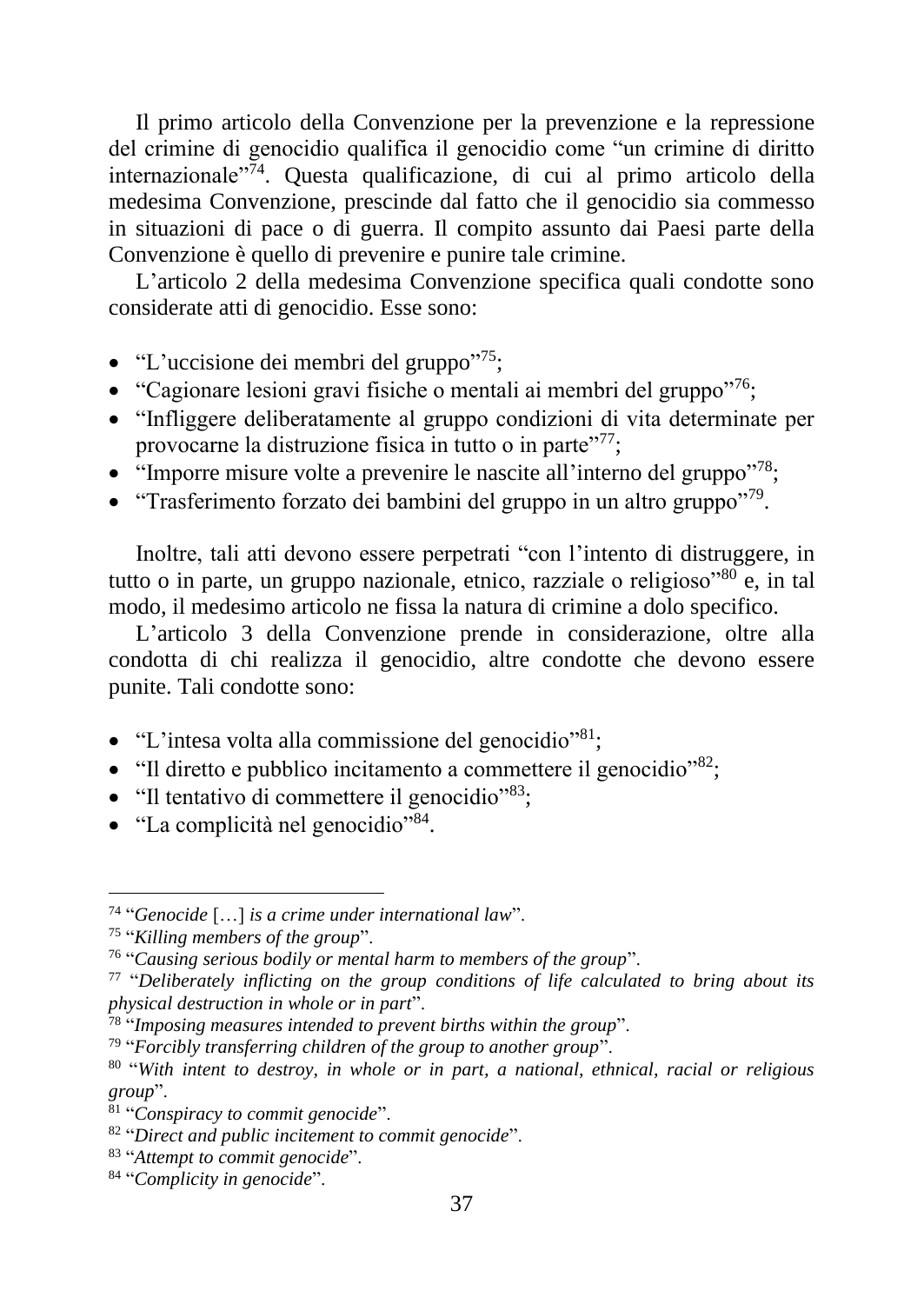L'articolo 4 della stessa Convenzione prevede che saranno punite le persone che commettono il genocidio e gli atti di cui all'articolo 3, siano essi:

- "Governanti costituzionalmente responsabili"<sup>85</sup>;
- "Pubblici ufficiali"<sup>86</sup>:
- "Soggetti privati"<sup>87</sup>.

Nell'articolo 5, è sancito che gli Stati che ratificano la Convenzione devono emanare le relative disposizioni di attuazione e le norme incriminatrici tese a punire i responsabili del genocidio e degli atti individuati nell'articolo 3. In base a quanto disposto nell'articolo 6 della Convenzione, le persone accusate di aver compiuto tali atti saranno giudicate dai competenti Tribunali nazionali, in base al luogo di commissione del fatto o dal competente Tribunale Penale Internazionale per gli Stati che ne riconoscono la giurisdizione.

L'articolo 7 della medesima Convenzione prevede l'estradizione per i crimini di genocidio, nei modi e nelle forme previste nelle normative nazionali vigenti e nei trattati. Tali crimini non potranno essere considerati reati politici per potervisi opporre. L'articolo 9 si occupa delle controversie tra gli Stati Parti della Convenzione sulle questioni concernenti l'applicazione e l'interpretazione, nonché della responsabilità di uno Stato per aver attuato le condotte di cui all'articolo 3. Tutte queste questioni saranno sottoposte, mediante richiesta di una delle parti in disputa, alla conoscenza della Corte Internazionale di Giustizia.

### *3.2. Dai Tribunali ad hoc alla Corte permanente*

Negli anni successivi al secondo conflitto mondiale si è assistito all'istituzione di appositi Tribunali, creati per perseguire e punire coloro che abbiano violato i diritti umani e, successivamente, anche per quelle condotte qualificabili come genocidio.

In particolare, in seguito alla fine della seconda guerra mondiale, nel contesto della stesura del *London Agreement* del 8 agosto 1945, le nazioni vincitrici ravvisano la necessità di punire i nazisti responsabili di crimini di guerra, contro la pace e contro l'umanità, attraverso l'istituzione del

<sup>85</sup> "*Constitutionally responsible rulers*".

<sup>86</sup> "*Public officials*".

<sup>87</sup> "*Private individuals*".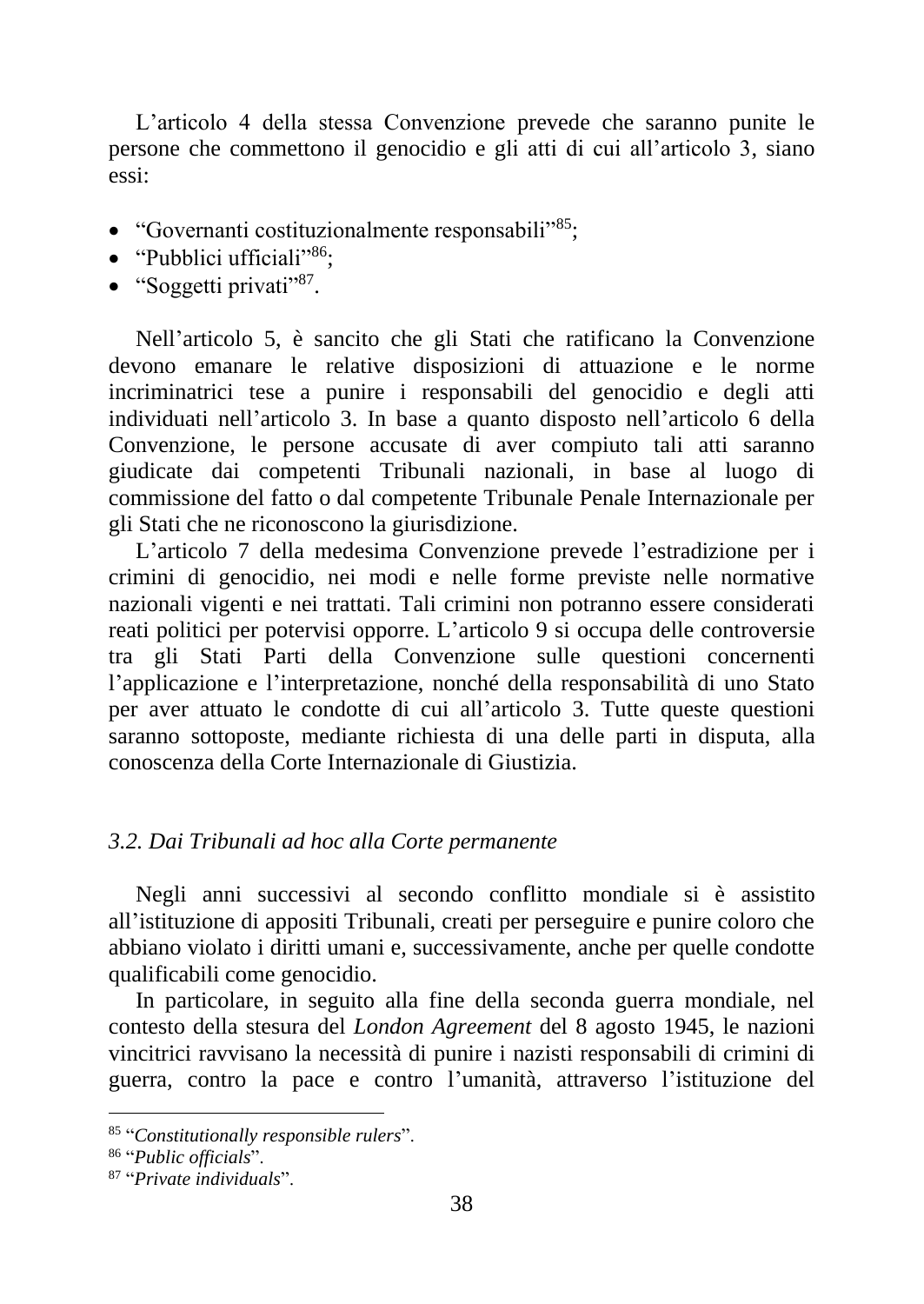Tribunale Internazionale Militare (Tribunale Internazionale Militare di Norimberga)<sup>88</sup>.

Il Tribunale Internazionale Militare per l'Estremo Oriente (Tribunale Internazionale Militare di Tokyo) viene istituito il 19 gennaio 1946 con un proclama del Generale MacArthur, *Supreme Commander tor the Allied Powers at Tokyo*, con il fine di perseguire e punire i maggiori crimini di guerra perpetrati dai nipponici89.

Come afferma Marina Palmarini (2010, 3-5), seppur si è trattato di tribunali dei vincitori, che hanno giudicato i crimini dei vinti, seppur erano composti dai membri delle nazioni vincitrici e non ebbero una composizione internazionale in senso allargato, seppur non consideravano il principio di irretroattività della legge penale, essi posero le basi su cui si fondarono anche i successivi tribunali internazionali per giudicare i crimini commessi nei contesti bellici e, più in generale, i crimini contro l'umanità e i fatti qualificabili come genocidio.

Tra i principi della giustizia penale internazionale emersi dagli Statuti dei due tribunali speciali e dai processi di Norimberga e Tokyo, spiccano quello della "responsabilità penale individuale per le più gravi violazioni del diritto internazionale umanitario, sia quando il comportamento in questione non è vietato da una norma nazionale, sia nel caso in cui l'azione non è che l'esecuzione di un ordine del superiore" (Palmarini, 2010, 3).

Inoltre, dagli Statuti emergono alcuni principi in materia processuale, tra cui "il diritto ad un processo equo fondato sul contraddittorio" ed "il diritto di difesa" (Palmarini, 2010, 3).

Per ovviare alle problematiche di coerenza con i principi posti alla base della materia penale, emerse dalle prime esperienze di Tribunali Internazionali nel giudicare la responsabilità dei soggetti responsabili di crimini contro l'umanità e contro la pace, e, in particolare, riguardo al mancato rispetto del principio *nullum crimen sine lege*, si assiste negli anni ad una intensa attività dell'Assemblea Generale delle Nazioni Unite per incentivare la codificazione di tali crimini (Palmarini, 2010, 4).

Negli anni 90 del ventesimo secolo, gli occhi di tutto il mondo si soffermano sui conflitti jugoslavi e sul conflitto ruandese.

Il Consiglio di Sicurezza dell'Organizzazione delle Nazioni Unite, con le Risoluzioni n. 808 del 22 febbraio 1993 e n. 827 del 25 maggio 1993, istituisce il Tribunale Penale Internazionale per l'ex Jugoslavia, al fine di perseguire e punire i responsabili delle violazioni del diritto internazionale

<sup>88</sup> Si veda a tal proposito: Palmarini, 2010, 3.

<sup>89</sup> Si veda a tal proposito: Palmarini, 2010, 3.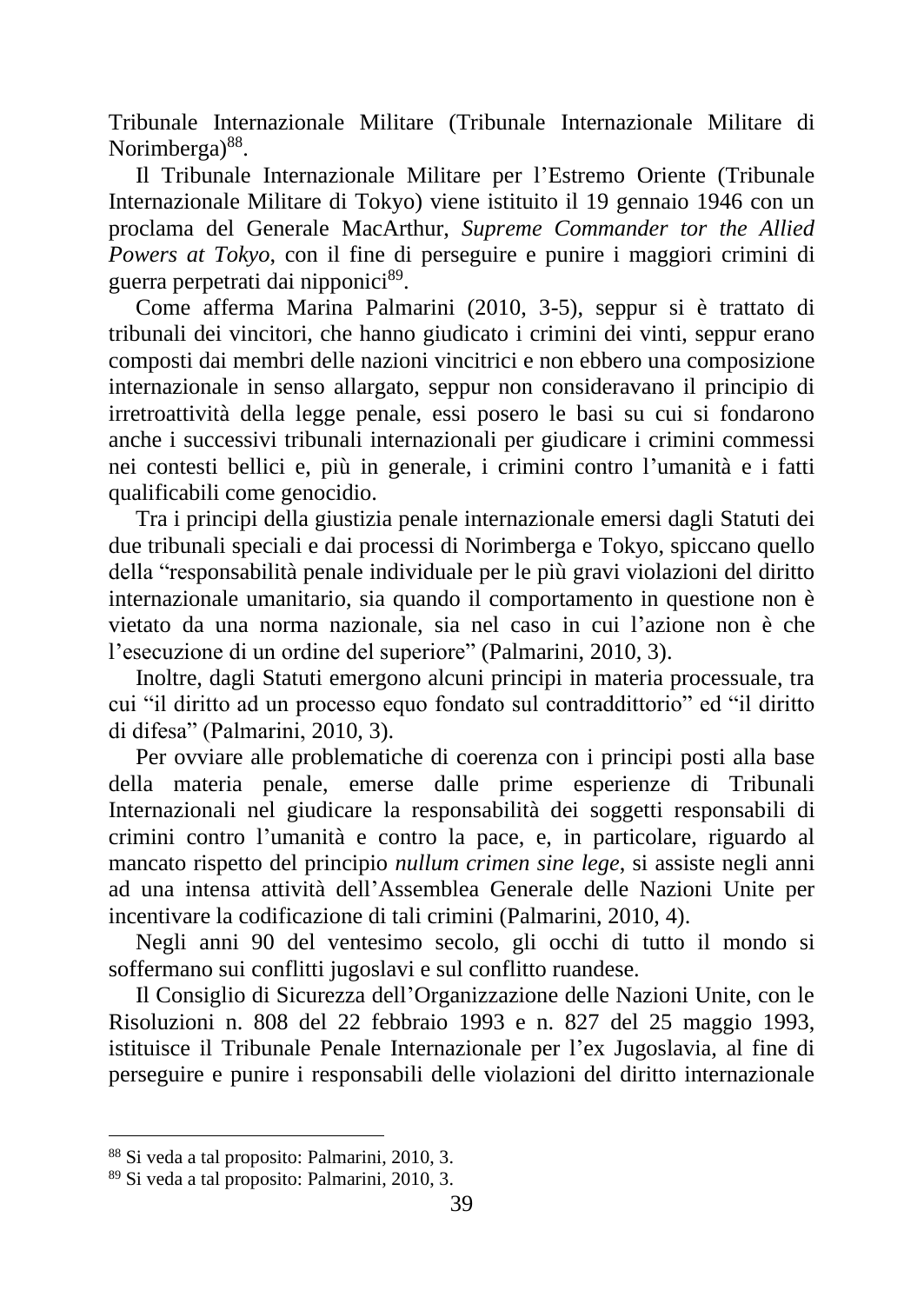umanitario, commesse dal 1991 fino alla data stabilita dal medesimo Consiglio di Sicurezza nei territori che facevano parte della Jugoslavia.

Il Consiglio di Sicurezza dell'Organizzazione delle Nazioni Unite, con la Risoluzione n. 955 del 8 novembre 1994, istituisce il Tribunale Penale Internazionale per il Ruanda, con lo scopo di perseguire i responsabili degli atti di genocidio o altre gravi violazioni del diritto internazionale umanitario, che siano state perpetrate in Ruanda o commesse dai cittadini ruandesi nel territorio degli Stati vicini, nel periodo compreso tra il 1 gennaio 1994 ed il 31 dicembre 1994.

I due Tribunali vengono istituiti *ad hoc* per dare una risposta alle violazioni dei diritti umani, che hanno luogo nelle due regioni interessate dai rispettivi conflitti. Anche se l'esperienza di tali tribunali è limitata territorialmente alle due rispettive aree e nel tempo, determinata dalla situazione di emergenza e dall'urgenza di intervenire per salvaguardare i diritti umani, essa ha contribuito, come afferma Marina Palmarini (2010, 4- 5), a far crescere la consapevolezza da parte dell'Organizzazione delle Nazioni Unite della necessità di istituire una Corte Penale Internazionale, di natura permanente, una Corte che si occupi dei crimini di guerra e, più in generale, dei crimini umanitari, commessi dopo la sua istituzione.

Il 17 luglio 1998 l'Organizzazione delle Nazioni Unite adotta lo Statuto della Corte Penale Internazionale.

Lo Statuto della Corte Penale Internazionale (Statuto di Roma) del 1998 si occupa nel primo articolo della istituzione della Corte. In tale articolo è affermato il carattere di "istituzione permanente"<sup>90</sup> della Corte. Essa si pone in modo complementare rispetto alle giurisdizioni penali nazionali ed esercita il suo potere giurisdizionale sulle persone fisiche per i gravi crimini a livello internazionale, in conformità a quanto previsto nello stesso statuto.

L'articolo 3 dello Statuto indica la città olandese de L'Aja come sede della Corte, ma se necessario la medesima Corte potrà riunirsi in altri luoghi.

L'articolo 4 del medesimo Statuto individua lo *status* giuridico della Corte: essa "ha personalità giuridica internazionale"<sup>91</sup>. Inoltre, esso afferma che la Corte esercita le proprie funzioni e i suoi poteri, che derivano dallo Statuto, nel territorio degli Stati Parte o in altri Paesi attraverso la stipula di una convenzione.

<sup>90</sup> "*Permanent institution*".

<sup>91</sup> "*Have international legal personality*".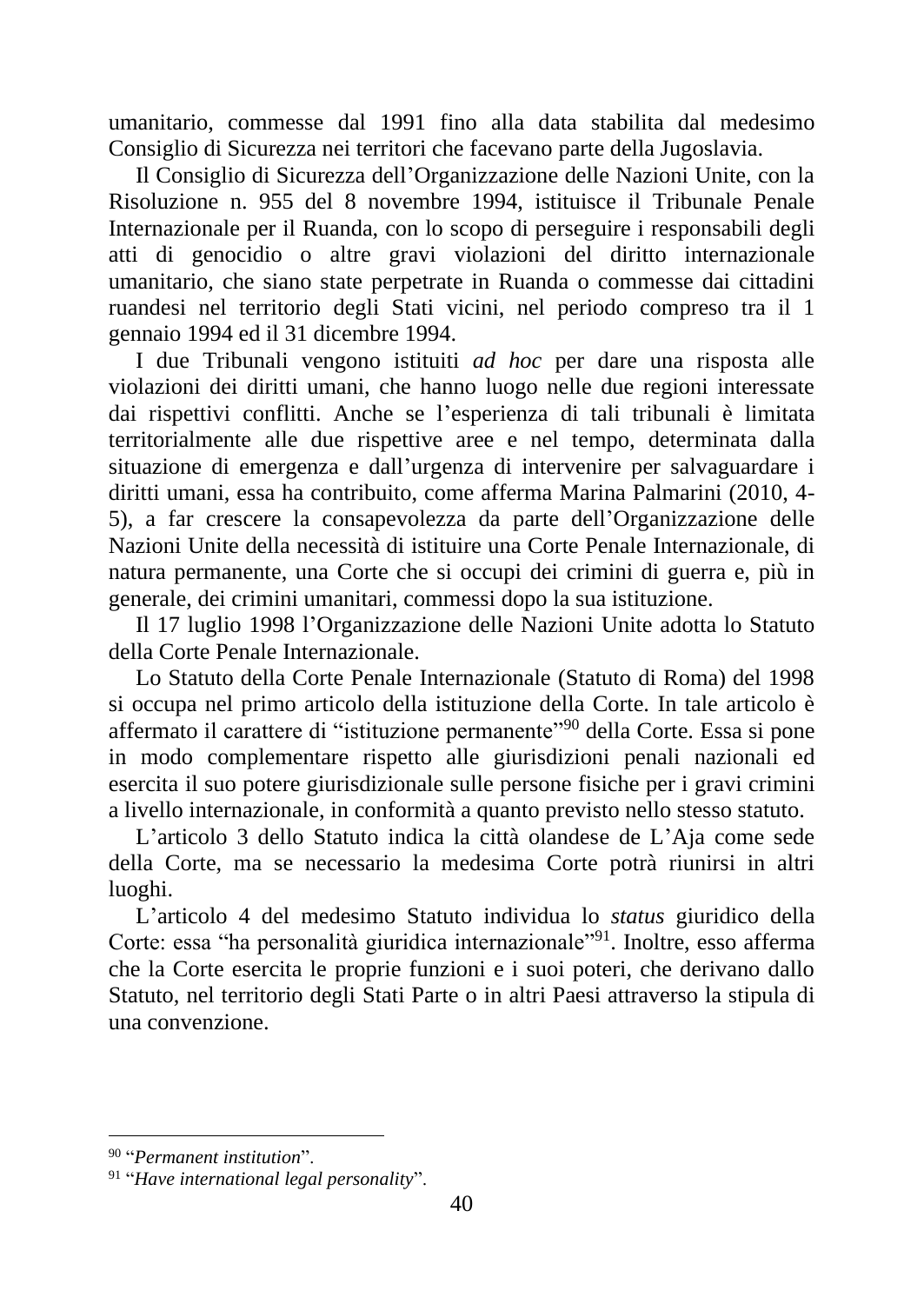L'articolo 5 dello Statuto precisa quali sono i crimini su cui la Corte ha competenza. Si tratta di crimini gravi, i quali hanno "interesse per la comunità internazionale nel suo insieme"<sup>92</sup>. Essi sono:

- "Il crimine di genocidio"<sup>93</sup>;
- "I crimini contro l'umanità"<sup>94</sup>;
- $\bullet$  "I crimini di guerra"<sup>95</sup>;
- "Il crimine di aggressione"<sup>96</sup>.

Questi crimini sono definiti negli articoli successivi dello Statuto.

L'articolo 6 dello Statuto è dedicato alla definizione del crimine di genocidio. Tale crimine è caratterizzato dallo specifico "intento di distruggere, in tutto o in parte, un gruppo nazionale, etnico, razziale o religioso"<sup>97</sup>, che si concretizza con i seguenti atti:

- "Uccidere membri del gruppo"<sup>98</sup>;
- "Cagionare gravi danni fisici o psichici ai membri del gruppo"<sup>99</sup>;
- "Infliggere deliberatamente al gruppo condizioni di vita tali da determinarne la distruzione fisica, totale o parziale"<sup>100</sup>;
- "Imporre misure volte ad impedire le nascite all'interno del gruppo"<sup>101</sup>;
- "Trasferire forzatamente i bambini del gruppo in un altro gruppo"<sup>102</sup>.

L'articolo 9 del medesimo Statuto apre alla possibile modifica degli elementi costitutivi dei crimini individuati nello Statuto. Tali modifiche vengono adottate nell'Assemblea degli Stati Parte, con la maggioranza dei due terzi, e possono essere proposte da:

• "Qualsiasi Stato Parte"<sup>103</sup>;

98 "*Killing members of the group*".

<sup>92</sup> "*Of concern to the international community as a whole*".

<sup>93</sup> "*The crime of genocide*".

<sup>94</sup> "*Crimes against humanity*".

<sup>95</sup> "*War crimes*".

<sup>96</sup> "*The crime of aggression*".

<sup>97</sup> "*Intent to destroy, in whole or in part, a national, ethnical, racial or religious group*".

<sup>99</sup> "*Causing serious bodily or mental harm to members of the group*".

<sup>&</sup>lt;sup>100</sup> "Deliberately inflicting on the group conditions of life calculated to bring about its *physical destruction in whole or in part*".

<sup>101</sup> "*Imposing measures intended to prevent births within the group*".

<sup>102</sup> "*Forcibly transferring children of the group to another group*".

<sup>103</sup> "*Any State Party*".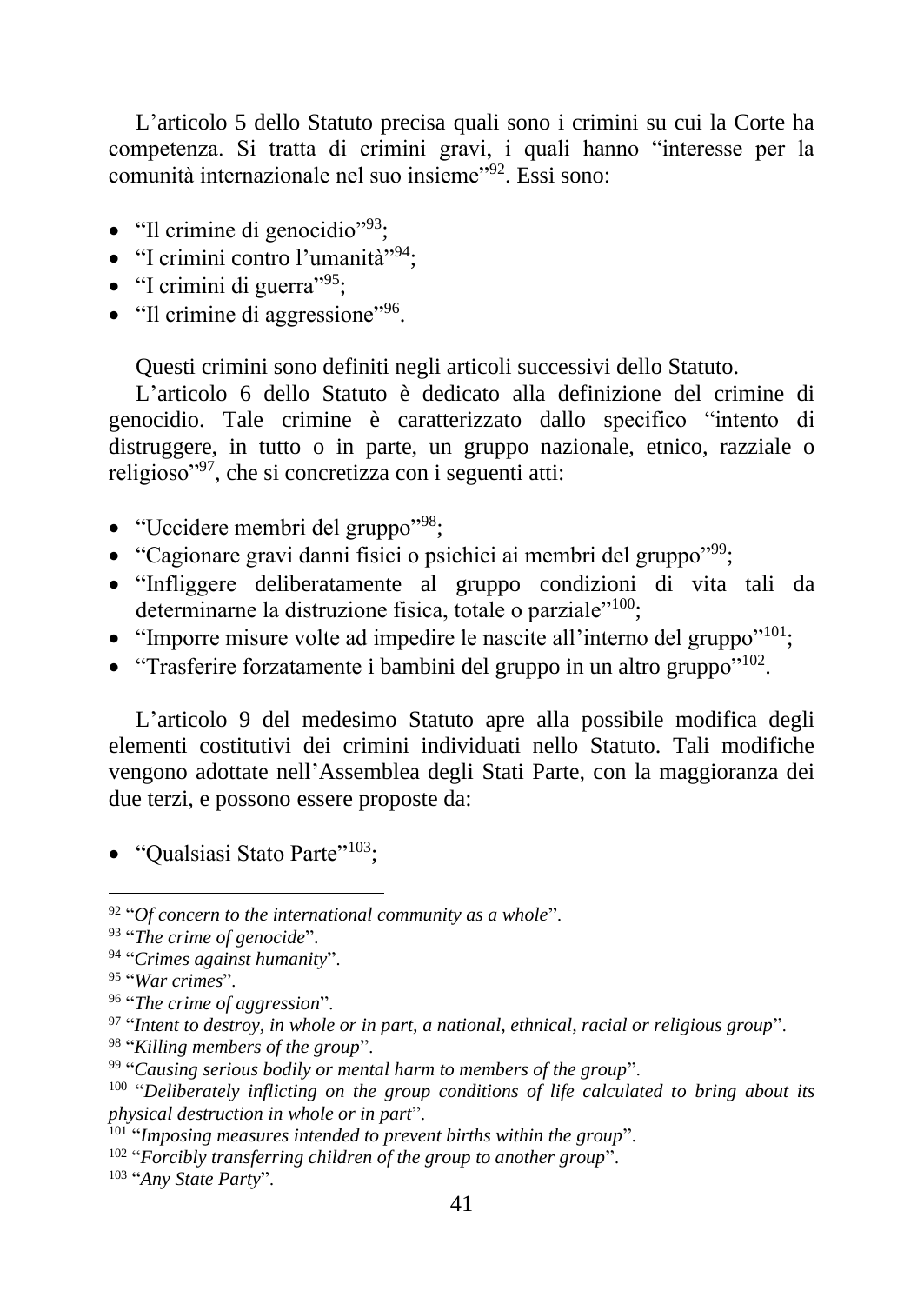- "I giudici che deliberano a maggioranza assoluta"<sup>104</sup>:
- "Il Procuratore"<sup>105</sup>.

L'articolo 11 dello Statuto afferma la competenza della Corte per quanto concerne i crimini perpetrati successivamente all'entrata in vigore dello Statuto.

L'istituzione della Corte Penale Internazionale costituisce una svolta nella difesa dei diritti umani e, in particolare, li proietta verso una dimensione internazionale. Nipote dei Tribunali Internazionali Militari di Norimberga e Tokyo e figlia dei Tribunali Penali Internazionali creati *ad hoc* per dare una risposta alla situazione jugoslava e ruandese, si pone su un piano diverso rispetto alle precedenti esperienze, cercando di trarre da essi insegnamenti ed eliminare le ambiguità che questi avevano sollevato.

La Corte è una istituzione permanente e costituisce un organo precostituito per perseguire e punire i responsabili di gravi crimini, codificati anteriormente alla loro commissione. Gli stessi crimini individuati dallo Statuto possono essere soggetti alla modifica degli elementi costitutivi, a condizione di non entrare in contrasto con quanto previsto dallo stesso Statuto e con un particolare *iter*.

Ciononostante, come rileva Marina Palmarini (2010, 7), si può verificare in alcuni casi una "scarsa incisività" della Corte e ciò è determinato da vari fattori. *In primis* la giurisdizione della Corte copre i crimini commessi negli Stati Parte o in altri Paesi, tramite apposite convenzioni, e questo non permette alla medesima di perseguire e giudicare i responsabili dei medesimi crimini nei restanti Paesi, che non riconoscono la giurisdizione della Corte. *In secundis*, vi sono i limiti che derivano dallo Statuto. In particolare, si tratta dei limiti che "lo Statuto le impone in termini di autonomia ed indipendenza subordinandone l'azione alla collaborazione da parte degli Stati che devono permettere le attività di indagine sul territorio nazionale e quindi l'arresto e l'estradizione dei presunti criminali" ed il "diritto di veto sull'attività del tribunale dell'Aja" (sia per l'attività investigativa, sia per quella giudiziaria), previsto nell'articolo 16 dello Statuto, che può essere esercitato dal Consiglio di Sicurezza dell'Organizzazione delle Nazioni Unite (Palmarini, 2010, 7).

<sup>104</sup> "*The judges acting by an absolute majority*".

<sup>105</sup> "*The Prosecutor*".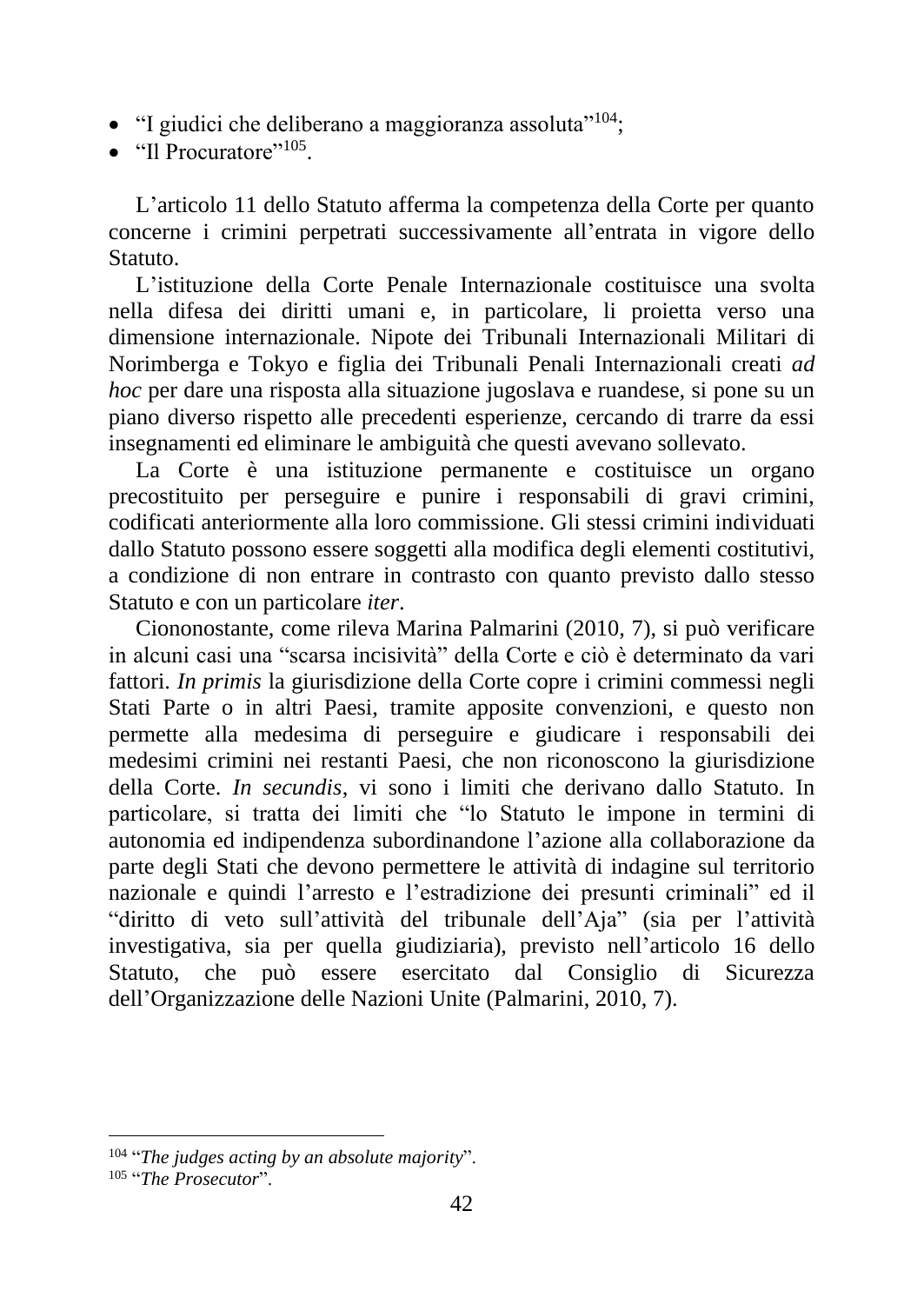#### **4. Verso il genocidio culturale**

Il presente § 4. è dedicato al genocidio culturale. Esso appare nella prima definizione di genocidio elaborata da Raphaël Lemkin (1944), per poi scomparire e non essere considerato nella versione finale della *Convention on the Prevention and Punishment of the Crime of Genocide* del 1948.

Il concetto riappare in successive fonti internazionali e attualmente è un argomento di interesse e studio da parte della dottrina.

In particolare, il § 4. è suddiviso in quattro parti. Il § 4.1. è dedicato all'inquadramento della definizione di genocidio culturale. Nel § 4.2. l'attenzione è volta ad analizzare l'esclusione del genocidio culturale dalla *Convention on the Prevention and Punishment of the Crime of Genocide* del 1948. Nel § 4.3. sono esaminate le fonti internazionali che contemplano il genocidio culturale. Infine, il § 4.4., è volto all'esame dei vantaggi e degli svantaggi della previsione della categoria del genocidio culturale.

#### *4.1. Definizione*

La locuzione 'genocidio culturale' fa riferimento alla "volontaria soppressione di tutte le espressioni della cultura di un gruppo con il fine di distruggere il gruppo stesso" (Cerulli, 2017, 111).

Il genocidio, come afferma Raphaël Lemkin (1944, 79), non consiste solo ed esclusivamente nel massacro degli individui che compongono un determinato gruppo (Cerulli, 2017, 111). A tal proposito afferma Lemkin (1944, 79): "parlando in generale, genocidio non significa necessariamente l'immediata distruzione di una nazione, eccetto quando compiuto con uccisioni di massa di tutti i membri di una nazione. Vuole piuttosto significare un piano coordinato di diverse azioni volte alla distruzione di fondamenti essenziali della vita dei gruppi nazionali, con l'obiettivo di annientare i gruppi stessi. Gli obiettivi di un tale piano sarebbero la disintegrazione delle istituzioni politiche e sociali, della cultura, della lingua, dei sentimenti nazionali, della religione e dell'esistenza economica dei gruppi nazionali e la distruzione della sicurezza personale, della libertà, della salute, della dignità e anche della vita degli individui appartenenti a tali gruppi"<sup>106</sup>.

<sup>106</sup> "*Generally speaking, genocide does not necessarily mean the immediate destruction of a nation, except when accomplished by mass killings of all members of a nation. It is intended rather to signify a coordinated plan of different actions aiming at the destruction of essential foundations of the life of national groups, with the aim of annihilating the*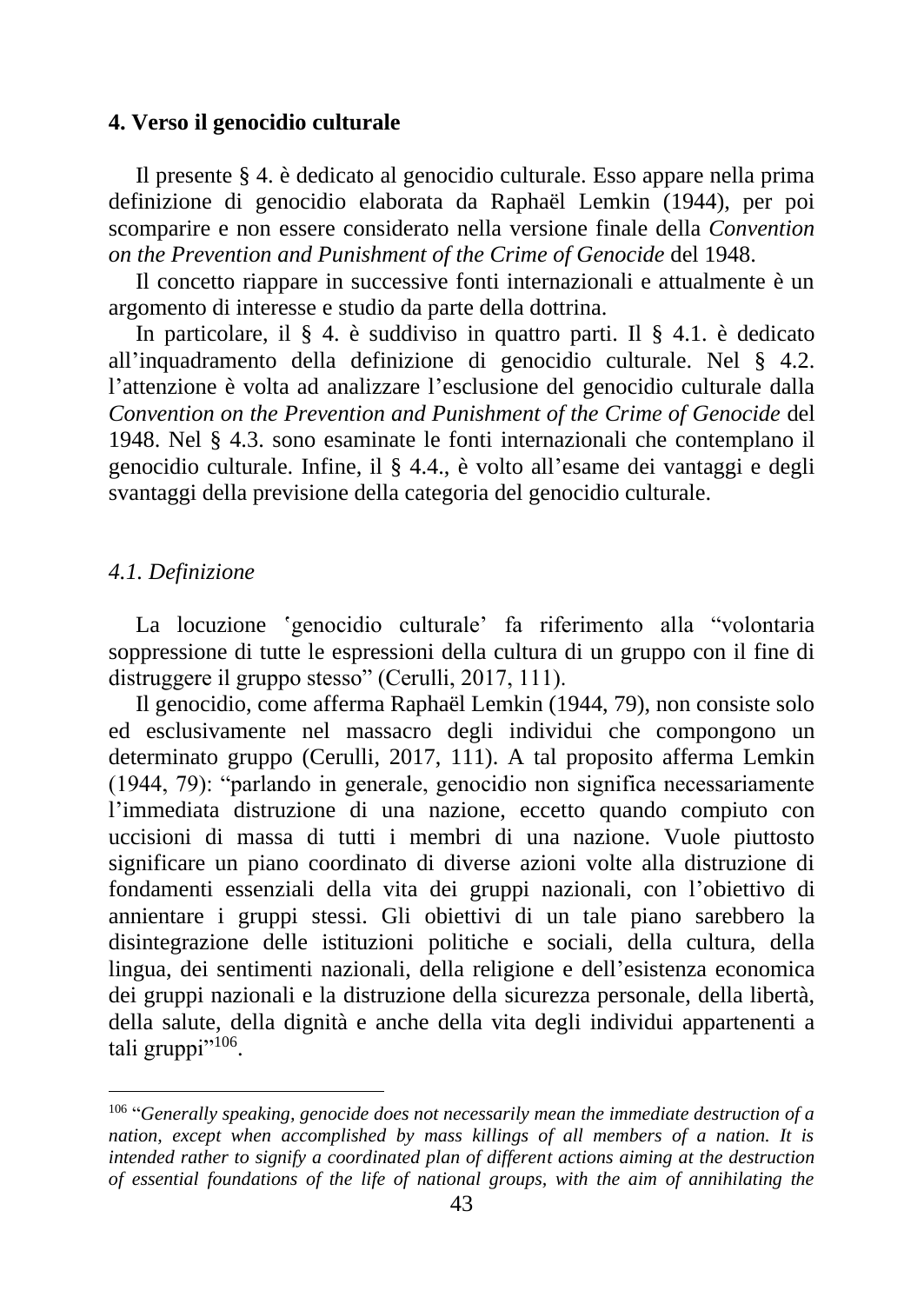In tal senso, si comprende come il termine sensocidio denoti diverse situazioni che possono incidere sui singoli individui appartenenti ad un determinato gruppo sul piano fisico e/o biologico e su di un piano non necessariamente legato alla distruzione fisica e biologica. Vi sono, cioè condotte che eliminano fisicamente gli individui appartenenti a un determinato gruppo e condotte le quali mirano a distruggere l'essenza di un gruppo (i suoi valori fondanti, i suoi sentimenti nazionali, la sua identità, la sua salute, la sua dignità e la sua economia) e, in tal modo, il gruppo stesso.

Il genocidio culturale non incide direttamente a livello fisico o biologico sugli individui, ma ne mina gradatamente, o meno, la cultura nelle sue varie declinazioni.

Il sostantivo ʽgenocidio' denota lo scopo del soggetto agente di distruggere un gruppo etnico o una comunità (comune in tutte le sue forme) e l'utilizzo dell'aggettivo 'culturale' va ad esprimere, tra il ventaglio di condotte con cui il genocidio può essere perpetrato, la modalità utilizzata.

Lo sgretolamento e l'annichilimento del gruppo avviene attraverso l'annientamento delle forme culturali del medesimo gruppo.

Nello specifico, la locuzione 'genocidio culturale' "è utilizzata in particolare per riferirsi alla distruzione intenzionale di beni del patrimonio culturale, come i monumenti culturali o religiosi"<sup>107</sup> (Novic, 2016, 4).

Si parla, inoltre, di genocidio culturale quando si fa riferimento a quel fenomeno, spesso diluito nel tempo, con cui i colonizzatori sradicavano la cultura dei popoli conquistati e attraverso l'assimilazione, l'incorporazione e l'imposizione della propria cultura, della propria lingua e delle proprie tradizioni soppiantavano quelle locali<sup>108</sup>.

Il crimine di genocidio viene storicamente considerato strettamente connesso al concetto di "denazionalizzazione"<sup>109</sup> (Lemkin, 1944, 79; Schabas, 2000, 28; May, 2004, 3). I due concetti non possono, tuttavia, essere considerati equivalenti. Lemkin (1944, 79-80) afferma che non ritiene adatto l'utilizzo del termine ʽdenazionalizzazione' per descrivere il genocidio. Tale obiezione fonda i propri argomenti su tre elementi (Lemkin, 1944, 80):

*groups themselves. The objectives of such a plan would be disintegration of the political and social institutions, of culture, language, national feelings, religion, and the economic existence of national groups, and the destruction of the personal security, liberty, health, dignity, and even the lives of the individuals belonging to such groups*".

<sup>107</sup> "*Is used particularly to refer to the intentional destruction of assets of cultural heritage, such as cultural or religious monuments*".

<sup>108</sup> Si veda a tal proposito: Novic, 2016, 5.

<sup>109</sup> "*Denationalization*".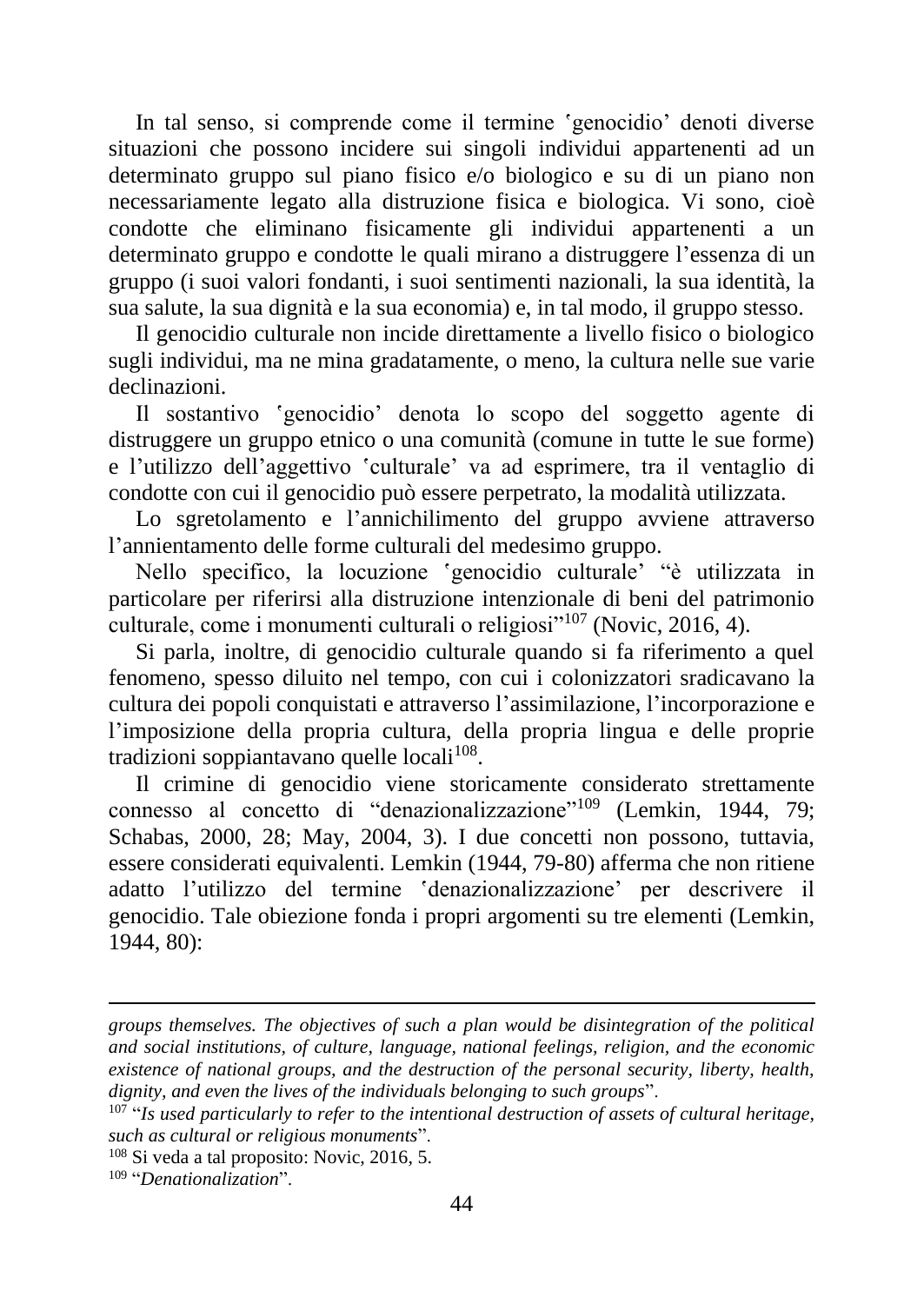- "Esso non connota la distruzione della struttura biologica"<sup>110</sup>;
- "Nel connotare la distruzione di un modello nazionale, esso non connota l'imposizione del modello nazionale dell'oppressore"<sup>111</sup>;
- "[Il termine] denazionalizzazione è utilizzato da alcuni autori per indicare solo la privazione della cittadinanza"<sup>112</sup>.

Alcuni autori, secondo Lemkin (1944, 80), utilizzano termini più specifici che costituiscono solo alcuni aspetti del genocidio, come ad esempio i termini  $\text{germanizzazione}^{\,113}$ ,  $\epsilon$ magiarizzazione<sup>,114</sup>, 'italianizzazione'<sup>115</sup>, per denotare l'imposizione del modello nazionale degli occupanti sui popoli che vivono nei territori occupati<sup>116</sup>.

Seguendo la linea tracciata da Lemkin (1944, 79-80), va osservato cosa comporta il legame tra il termine genocidio e quello di "denazionalizzazione". In tal senso, come rileva Larry May (2004, 3), "questo legame indica un fatto ovvio: un gruppo può essere distrutto senza uccidere ogni suo membro"<sup>117</sup>. Ciò può avvenire con varie azioni, che possono essere ricondotte ad una macrocategoria, nella quale, prendendo in prestito la terminologia utilizzata da May (2004, 3), il tratto comune è costituito dalla distruzione di un gruppo, mediante la disconnessione degli individui dal proprio gruppo di appartenenza<sup>118</sup>.

<sup>110</sup> "*It does not connote the destruction of the biological structure*".

<sup>111</sup> "*In connoting the destruction of one national pattern, it does not connote the imposition of the national pattern of the oppressor*".

<sup>112</sup> "*Denationalization is used by some authors to mean only deprivation of citizenship*".

<sup>113</sup> "*Germanization*".

<sup>114</sup> "*Magyarization*".

<sup>115</sup> "*Italianization*".

<sup>116</sup> Si veda a tal proposito: Lemkin, 1944, 80: "molti autori, invece di usare un termine generico, usano attualmente termini che connotano solo qualche aspetto funzionale della principale nozione generica di genocidio. Pertanto, i termini "germanizzazione", "magiarizzazione", "italianizzazione", ad esempio, sono usati per connotare l'imposizione da parte di una nazione più forte (Germania, Ungheria, Italia) del proprio modello nazionale su un gruppo nazionale da essa controllato [*many author, istead of using a generic term, use currently terms connoting only some functional aspect of the main generic notion of genocide. Thus, the terms "Germanization," "Magyarization," "Italianization," for example, are used to connote the imposition by one stronger nation (Germany, Hungary, Italy) of its national pattern upon a national group controlled by it*]".

<sup>117</sup> "*This link points to an obvious fact: a group can be destroyed without killing any of its members*".

<sup>118</sup> Si veda a tal proposito: May, 2004, 3: "si può distruggere un gruppo disconnettendo i membri del gruppo dal gruppo [*one can destroy a group by disconnecting members of the group from the group*]".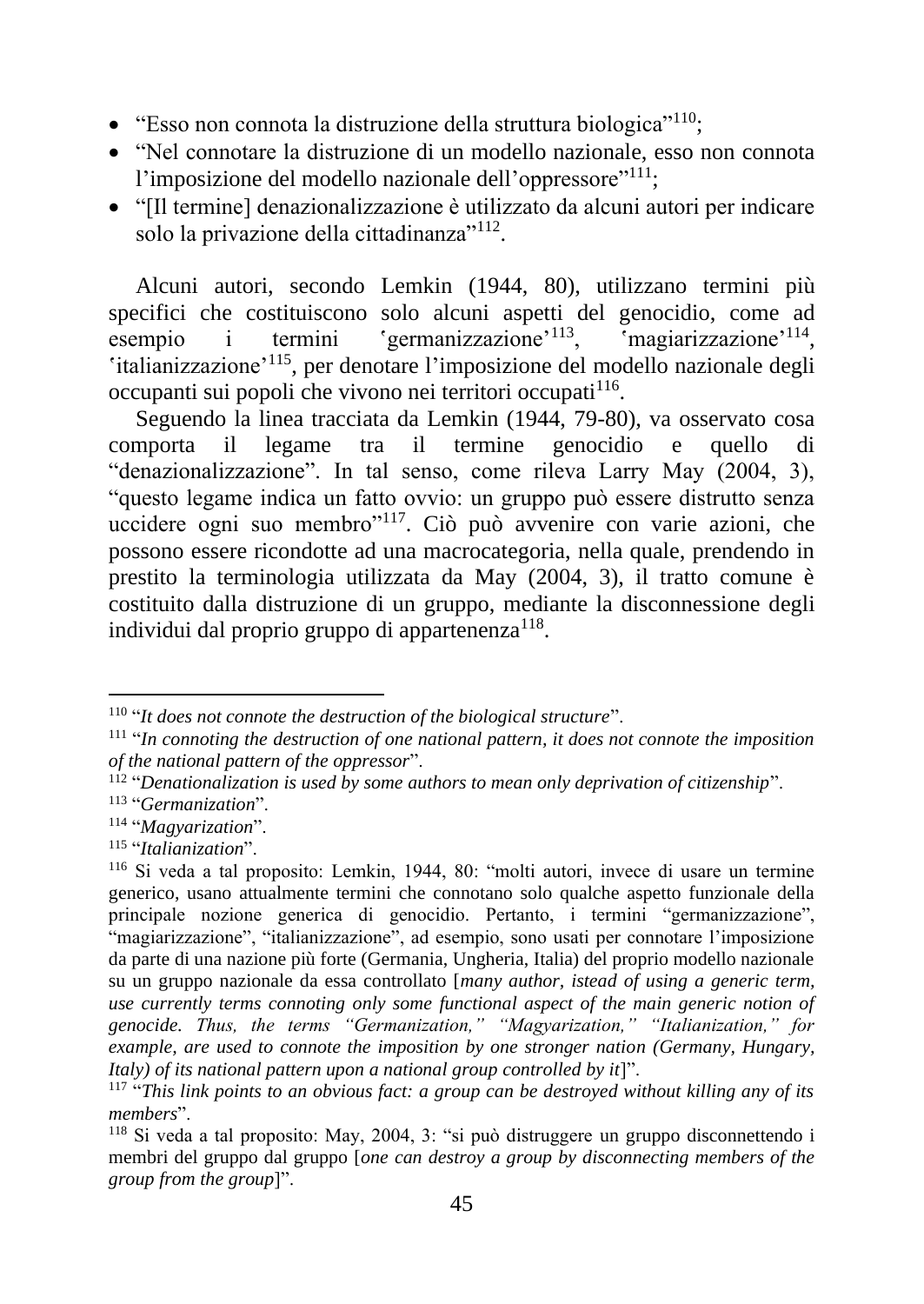Il genocidio culturale si ascrive a questa grande categoria, in quanto si tratta di un "un processo a lungo termine che, pur non essendo sanguinoso, porta allo stesso risultato del genocidio: la distruzione di un gruppo umano, principalmente attraverso politiche assimilazioniste e dispersive"<sup>119</sup> (Novic, 2016, 5).

Il genocidio culturale assume, dunque, diverse forme. Si passa da forme di distruzione di manufatti e monumenti, testimonianze della storia e della cultura dei popoli, al fine di demolire quel nucleo materiale su cui si fonda l'identità di un gruppo etnico, razziale e religioso, a pratiche di incorporazione, che portano alla imposizione della cultura cosiddetta prevalente a discapito delle così chiamate minoranze etniche e giunge in alcuni casi a pratiche di dispersione degli individui, i quali vengono totalmente disconnessi dal proprio gruppo. Si pensi ai tanti casi in cui alcuni gruppi etnici hanno assistito alla propria disgregazione e alla sottrazione dei propri territori. In alcuni casi più estremi, i figli vengono sistematicamente strappati alle famiglie di origine per crescere in altre famiglie ed essere educati secondo gli usi, i costumi e la cultura dominante. In tal modo si sottrae la possibilità ad un gruppo etnico di tramandare la propria cultura di generazione in generazione e questo porta al dissolvimento del medesimo gruppo. Vi sono, inoltre, fenomeni in cui gli individui di interi gruppi a seguito di tali pratiche sono allontanati dai propri territori e, divenuti apolidi, non trovano una unità di gruppo con cui condividere le proprie tradizioni e perpetrare la propria cultura. Questi fenomeni sono osservabili in diverse aree del pianeta e in diversi periodi storici.

# *4.2. L'esclusione del genocidio culturale dalla Convention on the Prevention and Punishment of the Crime of Genocide del 1948*

La *Convention on the Prevention and Punishment of the Crime of Genocide* del 1948, non prende in considerazione il genocidio culturale (Frulli, 2007, 268; Caligiuri, 2015, 705; Giuricin, 2016, 90).

Seppure, le teorie di Lemkin sul genocidio siano state poste alla base della stessa Convenzione (Frulli, 2007, 268; Coelho, 2007, 95-96), la definizione di genocidio accolta dalla Convenzione risulta ristretta alla distruzione operata a livello fisico e biologico degli individui membri di un gruppo.

<sup>119</sup> "*A rather long-term process which, in spite of not being bloody, engenders the same result as genocide: the destruction of a human group, mainly through assimilationist and dispersionist policies*".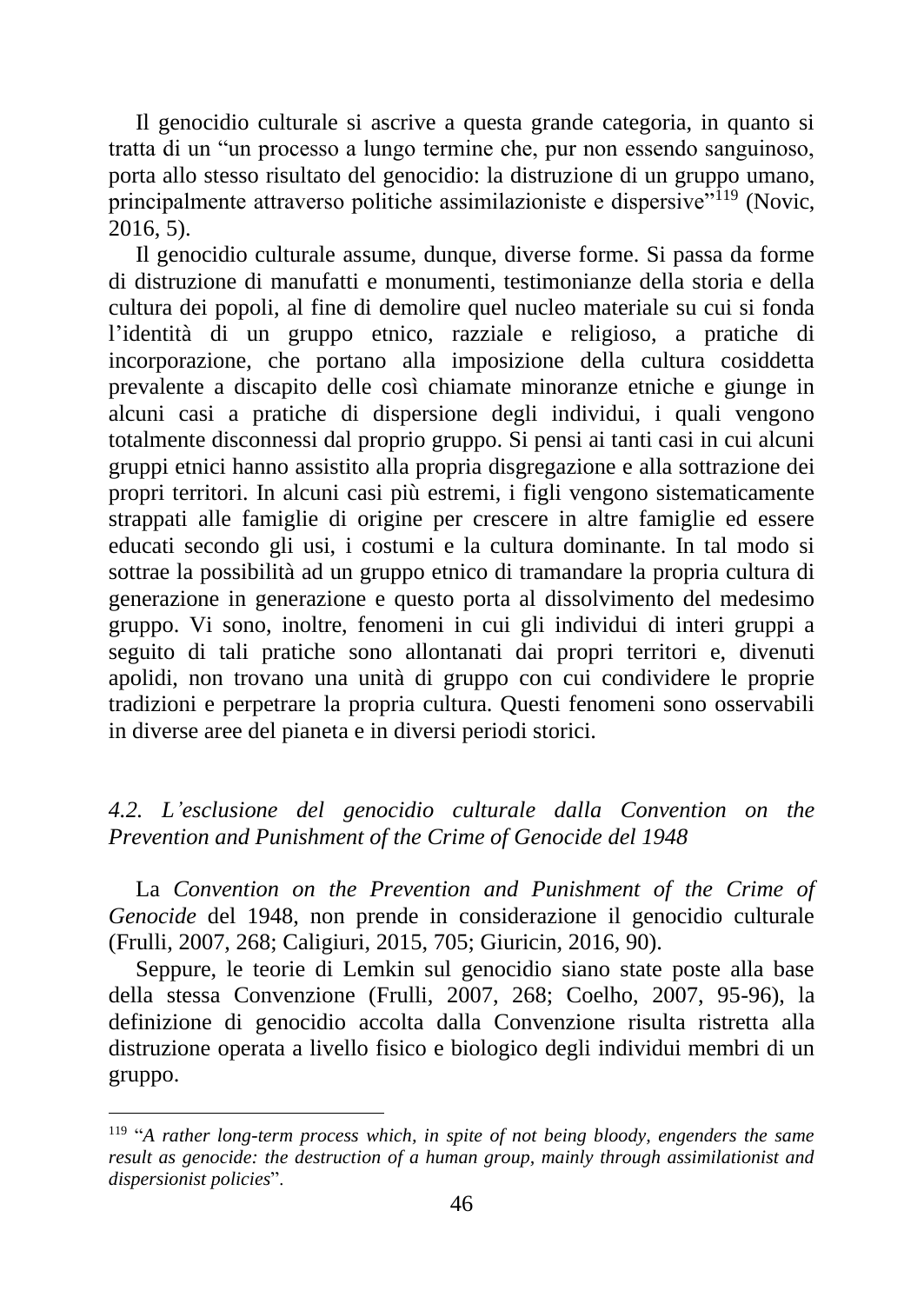La definizione di genocidio formulata da Lemkin<sup>120</sup> (1944, 79) pone l'accento sul fatto che la distruzione di un popolo non sia soltanto quella fisica, ma possa colpire anche le basi su cui si fonda un gruppo (come ad esempio le istituzioni politiche e sociali, la cultura, la lingua, i sentimenti nazionali, la religione, la libertà, la dignità).

In verità, viene dapprima accolta una definizione di genocidio, che comprende la dimensione culturale, dall'Organizzazione delle Nazioni Unite nei progetti di Convenzione, per poi essere espunto ogni riferimento a quanto non concerne la dimensione relativa alla distruzione fisica o biologica totale o parziale di un gruppo (Frulli, 2007, 268-269; Caligiuri, 2015, 705-706).

Un testo verso cui occorre volgere lo sguardo è il *Projet de Convention sur le Crime de Génocide* del 26 giugno 1947, formulato dal Segretario Generale dell'Organizzazione delle Nazioni Unite, il cui primo articolo è dedicato alle definizioni generali. Nello specifico, esso afferma al primo comma che: "lo scopo della presente Convenzione è di prevenire la distruzione di gruppi umani di natura razziale, nazionale, linguistica, religiosa o politica"<sup>121</sup>. Il secondo comma prevede gli atti costitutivi del genocidio e individua le condotte tese alla distruzione totale o parziale di un gruppo umano o ad ostacolarne la conservazione o lo sviluppo. Esse sono:

- "Cagionare la morte dei membri del gruppo o danneggiare la loro integrità o la loro salute con i seguenti mezzi"<sup>122</sup>:
- − "massacri collettivi o esecuzioni individuali"<sup>123</sup>;
- − "sottomissione a condizioni di vita come la mancanza di un alloggio, vestiti, cibo adeguato, igiene e cure mediche, o per effetto del lavoro o dell'eccessivo esercizio fisico, gli individui sono destinati a deperire o a morire $"^{124}$ :
- − "mutilazioni ed esperimenti biologici imposti senza scopo curativo"<sup>125</sup>;

<sup>120</sup> *Supra* § 4.1.

<sup>121</sup> "*Le but de la présente Convention est d'empêcher la destruction des groupes humains d'ordre racial, national, linguistique, religieux ou politique*".

<sup>122</sup> "*A provoquer la mort des membres du groupe ou à porter atteinte à leur intégrité ou à leur santé par les moyens suivants*".

<sup>123</sup> "*Massacres collectifs ou exécutions individuelles*".

<sup>124</sup> "*Soumission à des conditions de vie telles que faute de logement, d'habillement, de nourriture convenables, d'hygiène et de soins médicaux, ou par l'effet de travail ou d'exercices physiques excessifs, les individus sont voués à dépérir ou à mourir*".

<sup>125</sup> "*Mutilations et expériences biologiques imposées sans but curatif*".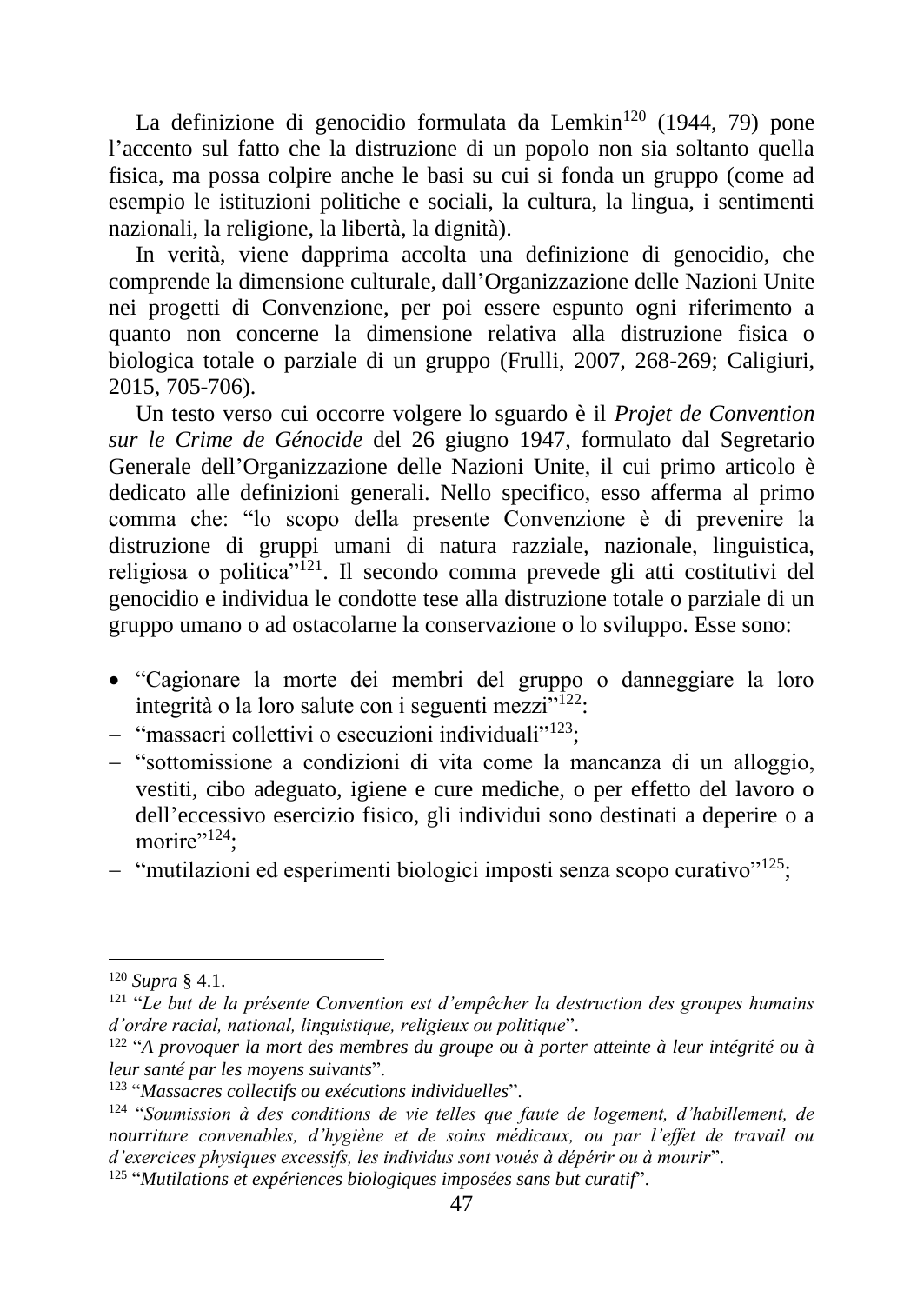- − "privazione di ogni mezzo di sussistenza mediante confisca, saccheggio, interdizione dal lavoro, rifiuto dell'alloggio e delle vettovaglie accessibili agli altri abitanti del territorio"<sup>126</sup>.
- "Prevenire le nascite con i seguenti mezzi"<sup>127</sup>:
- − "sterilizzazione delle persone e aborti forzati"<sup>128</sup>;
- − "separazione dei sessi"<sup>129</sup>;
- − "ostacoli al matrimonio"<sup>130</sup> .
- "Distruggere i caratteri specifici del gruppo con i seguenti mezzi"<sup>131</sup>:
- − "trasferimento forzato di bambini in un altro gruppo umano"<sup>132</sup>;
- − "rimozione forzata e sistematica degli elementi rappresentativi della cultura del gruppo $"^{133}$ ;
- − "divieto di utilizzare la lingua nazionale, anche nei rapporti privati"<sup>134</sup>;
- − "distruzione sistematica di libri stampati nella lingua nazionale o opere religiose o divieto di pubblicarne di nuovi"<sup>135</sup>;
- − "distruzione sistematica o dismissione di monumenti storici ed edifici di culto, distruzione o dispersione di documenti e di memorie storiche, artistiche o religiose e degli oggetti destinati al culto"<sup>136</sup>.

Dalla lettura di tale articolo, si evince come nel progetto del Segretario Generale sia presa in considerazione una definizione di genocidio molto ampia, che contiene al suo interno la distruzione fisica, biologica degli individui di un gruppo umano, ma anche la distruzione del gruppo che non derivi da azioni mirate all'uccisione diretta degli individui e che si attui mediante la dissoluzione del gruppo dovuta ad una sistematica attività tesa a distruggere le basi (ampiamente intese) su cui il medesimo gruppo si fonda

- 128 "*Stérilisation des individus et avortements forcés*".
- 129 "*Séparation des sexes*".
- 130 "*Entraves au mariage*".

132 "*Transfert forcé des enfants dans un autre groupe humain*".

<sup>126</sup> "*Privation de tout moyen d'existence par confiscation, pillage, interdiction de travailler, refus du logement et des approvisionnements accessibles aux autres habitants du territoire*".

<sup>127</sup> "*A mettre obstacle aux naissances par les moyens suivants*".

<sup>131</sup> "*A détruire les caractères spécifiques du groupe par les moyens suivants*".

<sup>133</sup> "*Éloignement forcé et systématique des éléments représentatifs de la culture du groupe*". 134 "*Interdiction d'employer la langue nationale, même dans les rapports privés*".

<sup>135</sup> "*Destruction systématique des livres imprimés dans la langue nationale ou des ouvrages religieux ou interdiction d'en faire paraître de nouveaux*".

<sup>136</sup> "*Destruction systématique ou désaffectation des monuments historiques et des édifices du culte, destruction ou dispersion des documents et des souvenirs historiques, artistiques ou religieux et des objets destinés au culte*".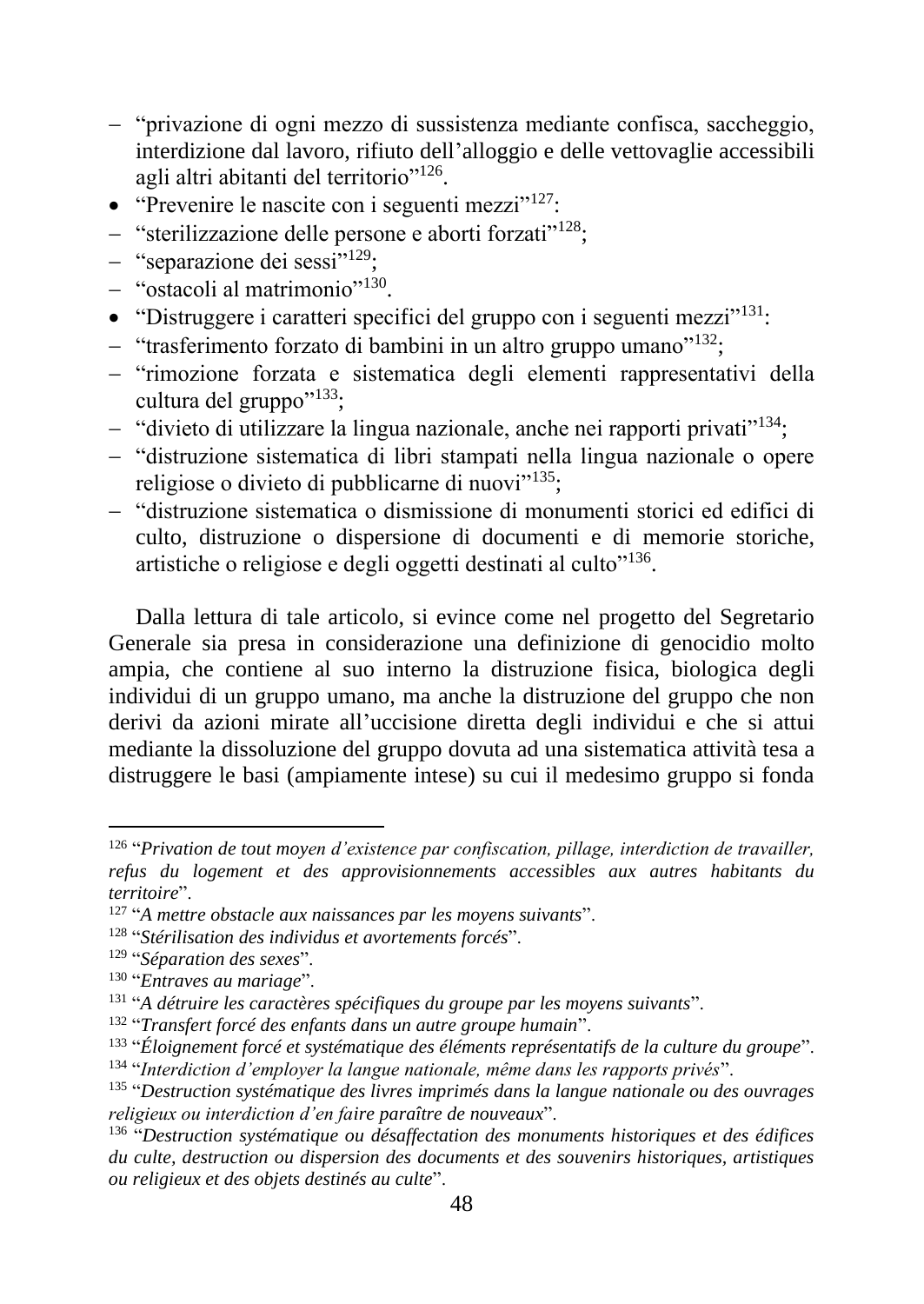e, tra di esse, il genocidio culturale, cioè la distruzione della cultura e l'annientamento della possibilità di trasmettere le basi culturali del gruppo alle nuove generazioni.

Un altro testo che occorre osservare è la *Draft Convention on Prevention and Punishment of the Crime of Genocide* del 19 maggio 1948, realizzata dall'*Ad Hoc Committee on Genocide* dell'*Economic and Social Council* dell'Organizzazione delle Nazioni Unite, il quale, dopo aver previsto nel secondo articolo il genocidio fisico e biologico, prevede nel terzo articolo il genocidio culturale. La definizione di genocidio culturale, offerta in tale articolo, si pone in un senso meno ampio rispetto a quella del progetto del 1947<sup>137</sup> .

In particolare, il terzo articolo afferma che: "in questa Convenzione per genocidio si intende anche qualsiasi atto deliberato commesso con l'intento di distruggere la lingua, la religione o la cultura di un gruppo nazionale, razziale o religioso in base all'origine nazionale o razziale o al credo religioso dei suoi membri, quali<sup>"138</sup>:

- "Vietare l'uso della lingua del gruppo nei rapporti quotidiani o nelle scuole o la stampa e la circolazione di pubblicazioni nella lingua del gruppo"<sup>139</sup>;
- "Distruggere o impedire l'uso di biblioteche, musei, scuole, monumenti storici, luoghi di culto o altre istituzioni culturali e oggetti del gruppo"<sup>140</sup>.

In ordine alle ragioni che hanno portato ad espungere un qualsivoglia riferimento al genocidio culturale dalla versione definitiva della *Convention on the Prevention and Punishment of the Crime of Genocide* del 1948, alcuni autori rintracciano i seguenti argomenti:

• Alcuni Paesi sostennero l'idea che vi fosse difficoltà a individuare la definizione di genocidio culturale (Caligiuri, 2015, 706; Giuricin, 2016, 91);

<sup>137</sup> Si veda in tal senso: Caligiuri, 2015, 705-706.

<sup>138</sup> "*In this Convention genocide also means any deliberate act committed with the intent to destroy the language, religion, or culture of a national, racial or religious group on grounds of the national or racial origin or religious belief of its members such as*".

<sup>&</sup>lt;sup>139</sup> "Prohibiting the use of the language of the group in daily intercourse or in schools, or *the printing and circulation of publications in the language of the group*".

<sup>140</sup> "*Destroying or preventing the use of libraries, museums, schools, historical monuments, places of worship or other cultural institutions and objects of the group*".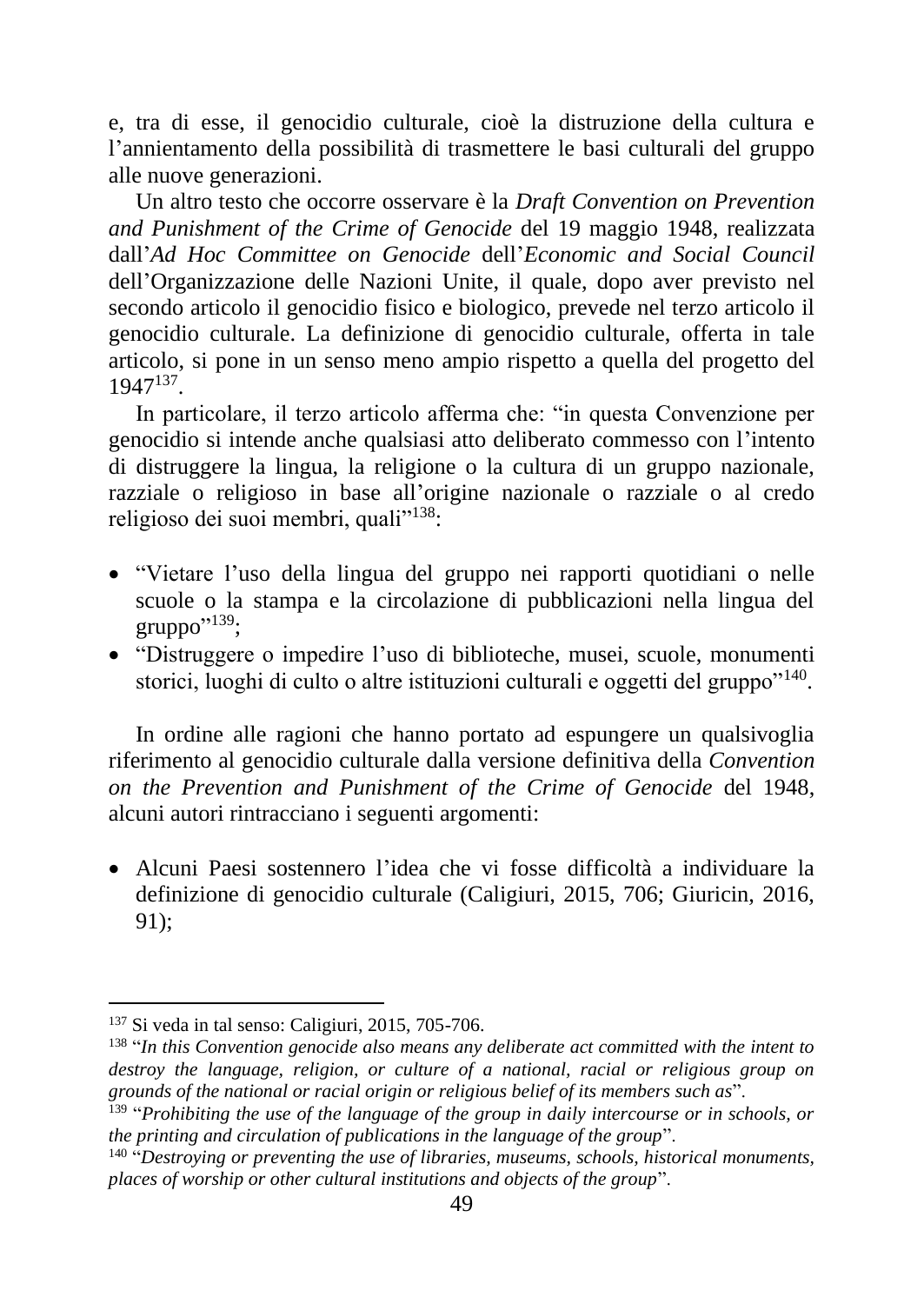- Alcuni Paesi ritennero che potesse sorgere un conflitto con l'interesse, del tutto legittimo, di alcuni Stati di creare una comunità nazionale (Caligiuri, 2015, 706);
- Alcuni Paesi ritennero che l'attacco ai caratteri culturali di un gruppo non portasse necessariamente all'annientamento del medesimo gruppo e, per tale motivo, il genocidio culturale non potesse essere ricompreso nella Convenzione (Caligiuri, 2015, 706);
- Alcuni Paesi evidenziarono il possibile rischio che alcuni Stati non avrebbero aderito alla Convenzione, qualora fosse stato criminalizzato al suo interno il genocidio culturale (Caligiuri, 2015, 706).

# *4.3. Le fonti internazionali*

L'esclusione del genocidio culturale e degli aspetti ad esso connesso dalla *Convention on the Prevention and Punishment of the Crime of Genocide* del 1948 non ha chiuso la discussione in campo internazionale dei medesimi concetti. In alcuni casi il concetto di genocidio culturale affiora implicitamente in superficie, in altri vi è un tentativo definitorio vero e proprio.

Una particolare attenzione al rispetto dei diritti delle minoranze etniche, religiose o linguistiche emerge nell'*International Covenant on Civil and Political Rights*, adottata dall'Assemblea Generale dell'Organizzazione delle Nazioni Unite il 16 dicembre 1966 ed entrata in vigore il 23 marzo 1976, la quale stabilisce all'articolo 27 che: "in quegli Stati, nei quali esistono minoranze etniche, religiose o linguistiche, gli individui appartenenti a tali minoranze non possono essere privati del diritto di avere una vita culturale propria, di professare e praticare la propria religione, o di usare la propria lingua, in comune con gli altri membri del proprio gruppo" $^{141}$ .

In tale Patto, non compare l'espressione o il concetto di genocidio culturale, ma sono poste le basi per i diritti delle minoranze etniche, religiose o linguistiche di esprimere la propria cultura, professare la propria religione e utilizzare la propria lingua con i membri dello stesso gruppo.

Nella *Draft declaration on the rights of indigenous peoples* (*Revised working paper submitted by the Chairperson-Rapporteur, Ms. Erica-Irene* 

<sup>141</sup> "*In those States in which ethnic, religious or linguistic minorities exist, persons belonging to such minorities shall not be denied the right, in community with the other members of their group, to enjoy their own culture, to profess and practise their own religion, or to use their own language*".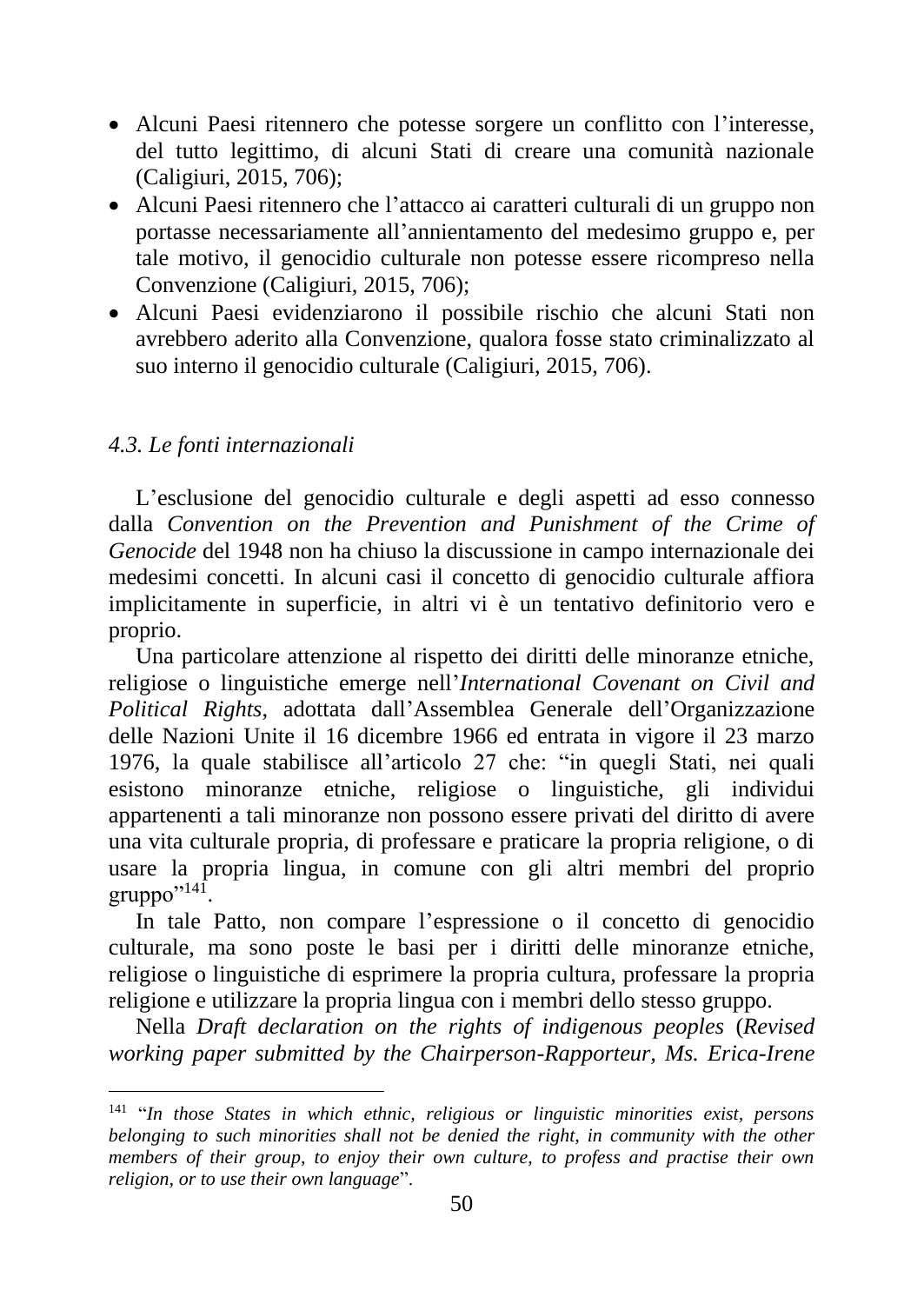*Daes, pursuant to Sub-Commission resolution 1992/33 and Commission on Human Rights resolution 1993/31*) del 8 giugno 1993, l'*Operative paragraph* 6 prevede che: "i popoli indigeni hanno il diritto collettivo e individuale di essere protetti dall'etnocidio e dal genocidio culturale"<sup>142</sup>, tale articolo precisa, inoltre, che occorre prevenire e porre riparo a determinate azioni. Esse sono:

- "La rimozione dei bambini indigeni dalle loro famiglie e comunità con qualsiasi pretesto"<sup>143</sup>;
- "Ogni azione che abbia ad oggetto o effetto la privazione della loro integrità come società distinte o delle loro caratteristiche o delle identità culturali o etniche"<sup>144</sup>:
- "Ogni forma di assimilazione o integrazione forzata con l'imposizione di altre culture o modi di vivere"<sup>145</sup>:
- "Lo spossessamento delle loro terre, territori o risorse"<sup>146</sup>;
- "Ogni propaganda diretta contro di loro"<sup>147</sup>.

L'*Operative paragraph* 7 afferma che: "i popoli indigeni hanno il diritto collettivo o individuale di conservare e sviluppare le loro proprie caratteristiche e identità, incluso il diritto di identificare se stessi come indigeni"<sup>148</sup>.

Nella *United Nations Declaration on the Rights of Indigenous Peoples* del 2007 non è utilizzata l'espressione genocidio culturale. L'articolo 7 fa riferimento al diritto dei popoli indigeni di non subire atti di genocidio. È, poi, indicato nell'articolo 8 il diritto dei popoli indigeni e, più in generale, degli individui di non essere sottoposti all'assimilazione forzata o alla distruzione della loro cultura. Inoltre, lo stesso articolo prevede che gli Stati prevengano e riparino determinate condotte, quali le azioni tese a privare tali

<sup>&</sup>lt;sup>142</sup> "Indigenous peoples have the collective and individual right to be protected against *ethnocide and cultural genocide*".

<sup>&</sup>lt;sup>143</sup> "Removal of indigenous children from their families and communities under any *pretext*".

<sup>144</sup> "*Any action which has the aim or effect of depriving them of their integrity as distinct societies, or of their cultural or ethnic characteristics or identities*".

<sup>145</sup> "*Any form of forced assimilation or integration by imposition of other cultures or ways of life*".

<sup>146</sup> "*Dispossession of their lands, territories or resources*".

<sup>147</sup> "*Any propaganda directed against them*".

<sup>148</sup> "*Indigenous peoples have the collective and individual right to maintain and develop their distinct characteristics and identities, including the right to identify themselves as indigenous*".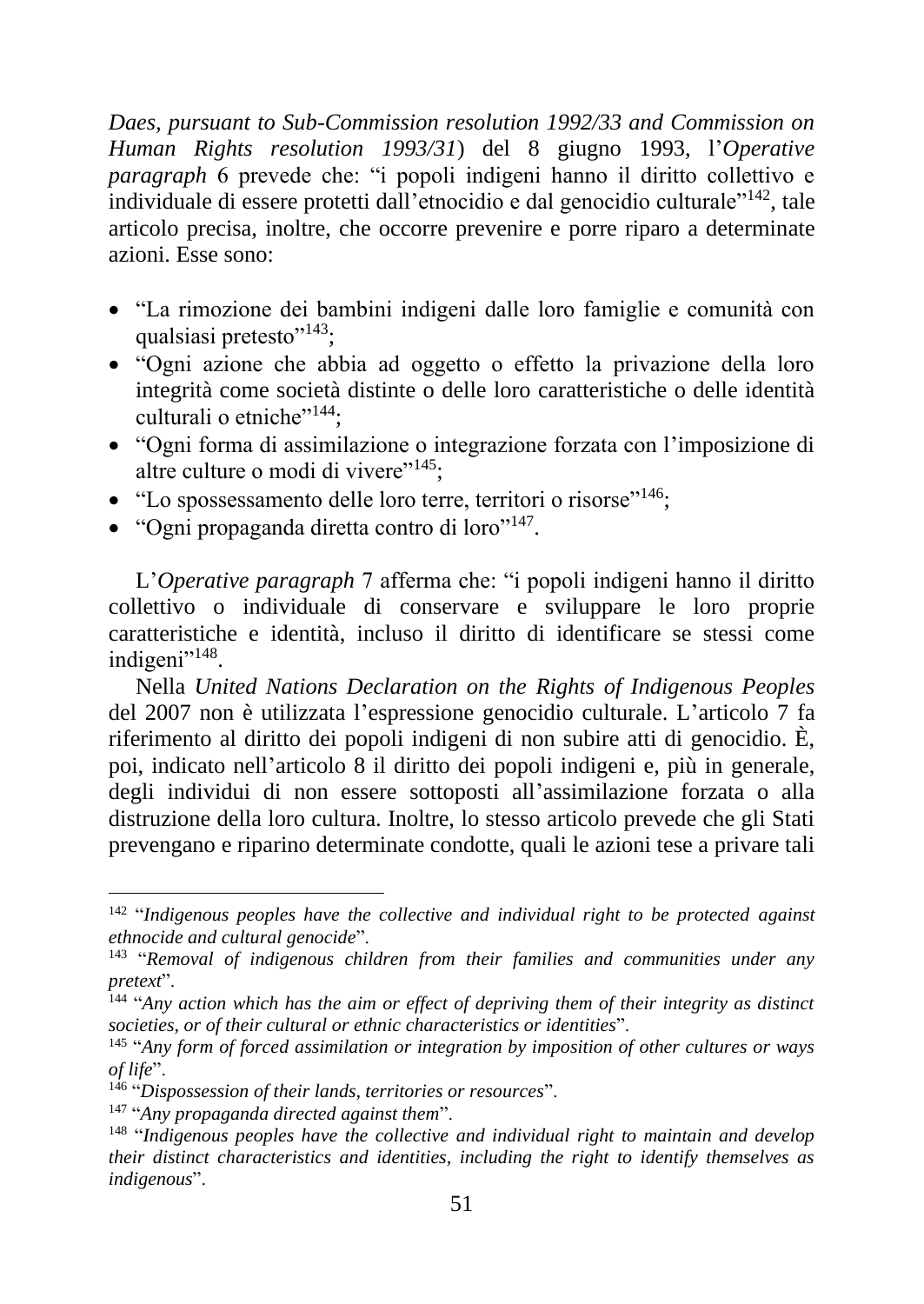popoli dei propri valori culturali o delle loro identità etniche, lo spossessamento dei loro territori e delle loro risorse, ogni forma di trasferimento forzato, ogni forma di assimilazione forzata, ogni forma di propaganda che inciti alla discriminazione razziale o etnica di tali popoli.

Negli articoli successivi sono contemplati i diritti dei popoli indigeni, tra cui quello di praticare la loro cultura tradizionale e quello di professare le loro religioni.

# *4.4. I vantaggi e gli svantaggi della previsione della categoria del genocidio culturale*

La previsione della categoria del genocidio culturale risulta essenziale per proteggere il patrimonio culturale materiale e quello immateriale. Il genocidio culturale sortisce il medesimo effetto del genocidio fisico e biologico: è capace di annientare un gruppo umano (etnico, razziale, religioso).

Seppur vero che vi sono disposizioni atte alla difesa dei beni culturali in tempi di belligeranza<sup>149</sup>, sia nei conflitti a carattere internazionale, sia in quelli interni, non vi sono specifiche ed efficaci previsioni per perseguire e punire i responsabili di tali azioni in tempi che appaiono più pacifici.

Benché nel diritto penale nazionale di diversi Paesi sono contemplate norme incriminatrici, che potrebbero trovare applicazione al verificarsi di determinate condotte, le quali integrerebbero varie fattispecie, l'assenza di un adeguato riferimento al crimine di genocidio culturale a livello internazionale lascia aperto il fianco alla mancanza di un controllo internazionale.

Per sua stessa natura, il genocidio perpetrato attraverso la distruzione del patrimonio culturale di un gruppo umano, al fine di annichilire la cultura e tutto ciò che rappresenta il medesimo gruppo, si pone all'atto pratico come una tattica volta alla dispersione, distruzione dalle fondamenta dello stesso gruppo.

Non prevedere nel crimine di genocidio quegli atti, che non siano tesi all'annientamento fisico o biologico, comporterebbe un considerevole vuoto nella repressione di condotte che minacciano determinati gruppi umani.

Stante tale necessità, occorre ora guardare l'altra faccia della medaglia.

Il genocidio, inteso come crimine, per l'integrazione della fattispecie richiede il dolo specifico. Il dolo genocidiario consiste nell'intento di

<sup>149</sup> *Infra* § 5.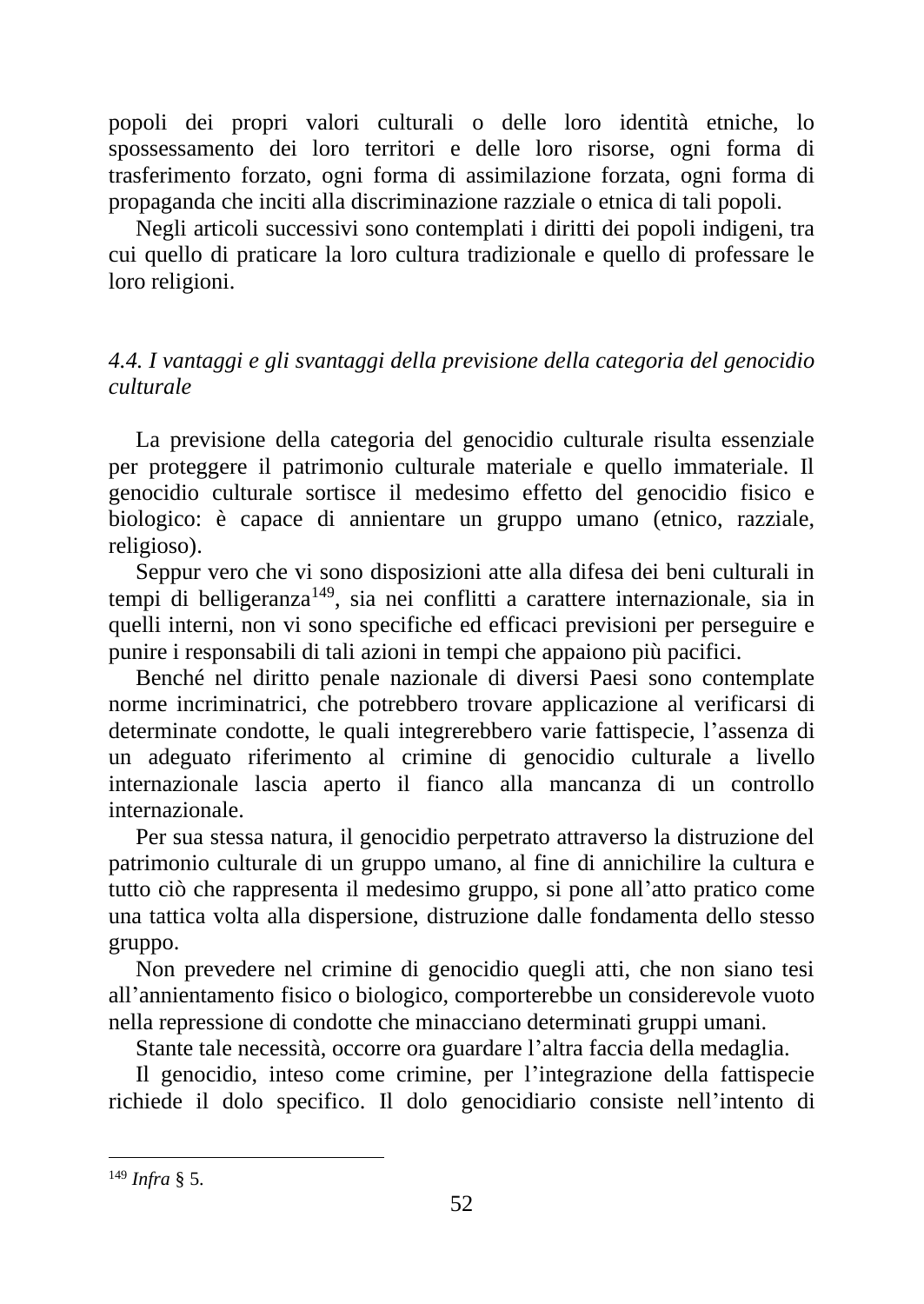distruggere un gruppo umano (etnico, razziale, religioso), in parte o totalmente.

L'elemento soggettivo del crimine di genocidio è, pertanto, legato al "finalismo del reo"<sup>150</sup>. Infatti, il dolo specifico entra in gioco ogniqualvolta sia richiesta dalla norma incriminatrice "una particolare finalità in vista della quale l'agente abbia commesso il fatto" (Marino, 2018, 44-45).

Il dolo specifico genocidiario, cioè l'intento di annientare un gruppo umano (etnico, razziale, religioso) in tutto o in parte, comporta, inoltre, che i singoli individui non sono pensati unicamente nella loro veste di persona offesa dal reato, ma ciascuno di essi è considerato in quanto parte del gruppo aggredito (Lemkin, 1944, 79; Bilotti, 2019, 34). Infatti, il bene giuridico tutelato non è la vita del singolo di per se stessa, ma quella dell'intero gruppo e, nello specifico, "il diritto di certi gruppi ad esistere" (Meloni, 2015, 599).

La tutela della vita dei singoli individui, potrebbe essere ritenuta essa stessa un bene giuridico protetto dalla norma incriminatrice che punisce il genocidio, in quanto la stessa esistenza dei singoli si potrebbe intendere come "bene strumentale" ai fini della protezione del gruppo (Meloni, 2015, 599).

In via generale, l'elemento soggettivo del reato "è un fatto di ordine naturale ed in particolare un fenomeno psicologico" e "un comportamento psichico" (Antolisei, 1980, 266; Sammicheli, Sartori, 2015, 275).

In particolare, il dolo risiede in "una dimensione inaccessibile all'osservazione esterna" (Grandi, 2016, 241). Per questo motivo il dolo non è direttamente osservabile, deve essere accertato attraverso altri criteri. Ciò avviene attraverso una attenta valutazione delle circostanze esteriori che denotano un determinato atteggiamento psicologico, l'individuazione della rappresentazione, della volizione e di un movente, una valutazione degli elementi che facciano intuire, in maniera logica, uno spostamento dal normale andamento delle cose<sup>151</sup>.

Per quanto concerne il genocidio, trattandosi di dolo specifico, occorre verificare anche la presenza dell'intento di distruggere un gruppo umano (etnico, razziale, religioso) in parte o nella sua totalità.

Altra questione che può portare a qualche difficoltà, riguarda la prova del dolo specifico genocidiario a causa della portata del fenomeno. Un singolo individuo, solitamente, non è in grado di porre in essere da solo tutte le

<sup>150</sup> L'espressione utilizzata è tratta da Giuseppe Marino (2018, 44), il quale la utilizza per individuare il contenuto della categoria del dolo specifico.

<sup>151</sup> Si vedano a tal proposito: Mantovani, 2001, 335; Sammicheli, Sartori, 2015, 275; Grandi, 2016, 241.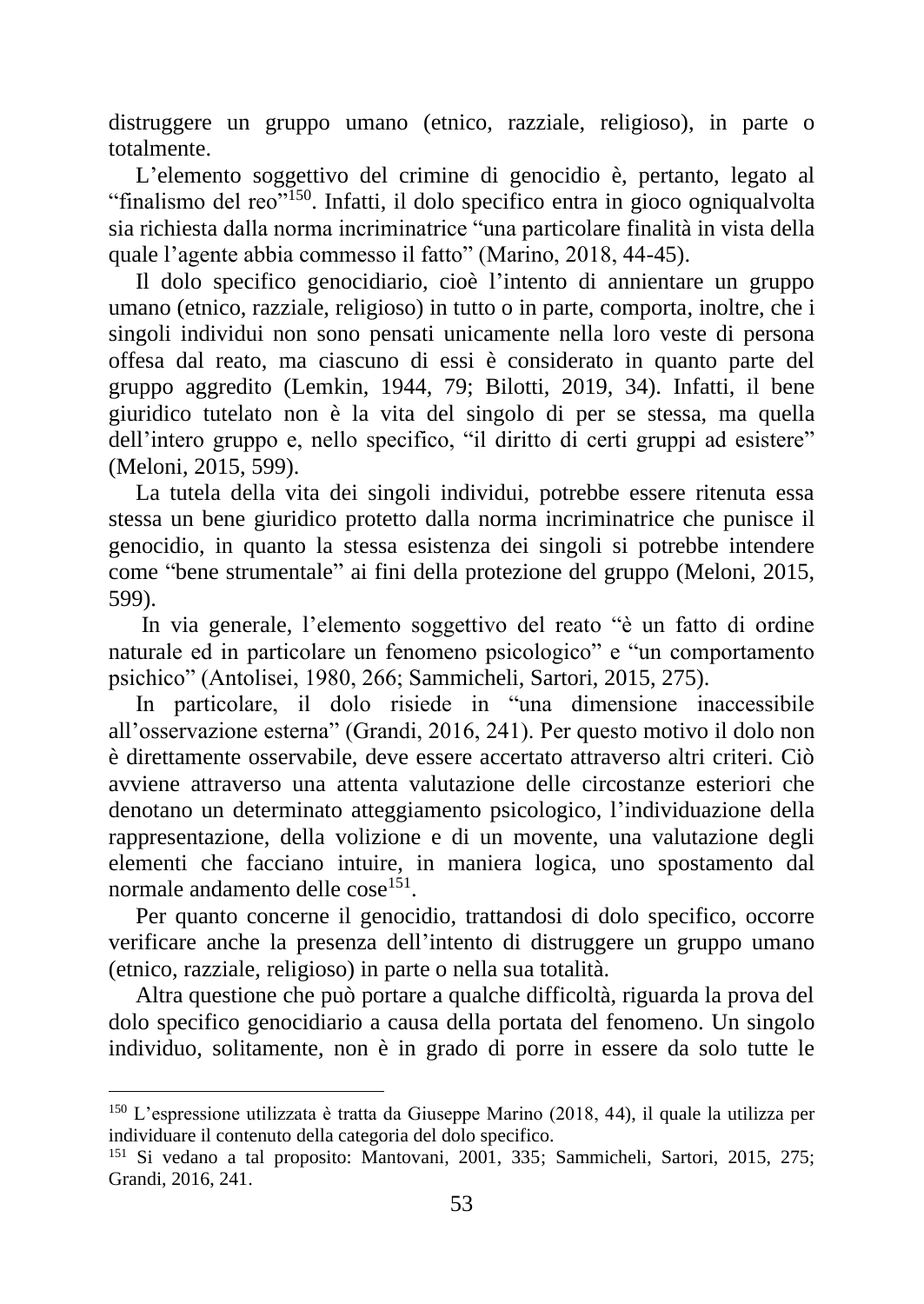condotte, controllare l'evolversi della situazione e gestire tutte le fasi di una programmatica distruzione di un gruppo. In tali casi, risulta difficile rinvenire il dolo specifico nella commissione di un insieme di atti genocidiari, i quali non costituiscono l'intero complesso di azioni tese al fine dell'annientamento del gruppo (Leotta, 2012, 6).

Per sopperire a tale fatto, i Tribunali internazionali hanno individuato alcune circostanze per poter dedurre la presenza dell'elemento dell'intento genocidiario (Park, 2010, 132). Questi elementi, individuati da Park (2010, 132), sono:

- "Le dichiarazioni dell'imputato e dei suoi associati"<sup>152</sup>;
- "La portata delle atrocità in questione"<sup>153</sup>:
- "Il *targeting* sistematico del gruppo di vittime"<sup>154</sup>;
- "Le prove che le atrocità erano state pianificate"<sup>155</sup>.

In tal modo, risulta che la previsione della categoria del genocidio culturale è utile per tutelare il patrimonio culturale, anche nei casi ove il fenomeno si verifichi in apparenza silenziosamente, cioè lontano dal clamore e dall'attenzione suscitata dai conflitti internazionali e nazionali.

La distruzione del patrimonio culturale, tesa a distruggere un gruppo umano, troverebbe con la previsione di tale crimine una pronta risposta a livello internazionale. Seppur vero che la prova dell'elemento soggettivo non sarebbe di facile soluzione, non resterebbero impuniti, in alcuni casi, i responsabili dell'attuazione di un sistematico disegno teso ad eliminare una comunità, un gruppo, attaccando la sua cultura, i suoi valori, il suo patrimonio culturale materiale ed immateriale.

#### **5. La protezione dei beni culturali nei conflitti armati**

Il presente § 5. è dedicato alla protezione dei beni culturali nei conflitti armati. A livello internazionale, negli anni, è cresciuta la preoccupazione per la protezione dei beni culturali nei conflitti armati.

Varie istituzioni ed organismi hanno cercato di affermare, manifestare e promuovere alcuni principi tesi alla salvaguardia dei beni culturali nei contesti bellici. In particolare, si tratta di due situazioni distinte, ove si rileva

<sup>152</sup> "*Statements of the accused and his or her associates*".

<sup>153</sup> "*The scale of atrocities in question*".

<sup>154</sup> "*Systematic targeting of the victim group*".

<sup>155</sup> "*Evidence that atrocities were planned*".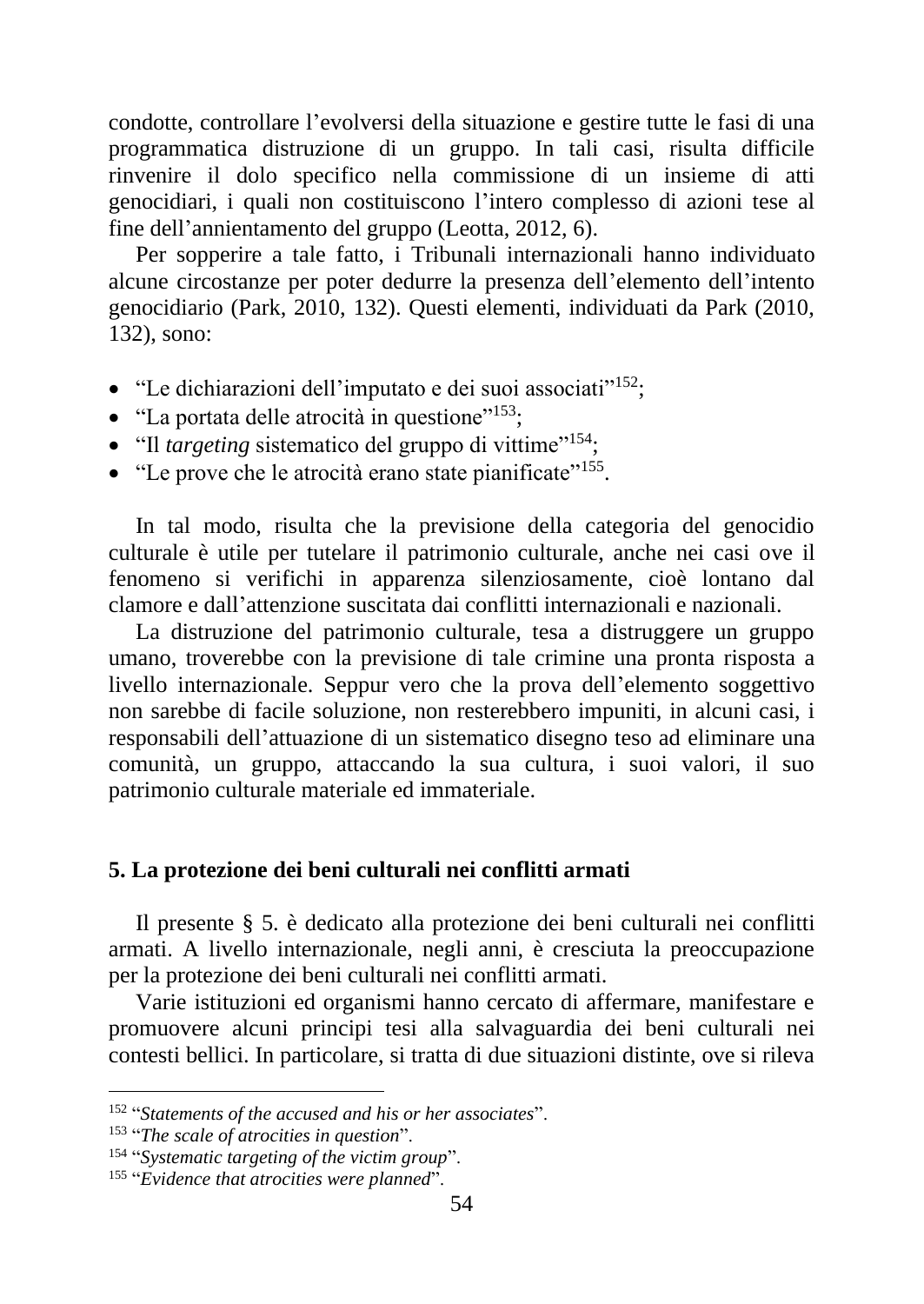la necessità della protezione dei beni culturali: quelle relative agli episodi che si verificano nei conflitti a carattere internazionale e quelle dedicate agli avvenimenti che caratterizzano i conflitti interni.

Tale parte è utile al fine di comprendere il caso Al Mahdi<sup>156</sup>, dove la Corte Penale Internazionale, senza menzionare il termine senocidio culturale', seppure la vicenda parrebbe presentare tutti gli elementi per ricevere questa qualificazione, costruisce l'intero schema argomentativo attorno alle disposizioni dettate in materia di protezione dei beni culturali nei conflitti armati.

Nello specifico, il § 5. è suddiviso in due parti. Il § 5.1. esamina gli accordi, i trattati e gli atti, che si sono succeduti nel tempo. Il § 5.2. analizza la Convenzione per la protezione dei beni culturali in caso di conflitto armato e i suoi due protocolli.

#### *5.1. Gli accordi, i trattati e gli atti*

Negli Stati Uniti d'America, attraversati dalla guerra civile, il 24 aprile 1863 viene promulgato il *General Orders* n. 100, il quale contiene le *Instructions for the Government of Armies of the United States in the Field*, approvate dal Presidente Abraham Lincoln. Il testo è conosciuto anche come *Codice Lieber*<sup>157</sup>. Esso codifica le norme del cosiddetto diritto bellico (Ospitia Garzón, 2006, 119). Il testo, tra i vari aspetti trattati, negli articoli 34, 35, 36, 118, fa espliciti richiami ai beni culturali.

In particolare, l'articolo 34 stabilisce che: "di norma, i beni appartenenti a chiese, ospedali o altri istituti a carattere esclusivamente caritatevole, istituti di istruzione o fondazioni per la promozione della conoscenza, siano essi scuole pubbliche, università, accademie di studi o osservatori, musei delle belle arti, o di carattere scientifico- tali beni non sono da considerarsi proprietà pubblica ai sensi del comma 31; ma possono essere sottoposti a tassazione o utilizzati quando il servizio pubblico lo richiede"<sup>158</sup>. Tale

<sup>156</sup> *Infra* § 7.2.

<sup>157</sup> Il *Codice Lieber* prende il nome dal giurista Francis Lieber, che ha elaborato il medesimo codice. Si vedano a tal proposito: United States, War Department, Adjutant-General's Office, 1863, 1; Salmón, 2004, 48.

<sup>158</sup> "*As a general rule, the property belonging to churches, to hospitals, or other establishments of an exclusively charitable character, to establishments of education, or foundations for the promotion of knowledge, whether public schools, universities, academies of learning or observatories, museums of the fine arts, or of a scientific character- such property is not to be considered public property in the sense of paragraph 31; but it may be taxed or used when the public service may require it*".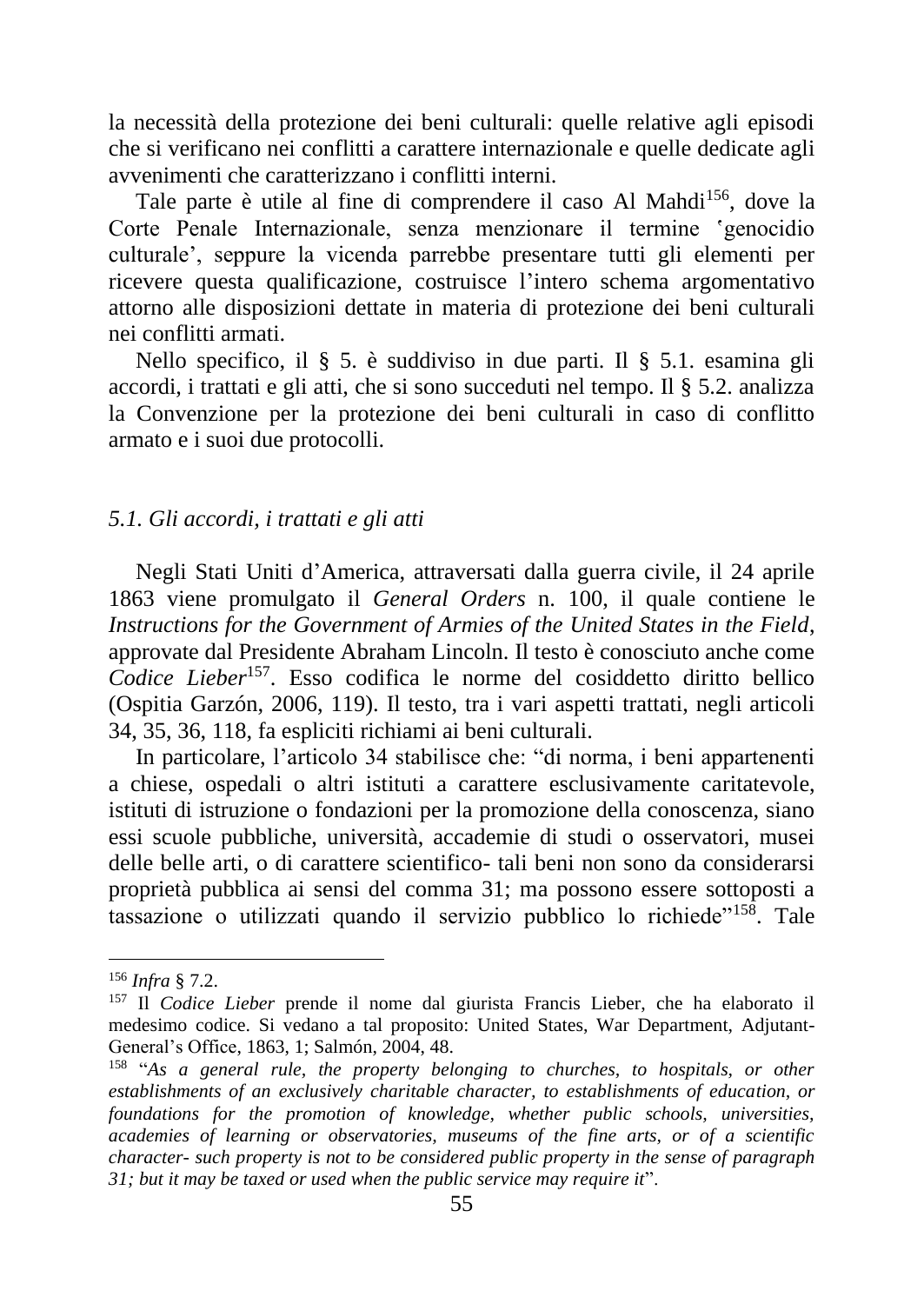articolo prevede l'esclusione dalla qualificazione di proprietà pubblica per i beni che appartengono, anche, a determinati luoghi della cultura (si pensi ai musei delle belle arti), di conseguenza li sottrae alla appropriazione da parte dell'esercito vittorioso, di cui all'articolo 31. Tali beni possono essere sottoposti a tassazione, ma vi è un limite per il loro utilizzo consistente nelle ragioni del servizio pubblico.

L'articolo 35 prevede che: "le opere d'arte classiche, le biblioteche, le collezioni scientifiche o gli strumenti preziosi, come i telescopi astronomici, così come gli ospedali, devono essere protetti contro tutti i danni evitabili, anche quando sono contenuti in luoghi fortificati mentre sono assediati o bombardati"<sup>159</sup>.

Questo articolo si occupa delle opere d'arte classiche, delle biblioteche, delle collezioni scientifiche, di altri strumenti e degli ospedali e sottolinea il fatto, che stante la loro importanza, devono essere protetti anche durante le operazioni di guerra e si debba cercare di evitare il più possibile il verificarsi di tutti quei danni scongiurabili.

L'articolo 36 afferma che: "se tali opere d'arte, biblioteche, collezioni o strumenti appartenenti a una nazione o a un governo ostile possono essere rimossi senza danno, il governatore dello Stato o della nazione occupante può ordinarne il sequestro e la rimozione a beneficio di detta nazione. La proprietà ultima deve essere stabilita dal successivo trattato di pace. In nessun caso saranno venduti o ceduti, se saranno presi dagli eserciti degli Stati Uniti, né potranno mai essere oggetto di appropriazione privata, o arbitrariamente distrutti o danneggiati"<sup>160</sup>.

Questa disposizione è rivolta alle forze occupanti, nello specifico prevede che possano essere messi in campo alcuni interventi conservativi, volti alla tutela delle opere d'arte e dei beni librari. Questi beni possono, qualora sia necessario per la loro conservazione, essere rimossi, ma non potranno essere oggetto di appropriazione da parte dei soggetti occupanti, distrutti o danneggiati.

L'articolo 118 stabilisce che: "il belligerante assediante ha talvolta chiesto all'assediato di designare gli edifici contenenti collezioni di opere

<sup>159</sup> "*Classical works of art, libraries, scientific collections, or precious instruments, such as astronomical telescopes, as well as hospitals, must be secured against all avoidable injury, even when they are contained in fortified places whilst besieged or bombarded*".

<sup>160</sup> "*If such works of art, libraries, collections, or instruments belonging to a hostile nation or government, can be removed without injury, the ruler of the conquering state or nation may order them to be seized and removed for the benefit of the said nation. The ultimate ownership is to be settled by the ensuing treaty of peace. In no case shall they be sold or given away, if captured by the armies of the United States, nor shall they ever be privately appropriated, or wantonly destroyed or injured*".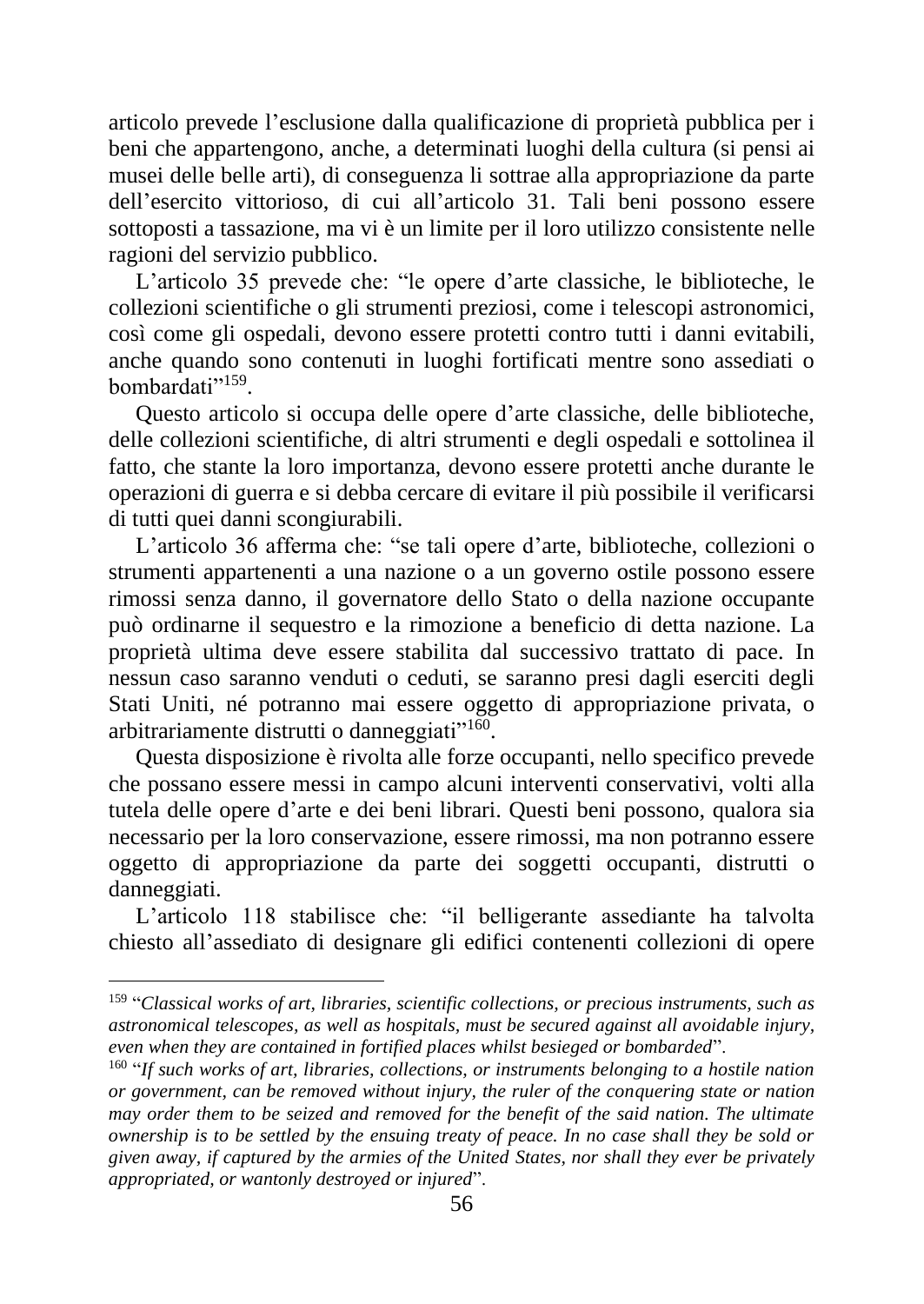d'arte, musei scientifici, osservatori astronomici o preziose biblioteche, in modo che la loro distruzione possa essere evitata il più possibile"<sup>161</sup>.

Tale articolo è sistematicamente inserito, dopo le disposizioni relative alla salvaguardia degli ospedali (articolo 116), e dopo l'esclusione del rispetto delle bandiere di protezione dovuta al loro utilizzo da parte del nemico in mala fede (articolo 117). Come previsto nell'articolo 116, dove è affermata la possibilità che il nemico segnali dove si trovano gli ospedali per poterli salvaguardare, l'articolo 118 prevede la possibilità per i nemici di indicare quali sono gli edifici che contengono opere d'arte, beni librari e, più in generale, altri beni culturali o musei e osservatori astronomici, perché tali luoghi e tutto ciò che essi contengono possano essere salvaguardati.

Un altro testo a cui volgere lo sguardo è il *Project of an International Declaration concerning the Laws and Customs of War*. Tale progetto, realizzato dal governo russo, viene sottoposto ai delegati di 15 Paesi europei, i quali si incontrano per discuterlo su iniziativa dello zar Alessandro II di Russia a Bruxelles il 27 luglio 1874, il progetto viene adottato con qualche modifica, ma la convenzione non viene ratificata, in quanto alcuni Stati si oppongono ad accettarne il carattere vincolante<sup>162</sup>.

Nell'articolo 7 dello stesso progetto è affermato che: "lo Stato occupante sarà considerato solo come amministratore e usufruttuario degli edifici pubblici, dei beni immobili, delle foreste e dei fondi agricoli appartenenti allo Stato nemico e situati nel paese occupato. Esso deve salvaguardare il capitale di queste proprietà e amministrarle secondo le regole dell'usufrutto"<sup>163</sup>.

Da tale articolo si evince che gli occupanti amministreranno i beni immobili, gli edifici pubblici, le foreste ed i fondi agricoli salvaguardandoli e secondo le regole dettate in materia di usufrutto.

L'articolo 8 del medesimo progetto stabilisce che: "i beni delle municipalità, quelli delle istituzioni dedicate alla religione, alla beneficenza e all'educazione, alle arti e alle scienze anche se di proprietà dello Stato, sono assimilati alla proprietà privata. Qualsiasi sequestro, distruzione o danneggiamento intenzionale di istituzioni di questo tipo, monumenti

<sup>&</sup>lt;sup>161</sup> "The besieging belligerant has sometimes requested the besieged to designate the *buildings containing collections of works of art, scientific museums, astronomical observatories, or precious libraries, so that their destruction may be avoided as much as possible*".

<sup>162</sup> Si veda a tal proposito: International Committee of the Red Cross (ICRC), b.

<sup>163</sup> "*The occupying State shall be regarded only as administrator and usufructuary of public buildings, real estate, forests, and agricultural estates belonging to the hostile State, and situated in the occupied country. It must safeguard the capital of these properties, and administer them in accordance with the rules of usufruct*".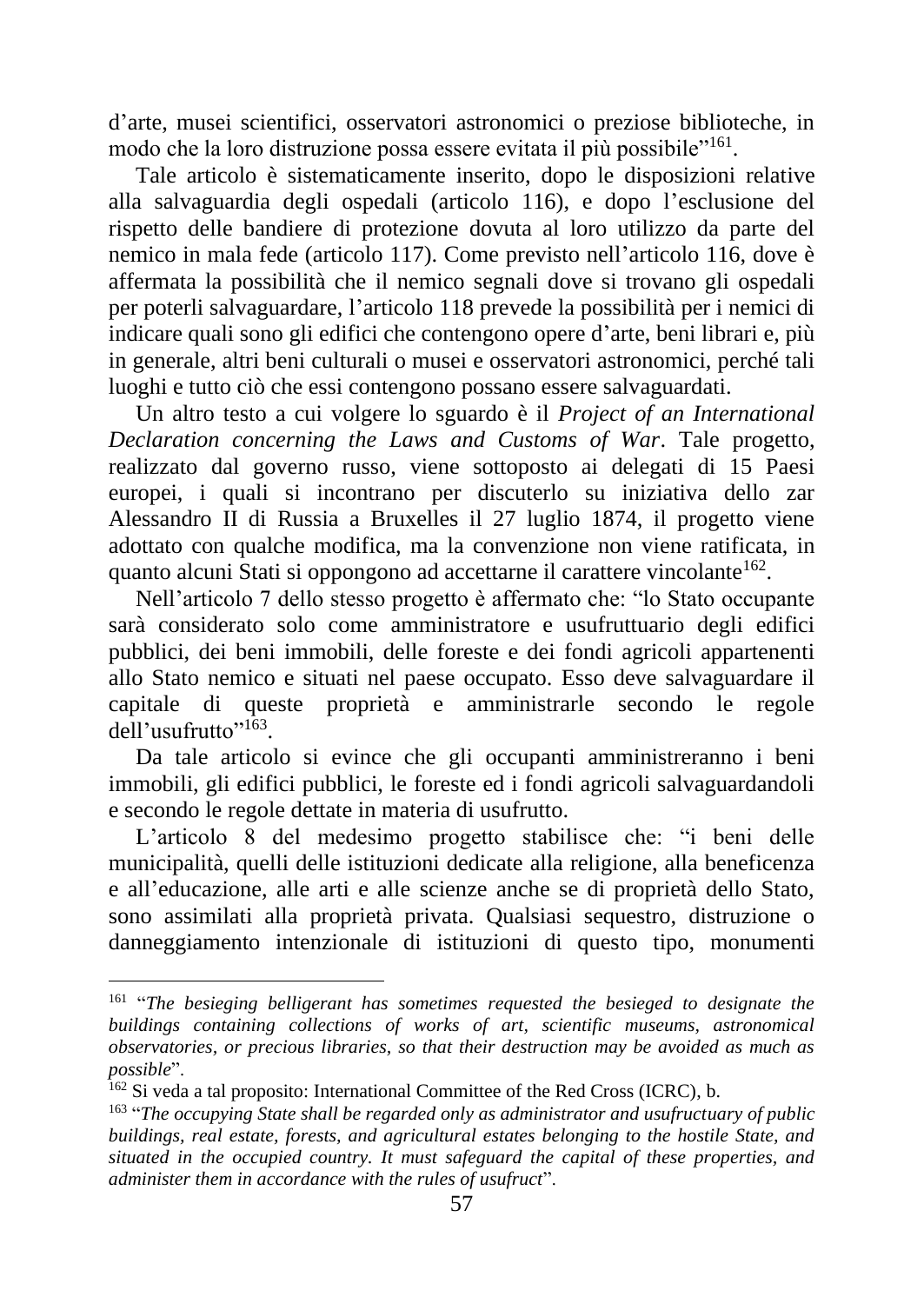storici, opere d'arte e di scienza dovrebbe essere oggetto di procedimenti giudiziari da parte delle competenti autorità"<sup>164</sup>.

Questo articolo presta attenzione alla tutela dei beni delle municipalità, delle istituzioni religiose, benefiche ed educative, delle istituzioni dedicate alle arti e alle scienze, anche quelli di appartenenza pubblica. La loro disciplina è quella della proprietà privata. In particolare, in tema di tutela e protezione dei beni (monumenti storici, opere d'arte e di scienza) o di tali istituzioni è affidato ai competenti organi giudiziari il compito di provvedere ai procedimenti per perseguirne i sequestri, la distruzione ed i danneggiamenti di natura intenzionale.

Un altro testo da osservare è il *The Laws of War on Land*. Si tratta di un manuale scritto da Gustave Moynier ed adottato all'unanimità dall'*Institute of International Law* ad Oxford il 9 settembre 1880. Tale istituto a carattere internazionale, la cui fondazione risale al 1873, ha come obiettivo quello di promuovere la crescita del diritto internazionale, assistendo alla sua progressiva codifica<sup>165</sup>. Come precisato nella prefazione, l'*Institute of International Law* non vuole proporre un trattato internazionale, in quanto ritiene che possa essere una iniziativa prematura, ma mettere a disposizione dei governi "un "Manuale" adatto come base per la legislazione nazionale in ciascuno Stato e in accordo sia con il progresso della scienza giuridica sia con le esigenze degli eserciti civili"<sup>166</sup>.

Il testo raccoglie i principi e codifica le regole dell'epoca organizzandole in articoli. Il primo da esaminare è l'articolo 34. Esso afferma che: "in caso di bombardamento devono essere prese tutte le misure necessarie per risparmiare, se possibile, edifici dedicati al culto, all'arte, alla scienza e alla beneficenza, gli ospedali e i luoghi dove si raccolgono i malati ed i feriti a condizione che non vengano utilizzati al momento, direttamente o indirettamente, per difesa. È dovere dell'assediato segnalare la presenza di tali edifici mediante cartelli visibili previamente notificati all'aggressore"<sup>167</sup>.

<sup>164</sup> "*The property of municipalities, that of institutions dedicated to religion, charity and education, the arts and sciences even when State property, shall be treated as private property. All seizure or destruction of, or wilful damage to, institutions of this character, historic monuments, works of art and science should be made the subject of legal proceedings by the competent authorities*".

<sup>&</sup>lt;sup>165</sup> Si veda a tal proposito: International Committee of the Red Cross (ICRC), c.

<sup>166</sup> "*A ʻManual' suitable as the basis for national legislation in each State, and in accord with both the progress of juridical science and the needs of civilized armies*".

<sup>&</sup>lt;sup>167</sup> "In case of bombardment all necessary steps must be taken to spare, if it can be done, *buildings dedicated to religion, art, science and charitable purposes, hospitals and places where the sick and wounded are gathered on the condition that they are not being utilized at the time, directly or indirectly, for defense. It is the duty of the besieged to indicate the presence of such buildings by visible signs notified to the assailant beforehand*".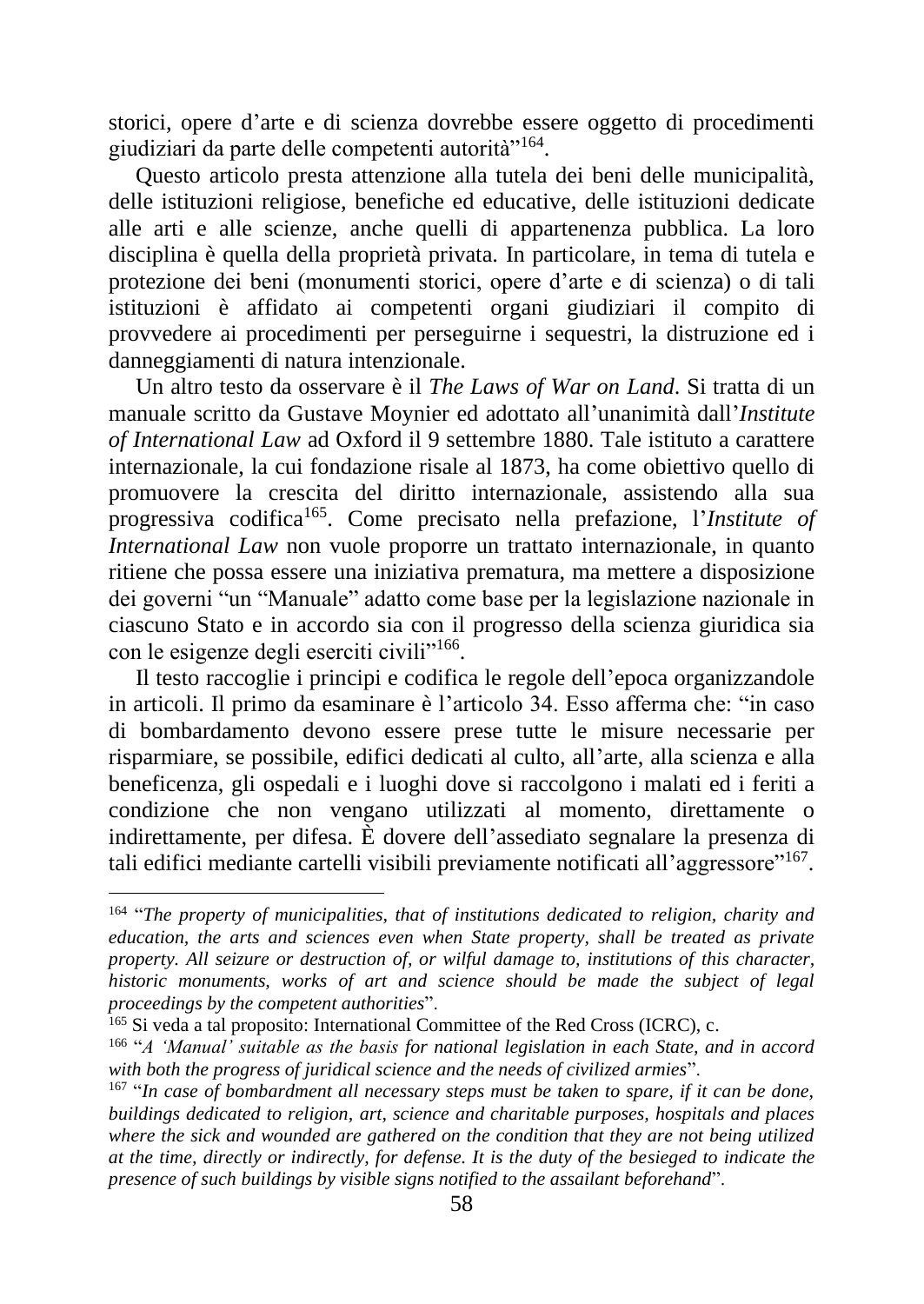Tale regola pone l'accento sulla preservazione dei luoghi dedicati alla cura dei malati e dei feriti ed ai luoghi di culto, d'arte e di scienza. Questi luoghi devono essere protetti, utilizzando ogni idonea misura che possa evitarne il danneggiamento o la distruzione nelle fasi belliche. Inoltre, tra gli strumenti utilizzabili, è annoverato un meccanismo di segnalazione di tali luoghi, preventivamente comunicato al nemico, affinché tali edifici possano essere salvaguardati. Ciò potrà avvenire a condizione che tali luoghi non vengano utilizzati nemmeno indirettamente per scopi difensivi.

L'articolo 52 prevede che: "l'occupante può agire solo in qualità di amministratore provvisorio rispetto ai beni immobili, quali edifici, boschi, stabilimenti agricoli, appartenenti allo Stato nemico (articolo 6). Deve salvaguardare il capitale di queste proprietà e provvedere alla loro manutenzione"<sup>168</sup>.

Questa regola, richiama quanto affermato all'articolo 6 e, cioè, che nessun luogo occupato deve essere considerato conquistato, fino alla soluzione del conflitto, in tal modo la sua amministrazione provvisoria avviene solo mediante un potere di fatto. Le forze occupanti, pertanto, nel loro ruolo di amministratori provvisori, ai sensi della regola enunciata nell'articolo 52 devono proteggere i beni immobili, i boschi e gli stabilimenti agricoli e provvedere alla loro conservazione.

L'articolo 53 afferma che: "i beni delle municipalità, e quelli delle istituzioni dedite alla religione, alla carità, all'educazione, all'arte e alla scienza, non possono essere sequestrati. Ogni distruzione o danno intenzionale a istituzioni di questo tipo, monumenti storici, archivi, opere d'arte o di scienza, è formalmente proibito, salvo quando richiesto urgentemente da necessità militari"<sup>169</sup>.

Secondo tale regola, non possono costituire oggetto di sequestro i beni delle municipalità, delle istituzioni religiose, caritatevoli, educative, dedite all'arte e alla scienza. Vi è, inoltre, un generale divieto circa la distruzione di queste istituzioni, dei monumenti storici, degli archivi, delle opere d'arte o di scienza. La distruzione è ammessa solo ed esclusivamente nei casi in cui vi sia una indifferibile necessità militare.

<sup>168</sup> "*The occupant can only act in the capacity of provisional administrator in respect to real property, such as buildings, forests, agricultural establishments, belonging to the enemy State (Article 6). It must safeguard the capital of these properties and see to their maintenance*".

<sup>169</sup> "*The property of municipalities, and that of institutions devoted to religion, charity, education, art and science, cannot be seized. All destruction or wilful damage to institutions of this character, historic monuments, archives, Works of art, or science, is formally forbidden, save when urgently demanded by military necessity*".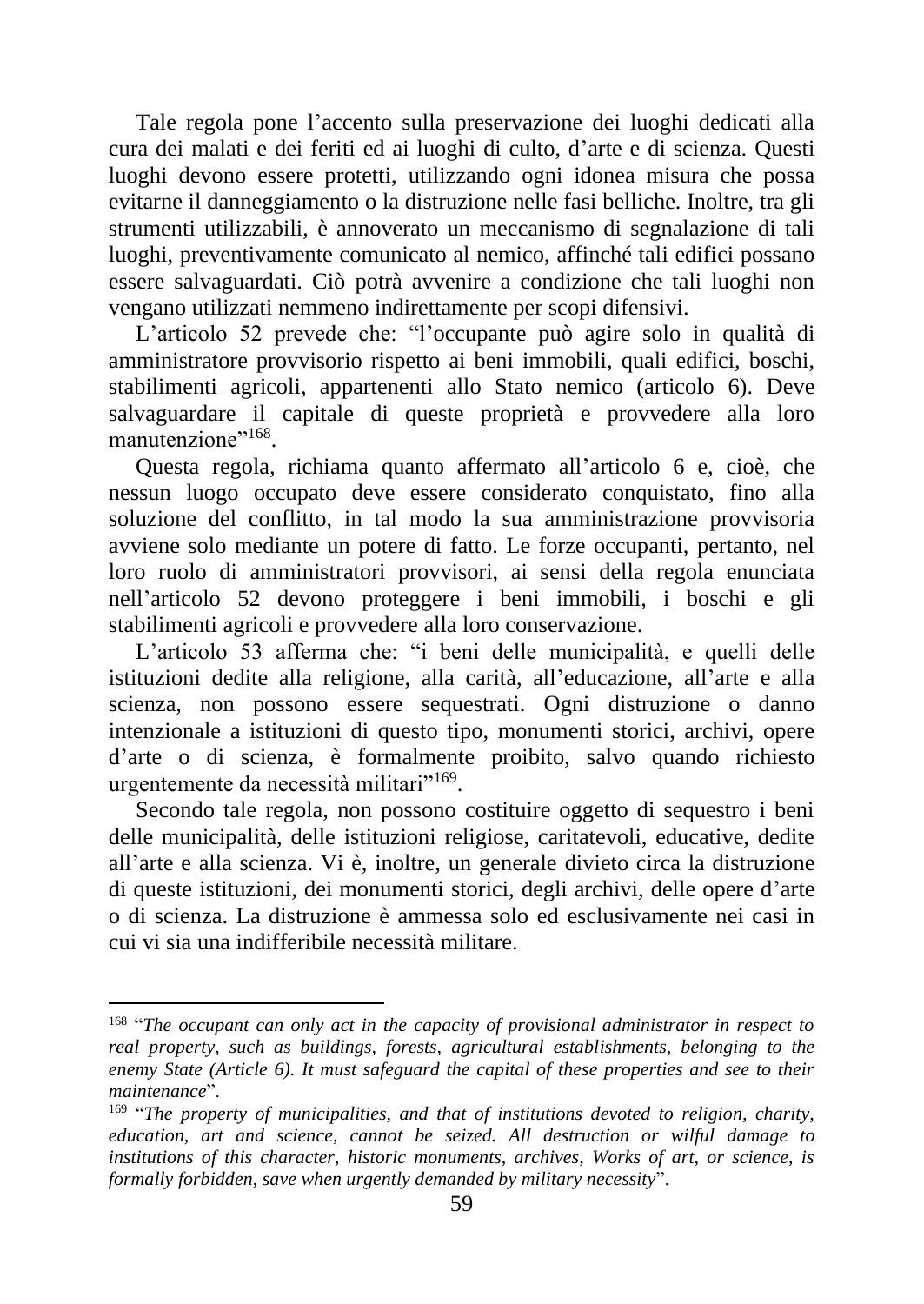Altri due testi da analizzare sono la *Convention (II) with Respect to the Laws and Customs of War on Land and its annex: Regulations concerning the Laws and Customs of War on Land*, stipulata a L'Aja il 29 luglio 1899 e la *Convention (IV) respecting the Laws and Customs of War on Land and its annex: Regulations concerning the Laws and Customs of War on Land*, stipulata a L'Aja il 18 ottobre 1907. Le Convenzioni de L'Aja del 1899 e del 1907 sono state stipulate rispettivamente durante le conferenze di pace del 1899 e del 1907.

Tryon (1911, 470-472) sottolinea come la prima conferenza sia stata voluta perché i governi discutessero della pace, del disarmo e per le preoccupazioni circa le future guerre. La prima conferenza viene convocata dallo zar Nicola II di Russia e la seconda su iniziativa dal presidente statunitense Theodore Roosevelt, il quale lascia allo zar Nicola II il compito di inviare i formali inviti<sup>170</sup> (Tryon, 1911, 478).

Tryon (1911, 481) evidenzia come "la quarta convenzione, che riguarda le leggi e gli usi della guerra terrestre, è una leggera revisione della convenzione fatta su questo argomento nel 1899"<sup>171</sup>.

L'articolo 27 della Convenzione del 1899 afferma che: "negli assedi e nei bombardamenti si prendano tutte le misure necessarie per risparmiare, per quanto possibile, gli edifici dedicati alla religione, all'arte, alla scienza e alla carità, gli ospedali e i luoghi di raccolta dei malati e dei feriti, purché non siano utilizzati allo stesso tempo per scopi militari. L'assediato dovrebbe indicare questi edifici o luoghi con dei segni particolari e visibili, che dovrebbero essere preventivamente segnalati agli assalitori"<sup>172</sup> e l'articolo 27 della Convenzione del 1907 stabilisce che: "negli assedi e nei bombardamenti devono essere prese tutte le misure necessarie per risparmiare, per quanto possibile, edifici dedicati a scopi religiosi, artistici, scientifici o caritatevoli, monumenti storici, ospedali e luoghi di raccolta dei malati e dei feriti, purché non siano utilizzati all'epoca per scopi militari. È

<sup>170</sup> Si veda a tal proposito: Tyron, 1911, 478: "il Presidente Roosevelt si adoperò per avviare la Seconda Conferenza, ma, con cavalleresca generosità, lasciò allo Zar di Russia, in qualità di iniziatore della Prima Conferenza, l'onore di emettere l'invito formale per la nuova [*President Roosevelt took steps to initiate the Second Conference, but, with chivalrous generosity, left to the Czar of Russia, as the initiator of the First Conference, the honor of issuing the formal call for the new one*]".

<sup>171</sup> "*The fourth convention, which relates to the laws and customs of war on land, is a slight revision of the convention made on this subject in 1899*".

<sup>172</sup> "*In sieges and bombardments all necessary steps should be taken to spare as far as possible edifices devoted to religion, art, science, and charity, hospitals, and places where the sick and wounded are collected, provided they are not used at the same time for military purposes. The besieged should indicate these buildings or places by some particular and visible signs, which should previously be notified to the assailants*".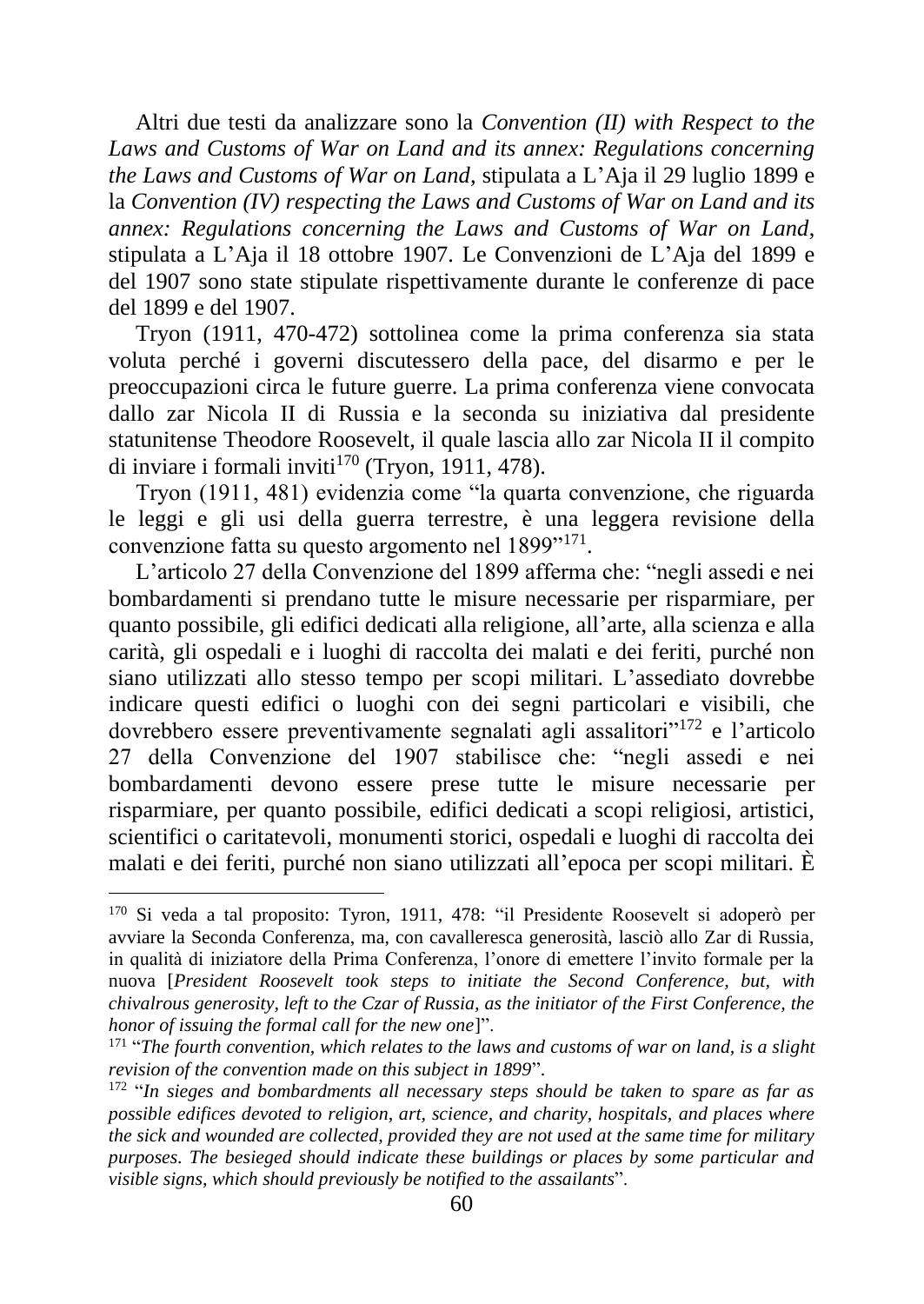dovere degli assediati segnalare la presenza di tali edifici o luoghi con segni distintivi e visibili, che devono essere preventivamente segnalati al nemico"<sup>173</sup>.

Le due disposizioni, molto simili, si pongono a tutela degli edifici dedicati alla cura dei malati e dei feriti, di quelli destinati a scopi religiosi, artistici, scientifici o caritatevoli, inoltre, la disposizione del 1907 contempla specificatamente anche i monumenti storici.

Le forze nemiche assedianti o durante i bombardamenti dovrebbero evitare di danneggiare o distruggere tali edifici.

Gli assediati dovrebbero indicare (secondo la Convenzione del 1899) ed hanno, invece, il dovere (secondo la Convenzione del 1907) di segnalare la presenza di tali luoghi e questo si spiega alla luce della necessità di tutelare tali edifici o beni. La condizione per tale tutela è che tali edifici non siano adibiti ad usi per scopi militari.

L'articolo 56 della Convenzione del 1899 afferma che: "i beni dei comuni, quelli delle istituzioni religiose, caritatevoli ed educative, e quelli delle arti e delle scienze, anche se di proprietà dello Stato, saranno trattati come proprietà privata. Ogni sequestro e distruzione, o danno intenzionale arrecato a tali istituzioni, a monumenti storici, opere d'arte o di scienza, è vietato e dovrebbe essere oggetto di procedimento"<sup>174</sup> e l'articolo 56 della Convenzione del 1907 prevede che: "i beni delle municipalità, quelli delle istituzioni dedite alla religione, alla beneficenza e all'educazione, alle arti e alle scienze, anche quando di proprietà dello Stato, sono assimilati alla proprietà privata. Ogni sequestro, distruzione o danneggiamento intenzionale arrecato a istituzioni di questo tipo, monumenti storici, opere d'arte e di scienza, è vietato e deve essere oggetto di procedimento giudiziario"<sup>175</sup>.

<sup>173</sup> "*In sieges and bombardments all necessary steps must be taken to spare, as far as possible, buildings dedicated to religion, art, science, or charitable purposes, historic monuments, hospitals, and places where the sick and wounded are collected, provided they are not being used at the time for military purposes. It is the duty of the besieged to indicate the presence of such buildings or places by distinctive and visible signs, which shall be notified to the enemy beforehand*".

<sup>174</sup> "*The property of the communes, that of religious, charitable, and educational institutions, and those of arts and science, even when State property, shall be treated as private property. All seizure of and destruction, or intentional damage done to such institutions, to historical monuments, works of art or science, is prohibited, and should be made the subject of proceedings*".

<sup>175</sup> "*The property of municipalities, that of institutions dedicated to religion, charity and education, the arts and sciences, even when State property, shall be treated as private property. All seizure of, destruction or wilful damage done to institutions of this character,*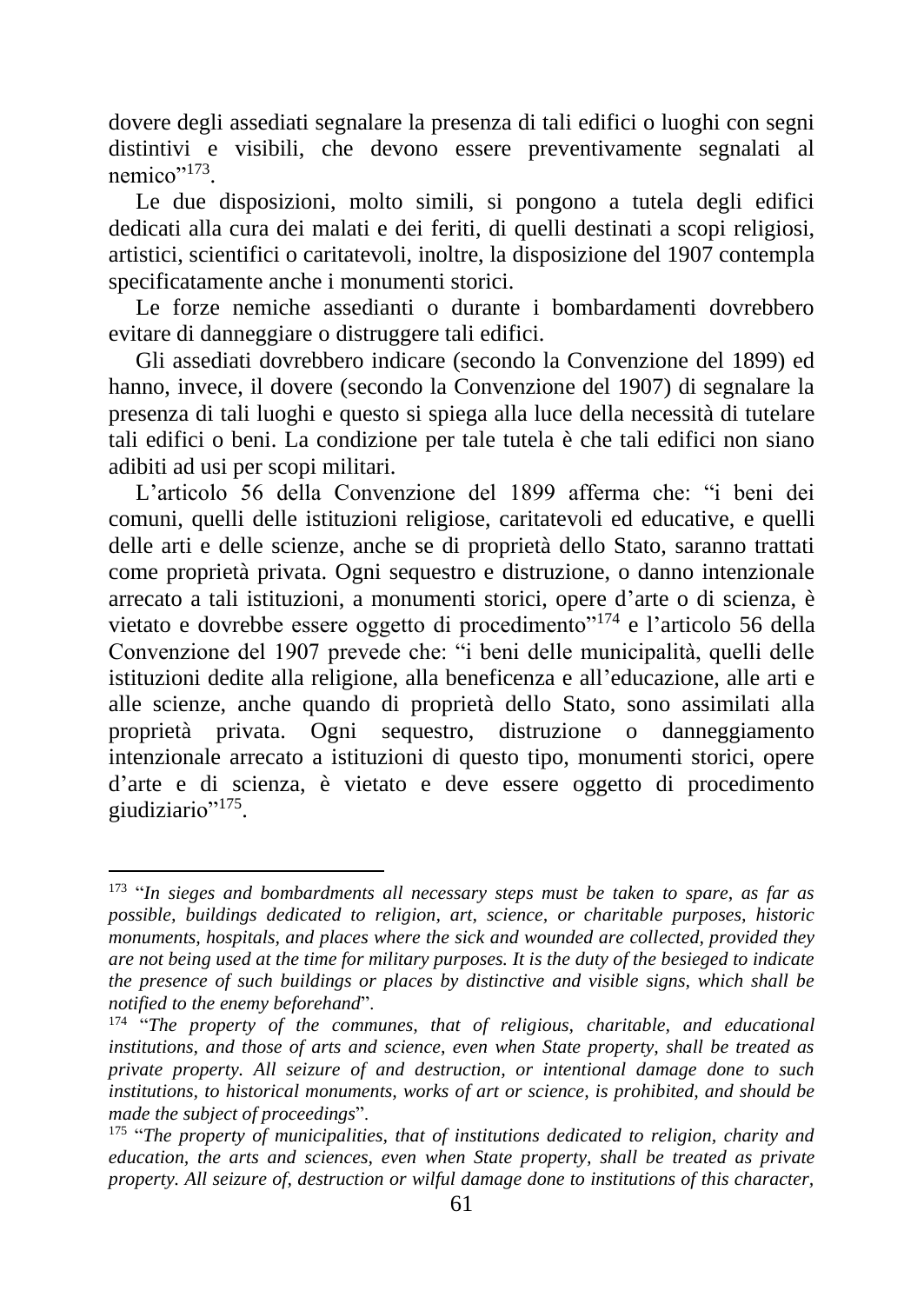Tali disposizioni, che differiscono leggermente, stabiliscono che ai beni delle municipalità, delle istituzioni religiose, di quelle che si occupano della beneficenza, dell'educazione, delle arti, delle scienze, anche se di appartenenza pubblica, si applica il regime della proprietà privata.

È, poi sancito il divieto della distruzione o danneggiamento intenzionale di tali istituzioni, dei monumenti storici, delle opere d'arte e della scienza. Per tali azioni i soggetti responsabili potranno essere sottoposti ad un procedimento (secondo la Convenzione del 1899) e ad un procedimento giudiziario (secondo la Convenzione del 1907).

Per quanto riguarda le due Convenzioni esse hanno carattere vincolante per i Paesi che le hanno ratificate: se un Paese ha ratificato la Convenzione del 1907 per esso sarà vincolante, se un Paese aveva ratificato la Convenzione del 1899 e non quella del 1907, per esso sarà vincolante quella del 1899. Tuttavia, in quanto le due Convenzioni sono fonti di diritto internazionale consuetudinario, esse trovano applicazione anche per gli Stati che non sono formalmente parti delle due Convenzioni<sup>176</sup>.

La *Convention (IX) concerning Bombardment by Naval Forces in Time of War*, stipulata a L'Aja il 18 ottobre 1907, è dedicata alle regole relative ai bombardamenti delle forze navali. In particolare, l'articolo 5 prevede che: "nei bombardamenti delle forze navali devono essere prese dal comandante tutte le misure necessarie per risparmiare, per quanto possibile, edifici sacri, edifici utilizzati per scopi artistici, scientifici o caritatevoli, monumenti storici, ospedali e luoghi di raccolta dei malati o dei feriti, fermo restando che non siano utilizzati allo stesso tempo per scopi militari. È dovere degli abitanti indicare tali monumenti, edifici o luoghi con segni visibili, che saranno costituiti da grandi e rigide tavole rettangolari divise diagonalmente in due porzioni triangolari colorate, la parte superiore nera, la parte inferiore bianca"<sup>177</sup>.

Tale disposizione estende la tutela nei casi in cui il bombardamento, che possa distruggere edifici (sacri, religiosi, dedicati alla cura dei feriti e dei

*historic monuments, works of art and science, is forbidden, and should be made the subject of legal proceedings*".

 $176$  Si veda a tal proposito: International Committee of the Red Cross (ICRC), a.

<sup>177</sup> "*In bombardments by naval forces all the necessary measures must be taken by the commander to spare as far as possible sacred edifices, buildings used for artistic, scientific, or charitable purposes, historic monuments, hospitals, and places where the sick or wounded are collected, on the understanding that they are not used at the same time for military purposes. It is the duty of the inhabitants to indicate such monuments, edifices, or places by visible signs, which shall consist of large, stiff rectangular panels divided diagonally into two coloured triangular portions, the upper portion black, the lower portion white*".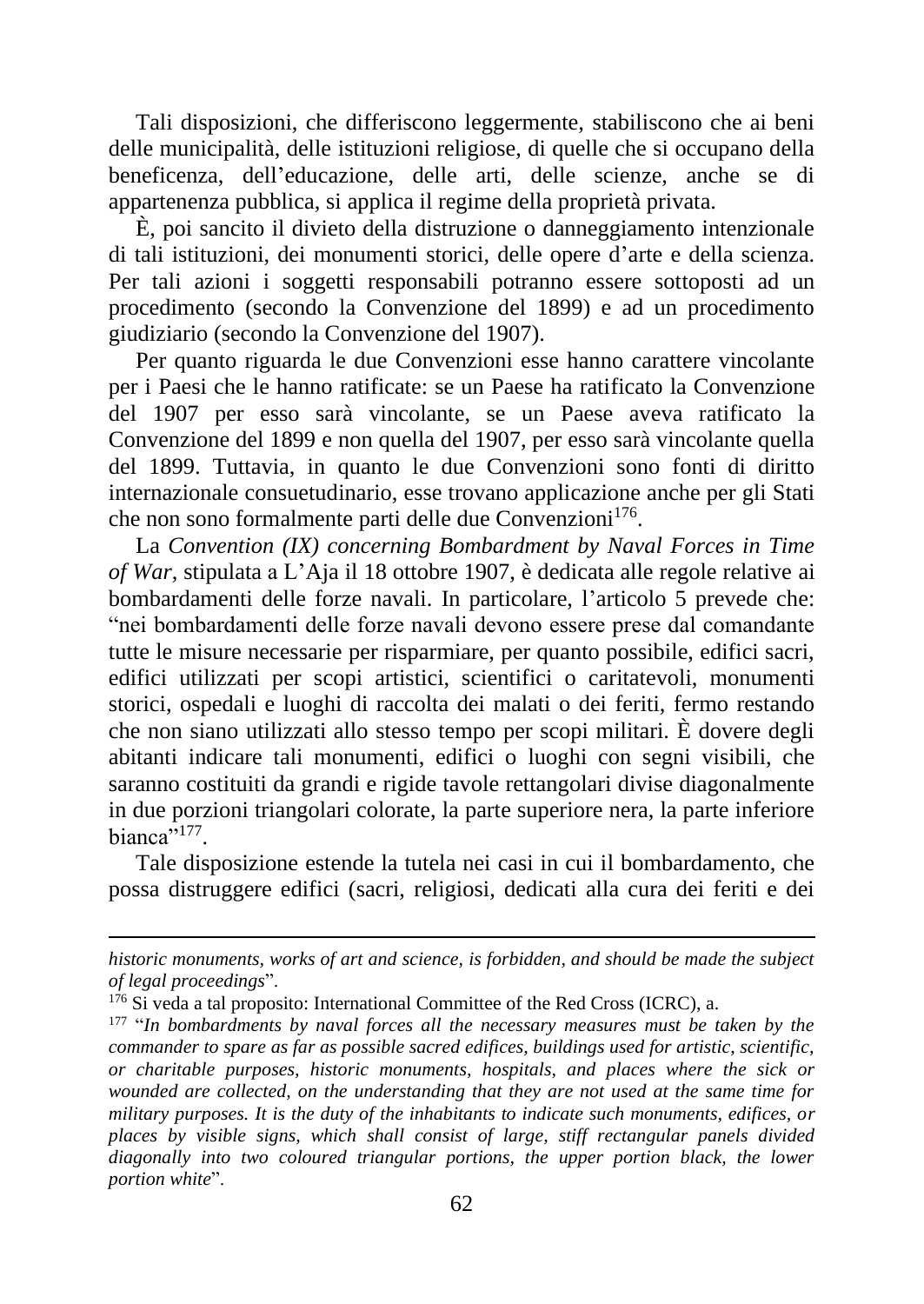malati, adibiti a scopi artistici o scientifici) o monumenti storici sia effettuato dalle forze navali. Per scongiurare la minaccia che giunge dal mare, gli abitanti devono segnalare tali edifici e monumenti in maniera visibile, affinché possano essere facilmente individuati ed evitati. La condizione perché operi tale regola è che gli stessi edifici e monumenti non siano adibiti a scopi militari.

Altro testo da esaminare è il *Treaty on the Protection of Artistic and Scientific Institutions and Historic Monuments (Roerich Pact)*, stipulato a Washington il 15 aprile 1935.

Questo trattato tra i Paesi americani, frutto dell'iniziativa del Roerich Museum, si compone di 8 articoli ed è dedicato alla protezione delle istituzioni artistiche e scientifiche e dei monumenti storici.

L'articolo 1 afferma la natura neutrale di "monumenti storici, musei, istituzioni scientifiche, artistiche, educative e culturali<sup>7178</sup> e, in virtù di ciò devono essere "rispettati e protetti dai belligeranti"<sup>179</sup>. Questo rispetto e questa protezione devono essere riservati anche al personale di tali istituti e devono essere garantiti anche in tempo di pace.

L'articolo 2 prevede una totale estensione e imparzialità nella tutela accordata a tali luoghi, nei territori dei Paesi parte del trattato.

L'articolo 3 stabilisce che può essere utilizzata "una bandiera distintiva (cerchio rosso con una tripla sfera rossa nel cerchio su fondo bianco)"<sup>180</sup> al fine di identificare tali luoghi.

L'articolo 4 prevede che gli Stati firmatari inviino all'Unione Panamericana<sup>181</sup> un elenco delle istituzioni e dei monumenti storici ai fini

<sup>178</sup> "*Historic monuments, museums, scientific, artistic, educational and cultural institutions*".

<sup>179</sup> "*Respected and protected by belligerents*".

<sup>&</sup>lt;sup>180</sup> "A distinctive flag (red circle with a triple red sphere in the circle on a white *background)*".

<sup>181</sup> Attualmente l'*Organization of American States* (OAS) è depositaria del *Treaty on the Protection of Artistic and Scientific Institutions and Historic Monuments (Roerich Pact)*. L'Unione Panamericana diventa nel 1948 organo centrale e permanente della Organizzazione degli Stati Americani ed in particolare la Segreteria Generale di tale organizzazione. Si veda a tal proposito: articolo 78 della *Charter of the Organization of American States* [testo del 1948], stipulata a Bogotà il 30 aprile 1948. Il Protocollo di Riforma della Carta dell'Organizzazione degli Stati Americani (*Protocolo de Buenos Aires*) del 27 febbraio 1967, all'articolo 16 prevede la sostituzione del capitolo 13 intitolato "L'Unione Panamericana" con il capitolo 19, intitolato "La Segreteria generale". L'articolo 24 del medesimo protocollo stabilisce che i termini ʽAssemblea Generale', ʽConsiglio Permanete dell'Organizzazione' o 'Consiglio Permanente' e 'segreteria Generale' saranno utilizzati per sostituire i termini ʽConferenza Interamericana', ʽConsiglio dell'Organizzazione' o 'Consiglio' e 'Unione Panamericana', quando essi appariranno in articoli non specificamente riformati o eliminati. Inoltre, sono seguiti altri Protocolli di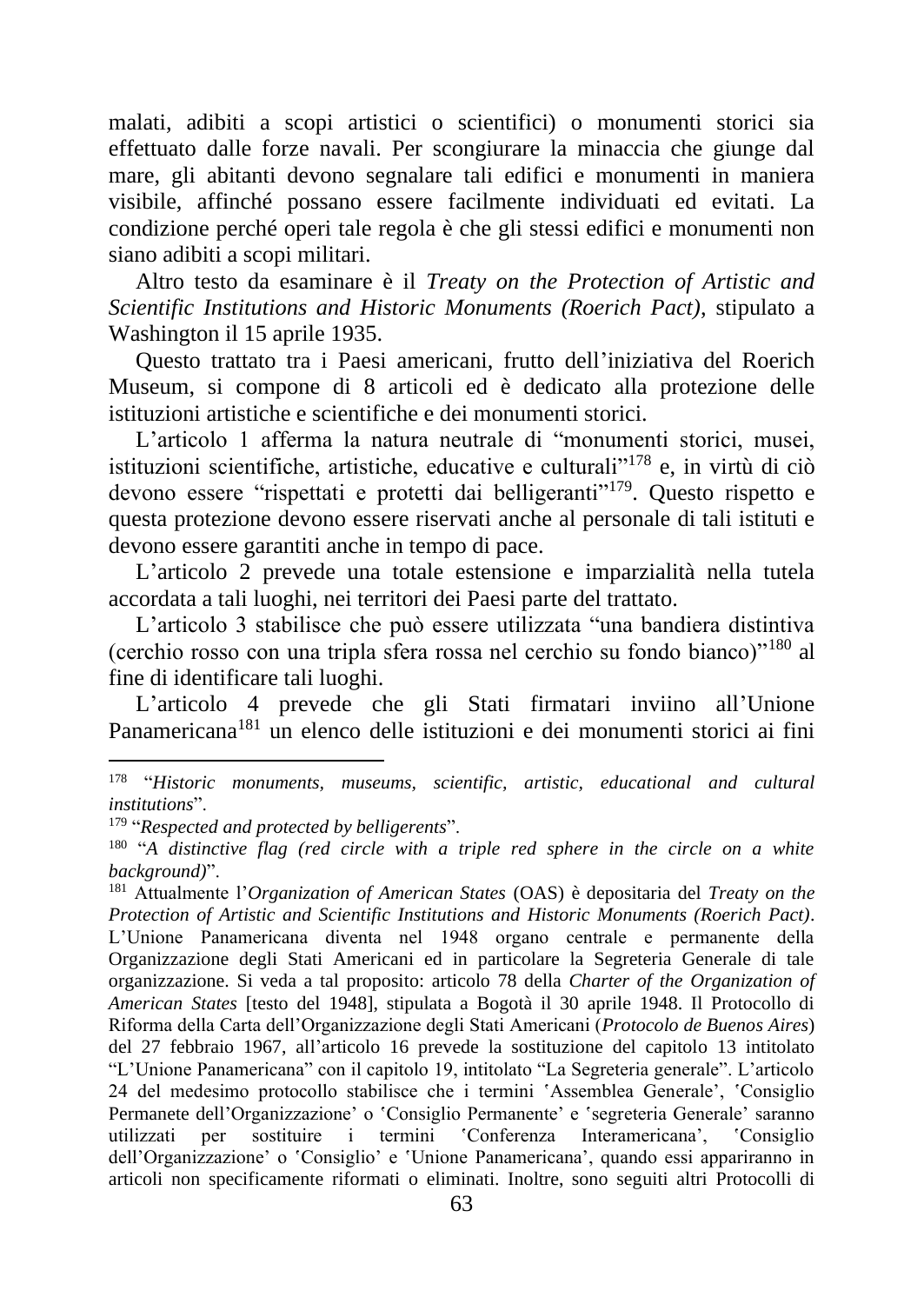della protezione del trattato. Quest'ultima invierà agli altri Paesi l'elenco dei monumenti e delle istituzioni e comunicherà ogni eventuale variazione.

L'articolo 5 prevede l'esclusione dai privilegi derivanti dal trattato nel caso in cui tali monumenti ed istituzioni siano adibiti a scopi militari.

L'articolo 6 è dedicato ai Paesi che non hanno firmato il trattato quando è stato stipulato, essi potranno aderirvi in qualunque momento.

L'articolo 7 precisa che gli strumenti di adesione e le ratifiche vengono depositate presso l'Unione Panamericana, la quale comunicherà il deposito ad altri firmatari.

L'articolo 8 stabilisce che i Paesi firmatari o aderenti potranno segnalarlo in qualunque momento. La comunicazione produrrà effetti dopo tre mesi dalla notifica agli altri firmatari.

Infine, è necessario osservare il *Rome Statute of the International Criminal Court* del 17 luglio 1998.

Tra i crimini di guerra indicati nell'articolo 8, comma 2, lettera b), numero ix), è prevista la condotta di "dirigere intenzionalmente attacchi contro edifici dedicati a scopi religiosi, educativi, artistici, scientifici o caritatevoli, monumenti storici, ospedali e luoghi di raccolta dei malati e dei feriti, purché non siano obiettivi militari"<sup>182</sup>.

La condotta è contemplata, nell'articolo 8, comma 2, lettera b), tra le "altre gravi violazioni delle leggi e degli usi applicabili nei conflitti armati internazionali, nel quadro consolidato del diritto internazionale"<sup>183</sup>.

Il medesimo Statuto ricomprende tra i crimini di guerra all'articolo 8, comma 2, lettera e), numero iv), la condotta di "dirigere intenzionalmente attacchi contro edifici dedicati al culto, all'educazione, all'arte, alla scienza o a scopi umanitari, a monumenti storici, ospedali e luoghi dove sono riuniti i malati ed i feriti, purché tali edifici non siano obiettivi militari"<sup>184</sup>.

Tale condotta è inserita nell'articolo 8, comma 2, lettera e), dove sono contemplate le "altre gravi violazioni delle leggi e degli usi applicabili nei

Riforma della Carta dell'Organizzazione degli Stati Americani: il Protocollo di Cartagena de Indias del 5 dicembre 1985, il Protocollo di Washington del 14 dicembre 1992 e il Protocollo di Managua del 10 giugno 1993.

<sup>182</sup> "*Intentionally directing attacks against buildings dedicated to religion, education, art, science or charitable purposes, historic monuments, hospitals and places where the sick and wounded are collected, provided they are not military objectives*".

<sup>183</sup> "*Other serious violations of the laws and customs applicable in international armed conflict, within the established framework of international law*".

<sup>184</sup> "*Intentionally directing attacks against buildings dedicated to religion, education, art, science or charitable purposes, historic monuments, hospitals and places where the sick and wounded are collected, provided they are not military objectives*". Si veda a tal proposito: *infra* § 7.2.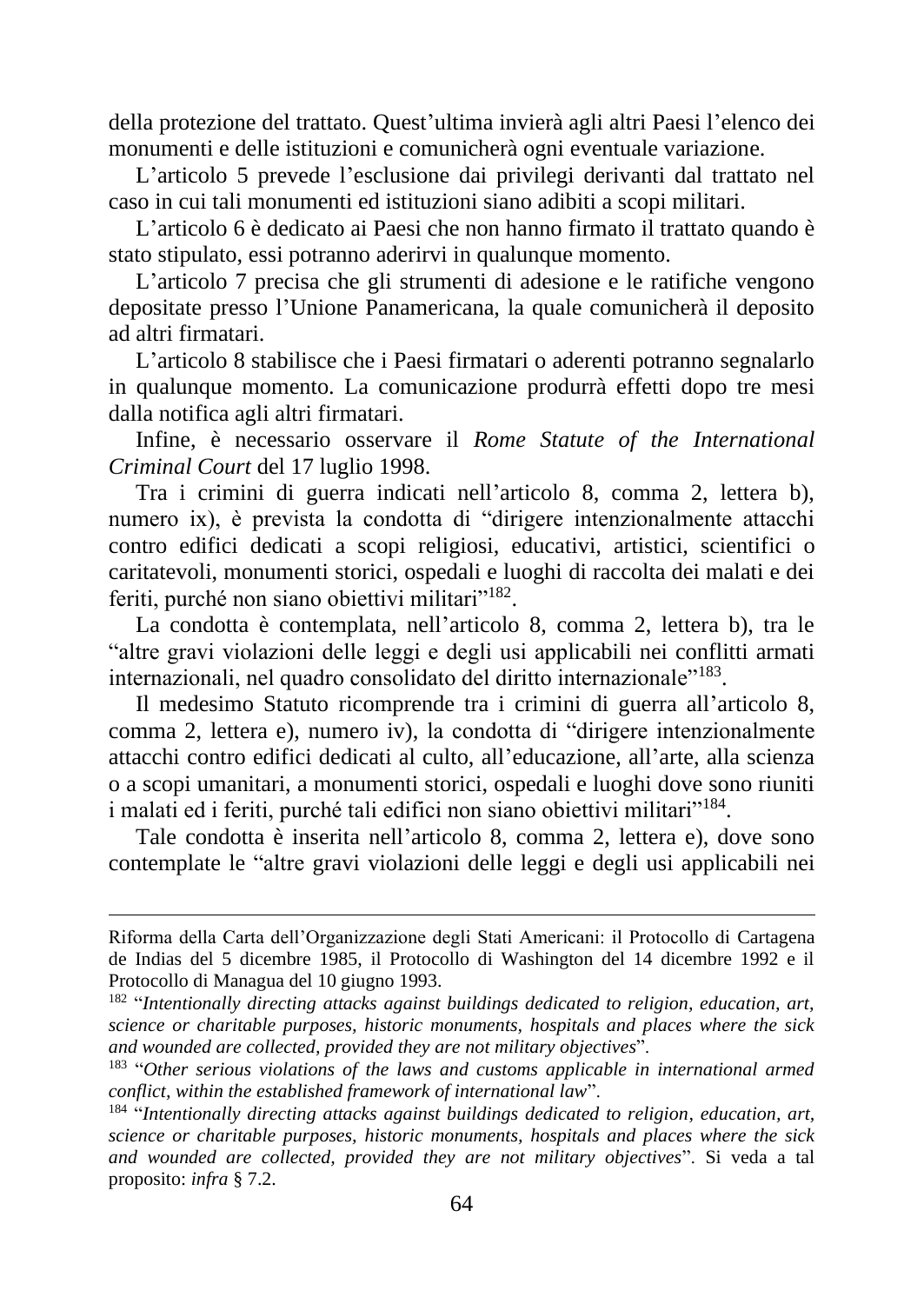conflitti armati non di carattere internazionale, nel quadro consolidato del diritto internazionale"<sup>185</sup>.

In tal modo, l'attacco diretto contro edifici di culto, destinati all'educazione, dedicati alle arti, alle scienze o a scopi umanitari e contro monumenti storici o luoghi deputati alla cura dei feriti o dei malati è qualificato come crimine di guerra, a condizione che questi edifici o monumenti non siano stati adibiti ad usi militari, sia nei conflitti che hanno carattere internazionale, sia in quelli che non hanno carattere internazionale.

### *5.2. La Convenzione per la protezione dei beni culturali in caso di conflitto armato e i suoi due protocolli*

Particolare rilevanza per la tutela dei beni culturali nei conflitti armati riveste la *Convention for the Protection of Cultural Property in the Event of Armed Conflict* del 14 maggio 1954, con le *Regulations for the Execution of the Convention for the Protection of Cultural Property in the Event of Armed Conflict* ed i suoi due protocolli: il *Protocol for the Protection of Cultural Property in the Event of Armed Conflict*, del 14 maggio 1954, ed il Second Protocol to the Hague Convention of 1954 for the Protection of *Cultural Property in the Event of Armed Conflict*, del 26 marzo 1999*.*

Tale trattato viene stipulato a L'Aja, il 14 maggio 1954. Il contesto nel quale ha visto la luce è quello del decennio postbellico, dove emerse la preoccupazione per i beni culturali nei conflitti armati, essendo ancora vivo il ricordo dei saccheggi e la distruzione dei beni culturali avvenuti nella seconda guerra mondiale (Aguilar Domínguez, 2015, 68). In essa vi fu una grande partecipazione da parte degli Stati europei (Avilés Flores, 2011, 94).

In particolare, la *Convention for the Protection of Cultural Property in the Event of Armed Conflict* del 1954 è composta da 40 articoli.

L'articolo 1 definisce i beni culturali e li suddivide in tre categorie, indicate alle lettere a), b), c). Tali beni sono presi in considerazione ai fini della Convenzione a prescindere dalla loro origine e dal soggetto che ne è proprietario. Essi sono:

• "I beni mobili o immobili di grande importanza per il patrimonio culturale di ogni popolo, come i monumenti dell'architettura, dell'arte o della storia, religiosi o laici; siti archeologici; gruppi di edifici che, nel loro insieme, sono di interesse storico o artistico; opere d'arte;

<sup>&</sup>lt;sup>185</sup> "Other serious violations of the laws and customs applicable in armed conflicts not of *an international character, within the established framework of international law*".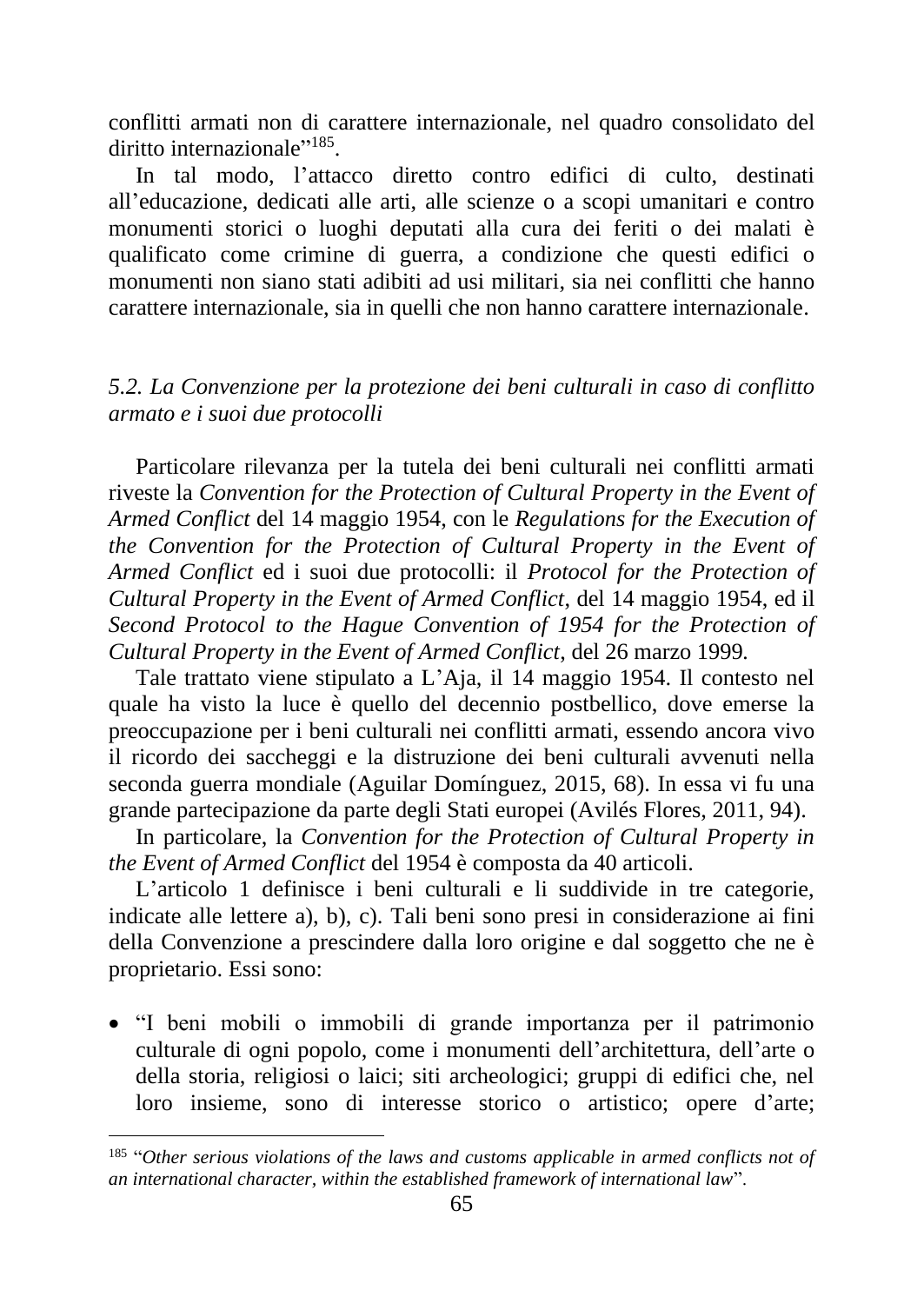manoscritti, libri e altri oggetti di interesse artistico, storico o archeologico; nonché le collezioni scientifiche e le importanti collezioni librarie o archivistiche o le riproduzioni dei beni sopra definiti"<sup>186</sup>;

- "Gli edifici il cui scopo principale ed effettivo è preservare o esporre i beni culturali mobili definiti alla lettera a), quali musei, grandi biblioteche e depositi di archivi e rifugi destinati al riparo, in caso di conflitto armato, dei beni culturali mobili definiti alla lettera a)"<sup>187</sup>;
- "Centri che contengono una grande quantità di beni culturali come [quelli] definiti nelle lettere (a) e (b), noti come 'centri monumentali"<sup>188</sup>.

L'articolo 2 afferma che all'interno della protezione dei beni culturali, di cui alla Convenzione, sono comprese la salvaguardia ed il rispetto dei medesimi beni.

L'articolo 3 stabilisce che: "le Alte Parti Contraenti si impegnano a preparare in tempo di pace la salvaguardia dei beni culturali situati nel proprio territorio contro gli effetti prevedibili di un conflitto armato, adottando le misure che ritengono appropriate"<sup>189</sup>.

In particolare, tale disposizione è incentrata sulla prevenzione, che si attua in tempo di pace mediante la predisposizione di misure appropriate per proteggere i beni culturali nel caso in cui sopraggiungano eventi bellici.

L'articolo 4 è dedicato al rispetto dei beni culturali. Esso si sostanzia nel rispetto di tali beni nel proprio territorio e nei territori di altri Paesi parti della Convenzione. Inoltre, occorre evitare usi diretti del bene o delle zone limitrofe che mettano a rischio tali beni, salvo che vi siano necessità militari specifiche. Sarà, anche necessario porre in essere le misure atte a prevenire e vietare i saccheggi, i furti, e, più in generale, le appropriazioni, nonché il saccheggio nei confronti dei beni culturali. Non dovranno essere perpetrate

<sup>186</sup> "*Movable or immovable property of great importance to the cultural heritage of every people, such as monuments of architecture, art or history, whether religious or secular; archaeological sites; groups of buildings which, as a whole, are of historical or artistic interest; works of art; manuscripts, books and other objects of artistic, historical or archaeological interest; as well as scientific collections and important collections of books or archives or of reproductions of the property defined above*".

<sup>187</sup> "*Buildings whose main and effective purpose is to preserve or exhibit the movable cultural property defined in sub-paragraph (a) such as museums, large libraries and depositories of archives, and refuges intended to shelter, in the event of armed conflict, the movable cultural property defined in sub-paragraph (a)*".

<sup>188</sup> "*Centers containing a large amount of cultural property as defined in sub-paragraphs (a) and (b), to be known as ʻcenters containing monuments'*".

<sup>189</sup> "*The High Contracting Parties undertake to prepare in time of peace for the safeguarding of cultural property situated within their own territory against the foreseeable effects of an armed conflict, by taking such measures as they consider appropriate*".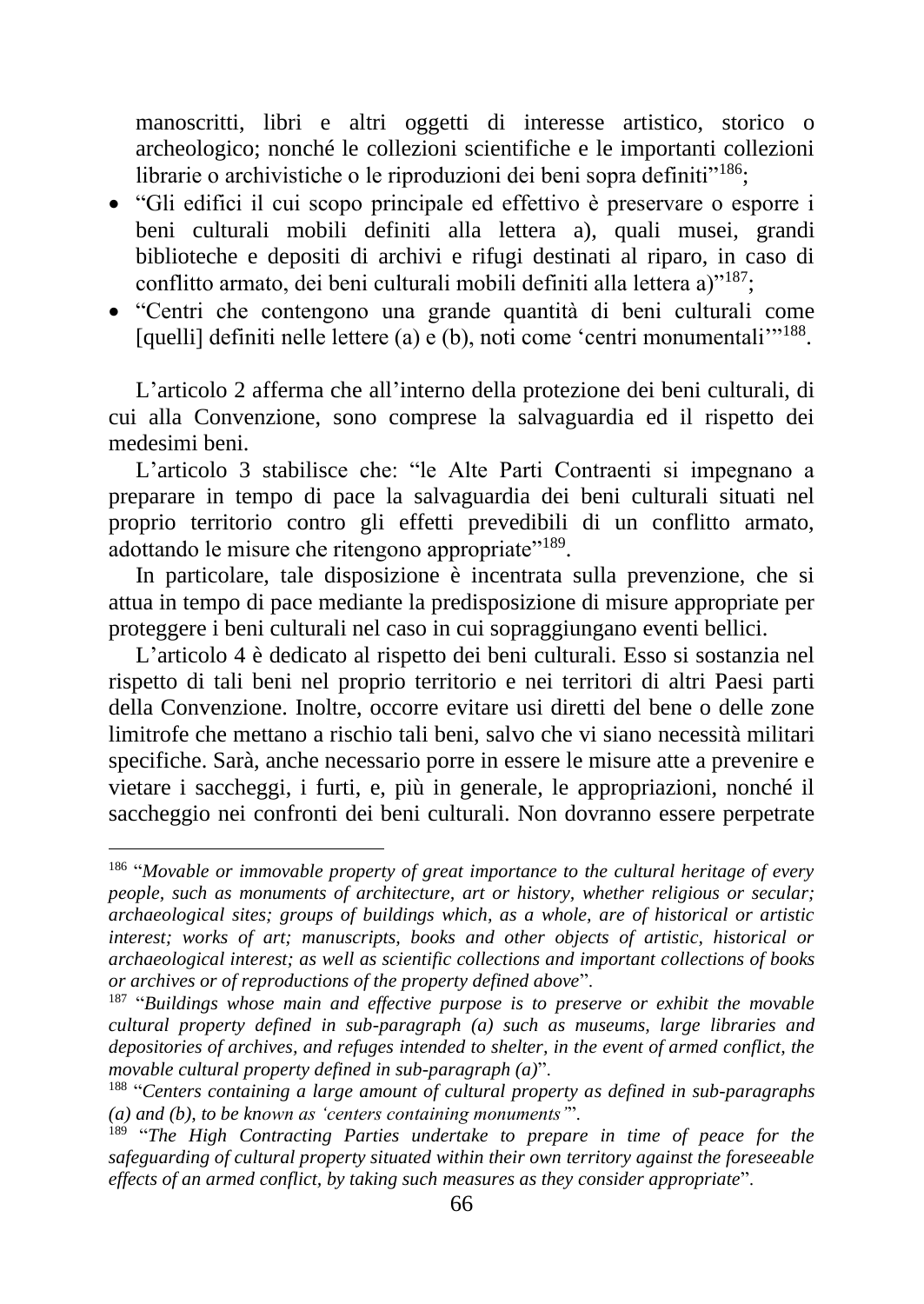ritorsioni sui beni culturali. Lo stesso articolo precisa, infine, che dagli obblighi di rispetto dei beni culturali non ci si può sottrarre nemmeno adducendo che la parte avversa non abbia predisposto nei periodi di pace le idonee misure per proteggere i beni culturali durante i conflitti armati.

L'articolo 5 si occupa della protezione dei beni culturali durante l'occupazione. Nello specifico, le forze di occupazione devono collaborare con le autorità nazionali dello Stato occupato, che sono dedite alla protezione e conservazione dei beni culturali. Nel caso in cui le autorità competenti del Paese occupato non siano in grado di portare avanti le misure tese alla conservazione dei beni culturali, tali attività saranno svolte dagli occupanti in cooperazione con esse. Tutte le Alte Parti Contraenti, quando vi siano governi considerati legittimi dalle forze di resistenza, dovranno prestare attenzione al rispetto delle disposizioni della Convenzione.

L'articolo 6 prevede la possibilità che i beni culturali siano contrassegnati con un segno distintivo che serva a renderli individuabili.

Nell'articolo 7 l'attenzione si concentra sulle misure militari. In particolare, è stabilito che siano introdotti regolamenti e istruzioni militari volte al rispetto della Convenzione, l'istituzione di servizi e la formazione di un personale militare specializzato nella protezione dei beni culturali che possa cooperare con le autorità civili, che svolgano i compiti inerenti alla protezione dei beni culturali.

L'articolo 8 prevede la possibilità di sottoporre a protezione speciale alcuni rifugi destinati ad ospitare i beni culturali mobili durante i conflitti armati, i centri monumentali e altri beni culturali immobili. Essi devono essere lontani da grandi centri industriali o da obiettivi militari e non devono essere adibiti a scopi militari. I rifugi per i beni culturali mobili possono beneficiare di tale protezione, ovunque si trovino, se sono costruiti in modo da resistere ai bombardamenti. Si intende che un centro monumentale sia adibito a usi militari, qualora vi sia circolazione o transito di personale militare o materiale bellico, oppure nei casi in cui al suo interno siano svolte attività collegate alle operazioni militari (come ad esempio la produzione di armamenti). In tali attività non rientrano la presenza di custodi armati dei beni culturali o la vicinanza di forze di polizia, che si occupano di mantenere l'ordine pubblico.

Nel caso in cui un bene culturale si trovi nelle vicinanze di un obiettivo militare, esso può beneficiare della protezione speciale, a condizione che la parte contraente, che richieda la protezione, si impegni a non utilizzare l'obiettivo militare nel caso in cui avvenga un conflitto armato.

Infine, per beneficiare di tale protezione, occorre che vi sia l'iscrizione del bene culturale nell'apposito registro, denominato "Registro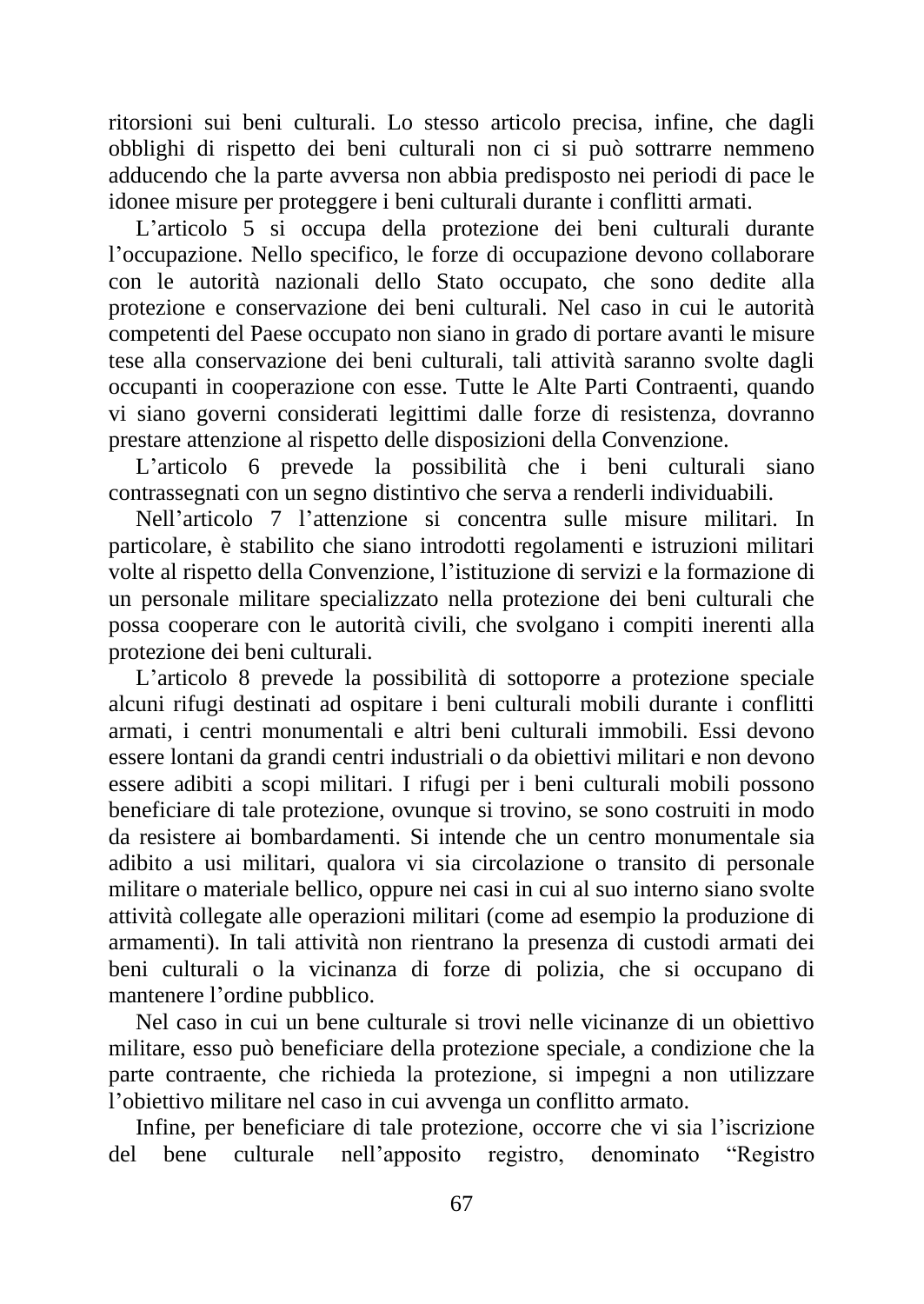internazionale dei beni culturali sotto protezione speciale"<sup>190</sup>, secondo quanto previsto nella stessa Convenzione e nel Regolamento di esecuzione.

In riferimento ai beni inseriti nel Registro internazionale dei beni culturali sotto protezione speciale, l'articolo 9 precisa che le Alte Parti Contraenti si impegnano a rispettarne l'immunità e a non adibire tali beni o zone limitrofe a scopi militari.

L'articolo 10 prevede, che oltre all'utilizzo di un segno distintivo per identificare i beni culturali, che beneficiano della protezione speciale, tali beni potranno essere soggetti al controllo internazionale.

L'articolo 11 prevede i casi di revoca di tale immunità. Si tratta di casi eccezionali e deve essere informato il Commissario Generale per i beni culturali, figura prevista dal Regolamento di esecuzione della Convenzione, in forma scritta ed adducendo i motivi per cui viene disposta la revoca.

L'articolo 12 si occupa del trasporto dei beni culturali. Nel caso di trasporti esclusivamente dedicati ai beni culturali, l'Alta Parte Contraente può richiedere la protezione speciale. In questo caso, tale trasporto, che beneficia della protezione speciale, avverrà con la sorveglianza internazionale e le altre Alte Parti Contraenti dovranno astenersi da atti ostili.

L'articolo 13 ha ad oggetto il trasporto nei casi urgenti. In questi casi, dove l'urgenza determina l'impossibilità di seguire la procedura prevista per il normale trasporto dei beni culturali, lo stesso trasporto potrà essere contrassegnato con il segnale distintivo, a condizione che non vi sia una domanda di immunità presentata e respinta. Per utilizzare il segno distintivo nel territorio di altri Paesi, occorre che l'immunità sia stata accordata in forma espressa. Verranno adottate dalle Alte Parti Contraenti le possibili precauzioni per astenersi da atti di ostilità verso tale trasporto.

L'articolo 14 stabilisce l'immunità dal sequestro e dalla possibilità che i beni trasportati ed i mezzi di trasporto, che trasferiscono in maniera esclusiva i beni culturali, divengano oggetto di appropriazione, resta salva la possibilità di "visita e perquisizione"<sup>191</sup>.

L'articolo 15 sofferma l'attenzione sul personale che si occupa della protezione dei beni culturali. Tale personale deve essere rispettato e, nei casi in cui siano fatti prigionieri, devono essere messi in condizione di svolgere le proprie funzioni per proteggere e salvaguardare i beni culturali.

L'articolo 16 afferma al primo comma che: "il segno distintivo della Convenzione assume la forma di uno scudo, appuntito in basso, blu oltremare e bianco (uno scudo costituito da un quadrato blu reale, uno dei

<sup>190</sup> "*International Register of Cultural Property under Special Protection*".

<sup>191</sup> "*Visit and search*".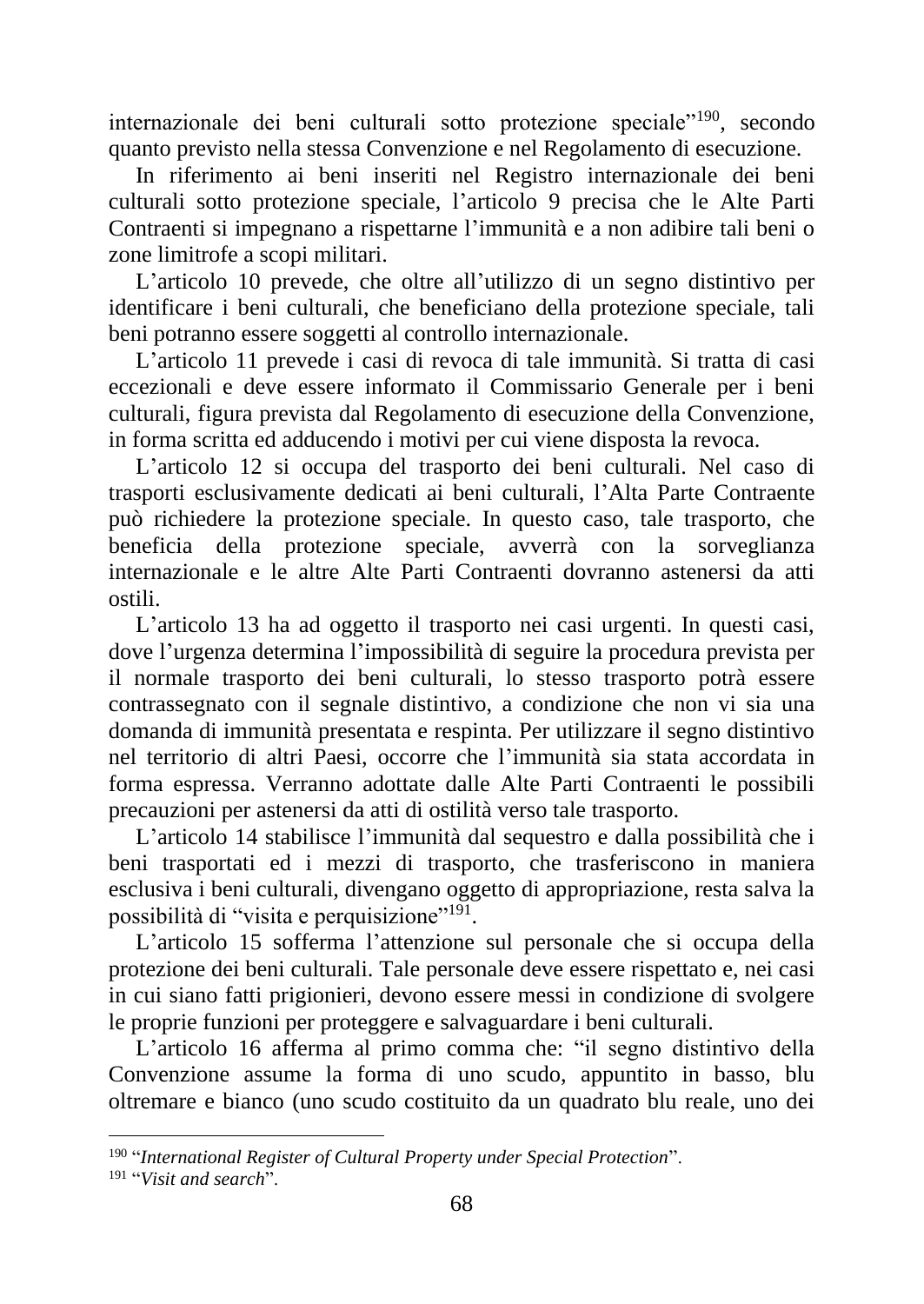cui angoli forma la punta dello scudo, e da un triangolo blu reale sopra il quadrato, lo spazio su entrambi i lati è occupato da un triangolo bianco)"<sup>192</sup>, e al secondo comma precisa che: "l'emblema deve essere usato da solo, o ripetuto tre volte in una formazione triangolare (uno scudo in basso), alle condizioni previste dall'articolo 17"<sup>193</sup>.

L'articolo 17 disciplina l'utilizzo del segno distintivo (o emblema). In particolare, il primo comma contempla le ipotesi di utilizzo del segno distintivo ripetuto tre volte. Tale forma può essere utilizzata per identificare "i beni culturali immobili sottoposti a protezione speciale"<sup>194</sup>, "il trasporto dei beni culturali alle condizioni previste dagli articoli 12 e 13"<sup>195</sup> ed "i rifugi improvvisati, alle condizioni previste dal Regolamento di esecuzione della Convenzione"<sup>196</sup>. Il secondo comma, invece, individua i casi in cui il segno distintivo è utilizzato da solo. Si tratta dei casi in cui esso identifica "i beni culturali non soggetti a protezione speciale<sup>"197</sup>, "le persone responsabili dei doveri di controllo ai sensi del Regolamento di esecuzione della Convenzione"<sup>198</sup>, "il personale impegnato nella protezione dei beni culturali"<sup>199</sup> e "le carte d'identità menzionate nel Regolamento di esecuzione della Convenzione"<sup>200</sup>. Infine, il terzo comma precisa il divieto di utilizzare il segno distintivo fuori dai casi previsti nei conflitti armati o l'utilizzo di simboli molto simili ed il comma quattro prevede che il segno distintivo sarà apposto su di un bene immobile culturale solo ove sia esibita contestualmente l'autorizzazione recante la data e la firma della competente autorità dell'Alta Parte Contraente.

Il capitolo 7 si occupa dell'esecuzione della Convenzione. In particolare, l'articolo 20 precisa che le modalità di applicazione della Convenzione sono precisate nel Regolamento di esecuzione della Convenzione.

<sup>192</sup> "*The distinctive emblem of the Convention shall take the form of a shield, pointed below, persaltire blue and white (a shield consisting of a royal-blue square, one of the angles of which forms the point of the shield, and of a royal-blue triangle above the square, the space on either side being taken up by a white triangle)*".

<sup>193</sup> "*The emblem shall be used alone, or repeated three times in a triangular formation (one shield below), under the conditions provided for in Article 17*".

<sup>194</sup> "*Immovable cultural property under special protection*".

<sup>195</sup> "*The transport of cultural property under the conditions provided for in Articles 12 and 13*".

<sup>196</sup> "*Improvised refuges, under the conditions provided for in the Regulations for the execution of the Convention*".

<sup>197</sup> "*Cultural property not under special protection*".

<sup>198</sup> "*The persons responsible for the duties of control in accordance with the Regulations for the execution of the Convention*".

<sup>199</sup> "*The personnel engaged in the protection of cultural property*".

<sup>200</sup> "*The identity cards mentioned in the Regulations for the execution of the Convention*".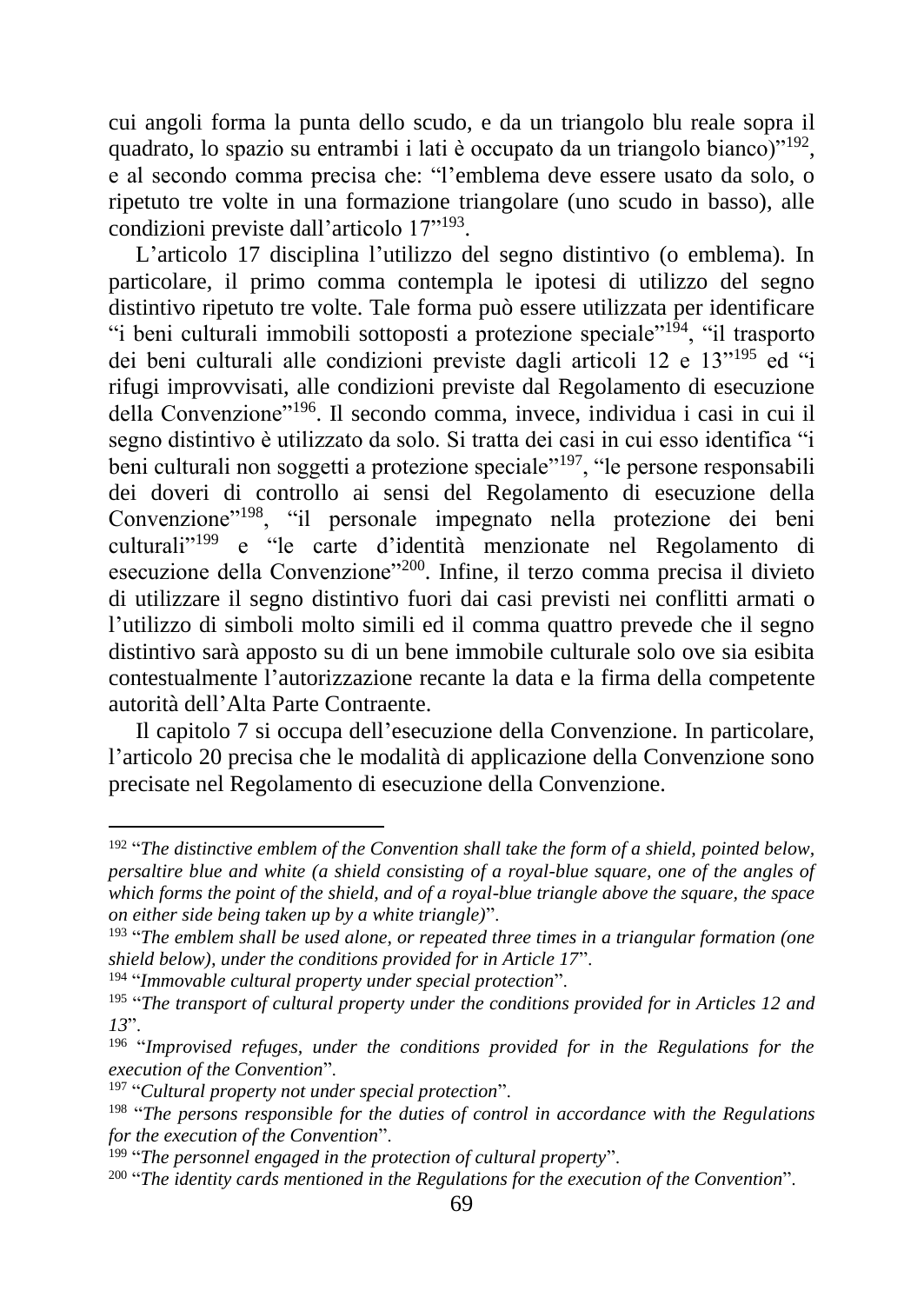L'articolo 21 afferma che la Convenzione ed il Regolamento di esecuzione saranno applicati con la cooperazione delle Potenze Protettrici. Queste ultime saranno responsabili della protezione degli interessi delle Parti del conflitto. L'articolo 22 prevede la procedura di conciliazione. L'articolo 23 contempla l'Assistenza dell'UNESCO. L'articolo 24 prevede la possibilità per le Alte Parti Contraenti di concludere accordi speciali. L'articolo 25 è dedicato alla diffusione della Convenzione, l'articolo 26 alla traduzione e ai rapporti e l'articolo 27 alle riunioni. L'articolo 28 stabilisce che le Alte Parti Contraenti debbano prevedere, attraverso la loro giurisdizione ordinaria penale, le forme e i modi per perseguire e punire i responsabili delle violazioni delle disposizioni della Convenzione. Le sanzioni menzionate da tale articolo sono sia quelle di natura penale che di natura disciplinare.

Con l'articolo 29 si aprono le disposizioni finali della Convenzione. Tale articolo è dedicato alle lingue della Convenzione e alle traduzioni, l'articolo 30 alla firma, l'articolo 31 alla ratifica, l'articolo 32 all'adesione, l'articolo 33 all'entrata in vigore, l'articolo 34 all'applicazione effettiva, l'articolo 35 all'estensione territoriale della Convenzione, l'articolo 36 ai rapporti con le Convenzioni precedenti, l'articolo 37 alla denuncia, l'articolo 38 alle notifiche, l'articolo 39 alla revisione della Convenzione e del Regolamento di esecuzione e l'articolo 40 alla registrazione.

Il *Protocol to the Convention for the Protection of Cultural Property in the Event of Armed conflict*, del 14 maggio 1954, si occupa dell'esportazione dei beni culturali e, dunque, di quei beni culturali che fuoriescono dal territorio di un Paese durante un conflitto. In particolare, ciascuna Alta Parte Contraente occupante deve impedire l'esportazione dei beni culturali (intesi nella definizione fornita dalla Convenzione all'articolo 1). Nel caso in cui l'esportazione avvenga comunque, tali beni non potranno essere trattenuti quale risarcimento di guerra. L'Alta Parte Contraente, che doveva impedire l'esportazione, dovrà corrispondere una indennità ai possessori di buona fede dei beni culturali, che devono essere restituiti alle autorità competenti dei territori occupati. Inoltre, ciascuna Alta Parte Contraente deve prendere in custodia i beni importati, sia direttamente, sia indirettamente, nel suo territorio che provengano dai luoghi occupati. Alla fine delle ostilità i beni devono essere restituiti alle autorità competenti dei territori occupati.

Nella ipotesi in cui una Alta Parte Contraente depositi alcuni beni culturali nel territorio di un'altra Alta Parte Contraente al fine di proteggerli dai pericoli che possono derivare dal conflitto armato, essi devono essere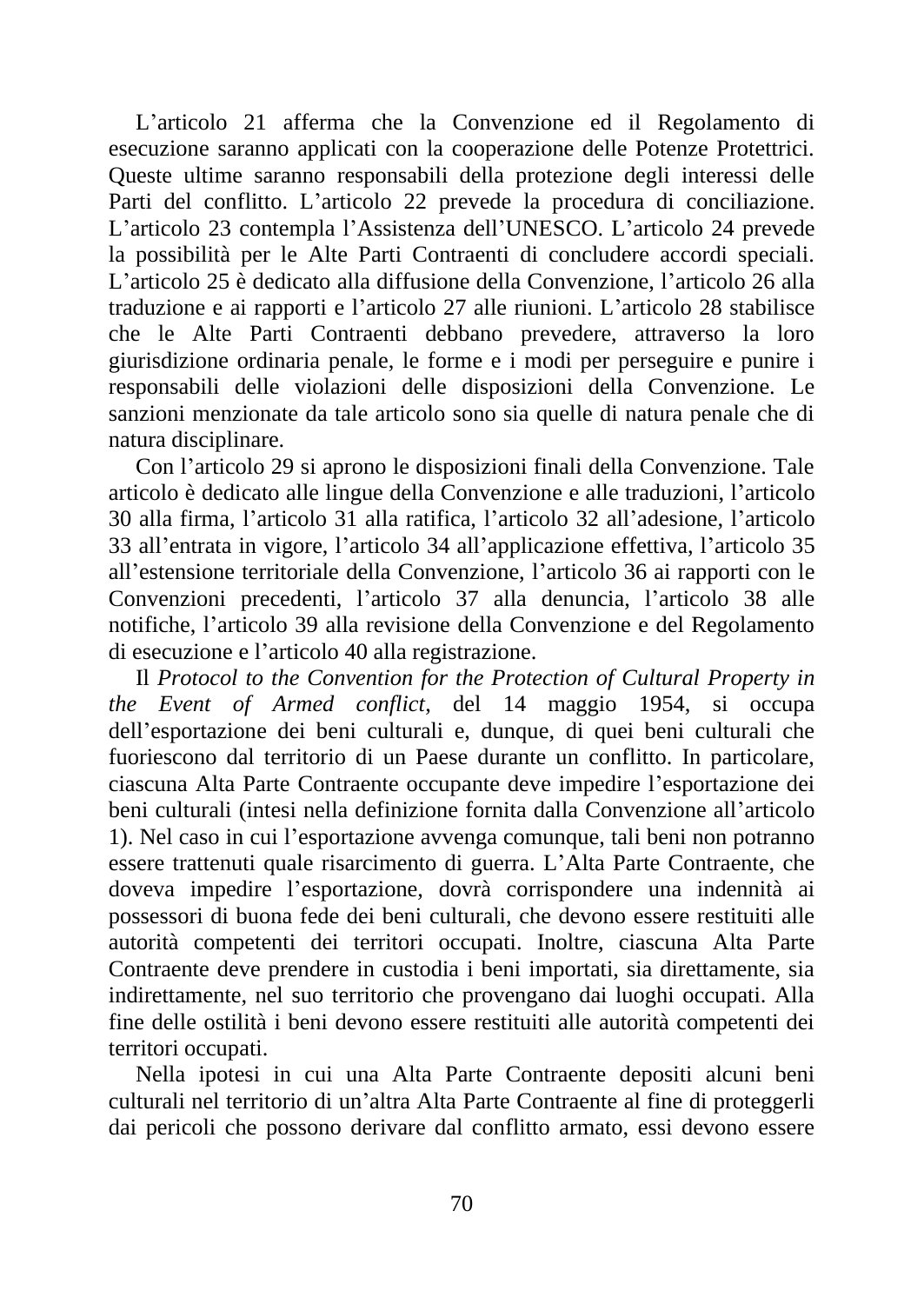restituiti al termine del conflitto alle autorità competenti del luogo di provenienza dei beni stessi.

Il *Second Protocol to the Hague Convention of 1954 for the Protection of Cultural Property in the Event of Armed Conflict*, del 26 marzo 1999, come affermato nel preambolo, nasce dalla volontà di migliorare il sistema di protezione dei beni culturali nei conflitti armati e fornire una protezione rafforzata per determinati beni culturali. Inoltre, si vogliono fornire strumenti adeguati per la maggiore partecipazione delle Alte Parti Contraenti in tale sistema di protezione ed aggiornare le disposizioni allo sviluppo, che il diritto internazionale ha avuto negli anni successivi alla Convenzione ed al Primo Protocollo. Viene, infine, precisato che per quanto non previsto, la disciplina applicabile sarà quella del diritto internazionale consuetudinario.

Dopo l'articolo 1 dedicato alle definizioni, l'articolo 2 precisa che il Secondo Protocollo costituisce un'integrazione alla Convenzione nei rapporti tra le Parti.

L'articolo 3 si occupa dell'ambito di applicazione e l'articolo 4 dei rapporti con le disposizioni della Convenzione.

L'articolo 5 afferma che: "le misure preparatorie adottate in tempo di pace per la salvaguardia dei beni culturali contro i prevedibili effetti di un conflitto armato ai sensi dell'articolo 3 della Convenzione comprendono, se appropriate, la preparazione di inventari, la pianificazione di misure di emergenza per la protezione contro gli incendi o cedimenti strutturali, la preparazione per la rimozione di beni culturali mobili o la previsione di un'adeguata protezione *in situ* di tali beni e la designazione delle autorità competenti responsabili della tutela dei beni culturali"<sup>201</sup>.

L'articolo 6 in tema di rispetto dei beni culturali, precisa i casi in cui si possa derogare alla protezione ad essi accordata dall'articolo 4 della Convenzione. Nello specifico, vengono precisati i casi in cui possa esservi una deroga in base alla "imperativa necessità militare"<sup>202</sup> ai sensi del comma 2 dell'articolo 4 della Convenzione. Ciò avviene quando il bene diventa un obiettivo militare e nel caso in cui non vi è una alternativa all'attacco al bene che porti al medesimo vantaggio. Inoltre, è evidenziato che la stessa

<sup>201</sup> "*Preparatory measures taken in time of peace for the safeguarding of cultural property against the foreseeable effects of an armed conflict pursuant to Article 3 of the Convention shall include, as appropriate, the preparation of inventories, the planning of emergency measures for protection against fire or structural collapse, the preparation for the removal of movable cultural property or the provision for adequate in situ protection of such property, and the designation of competent authorities responsible for the safeguarding of cultural property*".

<sup>202</sup> "*Imperative military necessity*".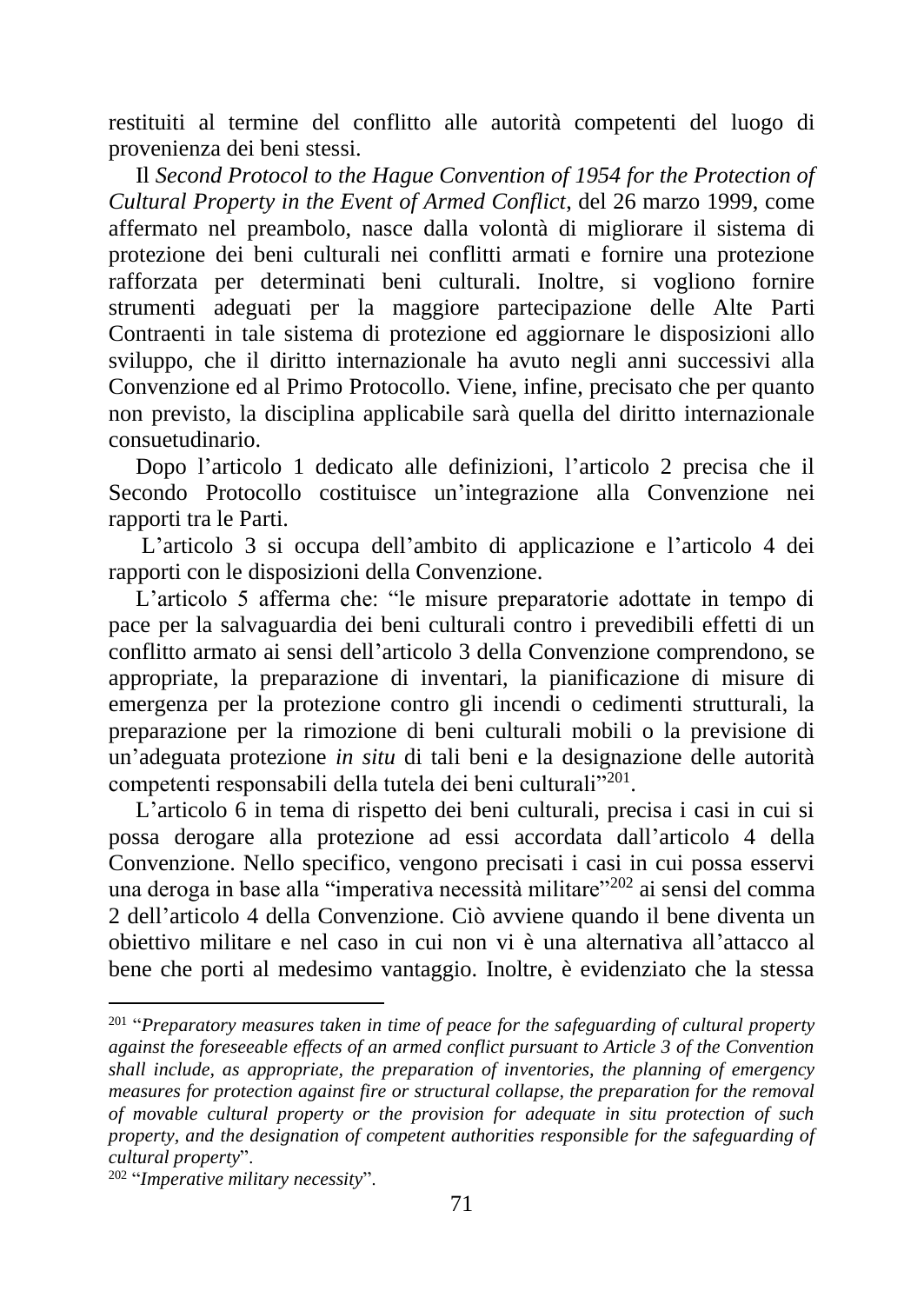deroga può operare nel caso che l'utilizzo del bene, adibito ad un uso che lo conduca al danneggiamento o alla distruzione, derivi dalla mancanza di alternative per ottenere un analogo vantaggio militare. Anche riguardo al soggetto che può invocare l'imperativa necessità militare viene stabilito che: "la decisione di invocare l'imperativa necessità militare deve essere presa solo da un ufficiale al comando di una forza equivalente o superiore a un battaglione, o da una forza di dimensioni inferiori ove le circostanze non consentano diversamente"<sup>203</sup>. Inoltre, ove possibile, deve essere dato un preavviso dell'attacco ai beni culturali adibiti ad usi militari.

L'articolo 7 precisa le precauzioni da prendere nelle fasi di attacco. Tra di esse vi sono quella di verificare che gli obiettivi da attaccare non siano protetti dall'articolo 4 della Convenzione, utilizzare i mezzi che riducano al minimo i danni accidentali ai beni culturali protetti, evitare gli attacchi che arrechino un danno accidentale ai beni culturali, che sia eccessivo rispetto al vantaggio militare previsto, annullare o sospendere un attacco se diventa palese che ci si trova dinnanzi ad un bene culturale protetto o se dall'attacco deriveranno danni collaterali ai beni culturali protetti, che siano maggiori del vantaggio militare atteso.

L'articolo 8 prevede le misure per scongiurare gli effetti delle ostilità. Esse sono quelle di rimuovere i beni culturali mobili dalle zone limitrofe agli obiettivi militari o fornirli una adeguata protezione ed evitare di designare luoghi che possano essere considerati obiettivi militari nelle vicinanze dei beni culturali.

L'articolo 9 è dedicato alla protezione dei beni culturali in territori occupati. Oltre alle relative disposizioni della Convenzione, gli occupanti dovranno prevenire e proibire ogni esportazione, trasferimento e rimozione illeciti, ogni scavo archeologico che non sia fondato sulla necessità di salvaguardare i beni culturali e qualsiasi mutamento d'uso del bene culturale "diretto a celare o distruggere prove culturali, storiche o scientifiche"<sup>204</sup>.

Il capitolo 3 si occupa della "protezione rafforzata"<sup>205</sup>. L'articolo 10 individua le condizioni per le quali si applica tale protezione. L'articolo 11 è dedicato alla concessione della protezione rafforzata e l'articolo 12 all'immunità che possiedono i beni culturali sottoposti al regime della protezione rafforzata. L'articolo 13 si occupa della perdita di tale protezione e l'articolo 14 della sospensione o cancellazione di essa.

<sup>203</sup> "*The decision to invoke imperative military necessity shall only be taken by an officer commanding a force the equivalent of a battalion in size or larger, or a force smaller in size where circumstances do not permit otherwise*".

<sup>204</sup> "*Intended to conceal or destroy cultural, historical or scientific evidence*". 205 "*Enhanced Protection*".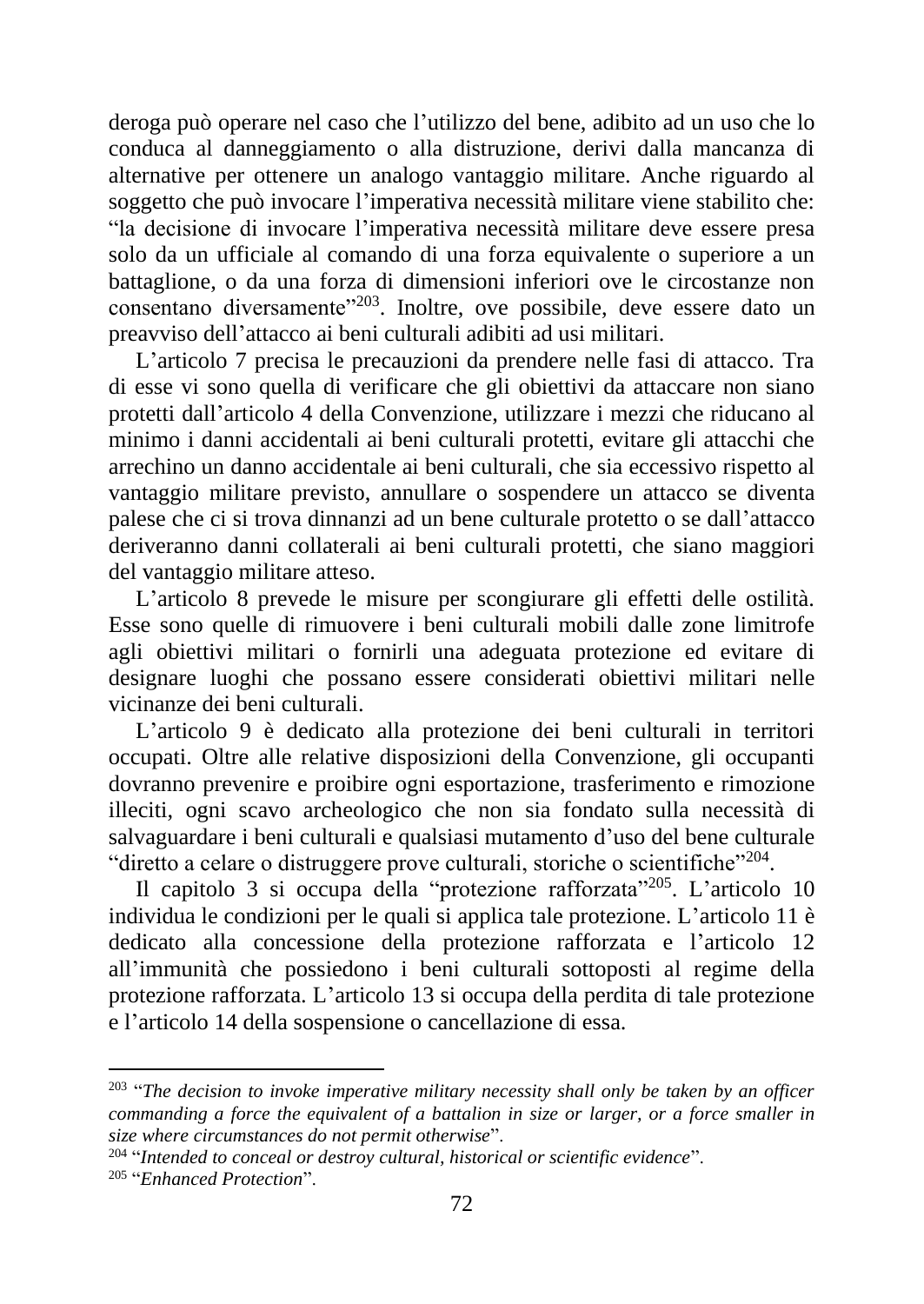Il capitolo 4 si occupa della "responsabilità penale e [della] giurisdizione"<sup>206</sup>.

Il capitolo 5 è dedicato alla "protezione dei beni culturali nei conflitti armati a carattere non internazionale"<sup>207</sup>. L'articolo 22 afferma al primo comma che: "il presente Protocollo si applica in caso di conflitto armato a carattere non internazionale, verificatosi nel territorio di una delle Parti<sup>1208</sup>, il secondo comma stabilisce che: "il presente Protocollo non si applica a situazioni di disordini interni e tensioni, quali sommosse, atti di violenza isolati e sporadici e altri atti di natura simile"<sup>209</sup>, il terzo comma prevede che: "nessuna [disposizione] del presente Protocollo può essere invocata allo scopo di intaccare la sovranità di uno Stato o la responsabilità del governo, con tutti i mezzi legittimi, di mantenere o ristabilire la legge e l'ordine nello Stato o di difendere l'unità nazionale e integrità territoriale dello Stato"<sup>210</sup>, nel quarto comma è precisato che: "nessuna [disposizione] del presente Protocollo pregiudica la giurisdizione primaria di una Parte nel cui territorio si verifica un conflitto armato a carattere non internazionale per le violazioni di cui all'articolo  $15^{321}$ , il quinto comma prevede che: "nessuna [disposizione] del presente Protocollo potrà essere invocata per giustificare l'intervento, diretto o indiretto, per qualsivoglia ragione, nel conflitto armato o negli affari interni o esterni della Parte nel cui territorio si verifica tale conflitto"<sup>212</sup>, il sesto comma stabilisce che: "l'applicazione del presente Protocollo alla situazione di cui al paragrafo 1 non pregiudica lo

<sup>206</sup> "*Criminal responsibility and jurisdiction*".

<sup>207</sup> "*The protection of cultural property in armed conflicts not of an international character*".

<sup>208</sup> "*This Protocol shall apply in the event of an armed conflict not of an international character, occurring within the territory of one of the Parties*".

<sup>209</sup> "*This Protocol shall not apply to situations of internal disturbances and tensions, such as riots, isolated and sporadic acts of violence and other acts of a similar nature*".

<sup>210</sup> "*Nothing in this Protocol shall be invoked for the purpose of affecting the sovereignty of a State or the responsibility of the government, by all legitimate means, to maintain or reestablish law and order in the State or to defend the national unity and territorial integrity of the State*".

<sup>211</sup> "*Nothing in this Protocol shall prejudice the primary jurisdiction of a Party in whose territory an armed conflict not of an international character occurs over the violations set forth in Article 15*".

<sup>212</sup> "*Nothing in this Protocol shall be invoked as a justification for intervening, directly or indirectly, for any reason whatever, in the armed conflict or in the internal or external affairs of the Party in the territory of which that conflict occurs*".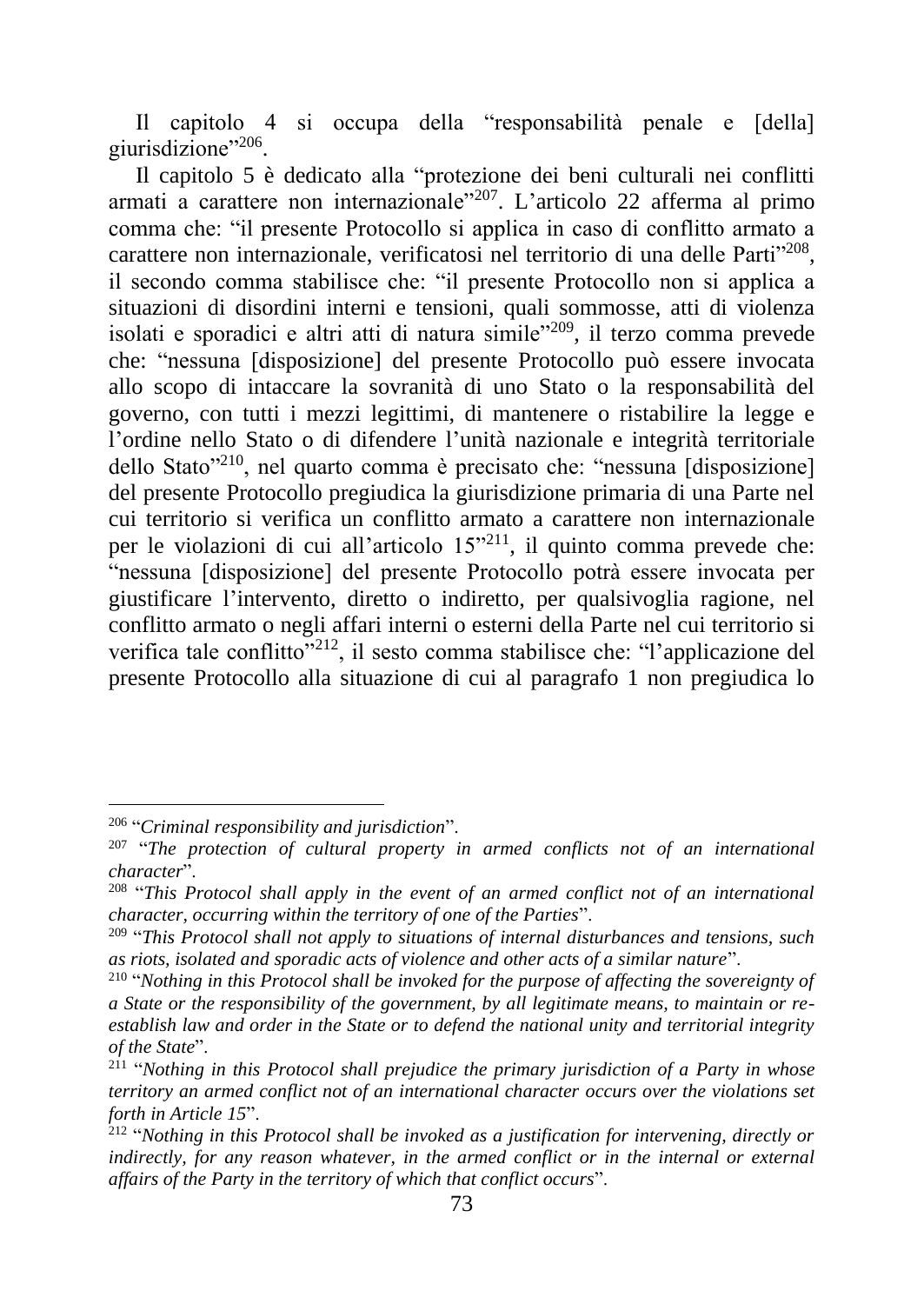*status* giuridico delle parti in conflitto<sup>"213</sup> e il settimo comma prevede che: "l'UNESCO può offrire i suoi servizi alle parti in conflitto"<sup>214</sup>.

Tale articolo precisa che il secondo protocollo trova applicazione per i conflitti armati che non hanno carattere internazionale nel territorio di un Paese Parte. Non si tratta di semplici tumulti o disordini interni. Il protocollo e le sue disposizioni non devono divenire il pretesto per ingerenze tese ad intaccare la sovranità di uno Stato o la sua giurisdizione, né devono essere addotte come motivazione per un intervento nel conflitto o negli affari interni o esterni del Paese attraversato da un conflitto interno.

Il capitolo 6 è dedicato alle "questioni istituzionali"<sup>215</sup>, il capitolo 7 alla "diffusione delle informazioni e all'assistenza internazionale"<sup>216</sup> ed il capitolo 8 alla "esecuzione del presente Protocollo"<sup>217</sup>.

#### **6. Le condotte del genocidio culturale**

Il presente § 6. si focalizza sulle condotte del genocidio culturale. Per comprendere appieno tale categoria è necessario analizzare i comportamenti ascrivibili a questa categoria. Si tratta nello specifico di attacchi perpetrati sui beni culturali materiali o immateriali, tesi a distruggere un gruppo umano, una comunità, totalmente o in parte. Queste si possono manifestare sia come condotte autonome, sia congiuntamente, come pluralità di condotte iscritte in un medesimo disegno genocidiario.

In particolare, esse, per chiarezza espositiva, sono raggruppate in tre parti distinte.

Il § 6.1. è dedicato alla distruzione dei beni culturali materiali ed esso costituirà la condotta principale che si può osservare nella descrizione dei fatti operata nella sentenza della Corte Penale Internazionale che decide il caso Al Mahdi<sup>218</sup>.

Nel § 6.2. viene analizzato il fenomeno dell'assimilazione dei popoli indigeni, il quale è avvenuto nella maggior parte degli imperi coloniali europei di storica memoria e, in alcuni casi, nei susseguenti Stati resisi indipendenti dalla madre patria.

<sup>213</sup> "*The application of this Protocol to the situation referred to in paragraph 1 shall not affect the legal status of the parties to the conflict*".

<sup>214</sup> "*UNESCO may offer its services to the parties to the conflict*".

<sup>215</sup> "*Institutional Issues*".

<sup>216</sup> "*Dissemination of Information and International Assistance*".

<sup>217</sup> "*Execution of this Protocol*".

<sup>218</sup> *Infra* § 7.2.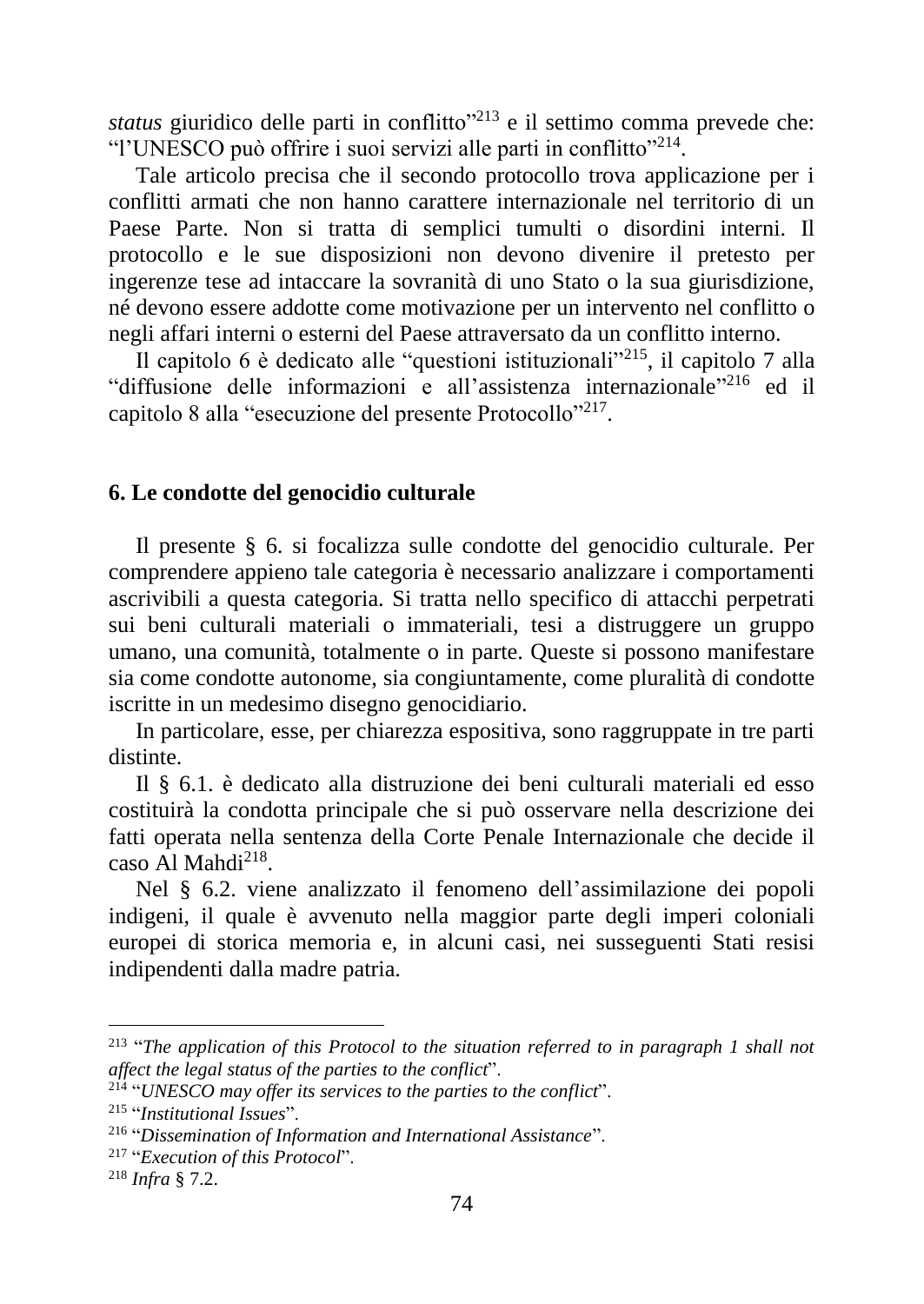Il § 6.3. affronta il tema dei bambini strappati alle famiglie di origine, della denazionalizzazione e degli apolidi. Si tratta di condotte che sono state osservate anche in Canada, con specifico riferimento alle scuole residenziali, dove i bambini indigeni strappati alla propria famiglia di origine venivano educati alla cultura occidentale<sup>219</sup>. Inoltre, tali condotte emergono in quei processi di germanizzazione della Polonia operati dagli occupanti nazisti (Lemkin, 1944, 80).

## *6.1. La distruzione dei beni culturali materiali*

Tra le modalità con cui può essere perpetrato il genocidio culturale vi è la distruzione di beni culturali materiali. Si tratta, nello specifico di azioni mirate contro il patrimonio culturale materiale. Esso viene aggredito sistematicamente e le condotte sono portate avanti seguendo un disegno, che mira alla distruzione di monumenti, edifici e, più in generale, oggetti, che presentano un forte valore simbolico per i gruppi cui appartengono.

Caio Cesar Arantes (2021, 222) individua in tali condotte una tattica di guerra tesa a distruggere la stessa comunità etnica o gruppo umano, attraverso un attacco alla cultura e a ciò che essa rappresenta.

Tale aggressione viene posta in essere contro la cultura nella sua manifestazione materiale. In tal modo, intenzionalmente si vuole minare l'identità di un gruppo umano, andando a colpire quelle testimonianze del passato, che costituiscono le basi della memoria. La cultura è colpita nelle sue fondamenta, l'intento è quello di annientare la manifestazione della cultura del gruppo avversario ed in tal modo consegnare all'oblio la medesima cultura.

La categoria del genocidio culturale ben si concilia con la distruzione materiale dei monumenti e dei beni culturali materiali dal forte valore simbolico, quando il vero intento è quello di aggredire tali beni per distruggere una comunità.

Seppur vero che nel caso Al Mahdi<sup>220</sup> la punizione di uno dei responsabili della distruzione di beni immobili, importanti dal punto di vista storico e religioso, giunge sul sentiero normativo, individuato dai giudici della Corte Penale Internazionale, relativo alla protezione del patrimonio culturale nei conflitti armati<sup>221</sup>, esso presenta tutti gli elementi della categoria del genocidio culturale.

<sup>219</sup> *Infra* § 7.3.

<sup>220</sup> *Infra* § 7.2.

<sup>221</sup> *Supra* § 5.; *infra* § 7.2.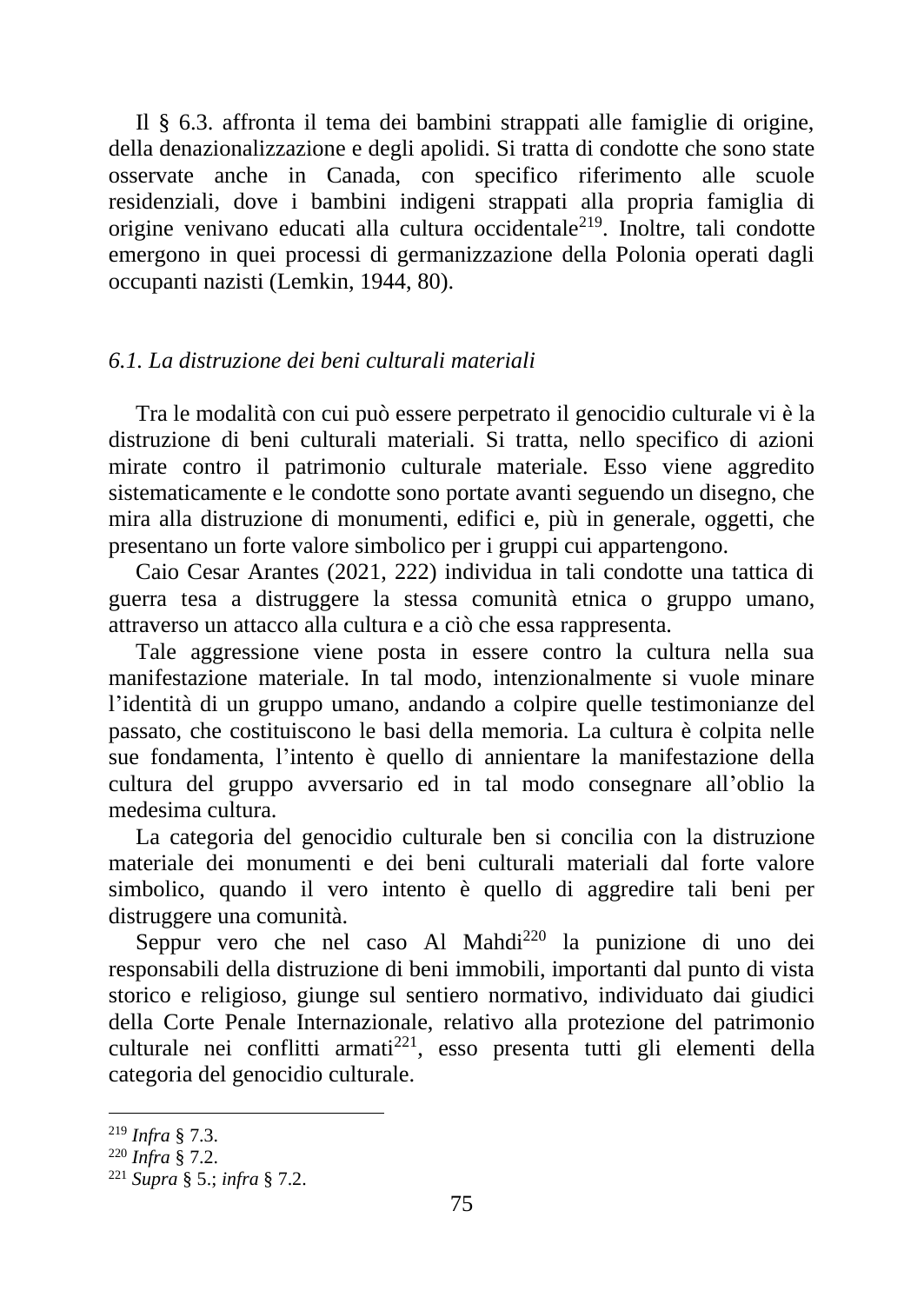In tal senso, la sentenza della Corte Penale Internazionale, salutata come il riconoscimento, operato dalla stessa Corte, della responsabilità per atti riconducibili ai crimini contro il patrimonio culturale<sup>222</sup>, viene, nelle parole di Arantes (2021, 219), identificata: "come la prima condanna della storia per atti di genocidio culturale"<sup>223</sup>.

#### *6.2. L'assimilazione dei popoli indigeni*

In seguito al periodo delle grandi esplorazioni, dei grandi navigatori, si apre l'esperienza coloniale in America, Africa, Asia e Oceania.

Le nazioni europee dopo aver imposto la propria egemonia sui mari, si trovano nei nuovi territori a contatto con popolazioni che hanno differenti culture, tradizioni, religiosità e linguaggi. Dall'incontro delle culture dei popoli colonizzatori e dei popoli originari, si formano diverse "complesse relazioni di potere"<sup>224</sup> (Espinosa Arango, 2007, 56).

Complici le "ideologie di superiorità sociali"<sup>225</sup> (Espinosa Arango, 2007, 57), nei territori colonizzati i rapporti tra i popoli europei e i popoli indigeni non volgono verso una convivenza armoniosa. In particolare, si forma una concezione che vede nella distinzione tra la cultura dei colonizzatori e dei popoli originari quella tra cultura e subcultura.

Inoltre, gli stessi individui indigeni sono visti in una dimensione disumanizzata, essi sono identificati come inferiori, come subumani<sup>226</sup>, come persone da civilizzare.

Oltre al caso di massacri veri e propri perpetrati dai colonizzatori, si assiste a fenomeni di rimozione culturale, di cancellazione delle tradizioni, delle religioni, delle culture, delle lingue dei popoli sottoposti alla dominazione europea. In un intento, spesso definito all'epoca, civilizzatore,

<sup>222</sup> Si veda a tal proposito: Arantes, 2021, 219: "la sentenza proferita dalla Corte ha dato luogo al riconoscimento della responsabilizzazione internazionale per i crimini contro il patrimonio culturale, che ha echeggiato in maniera forte in tutto il mondo, con le sue susseguenti conseguenze [*a sentença proferida pela Corte ensejou o reconhecimento da responsabilização internacional por crimes contra o patrimônio cultural, ecoando fortemente por todo o mundo, com seus consequentes desdobramentos*]".

<sup>223</sup> "*Come a primeira condenação da história por atos de genocídio cultural*".

<sup>224</sup> "*Relaciones complejas de poder*".

<sup>225</sup> "*Ideologías de superioridad social*".

<sup>226</sup> Si veda a tal proposito: Espinosa Arango, 2007, 58, la quale sottolinea il formarsi in epoca coloniale nelle Americhe di "una ideologia dell'indio come inferiore e anche subumano, la quale si sedimentò nell'immaginario sociale come se fosse un'eredità o un fatto biologico [*una ideología de lo indio como inferior e incluso infrahumano, la cual se sedimentó en el imaginario social como si fuera una herencia o un hecho biológico*]".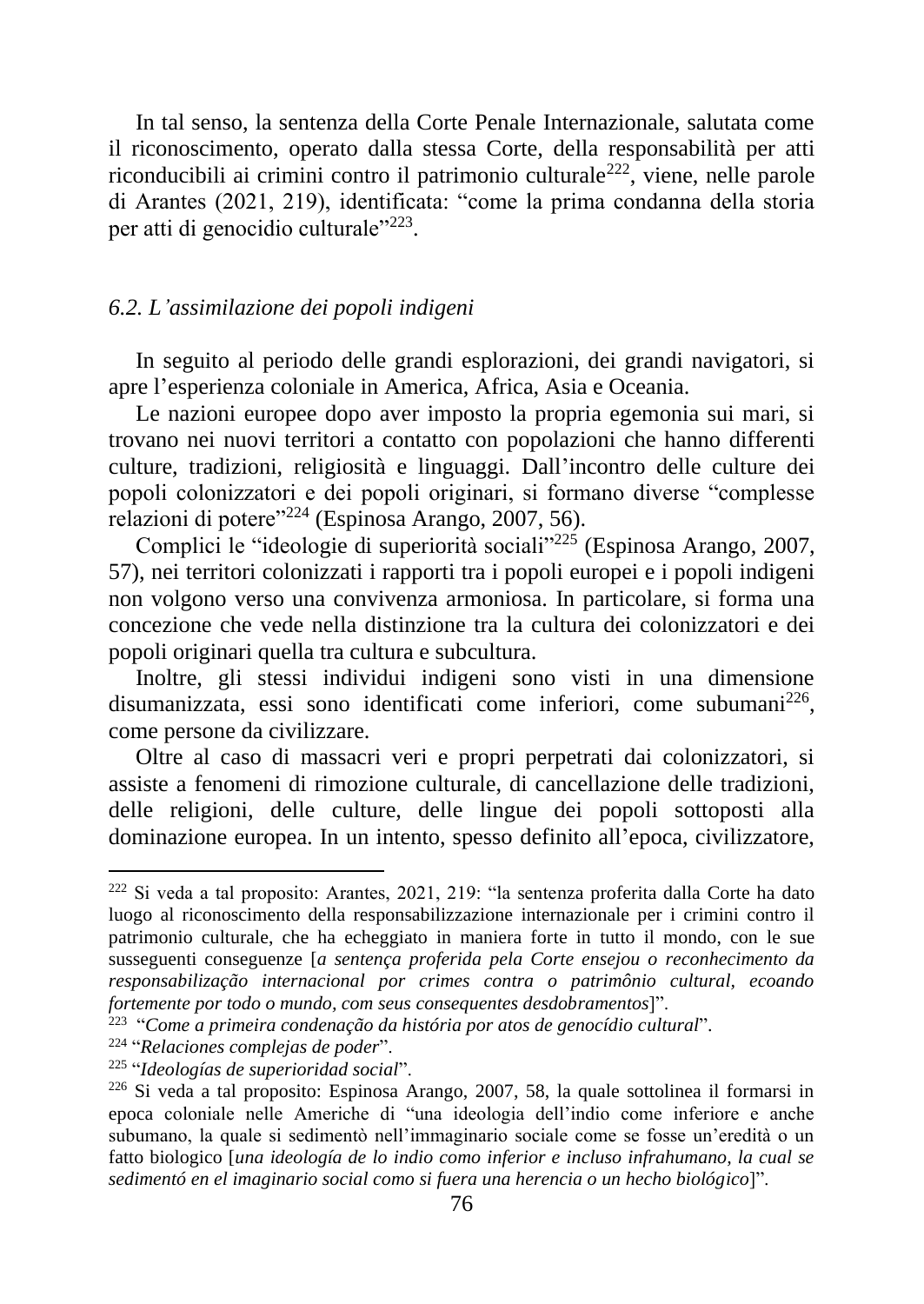si apre quella dualità che Bonfil Batalla (1982, 142) chiama: "dicotomia coloniale tra "civilizzazione e barbarie""227.

La cultura dei colonizzatori è spesso imposta sui colonizzati e la cultura locale viene soppiantata. Spesso vi sono casi in cui la diminuzione di individui che utilizzano le lingue indigene, in tali sistemi coloniali, era percepito come "un risultato educativo"<sup>228</sup>, come "una prova di evoluzione e progresso"<sup>229</sup> (Bonfil Batalla, 1982, 141-142). In tal modo, vi è una assimilazione dei popoli, i quali perdono la loro cultura e la loro identità ed acquisiscono quella dei colonizzatori.

Anche se tale pratica non consiste in azioni volte al massacro fisico delle popolazioni indigene, essa smantella, più o meno gradatamente, la cultura di un determinato gruppo etnico ed in tal modo sgretola il gruppo stesso.

# *6.3. I bambini strappati alle famiglie di origine, la denazionalizzazione e gli apolidi*

Altre condotte, che meritano un'attenta analisi, sono quelle che si sostanziano nella sottrazione sistematica dei bambini dalle proprie famiglie di origine per essere inseriti in altri sistemi educativi e culturali e quelle che si manifestano attraverso la denazionalizzazione e la dispersione di un gruppo umano in altri territori.

La separazione forzata allontana gli individui dai propri luoghi, impedendo la perpetrazione dei propri riti, delle proprie manifestazioni culturali e dai luoghi dove vengono portati avanti i costumi, le usanze, le tradizioni e tutte le attività, che rendono tale un determinato gruppo.

L'allontanamento dei bambini dalle proprie famiglie è un fenomeno osservabile storicamente in diverse aree del Pianeta. Il fenomeno assume rilevanza ai fini del genocidio culturale, nella misura in cui tale atto è volto ad impedire sistematicamente che un determinato gruppo tramandi la propria cultura e le proprie tradizioni alle generazioni future.

La Commissione di verità e riconciliazione del Canada individua nelle politiche messe in campo dal governo per secoli il genocidio culturale. Tra le varie condotte, rilevate nel rapporto da essa stilato (The Truth and Reconciliation Commission of Canada, 2015), vi era quella delle scuole residenziali.

<sup>227</sup> "*Dicotomía colonial entre "civilización y barbarie"*".

<sup>228</sup> "*Un logro educativo*".

<sup>229</sup> "*Una prueba de avance y progreso*".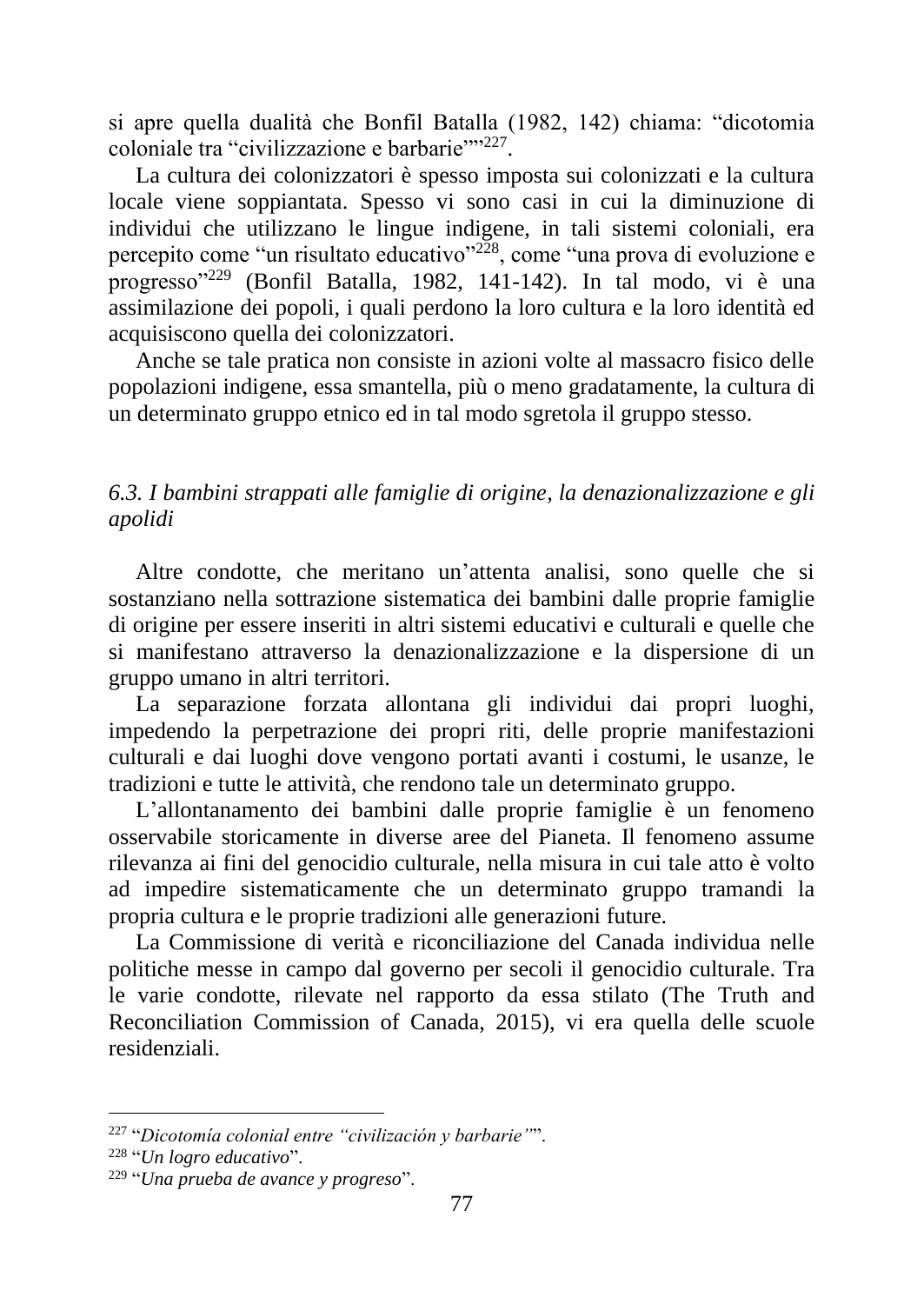In particolare, in un disegno di sradicamento delle culture indigene e in una visione assimilazionistica alla cultura di matrice europea, i bambini venivano sottratti dalla sfera educativa e culturale del proprio popolo per essere inseriti in scuole, a volte gestite da istituzioni religiose con la partecipazione del governo, per essere educati secondo i valori, gli usi, le tradizioni, le lingue e gli stili di vita occidentali<sup>230</sup>.

Tale condotta mina il gruppo di origine, in quanto fa cessare la trasmissione di generazione in generazione dei saperi, dei valori, della religione e della spiritualità dei gruppi indigeni. Il gruppo, piano piano, si frantuma e dalla perdita della trasmissione della cultura e dei suoi valori cessa di esistere, attraverso un graduale e inesorabile processo di assimilazione forzata.

Il concetto di genocidio spesso corre sul binario parallelo al fenomeno della denazionalizzazione. Ciò si comprende in quanto "un gruppo può essere distrutto senza l'uccisione di tutti i suoi membri"<sup>231</sup> (May, 2004, 3).

I due termini non vanno confusi, come sottolinea Raphaël Lemkin (1944, 79-80; 1946, 227), in riferimento alla sua concezione globale di genocidio, cioè inteso su tre livelli (fisico, biologico e di attacco alle fondamenta culturali, religiose, economiche ed istituzionali). Infatti, per vari aspetti il termine 'denazionalizzazione' non può essere assunto in modo generale, al pari di quello di 'genocidio', in quanto "esso non denota una distruzione biologica"<sup>232</sup> (Lemkin, 1946, 227). Allo stesso tempo la denazionalizzazione può costituire una delle condotte del genocidio.

Lemkin (2013, 77) rintraccia nelle pagine del *Mein Kampf* di Adolf Hitler il disegno della Germania nazista. In particolare, secondo tale intento, la Polonia sarebbe dovuta divenire una colonia tedesca, il fenomeno di germanizzazione avrebbe dovuto vertere sulle terre, non sugli individui. I polacchi sarebbero dovuti essere allontanati dalle zone a occidente e settentrione, la restante popolazione polacca sarebbe dovuta essere adibita al lavoro fisico.

In tale lettura effettuata da Lemkin (2013, 77), si avrebbe "la denazionalizzazione seguita dalla disumanizzazione. Ciò significherebbe la morte della nazione in senso spirituale e culturale"<sup>233</sup>.

<sup>230</sup> *Infra* § 7.3.

<sup>231</sup> "*A group can be destroyed without killing any of its members*".

<sup>232</sup> "*It does not connote biological destruction*". Si veda in tal senso anche: Lemkin, 1944, 80.

<sup>233</sup> "*Denationalization followed by dehumanization. This would mean the death of the nation in a spiritual and cultural sense*".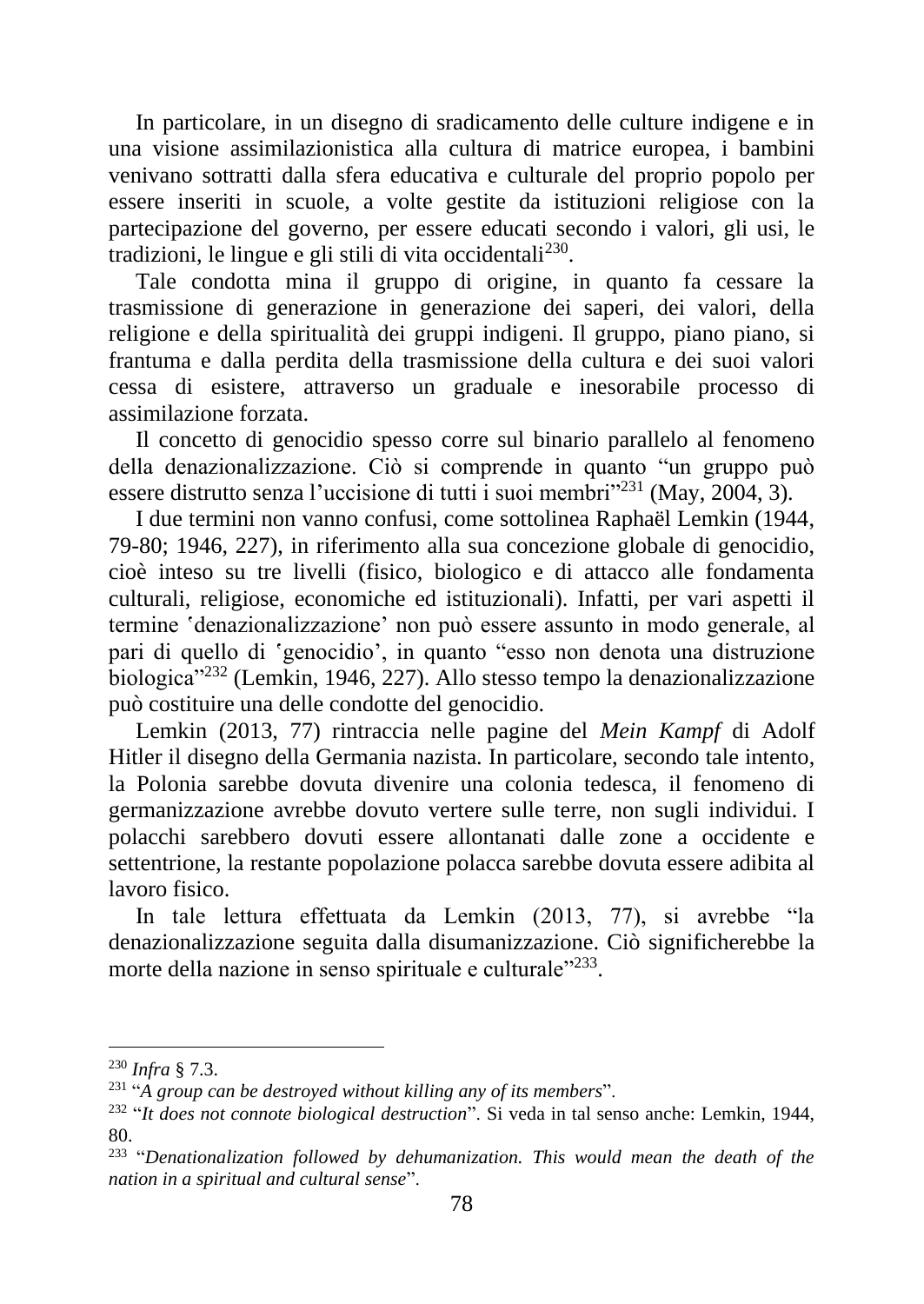Il genocidio, dunque, può avvenire attraverso la "disconnessione dei membri di un gruppo dal gruppo"<sup>234</sup> (May, 2004, 3). Questa disconnessione, che porta alla distruzione di un gruppo, può avvenire in vari modi, tra cui:

- "Vietando loro di parlare la loro lingua madre"<sup>235</sup> (May, 2004, 3):
- "Disperdendo loro per distruggere ogni coerenza di gruppo"<sup>236</sup> (May, 2004, 3).

Questa disconnessione, come nel caso della sottrazione dei bambini dalle famiglie di origine, si fa più evidente e in altri casi giunge dal divieto imposto alle popolazioni occupate di utilizzare la propria lingua, manifestare la propria cultura o svolgere i propri riti religiosi. Quando avviene la denazionalizzazione, non sempre vengono compiute le altre condotte, come l'uccisione dei membri del medesimo gruppo. Dalla dissoluzione di un gruppo umano, in tal modo operata, si aprono due vie:

- Gli individui entrano a far parte del nuovo gruppo, attraverso l'assimilazione in un altro gruppo (Lemkin, 1944, 80; May, 2004, 4);
- Le persone denazionalizzate divengono apolidi e gli stessi "membri sono lasciati a se stessi come individui senza diritti riconosciuti, forse anche senza una riconosciuta appartenenza all'umanità<sup>"237</sup> (May, 2004, 4).

Nel primo caso, gli individui di un determinato gruppo entrano a far parte del gruppo colonizzatore occupante, perdono la propria cultura, il proprio stile di vita, gli usi e costumi ed acquisiscono quelli loro imposti.

Nel secondo caso, non sempre coloro, che vengono allontanati dai propri territori e dispersi per il mondo, riescono a ricompattare una parte del gruppo e si trovano da soli, senza la possibilità di portare avanti le proprie tradizioni, gli usi ed i costumi, di conservare e di trasmettere la propria cultura, perdendo in tal modo ogni identità e forma di appartenenza al gruppo di origine.

<sup>234</sup> "*Disconnecting members of the group from the group*".

<sup>235</sup> "*By forbidding them to speak their native language*".

<sup>236</sup> "*By dispersing them to destroy any group coherence*".

<sup>237</sup> "*The members are left to fend for themselves as individuals without recognized rights, perhaps even without recognized membership in humanity*". Si veda a tal proposito anche: Lemkin, 1944, 80.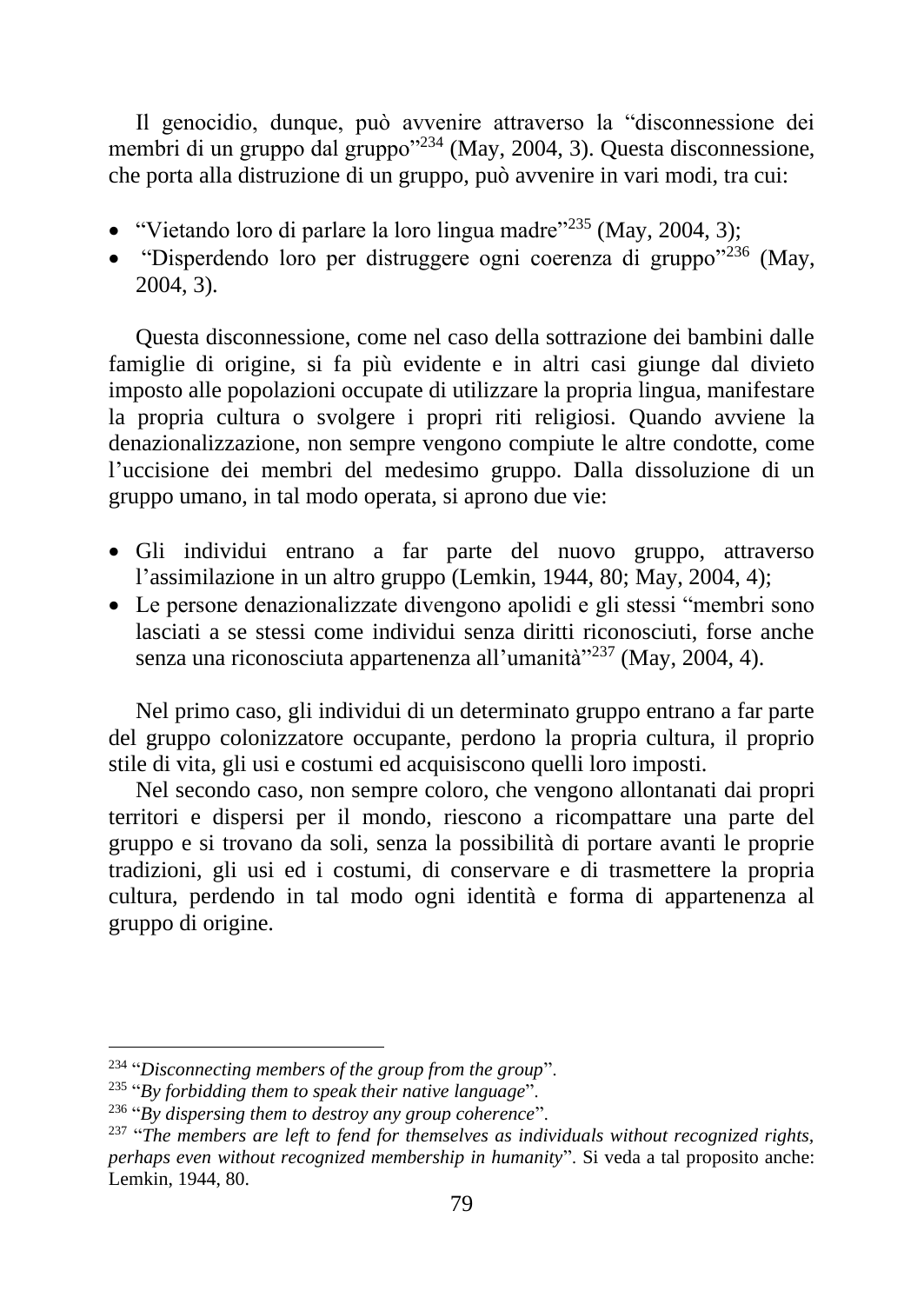# **7. Analisi di alcuni casi**

Nel presente § 7. sono analizzati alcuni casi. In particolare, si tratta di due casi giudiziari e del lavoro svolto dalla Commissione di verità e riconciliazione del Canada, che nella presente trattazione si articolano in tre parti ben distinte.

Il § 7.1. analizza il caso Greiser. Al termine del secondo conflitto mondiale, il Tribunale Supremo Nazionale polacco si trova a giudicare Artur Greiser. Egli svolge un ruolo attivo prima e durante l'occupazione nazista del territorio polacco. La sentenza risulta interessante, perché il tribunale polacco condanna l'imputato per aver commesso, tra le altre condotte, quelle riconducibili al genocidio culturale. Tale tribunale utilizza la nuova categoria del genocidio per inquadrare le condotte poste in essere dall'imputato, ne rileva tutti gli elementi che integrano la fattispecie e sposa la categoria nelle sue varie declinazioni (fisica, biologica, mediante l'attacco alle fondamenta del gruppo umano), così come concepita da Raphaël Lemkin (1944, 79).

Nel § 7.2. è esaminato il caso Al Mahdi, deciso dalla Corte Penale Internazionale. Anche se vi sono autori che salutano tale sentenza come la prima nel suo genere, dove la Corte Penale Internazionale punisce il responsabile (o corresponsabile) della distruzione dei beni culturali (Arantes, 2021, 219), nella sentenza non è menzionato il genocidio culturale, seppur presenti tutti gli elementi che integrerebbero la fattispecie.

Il § 7.3. è dedicato al lavoro svolto dalla Commissione di verità e riconciliazione del Canada, il quale emerge nel *report* finale (pubblicato in sei volumi) e nel sommario intitolato *Honouring the Truth, Reconciling for the Future. Summary of the Final Report of the Truth and Reconciliation Commission of Canada* (The Truth and Reconciliation Commission of Canada, 2015). Tale Commissione vuole riconciliare la popolazione canadese ed in particolare contribuire a tracciare la strada per l'armonia e il reciproco rispetto tra la popolazione indigena e quella non indigena. Per tale fine, essa ritiene che, per prima cosa, occorra fare i conti con il passato.

Essa individua il verificarsi del fenomeno del genocidio culturale nelle azioni che, per più di un secolo, conseguono alle varie politiche del governo canadese in tema di popoli indigeni e, nello specifico, nel fenomeno delle scuole residenziali, che allontanavano i bambini indigeni dalle proprie famiglie.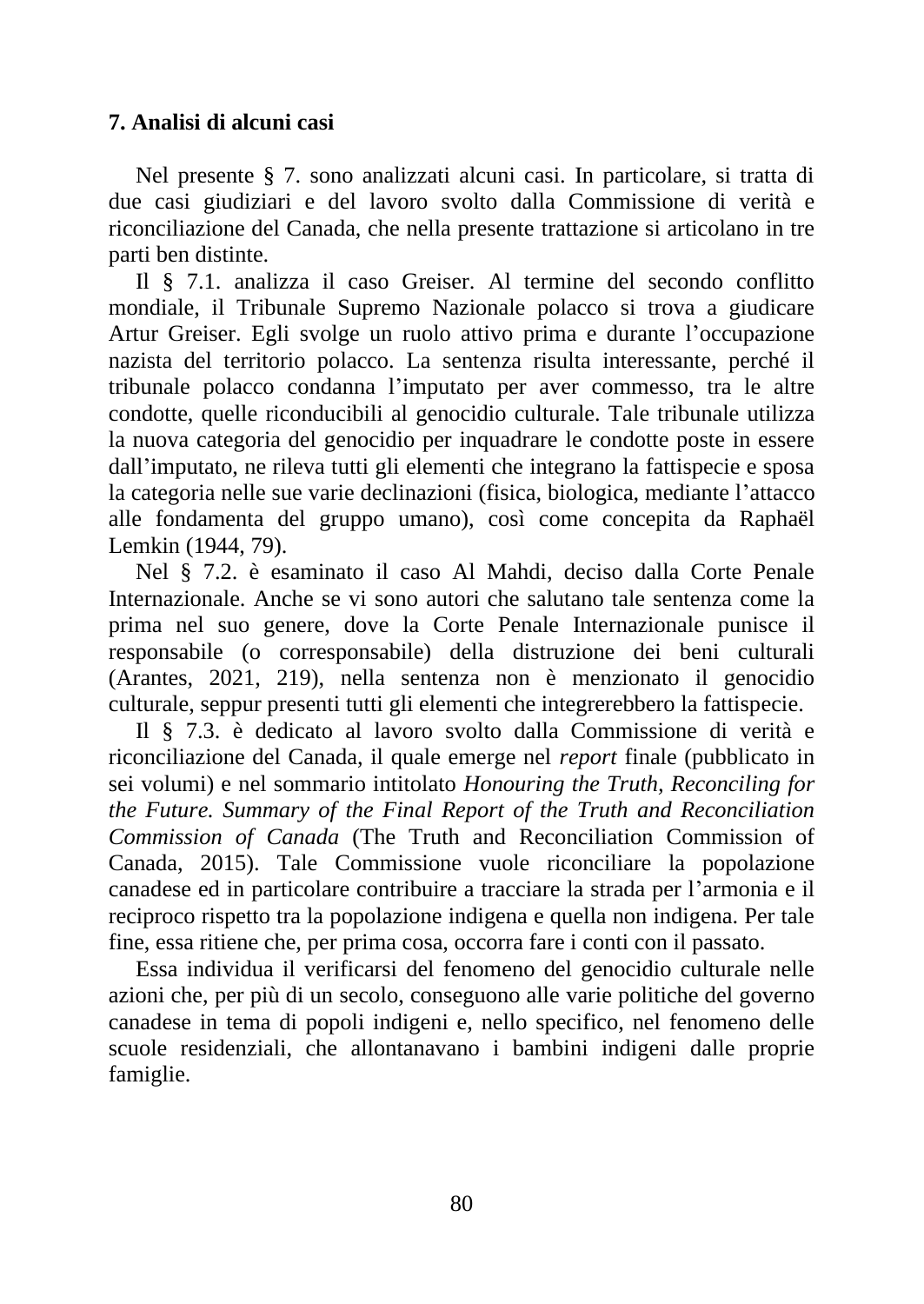# *7.1. Il caso Greiser*

Il Tribunale Supremo Nazionale della Polonia nel caso *Poland v. Greiser* si occupa di questioni legate al genocidio culturale.

Il Tribunale Supremo Nazionale, istituito il 22 gennaio 1946 dal Consiglio Nazionale di Stato [*Krajowej Rady Narodowej*] con decreto, assume il compito di giudicare i criminali di guerra nazisti che agirono nella Polonia occupata. Il processo contro Greiser costituisce il primo di sette processi e fu celebrato dal 21 giugno al 9 luglio del 1946 (Rudawski, 2016, 1).

Il caso ruota attorno alle azioni perpetrate prima e durante l'occupazione nazista da Artur Greiser. Le accuse mosse contro l'imputato sono:

- Che quando era uno dei leader del Partito Nazionalsocialista Tedesco dei Lavoratori, tra il 1930 ed il maggio 1945, "prese parte alle attività di una organizzazione criminale" <sup>238</sup> (The United Nations War Crimes Commission, 1949, 70), in quanto il medesimo partito, stabilitosi in Europa e, nello specifico, in Polonia, portava avanti guerre di aggressione e commetteva vari crimini;
- Che dal suo partito era incaricato di amministrare la sezione per il territorio della Città Libera di Danzica e che in tale veste, tra il 1933 e il 1 settembre 1939, cospirava con gli organi a capo del *Reich* tedesco al fine di separare parte del territorio polacco e di privare dell'indipendenza altri territori con attività belliche, le quali culminarono con l'occupazione militare della Polonia. Inoltre, egli cospirava per privare dei diritti, che lo Stato Polacco aveva in base all'articolo 104 del Trattato di Versailles e dal *Polish-Danzig Agreement*, sulla Città Libera di Danzica, fino alla soppressione della Costituzione della Libera Città di Danzica e all'annessione arbitraria al *Reich* (The United Nations War Crimes Commission, 1949, 70-71);
- Che durante la seconda guerra mondiale, prima come capo dell'ufficio dell'amministrazione civile annessa al quartiere generale militare tedesco a Poznan, in seguito come Governatore [*Reichstatthalter*] e capo della sezione locale [*Gauleiter*] del Partito Nazionalsocialista Tedesco dei Lavoratori per la provincia di Poznan e parte di Lodz e Pomorze, istigava, assisteva e commetteva vari reati: omicidi di individui e prigionieri di guerra, anche in forma collettiva; maltrattamenti, persecuzioni, lesioni personali; condotte quali la "distruzione sistematica

<sup>238</sup> "*He took part in the activities of a criminal organisation*".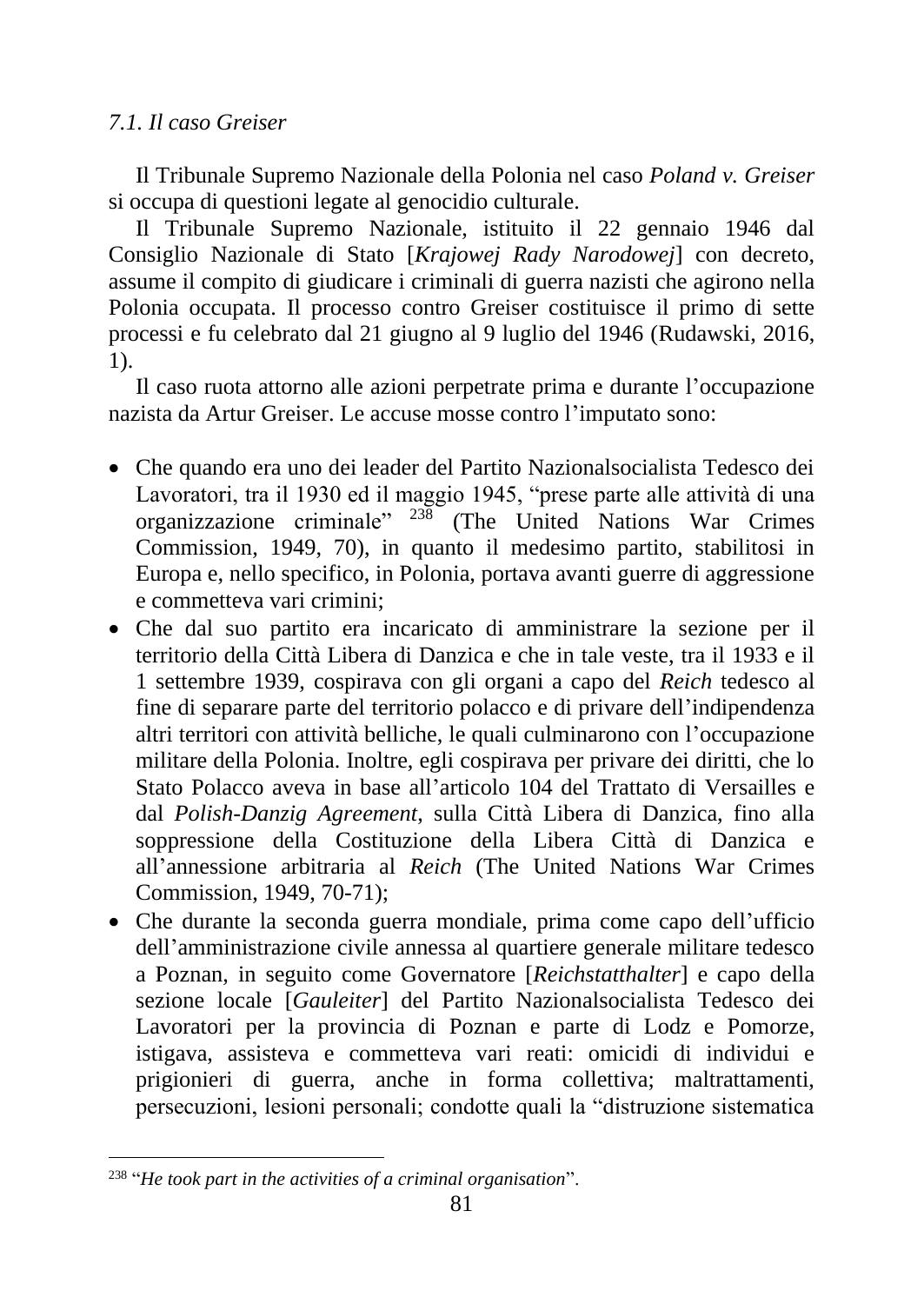della cultura polacca, la sottrazione dei tesori culturali polacchi, la germanizzazione del territorio polacco e della popolazione e il sequestro illegale della proprietà pubblica"<sup>239</sup> e la privazione della proprietà privata appartenente ai cittadini polacchi (The United Nations War Crimes Commission, 1949, 71).

Inoltre, vi furono persecuzioni contro i polacchi e gli ebrei. Egli partecipava alle impiccagioni pubbliche, alle torture che portavano alla morte degli individui nei campi di concentramento e di sterminio (The United Nations War Crimes Commission, 1949, 71).

Per quanto concerne il genocidio culturale, emergono diverse condotte ascritte a Greiser dal Tribunale Supremo Nazionale della Polonia, riportate nel tredicesimo volume del *Law Reports of Trials of War Criminals* del 1949 della *The United Nations War Crimes Commission*.

In particolare, si passa dalle pratiche tese a ridurre l'uso della lingua polacca, alla chiusura di istituzioni scientifiche, scuole, archivi, biblioteche, giornali, fino alla distruzione di monumenti e di opere d'arte (The United Nations War Crimes Commission, 1949, 74; Drumbl, 2013, 419). Più in generale si trattava di una massiccia e sistematica distruzione dei valori culturali polacchi.

Bogumił Rudawski (2016, 6) riporta le parole con cui il Tribunale Supremo Nazionale della Polonia riconosceva Greiser colpevole dei reati ascrittigli ed affermava che nello specifico egli non commise personalmente gli omicidi, le lesioni personali ed i maltrattamenti. Il verdetto di condanna del Tribunale prevede la pena di morte per Artur Greiser, la perdita perpetua dei diritti pubblici, civili e all'onore. Inoltre, viene disposta la confisca di tutti i suoi beni<sup>240</sup>.

La sentenza del Tribunale Supremo Nazionale della Polonia, emessa nei confronti di Artur Greiser, fa leva su diversi punti. Non essendo ancora stata

<sup>239</sup> "*Systematic destruction of Polish culture, robbery of Polish cultural treasures and germanization of the Polish country and population, and illegal seizure of public property*".  $240$  Si veda a tal proposito: Rudawski (2016, 6), il quale riporta le parole della trascrizione del processo ad Artur Greiser davanti al Tribunale Supremo Nazionale [*Proces Artura Greisera przed Najwyższym Trybunałem Narodowym, stenogram*], s. 408: "colpevole di tutti i reati di cui è accusato, con la limitazione che Artur Greiser non ha commesso personalmente gli omicidi, le lesioni personali ed i maltrattamenti. Per i delitti di cui sopra, si condanna alla pena di morte Artur Greiser, si dispone, inoltre, la perdita perpetua dei diritti pubblici, civili e all'onore e la confisca di tutti i suoi beni [*winnym wszystkich zbrodni zarzucanych mu przestępstw, z tym ograniczeniem, że zabójstw, uszkodzeń cielesnych i znęcań się Artur Greiser osobiście nie doko-nywał. Za powyższe przestępstwa skazać Artura Greisera na karę śmierci, nadto orzec utratę praw publicznych i obywatelskich praw honorowych na zawsze oraz konfiskatę całego jego mienia*]".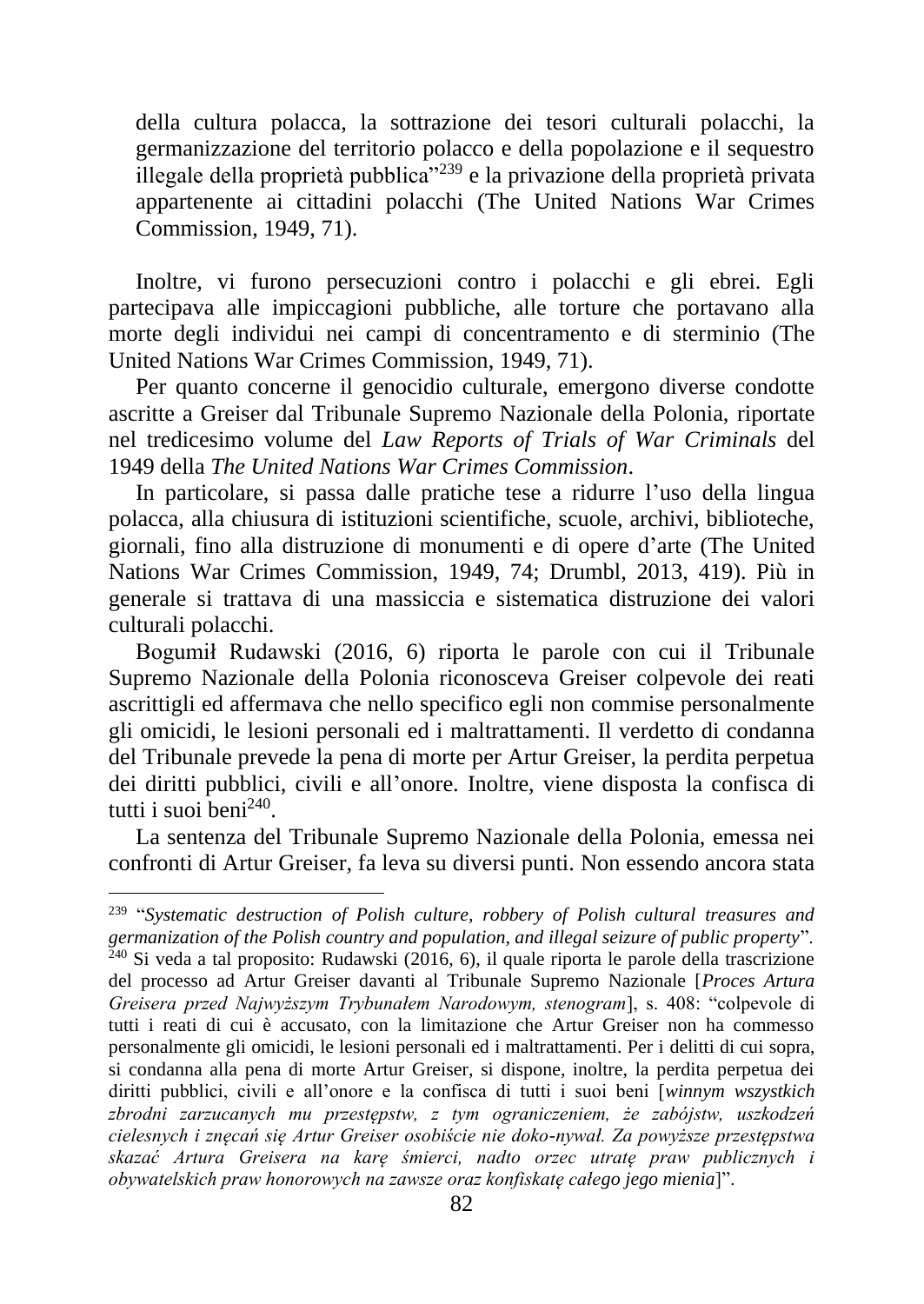codificata la definizione di genocidio, la quale avviene con la *Convention on the Prevention and Punishment of the Crime of Genocide* nel 1948<sup>241</sup>, la sentenza parrebbe sposare la concezione di genocidio di Raphaël Lemkin  $(1944, 79)^{242}$ . In particolare, essa trascende dal mero significato di genocidio ristretto al piano fisico e biologico e accoglie anche la concezione di quel genocidio perpetrato attraverso la distruzione dei valori e della cultura di un popolo, nel caso specifico, operato anche attraverso quegli atti che costituiscono quel fenomeno che viene chiamato germanizzazione.

Le condotte spaziano dalla chiusura dei luoghi della cultura (come scuole e biblioteche) al più generale divieto di utilizzare la lingua polacca, fino alla distruzione vera e propria dei monumenti, la quale va a incidere sul valore simbolico, che essi rivestono nella cultura del popolo, minando i valori e la memoria del medesimo gruppo umano.

La definizione di genocidio che viene adottata dal Tribunale nel giudicare i crimini di guerra commessi da Greiser è quella che contempla la distruzione fisica, biologica e dei caratteri specifici del popolo polacco e, in tal senso, pare anticipare il *Projet de Convention sur le Crime de Génocide* realizzato dal Segretario Generale dell'Organizzazione delle Nazioni Unite nel 1947<sup>243</sup>.

Nel caso Greiser il Tribunale ha rilevato come il genocidio culturale si sia affiancato al genocidio fisico e biologico (uccisioni, lesioni personali, attività dei campi di concentramento e sterminio) e, in questo modo, si evince come queste pratiche possano coesistere in un medesimo disegno di distruzione di un popolo.

Vi è un intento genocidiario-culturale che si manifesta in più occasioni come uno schema unitario, volto a distruggere la cultura del popolo sottomesso per annientarlo e, dunque, rispecchiando il dolo specifico richiesto ad integrazione della fattispecie genocidiaria.

Inoltre, il Tribunale, pone l'accento sul fatto che le condotte hanno superato quei limiti che derivano dal diritto internazionale e dalla *Convention (IV) respecting the Laws and Customs of War on Land and its annex: Regulations concerning the Laws and Customs of War on Land* stipulata a L'Aja il 18 ottobre 1907. In tal modo, vi è stato il "superamento dei diritti accordati all'autorità occupante dal diritto internazionale"<sup>244</sup> (The United Nations War Crimes Commission, 1949, 71; Drumbl, 2013, 412; 419).

<sup>241</sup> *Supra* § 3.1.; § 4.2.

 $242$  Si veda in tal senso: Drumbl, 2013, 412.

<sup>243</sup> *Supra* § 4.2.

<sup>244</sup> "*Exceeding the rights accorded to the occupying authority by international law*".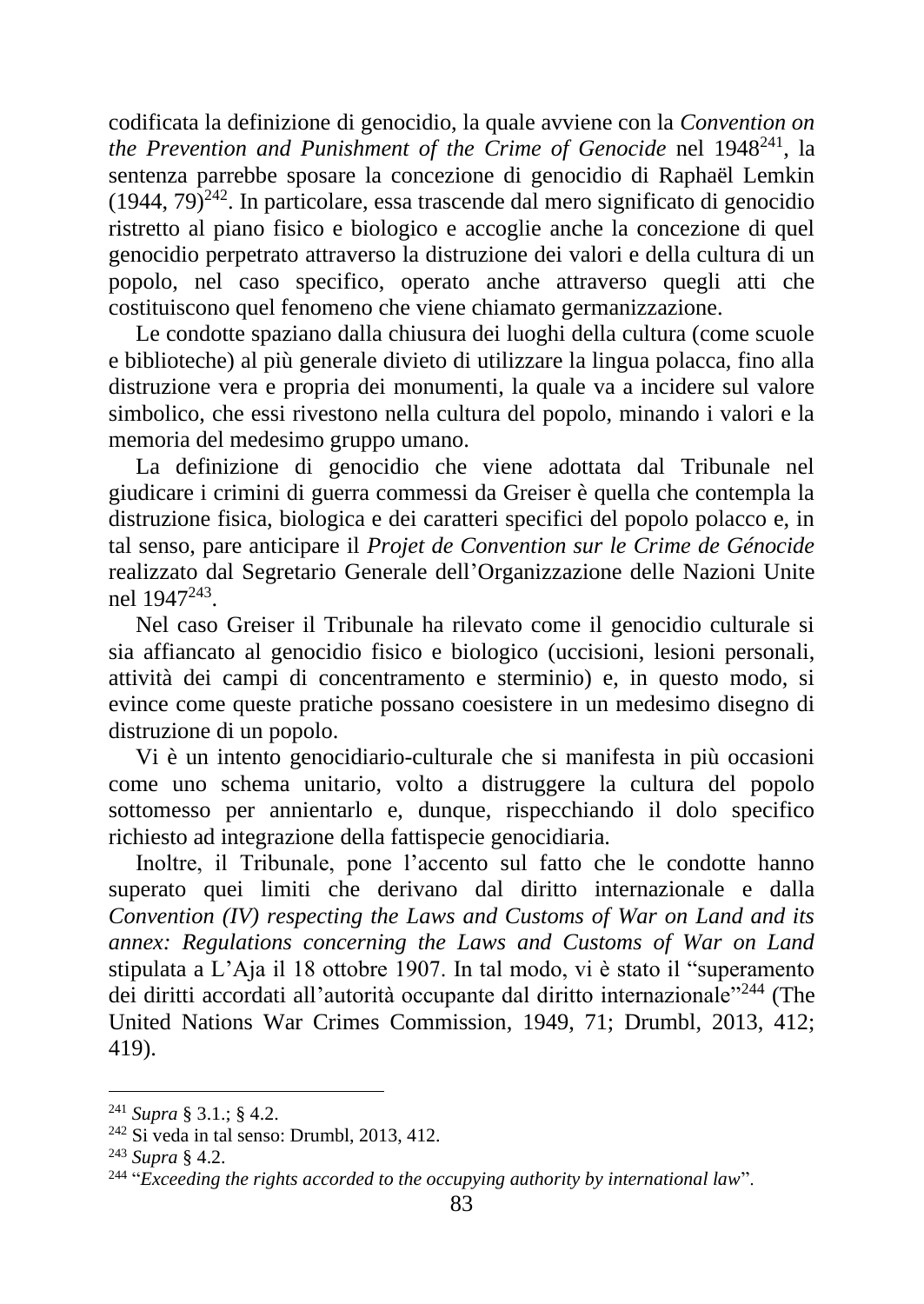Dall'analisi della sentenza di condanna di Artur Greiser emerge una pionieristica ricostruzione giuridica, che utilizza una nuova concezione per definire un unico disegno criminoso, diretto alla distruzione sistematica di un popolo, attuata mediante azioni volte a uccidere i componenti di un gruppo umano ed a distruggere le sue istituzioni, la sua cultura, la sua memoria storica e la stessa identità di popolo.

Infine, va rilevato, concordemente a quanto osserva Caligiuri (2015, 707), che il Tribunale Supremo Nazionale della Polonia nel 1946 ha riconosciuto un "genocidiario attacco alla cultura e all'apprendimento polacco"<sup>245</sup> (The United Nations War Crimes Commission, 1949, 112) e tale fatto avrebbe potuto influenzare la formazione della nozione di genocidio e l'applicazione ai casi concreti, se non fosse per il distanziamento della successiva giurisprudenza polacca in materia di genocidio e l'affermazione di un concetto di genocidio ristretto agli elementi fisici e biologici da parte della *Convention on the Prevention and Punishment of the Crime of Genocide* del 1948.

### *7.2. Il caso Al Mahdi*

Ahmad Al Faqi Al Mahdi viene processato dalla Corte Penale Internazionale per l'attacco e la conseguente distruzione di "10 edifici di carattere religioso e storico a Timbuktu"<sup>246</sup> intenzionalmente e con azioni dirette a questo scopo, avvenuta tra il 30 giugno 2012 e l'11 luglio 2012.

In particolare, tali edifici sono $247$ :

- "Il Mausoleo di *Sidi Mahamoud Ben Omar Mohamed Aquit*" <sup>248</sup>;
- "Il Mausoleo di *Sheikh Mohamed Mahmoud Al Arawani*" <sup>249</sup>;
- "Il Mausoleo di *Sheikh Sidi El Mokhtar Ben Sidi Mouhammad Al Kabir Al Kounti*" <sup>250</sup>;
- "Il Mausoleo di *Alpha Moya*" <sup>251</sup>;
- "Il Mausoleo di *Sheikh Mouhamad El Mikki*" <sup>252</sup>;

<sup>245</sup> "*Genocidal attacks on Polish culture and learning*".

<sup>246</sup> Corte Penale Internazionale, 27 settembre 2016, n. ICC-01/12-01/15, 6: "*10 buildings of a religious and historical character in Timbuktu*".

<sup>247</sup> Si veda a tal proposito: Corte Penale Internazionale, 27 settembre 2016, n. ICC-01/12- 01/15, 6-7.

<sup>248</sup> "*The Sidi Mahamoud Ben Omar Mohamed Aquit Mausoleum*".

<sup>249</sup> "*The Sheikh Mohamed Mahmoud Al Arawani Mausoleum*".

<sup>250</sup> "*The Sheikh Sidi El Mokhtar Ben Sidi Mouhammad Al Kabir Al Kounti Mausoleum*".

<sup>251</sup> "*The Alpha Moya Mausoleum*".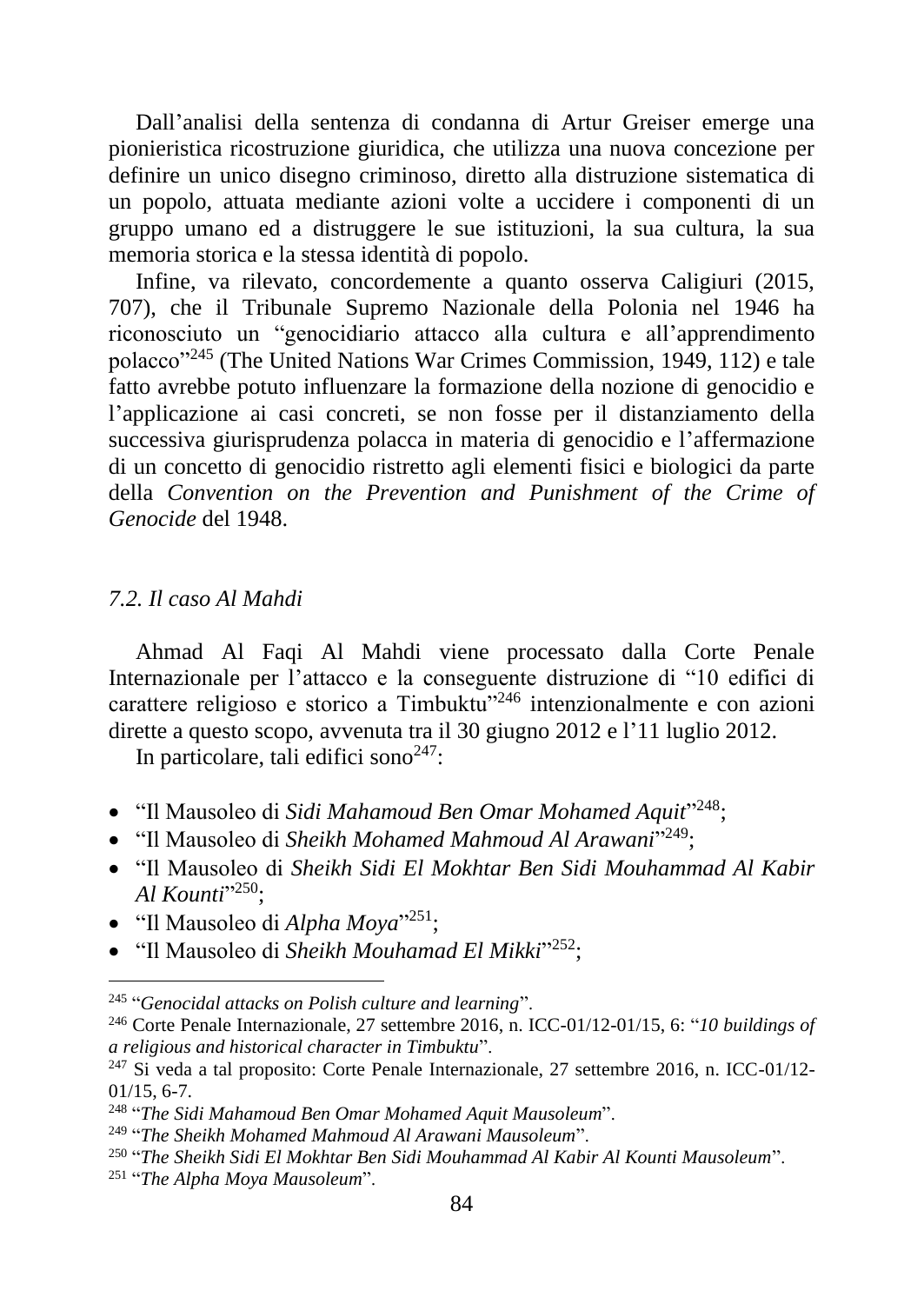- "Il Mausoleo di *Sheikh Abdoul Kassim Attouaty*" <sup>253</sup>;
- "Il Mausoleo di *Sheikh Sidi Ahmed Ben Amar Arragadi*" <sup>254</sup>;
- "La porta della *Sidi Yahia Mosque* e due mausolei adiacenti alla *Djingareyber Mosque*" <sup>255</sup>: "il Mausoleo di *Ahmed Fulane*" <sup>256</sup> e "il Mausoleo di *Bahaber Babadié*" 257 .

Il 2012 costituisce per il Mali l'anno del colpo di stato (avvenuto nel marzo 2012) e la successiva guerra civile. Ahmad Al Faqi Al Mahdi all'epoca è uno dei leader di Ansar Dine e tale gruppo amministra la città di Timbuktu<sup>258</sup>.

La città di Timbuktu, situata nel nord del Mali, è "una città dichiarata patrimonio culturale dell'UNESCO nel 1998, che ha una ricchissima storia ed è stata per secoli un centro culturale di enorme importanza, con biblioteche che conservano ancora migliaia di manoscritti medievali, oltre ad essere conosciuta come la città dei "*333 Santi*", per i suoi numerosi Santuari in onore dei Santi della corrente islamica del sufismo. Insieme alle moschee, anche questi santuari hanno un ruolo importante nella vita sociale e religiosa della popolazione locale, che li visita costantemente"<sup>259</sup> (Arantes, 2021, 224).

Il fatto che tutti i monumenti, tranne il mausoleo di *Sheikh Mohamed Mahmoud Al Arawani*, sono stati riconosciuti come patrimonio dell'umanità dall'UNESCO, comporta, come affermato dalla Corte<sup>260</sup>, che si tratta di una distruzione che colpisce non solo i fedeli e gli abitanti della città, ma lo

<sup>252</sup> "*The Sheikh Mouhamad El Mikki Mausoleum*".

<sup>253</sup> "*The Sheikh Abdoul Kassim Attouaty Mausoleum*".

<sup>254</sup> "*The Sheikh Sidi Ahmed Ben Amar Arragadi Mausoleum*".

<sup>255</sup> "*The Sidi Yahia Mosque door and the two mausoleums adjoining the Djingareyber Mosque*".

<sup>256</sup> "*The Ahmed Fulane Mausoleum*".

<sup>257</sup> "*The Bahaber Babadié Mausoleum*".

<sup>258</sup> Si vedano a tal proposito: Corte Penale Internazionale, 27 settembre 2016, n. ICC-01/12- 01/15, 16-18; 27-29; Arantes, 2021, 223-224.

<sup>259</sup> "*Uma cidade declarada patrimônio cultural da UNESCO em 1998, que possui uma riquíssima história e foi por séculos um polo cultural de enorme importância, com bibliotecas que até hoje abrigam milhares de manuscritos medievais, além de ser conhecida como a cidade dos "333 Santos", pelos seus numerosos Santuários homenageando Santos da corrente sufista islâmica. Junto com as mesquitas, tais santuários têm ainda um papel relevante na vida social e religiosa da população local, que os visita constantemente*".

<sup>260</sup> Si veda a tal proposito: Corte Penale Internazionale, 27 settembre 2016, n. ICC-01/12- 01/15, 38.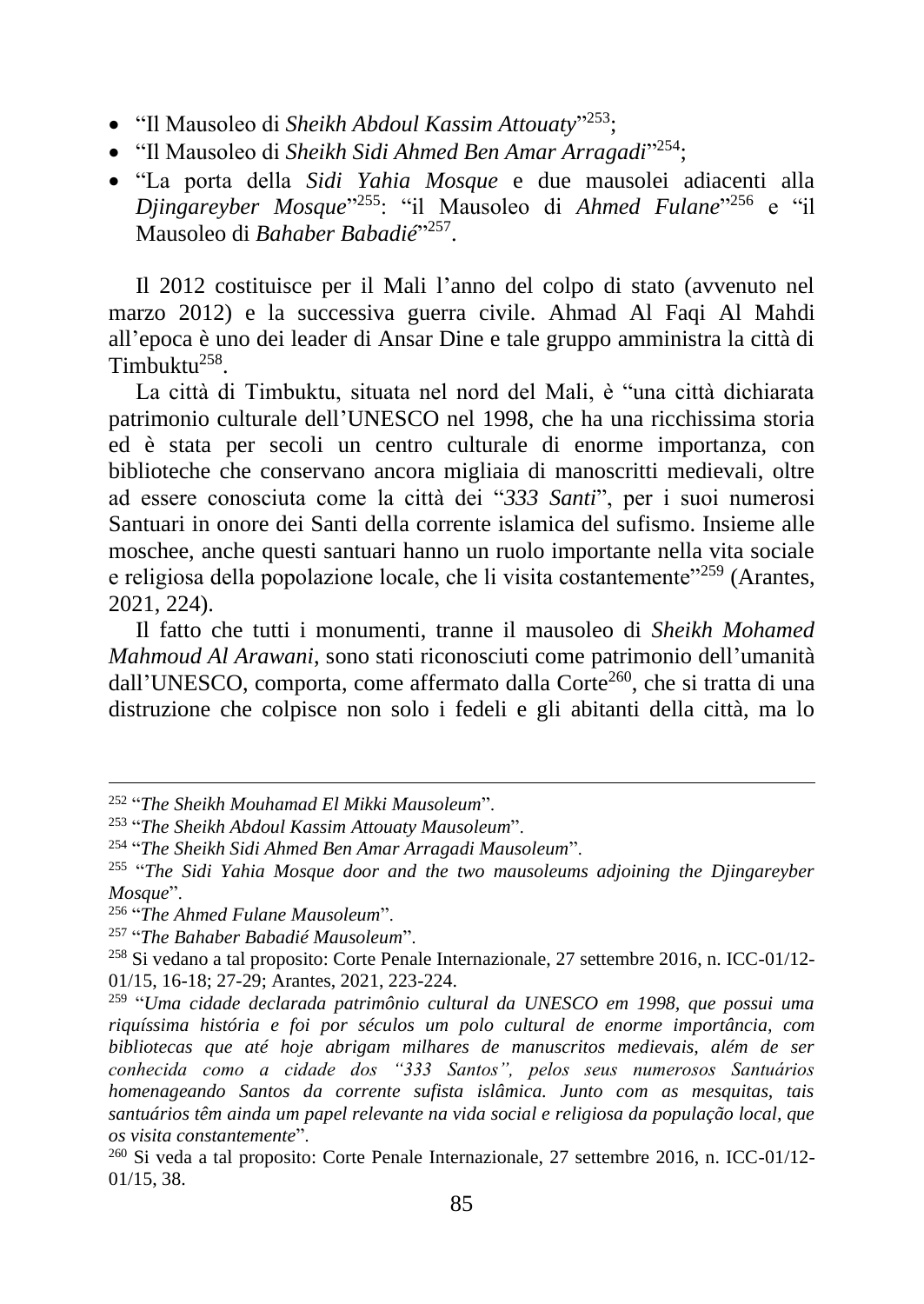stesso Mali e la comunità internazionale. Inoltre, la Corte<sup>261</sup> rileva che la gravità della distruzione di tali edifici, sia maggiore in quanto oltre ad essere edifici religiosi, essi possiedono un notevole valore simbolico ed emotivo per i cittadini di Timbuktu.

Accertata la responsabilità di Al Mahdi, la Corte condanna l'imputato a 9 anni di reclusione per gli attacchi e la conseguente distruzione dei beni culturali<sup>262</sup>.

La sentenza del 27 settembre 2016 condanna Al Mahdi per atti diretti alla distruzione dei beni culturali, che non costituiscono obiettivi militari, ritenendo integrata la fattispecie del crimine di guerra di cui all'articolo 8, comma 2, lettera e), numero iv) del *Rome Statute of the International Criminal Court* del 17 luglio 1998, consistente nella condotta di "dirigere intenzionalmente attacchi contro edifici dedicati al culto, all'educazione, all'arte, alla scienza o a scopi umanitari, a monumenti storici, ospedali e luoghi dove sono riuniti i malati ed i feriti, purché tali edifici non siano obiettivi militari"<sup>263</sup> (questa condotta è inserita nell'articolo 8, comma 2, lettera e), tra le "altre gravi violazioni delle leggi e degli usi applicabili nei conflitti armati non di carattere internazionale, nel quadro consolidato del diritto internazionale<sup>"264</sup>), in qualità di "coautore del reato [co*perpetrator*]"<sup>265</sup>, ai sensi dell'articolo 25, comma 3, lettera a) dello stesso Statuto<sup>266</sup>. Inoltre, la Corte con l'ordine di riparazione [*reparations order*] del 17 agosto 2017, stabilisce che le spese di riparazione a carico di Al Mahdi sono pari ad euro 2,7 milioni<sup>267</sup>.

In uno scenario bellico, l'attacco ai beni culturali diviene una forma per attaccare il nemico e una metodologia utilizzata per annientare la cultura di un popolo. Queste azioni mirano a distruggere tali beni per quello che simboleggiano nella cultura e nella sfera emotiva dei raggruppamenti

<sup>261</sup> Si veda a tal proposito: Corte Penale Internazionale, 27 settembre 2016, n. ICC-01/12- 01/15, 38.

<sup>262</sup> Si veda a tal proposito: Corte Penale Internazionale, 27 settembre 2016, n. ICC-01/12- 01/15, 46-49.

<sup>263</sup> "*Intentionally directing attacks against buildings dedicated to religion, education, art, science or charitable purposes, historic monuments, hospitals and places where the sick and wounded are collected, provided they are not military objectives*". Si veda a tal proposito: *supra* § 5.1.

<sup>264</sup> "*Other serious violations of the laws and customs applicable in armed conflicts not of an international character, within the established framework of international law*".

<sup>265</sup> Corte Penale Internazionale, 27 settembre 2016, n. ICC-01/12-01/15, 49.

<sup>266</sup> Si veda a tal proposito: Corte Penale Internazionale, 27 settembre 2016, n. ICC-01/12- 01/15, 49.

<sup>267</sup> Si veda a tal proposito: Corte Penale Internazionale, 17 agosto 2017, n. ICC-01/12- 01/15, 60.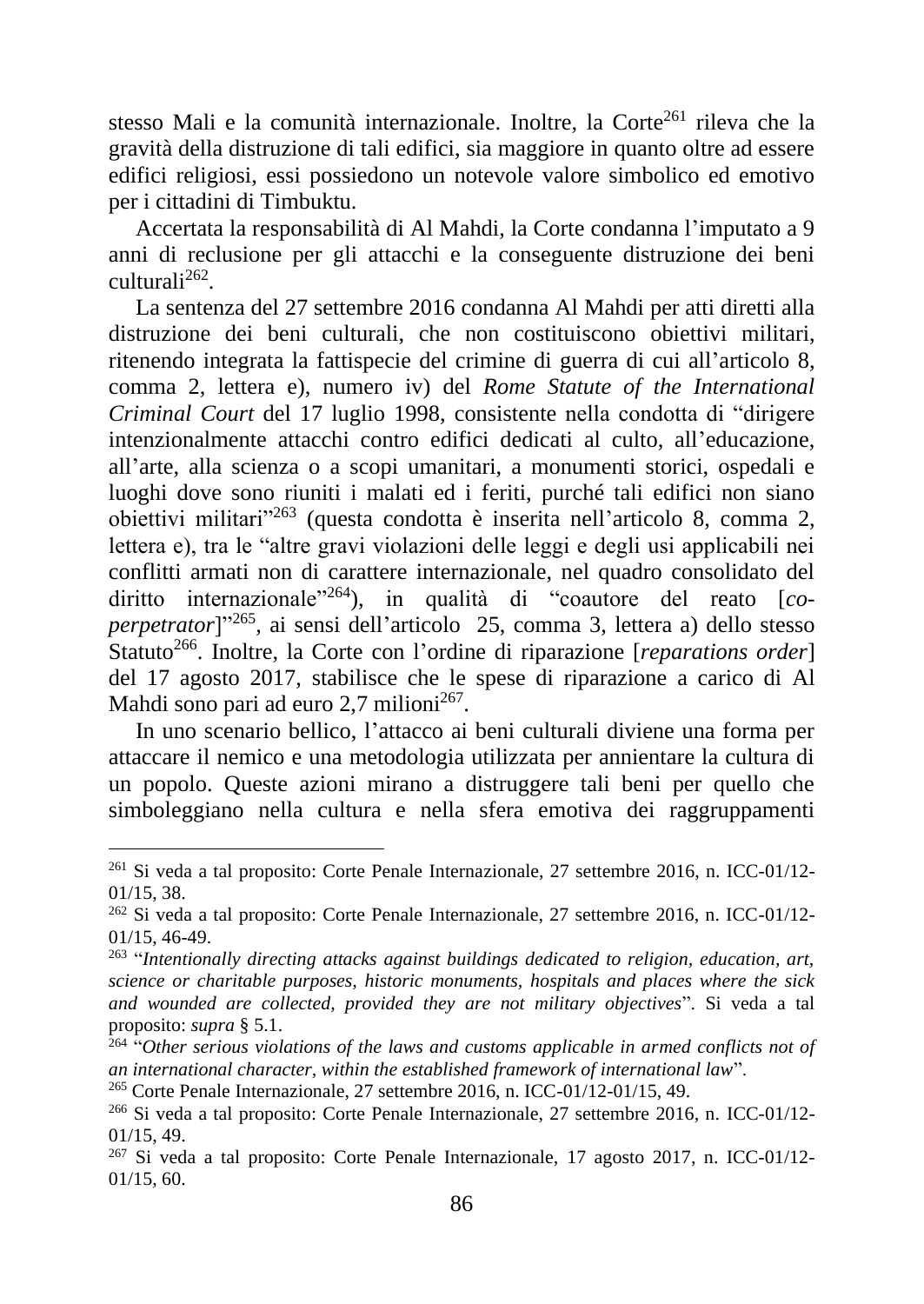avversari. Anche se l'attacco ai mausolei, in sé e per sé, non costituisce un attacco diretto alle persone, esso sortisce un effetto simile in quanto va a minare le basi culturali di un gruppo umano, la simbologia, i valori che rendono tale lo stesso gruppo. In particolare, tali azioni "trascendono l'ipotesi di un semplice danno, si caratterizzano in una preziosa perdita culturale, costituendo un modo di aggredire il nemico, annichilendo la sua cultura e tutto quello che essa possa rappresentare"<sup>268</sup> (Arantes, 2021, 226).

La Corte con tale sentenza affronta la questione della responsabilità internazionale per i crimini contro il patrimonio culturale (Arantes, 2021, 226).

Nello specifico, la stessa Corte rintraccia nelle condotte poste in essere gli estremi che integrano le disposizioni poste a tutela dei beni culturali nei conflitti armati.

Nei crimini perpetrati, secondo la ricostruzione operata dalla Corte, emergono diversi elementi che sono utili ai fini di ricondurre la vicenda nella categoria del genocidio culturale. I singoli attacchi ai beni culturali, come rileva la Corte<sup>269</sup>, sono frutto di uno stesso *modus operandi* e ciò denota una certa sistematicità. Si tratta di un disegno comune e della intenzionale volontà di colpire la sfera emozionale e simbolica del nemico, attraverso l'eliminazione dei suoi beni religiosi e simbolici. Pertanto, i crimini contro il patrimonio culturale, esaminati dalla Corte, possono essere ricondotti alla categoria del genocidio culturale.

Nello specifico, la Corte con questa sentenza di condanna per la distruzione dei beni culturali, pone le basi su cui si potrà poggiare la successiva e la futura giurisprudenza della Corte Penale Internazionale<sup>270</sup>.

In tal modo, si potrà concretizzare la tutela internazionale dei beni culturali, sanzionando le condotte della deliberata distruzione dei beni culturali, che si pongano come tecnica sistematica per annientare la cultura di un determinato gruppo umano, durante le fasi belliche.

<sup>268</sup> "*Transcendem a hipótese de um simples dano, caracterizando-se numa valiosa perda cultural, constituindo-se numa forma de agredir o inimigo, aniquilando sua cultura e tudo que ela possa representar*".

<sup>269</sup> Si veda a tal proposito: Corte Penale Internazionale, 27 settembre 2016, n. ICC-01/12- 01/15, 27.

<sup>270</sup> Si veda a tal proposito: Arantes, 2021, 219.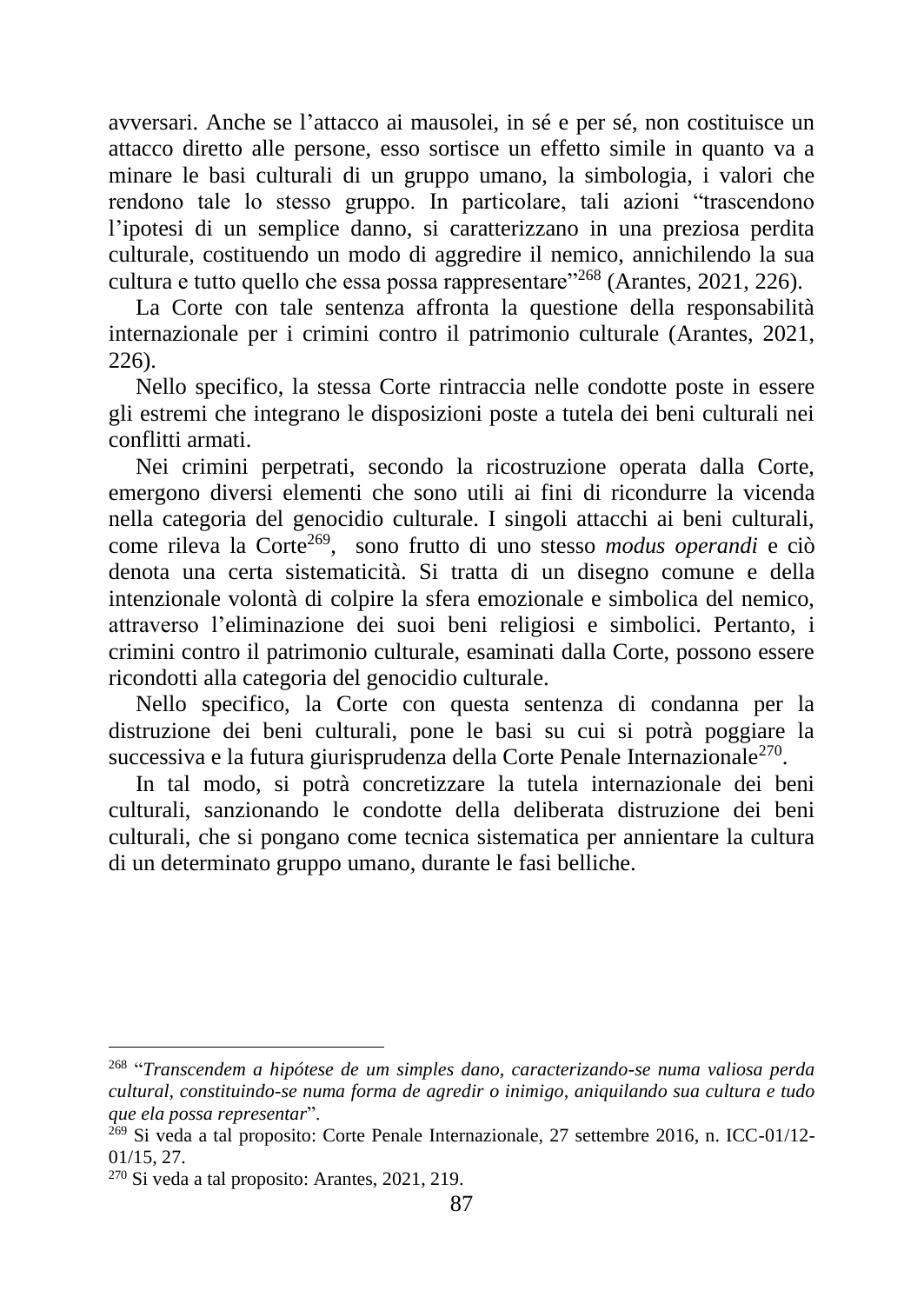### *7.3. La Commissione di verità e riconciliazione del Canada*

La Commissione di verità e riconciliazione del Canada [*The Truth and Reconciliation Commission of Canada*] pubblica nel 2015 il proprio *report* finale in sei volumi, assieme a un sommario ed a una *Calls to Action*.

In particolare, l'introduzione del sommario, intitolato *Honouring the Truth, Reconciling for the Future. Summary of the Final Report of the Truth and Reconciliation Commission of Canada*, si apre affermando che: "per oltre un secolo, gli obiettivi centrali della politica aborigena del Canada erano eliminare i governi aborigeni; ignorare i diritti degli aborigeni; risolvere i trattati; e, attraverso un processo di assimilazione, far sì che i popoli aborigeni cessassero di esistere come distinte entità giuridiche, sociali, culturali, religiose e razziali in Canada. L'istituzione e il funzionamento di scuole residenziali sono stati un elemento centrale di questa politica, che può essere meglio descritta come "genocidio culturale""<sup>271</sup> (The Truth and Reconciliation Commission of Canada, 2015, 1; Caligiuri, 2015, 705).

Dopo la riconduzione alla categoria del genocidio culturale dei fatti avvenuti in Canada a danno dei popoli indigeni per oltre un secolo, la Commissione di verità e riconciliazione precisa la differenza tra il genocidio fisico, quello biologico e quello culturale.

Il genocidio fisico consiste nell'uccisione degli individui che compongono un gruppo, quello biologico si sostanzia nella "distruzione della capacità riproduttiva di un gruppo"<sup>272</sup> (The Truth and Reconciliation Commission of Canada, 2015, 1). La Commissione di verità e riconciliazione delinea una definizione di genocidio culturale, con particolare riferimento al sistema delle scuole residenziali<sup>273</sup>. Essa afferma

<sup>271</sup> "*For over a century, the central goals of Canada's Aboriginal policy were to eliminate Aboriginal governments; ignore Aboriginal rights; terminate the Treaties; and, through a process of assimilation, cause Aboriginal peoples to cease to exist as distinct legal, social, cultural, religious, and racial entities in Canada. The establishment and operation of residential schools were a central element of this policy, which can best be described as "cultural genocide"*".

<sup>272</sup> "*Destruction of the group's reproductive capacity*".

<sup>273</sup> All'amministrazione delle scuole residenziali provvedevano spesso le istituzioni religiose (della chiesa cattolica, anglicana, unita di Cristo, metodista e presbiteriana). La *partnership* del governo con le varie chiese termina nel 1969 e molte di tali scuole vengono chiuse negli anni ottanta, anche se alcune scuole residenziali proseguono la propria attività fino alla fine degli anni novanta. Oltre alla separazione dalle famiglie di origine, la Commissione di verità e riconciliazione rileva che in alcuni casi anche i fratelli e le sorelle venivano separati. In particolare, con tali scuole avveniva l'educazione dei giovani all'insegna della cultura di matrice europea, venivano proibiti l'utilizzo delle lingue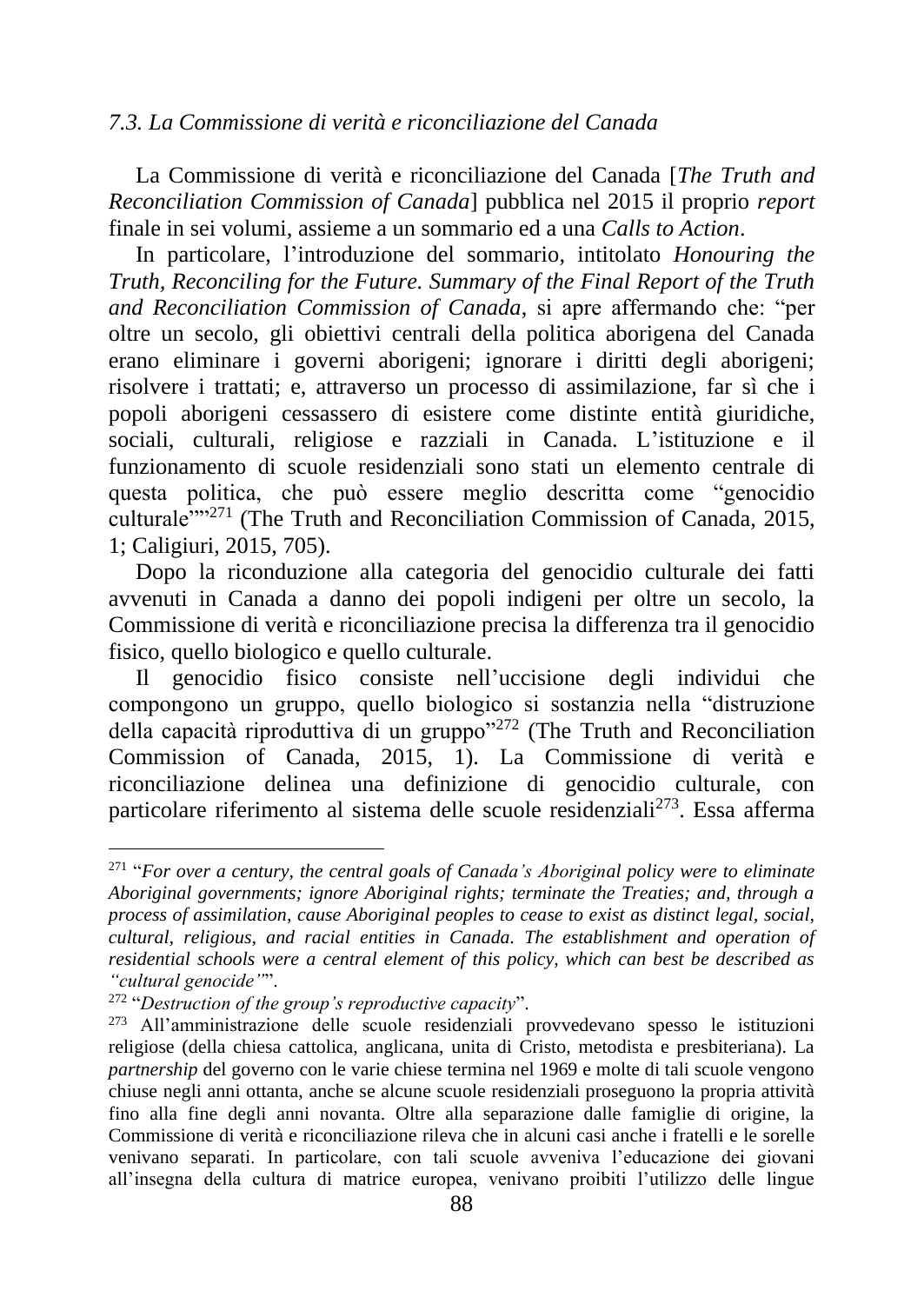che: "il genocidio culturale è la distruzione di quelle strutture e pratiche che consentono al gruppo di continuare come gruppo. Gli Stati coinvolti nel genocidio culturale hanno deciso di distruggere le istituzioni politiche e sociali del gruppo preso di mira. La terra viene confiscata, le popolazioni vengono trasferite con la forza e il loro movimento è limitato. Le lingue sono bandite. I *leader* spirituali sono perseguitati, le pratiche spirituali sono proibite e gli oggetti di valore spirituale sono confiscati e distrutti. E, cosa più significativa per il problema in questione, le famiglie vengono disgregate per impedire la trasmissione dei valori culturali e dell'identità da una generazione all'altra"<sup>274</sup> (The Truth and Reconciliation Commission of Canada, 2015, 1).

Dopo aver delineato la categoria del genocidio culturale, la Commissione di verità e riconciliazione riconduce l'azione del governo canadese al genocidio culturale. In particolare, essa rileva che: "nel trattare con gli aborigeni, il Canada ha fatto tutte queste cose"<sup>275</sup> (The Truth and Reconciliation Commission of Canada, 2015, 1).

La Commissione definisce la riconciliazione come "il ristabilimento di uno stato conciliante<sup>2276</sup> (The Truth and Reconciliation Commission of Canada, 2015, 6). La Commissione afferma che la riconciliazione auspicata "è stabilire e mantenere una relazione di reciproco rispetto tra i popoli aborigeni e non aborigeni  $[\dots]^{277}$  (The Truth and Reconciliation Commission of Canada, 2015, 6). Per far ciò, "ci deve essere la consapevolezza del passato, il riconoscimento del male che è stato inflitto,

indigene e le pratiche spirituali dei popoli nativi (come ad esempio la danza del sole). Inoltre, spesso si trattava di edifici non adeguati e l'educazione era improntata sul presupposto che le lingue, la civiltà europea e le religioni cristiane fossero superiori a quelle degli indigeni. Al termine del percorso di istruzione, vi erano casi in cui le chiese ed il governo organizzavano matrimoni per gli studenti e ciò era volto a eliminare le pratiche matrimoniali indigene (The Truth and Reconciliation Commission of Canada, 2015, 4-5).

<sup>274</sup> "*Cultural genocide is the destruction of those structures and practices that allow the group to continue as a group. States that engage in cultural genocide set out to destroy the political and social institutions of the targeted group. Land is seized, and populations are forcibly transferred and their movement is restricted. Languages are banned. Spiritual leaders are persecuted, spiritual practices are forbidden, and objects of spiritual value are confiscated and destroyed. And, most significantly to the issue at hand, families are disrupted to prevent the transmission of cultural values and identity from one generation to the next*".

<sup>275</sup> "*In its dealing with Aboriginal people, Canada did all these things*".

<sup>276</sup> "*The re-establishment of a conciliatory state*".

<sup>277</sup> "*Is about establishing and maintaining a mutually respectful relationship between Aboriginal and non-Aboriginal peoples* […]".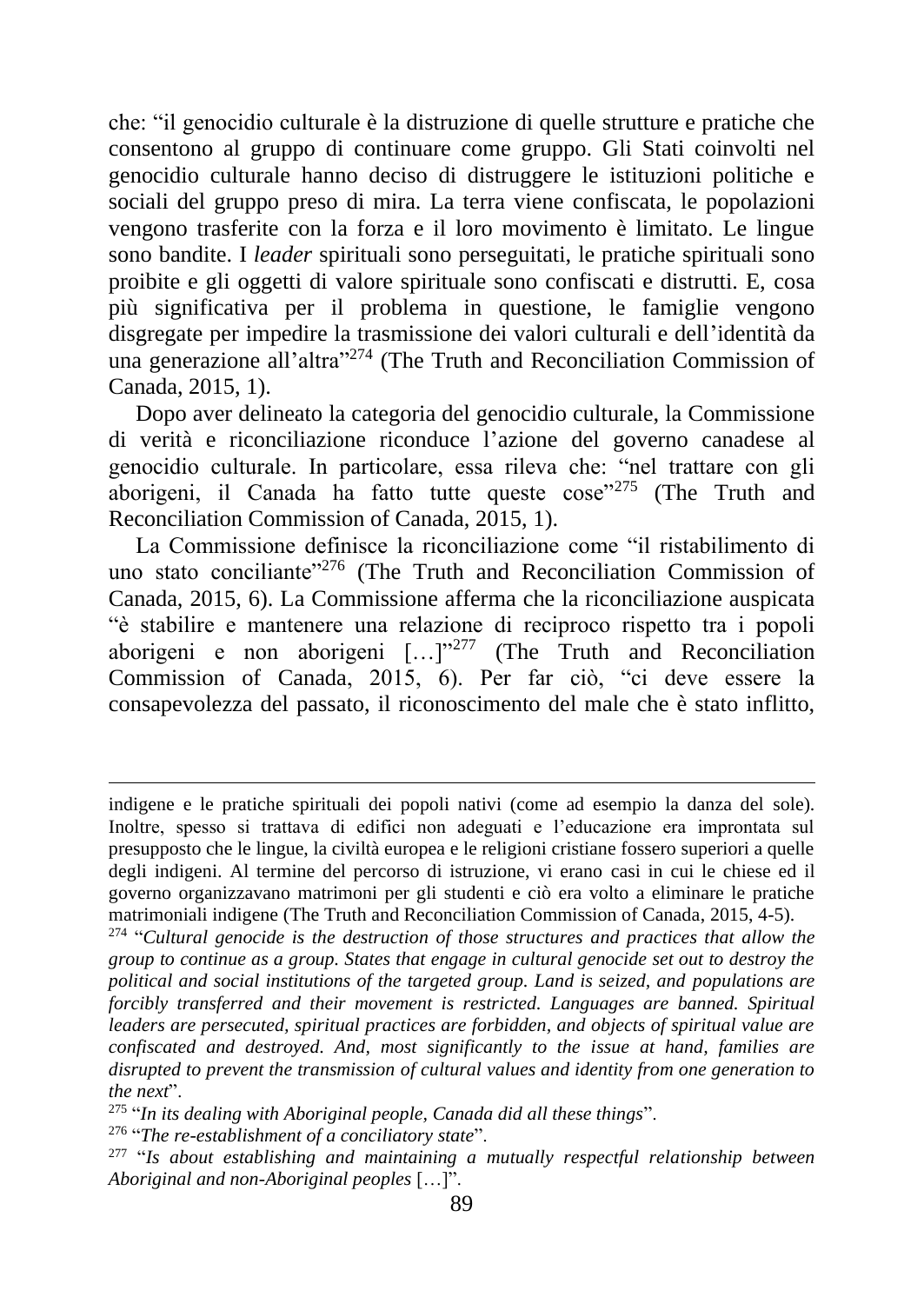l'espiazione per le cause e l'azione per cambiare il comportamento"<sup>278</sup> (The Truth and Reconciliation Commission of Canada, 2015, 6-7).

L'attività della Commissione volta alla riconciliazione parte dal passato. Essa riconosce nelle condotte poste in essere dal Governo e, più in generale, da varie istituzioni il genocidio culturale, commesso a danno delle popolazioni native.

Si tratta, nello specifico, di una forma di genocidio perpetrato attraverso atti tesi ad eliminare la cultura dei popoli indigeni, le loro pratiche, le loro istituzioni e procedere ad un processo di assimilazione dei membri di tali gruppi all'interno della cultura di matrice europea.

Queste pratiche, che conducono ad una spersonalizzazione degli individui, alla eliminazione della loro identità collettiva, portate avanti intenzionalmente e sistematicamente, minano dalle fondamenta lo stesso gruppo e, giorno dopo giorno, lo sgretolano.

La Commissione vuole riparare a tali torti e mostrare la strada perché tutti gli individui che compongono il Paese vivano all'insegna del rispetto reciproco.

### **8. Conclusioni**

La presente monografia, intitolata *Il genocidio culturale*, si pone l'obiettivo di analizzare tale fenomeno.

L'intento dell'autore nel susseguirsi dei capitoli è quello di definire il genocidio culturale, capire la sua natura e determinare se l'utilizzo di tale categoria sia una strada percorribile per fornire una adeguata tutela del patrimonio culturale materiale e immateriale nelle situazioni in cui esso sia aggredito, per il fine dell'annientamento di un determinato gruppo umano (etnico, razziale e religioso).

Il termine ʽgenocidio' è coniato da Raphaël Lemkin (1944, 79), il quale, dopo aver ricostruito l'etimologia del termine, ne fornisce la definizione.

In tale definizione sono ricompresi il genocidio fisico, quello biologico e quello che viene perpetrato con l'attacco alla cultura o ai valori fondanti un determinato gruppo umano (etnico, religioso o razziale).

La particolarità del genocidio risiede nell'intento. L'intento genocidiario consiste nel fine di distruggere, in tutto o in parte, un determinato gruppo, che può essere oggetto di diversi attacchi.

<sup>278</sup> "*There has to be awareness of the past, acknowledgement of the harm that has been inflicted, atonement for the causes, and action to change behaviour*".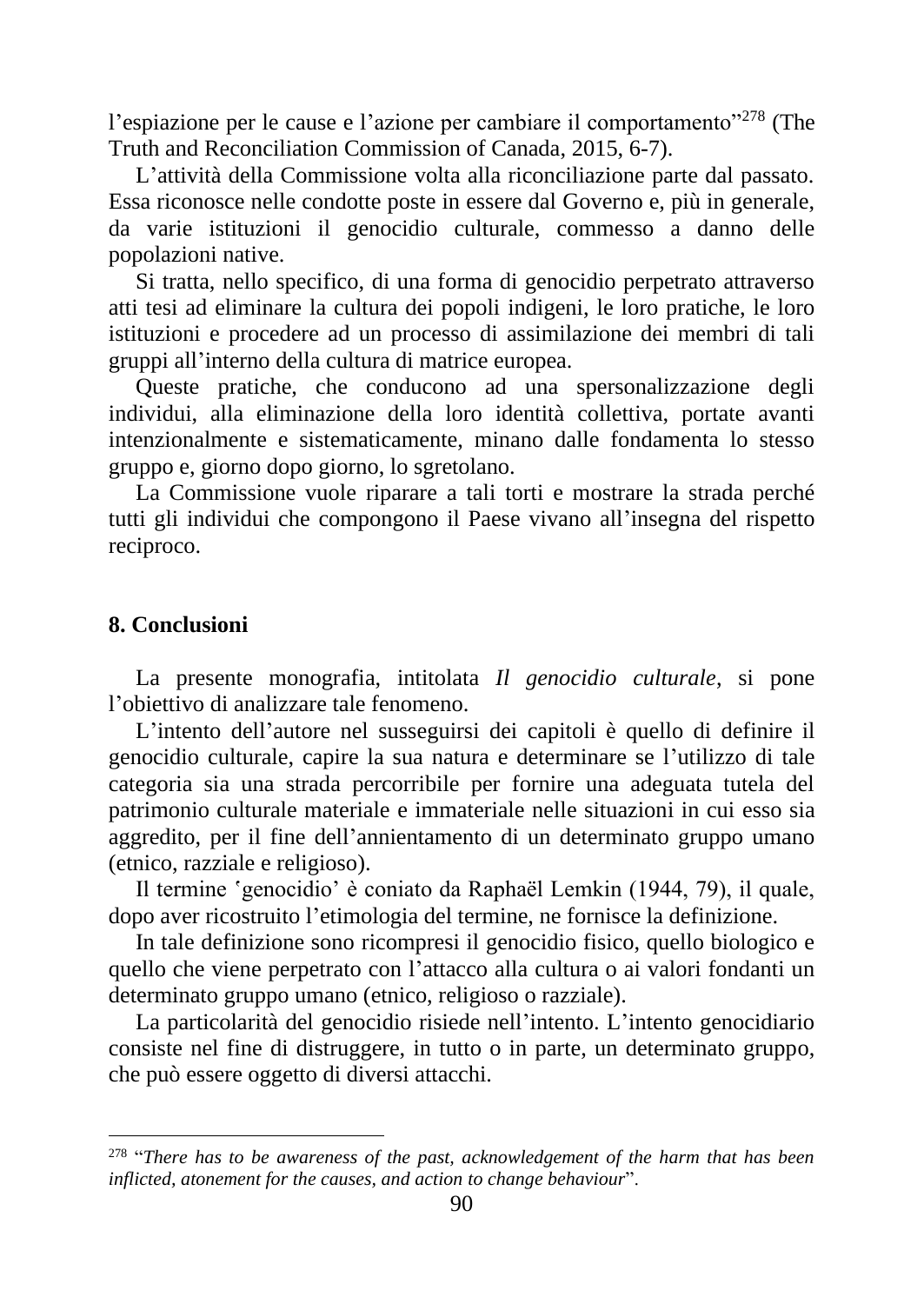La categoria del genocidio culturale non ha molta fortuna, in quanto la *Convention on the Prevention and Punishment of the Crime of Genocide* del 1948, nella sua stesura finale non procede a codificarlo. Nonostante questo silenzio riguardo al genocidio culturale, esso riappare in modo più o meno implicito in successivi testi internazionali e popola le discussioni della dottrina.

L'autore sottolinea nella presente monografia, a più riprese, l'importanza della categoria genocidiaria che fa riferimento ad attacchi mossi contro il patrimonio culturale di un determinato gruppo. Queste aggressioni a danno di un determinato gruppo umano, sortiscono lo stesso effetto del genocidio fisico e biologico: la distruzione totale o parziale di un determinato gruppo.

Contro gli attacchi al patrimonio culturale, deliberati e mossi dall'intenzione di colpire la cultura di un popolo, è presente una protezione internazionale, quando avvengono nel contesto di un conflitto armato, ma vi è la necessità di prevedere la categoria del genocidio culturale per intervenire e perseguire i responsabili di condotte, che all'atto pratico si sostanziano nella medesima distruzione di un gruppo umano in un contesto all'apparenza non bellico.

In questo percorso, capitolo per capitolo, volto a comprendere la categoria del genocidio culturale, l'autore parte dalla definizione di patrimonio culturale, una definizione spesso non univocamente condivisa a livello internazionale. Un aspetto importante nell'analisi del concetto del patrimonio culturale è quello relativo alla sua accezione come espressione dell'identità di una comunità.

Il secondo passo, che si rende necessario al fine di cogliere la categoria in esame, è quello che consiste nella definizione e analisi del genocidio.

Il vero centro della presente monografia è posto, in seguito, nella parte relativa al genocidio culturale, dove viene analizzata la sua definizione, la sua presenza e la sua mancanza in alcune fonti internazionali e nella sottolineatura dei vantaggi e degli svantaggi connessi alla previsione di tale categoria.

L'attenzione va, poi, a soffermarsi sulle disposizioni dettate in materia di protezione dei beni culturali nei conflitti armati. Tale parte è volutamente trattata al fine di comprendere il caso Al Mahdi, analizzato tra i casi rinvenuti dall'autore.

Le condotte del genocidio culturale sono prese in esame, in quanto funzionali per comprendere i casi analizzati nell'ultima parte.

Lo scopo della presente monografia è quello di porre l'accento sulla categoria del genocidio culturale. Seppur essa, dopo essere stata concepita da Lemkin nel 1944, ascritta tra i crimini di guerra per i quali il Tribunale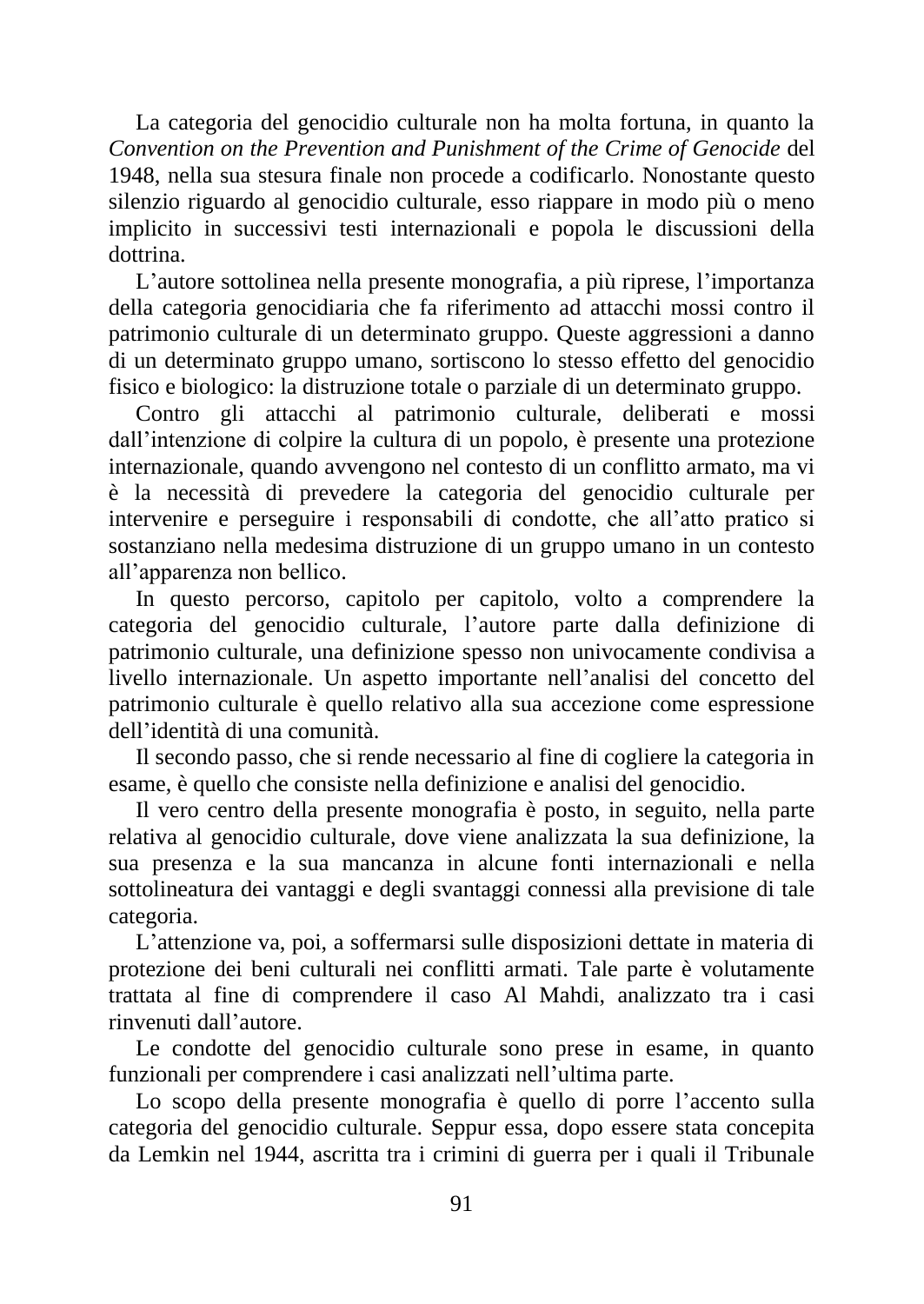Supremo Nazionale della Polonia nel 1946 condanna Artur Greiser, viene trascurata nel tempo da alcuni testi, che rivestono una notevole importanza a livello internazionale, come la *Convention on the Prevention and Punishment of the Crime of Genocide* del 1948.

La categoria del genocidio culturale riaffiora in successivi testi, a volte sommessamente, e, a volte in maniera dirompente, popola i discorsi nello scenario dottrinale globale.

Gli elementi di tale categoria sono talvolta esplicitati, come avviene nel rapporto finale della *The Truth and Reconciliation Commission of Canada* (2015) e, in certe circostanze, letti tra le righe, come nella sentenza emessa nei confronti di Al Mahdi.

L'interesse per il genocidio culturale emerge dalla numerosa bibliografia a riguardo e sorge dall'importanza che la stessa categoria conquista nelle riflessioni degli autori, più o meno contemporanei.

La sorpresa suscitata da questa categoria riguarda la sua mancata emancipazione. Se la sentenza che definisce la vicenda processuale relativa al caso Greiser poteva spalancare un portone per l'affermazione di tale nuova categoria, intesa come crimine contro l'umanità, crimine di guerra, crimine contro un gruppo umano, essa non ottiene il giusto riconoscimento negli anni successivi. Nonostante il passaggio dal *Projet de Convention sur le Crime de Génocide* del 26 giugno 1947, redatto dal Segretario Generale dell'Organizzazione delle Nazioni Unite, alla *Draft Convention on Prevention and Punishment of the Crime of Genocide* del 19 maggio 1948, elaborata dall'*Ad Hoc Committee on Genocide* dell'*Economic and Social Council* dell'Organizzazione delle Nazioni Unite, ammorbidisce la categoria del genocidio culturale ed il passaggio alla versione definitiva della *Convention on the Prevention and Punishment of the Crime of Genocide* del 1948 espunge ogni riferimento al genocidio culturale, tale categoria non cessa di destare curiosità e coinvolgimento.

Il successo di tale categoria sta nel fatto che essa prevede una tipologia di genocidio compiuto, senza un attacco fisico o biologico diretto alle persone, che sono parte di un gruppo (etnico, religioso e razziale), attraverso una aggressione sistematica del patrimonio culturale, della cultura, dei valori che rendono tale un gruppo umano, con l'intento genocidiario di annichilire il medesimo gruppo.

Il genocidio culturale costituisce un fenomeno storicamente osservabile in tutti i suoi elementi ed è auspicabile che negli anni a venire cresca la sua repressione a livello internazionale, in quanto va a minare le stesse fondamenta di una società, di un determinato gruppo umano e della sua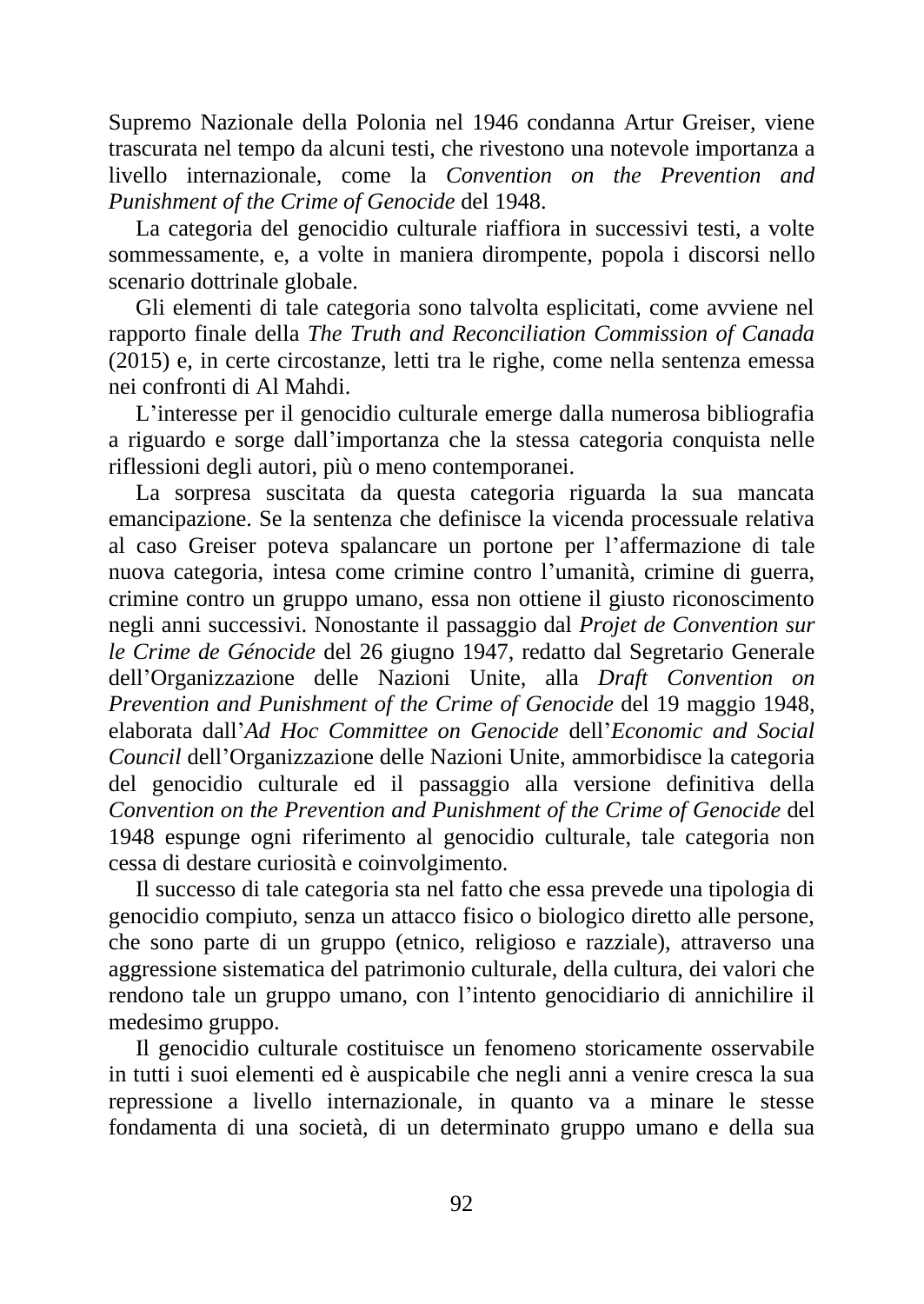identità collettiva, fino a sgretolare e far scomparire il medesimo gruppo umano.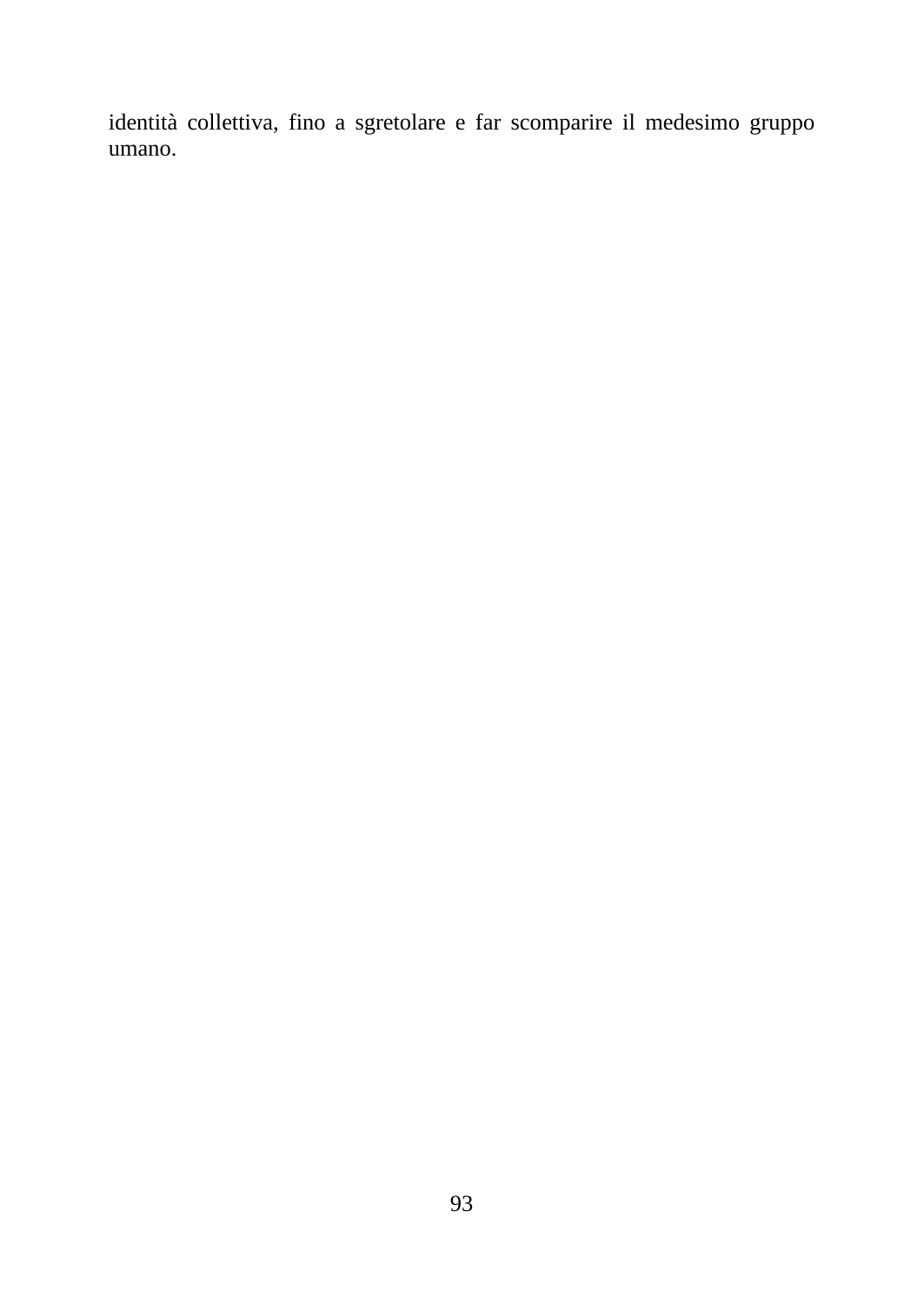#### **Bibliografia**

Aguilar Domínguez, A., 2015, "Protección de bienes culturales en caso de conflicto armado", *Amicus Curiae*, 1, 5, 65-98, disponibile in: [http://www.revistas.unam.mx/index.php/amicus/article/view/54584,](http://www.revistas.unam.mx/index.php/amicus/article/view/54584) ultimo accesso: 19 marzo 2022.

Alemán Carmona, A., 2006, "Los museos como instrumentos educativos", *Cultura*, 20, 13-30, disponibile in: [https://www.revistacultura.com.pe/portfolio-item/cultura-20/,](https://www.revistacultura.com.pe/portfolio-item/cultura-20/) ultimo accesso: 19 marzo 2022.

Ansión, J., 1994, "La interculturalidad como proyecto moderno", *Páginas*, 129, 9-16.

Antolisei, F., 1980, *Manuale di diritto penale. Parte generale* [ottava edizione riveduta e aggiornata da L. Conti], Giuffrè, Milano.

Arantes, C.C., 2021, "Tribunal Penal Internacional: O Caso Al Mahdi e a Responsabilização Internacional por Crimes de Genocídio Cultural", *Revista Jurídica Luso-Brasileira*, 7, 2, 217-228, disponibile in: [http://www.cidp.pt/publicacao/revista-juridica-lusobrasileira-ano-7-2021-n-](http://www.cidp.pt/publicacao/revista-juridica-lusobrasileira-ano-7-2021-n-2/214)[2/214,](http://www.cidp.pt/publicacao/revista-juridica-lusobrasileira-ano-7-2021-n-2/214) ultimo accesso: 19 marzo 2022.

Arévalo, J.M., 2004, "La tradición, el patrimonio y la identidad", *Revista de Estudios Extremeños*, 60, 3, 925-956.

Argan, G.C., 2005, *História da arte como história da cidade* [tradução Pier Luigi Cabra, 5° ed.], Martins Fontes, São Paulo.

Aristóteles, 2001, *Ética a Nicómaco* [introducción, traducción y notas de José Luis Calvo Martínez], Alianza Editorial, Madrid.

Avilés Flores, P., 2011, "El patrimonio cultural. Guerra, reconstrucción y valoración", *Revista de la Inquisición (Intoleracia y Derechos Humanos)*, 15, 87-118.

Baldacci, V., 2014, "Tre diverse concezioni del patrimonio culturale", *Cahiers d'études italiennes* [Online], 18, 47-59, disponibile in: [http://journals.openedition.org/cei/1518,](http://journals.openedition.org/cei/1518) ultimo accesso: 19 marzo 2022.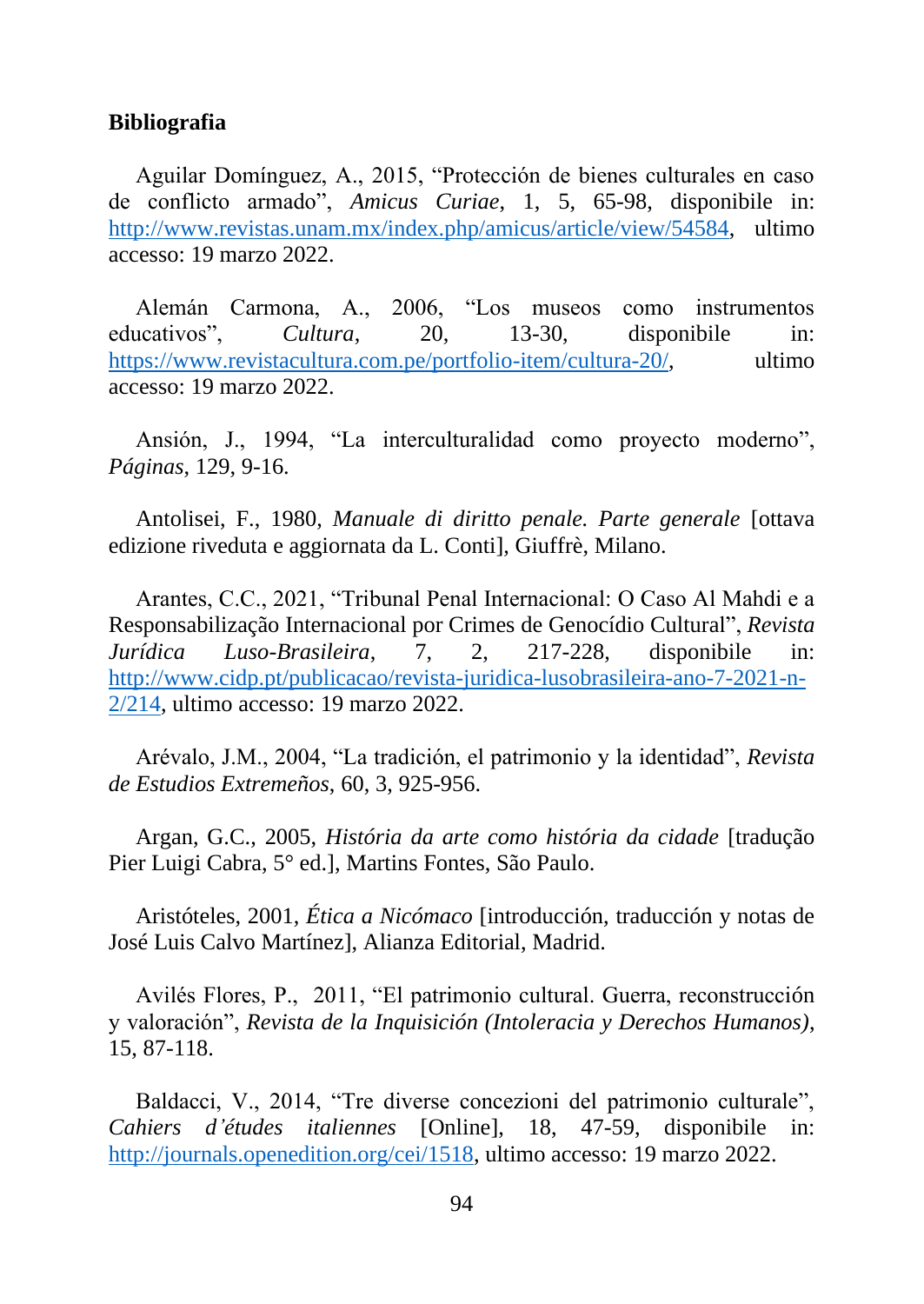Bericat, E., 2016, Cultura y sociedad. In: Iglesias de Ussel, J., Trinidad Requena, A., Soriano Miras, R.M. (Eds.), *La sociedad desde la sociología. Una introducción a la sociología general*, Tecnos, Madrid, 123-152.

Bilotti, D., 2019, "Considerazioni sul genocidio: ipotesi di comparazione e conseguenze nella tutela del diritto di libertà religiosa", *Rivista telematica (www.statoechiese.it)*, 9, 1-44, disponibile in: [https://www.statoechiese.it/it/contributi/considerazioni-sul-genocidio](https://www.statoechiese.it/it/contributi/considerazioni-sul-genocidio-ipotesi-di-comparazione-e-conseguenze-nella-tu)[ipotesi-di-comparazione-e-conseguenze-nella-tu,](https://www.statoechiese.it/it/contributi/considerazioni-sul-genocidio-ipotesi-di-comparazione-e-conseguenze-nella-tu) ultimo accesso: 19 marzo 2022.

Bonfil Batalla, G., 1982, El etnodesarrollo: sus premisas jurídicas, políticas y de organización. In: Bonfil Batalla, G., Ibarra, M., Varese, S., Verissimo, D., Tumiri, J., et al., Rojas Aravena, F. (Ed.), *América Latina: Etnodesarrollo y Etnocidio*, Ediciones FLACSO, San José, 131-145.

Bortolotto, C., 2014, "La problemática del patrimonio cultural inmaterial", *Culturas. Revista de Gestión Cultural*, 1, 1, 1-22, disponibile in: [https://polipapers.upv.es/index.php/cs/article/view/3162,](https://polipapers.upv.es/index.php/cs/article/view/3162) ultimo accesso: 19 marzo 2022.

Burgess, A., 1983, "Preservar el tesoro de las lenguas", *El Correo de la UNESCO*, 36, 7, julio 1983, 4-5, disponibile in: [https://unesdoc.unesco.org/ark:/48223/pf0000055451\\_spa,](https://unesdoc.unesco.org/ark:/48223/pf0000055451_spa) ultimo accesso: 19 marzo 2022.

Caligiuri, A., 2015, "La Commissione verità e riconciliazione del Canada e la riscoperta del concetto di 'genocidio culturale'", *Diritti umani e diritto internazionale*, 9, 3, 705-710.

Cerulli, F., 2017, "Cultural Genocide in International Law (Il Genocidio Culturale nel Diritto Internazionale)", *Science & Philosophy*, 5, 1, 109-128, disponibile in:  $\overline{a}$  in: [http://eiris.it/ojs/index.php/scienceandphilosophy/article/view/347,](http://eiris.it/ojs/index.php/scienceandphilosophy/article/view/347) ultimo accesso: 19 marzo 2022.

Coelho, R.F.P., 2007, "Cultural genocide and the conservative approach of the genocide convention", *Teoria e Cultura*, 2, 1 e 2, disponibile in: [https://periodicos.ufjf.br/index.php/TeoriaeCultura/issue/view/557,](https://periodicos.ufjf.br/index.php/TeoriaeCultura/issue/view/557) ultimo accesso: 19 marzo 2022.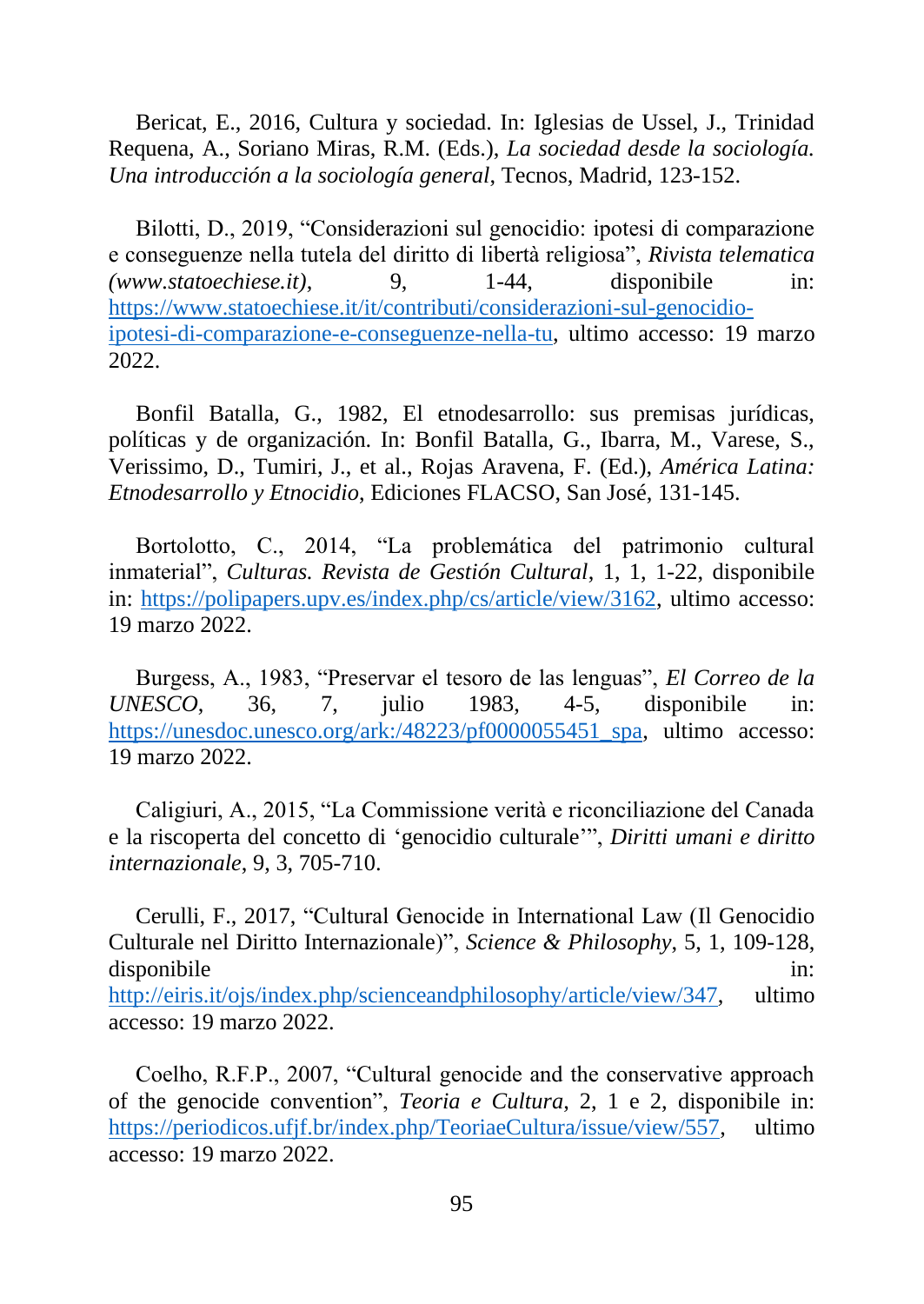Corso, R., 1923, Folklore, Casa Editrice Leonardo Da Vinci, Roma.

De Santos-Olmos, L., 2018, "El patrimonio inmaterial", *Arte, Individuo y Sociedad*, 30, 2, 431-432, disponibile in: [https://revistas.ucm.es/index.php/ARIS/article/view/51326,](https://revistas.ucm.es/index.php/ARIS/article/view/51326) ultimo accesso: 19 marzo 2022.

Descola, P., 2011, Más allá de la naturaleza y de la cultura. In: Montenegro Martínez, L. (Ed.), *Cultura y Naturaleza. Aproximaciones a propósito del bicentenario de la independencia de Colombia*, Jardín Botánico de Bogotá, José Celestino Mutis, Bogotá, 76-98.

Drumbl, M.A. 2013, 'Germans are the Lords and Poles are the Servants': The Trial of Arthur Greiser in Poland, 1946. In: Heller, K.J., Simpson, G. (Eds.), *The Hidden Histories of War Crimes Trials*, Oxford University Press, Oxford, 411-429.

Espinosa Arango, M.L., 2007, "Memoria cultural y el continuo del genocidio: lo indígena en Colombia", *Antípoda. Revista de Antropología y Arqueología*, 5, 53-73, disponibile in: [https://revistas.uniandes.edu.co/doi/abs/10.7440/antipoda5.2007.03,](https://revistas.uniandes.edu.co/doi/abs/10.7440/antipoda5.2007.03) ultimo accesso: 19 marzo 2022.

Flores, M. 2018, Il genocidio tra storia, diritto e politica. In: Zagato, L., Candiotto, L. (Eds.), *Il genocidio. Declinazioni e risposte di inizio secolo*, Giappichelli, Torino, 3-13.

Frulli, M., 2007, Distruzione dei beni culturali e crimine di genocidio: l'evoluzione della giurisprudenza del Tribunale penale internazionale per la ex-Jugoslavia. In: Benvenuti, P., Sapienza, R. (Eds.), La tutela internazionale dei beni culturali nei conflitti armati, Giuffrè, Milano, 253- 274.

Fyle, C.N., 1983, "La lengua, soporte de la identidad cultural", *El Correo de la UNESCO*, 36, 7, julio 1983, 6-7, disponibile in: https://unesdoc.unesco.org/ark:/48223/pf0000055452 spa, ultimo accesso: 19 marzo 2022.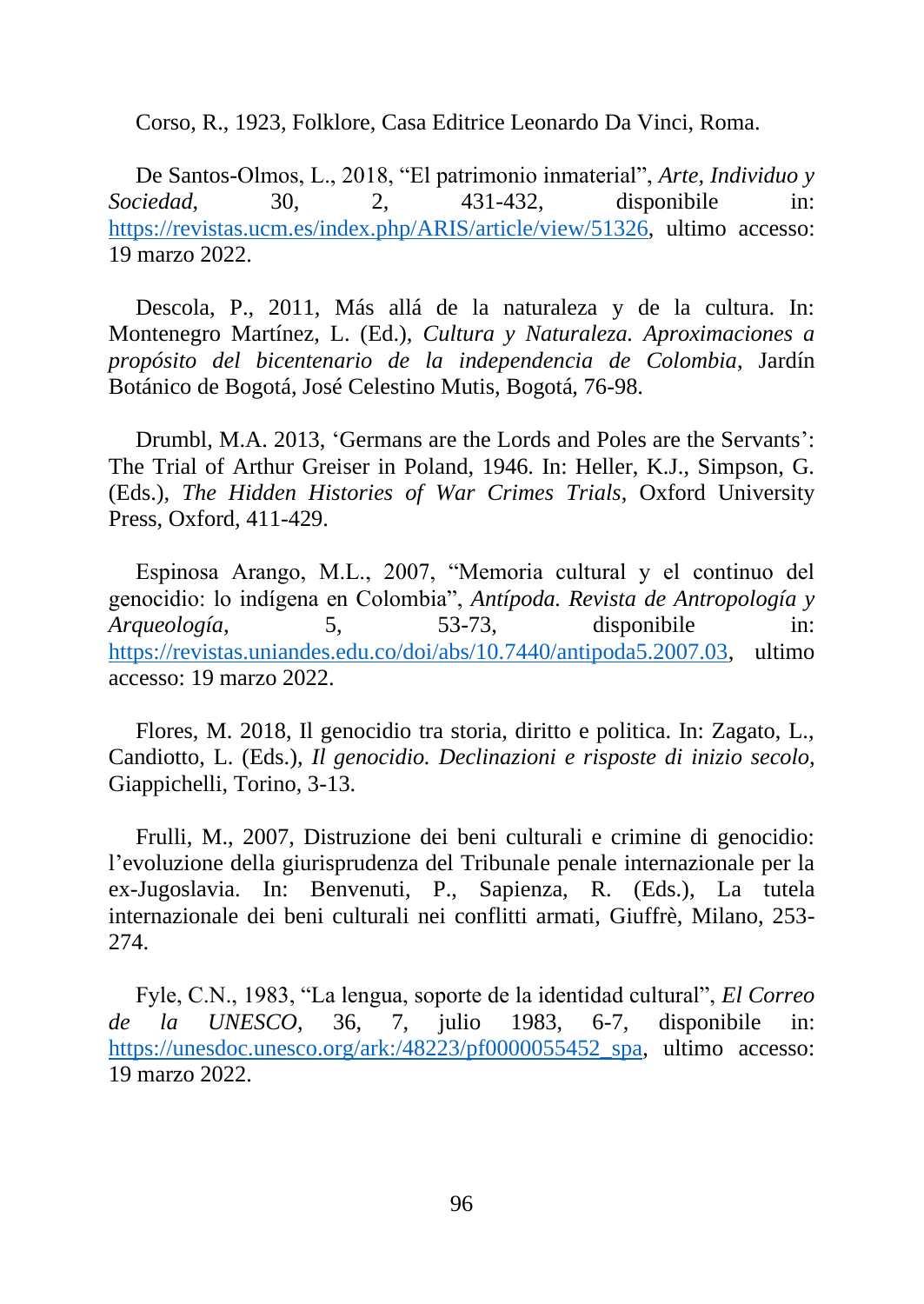Galgano, F., 2019, *Diritto privato* [diciottesima edizione con 7 tavole di diritto comparato a cura di Nadia Zorzi Galgano], Wolters Kluwer Italia S.r.l. - CEDAM, Milano.

García García, J.L., 1998, "De la cultura como patrimonio al patrimonio cultural", *Política y Sociedad*, 27, 9-20, disponibile in: [https://revistas.ucm.es/index.php/POSO/article/view/POSO9898130009A,](https://revistas.ucm.es/index.php/POSO/article/view/POSO9898130009A) ultimo accesso: 19 marzo 2022.

Geertz, C., 1973, *The interpretation of cultures*. *Selected essays*, Basic Books, Inc., New York.

Giuricin, E., 2016, "L'identità amputata: I concetti di "Genocidio culturale" e di "Etnocidio" rapportati all'esperienza dell'esodo degli italiani dall'Istria, da Fiume e dalla Dalmazia", *Ricerche sociali*, 23, 87-106, disponibile in: [https://crsrv.org/editoria/ricerche-sociali/ricerche-sociali-](https://crsrv.org/editoria/ricerche-sociali/ricerche-sociali-23/ezio-giuricin-l-identita-amputata-i-concetti-di-genocidio-culturale-e-di-etnocidio-rapportati-all-esperienza-dell-esodo-degli-italiani-dall-istria-da-fiume-e-dalla-dalmazia)[23/ezio-giuricin-l-identita-amputata-i-concetti-di-genocidio-culturale-e-di](https://crsrv.org/editoria/ricerche-sociali/ricerche-sociali-23/ezio-giuricin-l-identita-amputata-i-concetti-di-genocidio-culturale-e-di-etnocidio-rapportati-all-esperienza-dell-esodo-degli-italiani-dall-istria-da-fiume-e-dalla-dalmazia)[etnocidio-rapportati-all-esperienza-dell-esodo-degli-italiani-dall-istria-da](https://crsrv.org/editoria/ricerche-sociali/ricerche-sociali-23/ezio-giuricin-l-identita-amputata-i-concetti-di-genocidio-culturale-e-di-etnocidio-rapportati-all-esperienza-dell-esodo-degli-italiani-dall-istria-da-fiume-e-dalla-dalmazia)[fiume-e-dalla-dalmazia,](https://crsrv.org/editoria/ricerche-sociali/ricerche-sociali-23/ezio-giuricin-l-identita-amputata-i-concetti-di-genocidio-culturale-e-di-etnocidio-rapportati-all-esperienza-dell-esodo-degli-italiani-dall-istria-da-fiume-e-dalla-dalmazia) ultimo accesso: 19 marzo 2022.

Grandi, C., 2016, *Neuroscienze e responsabilità penale. Nuove soluzioni per problemi antichi?*, Giappichelli, Torino.

Gualdani, A., 2019, "I beni culturali immateriali: una categoria in cerca di autonomia", *Aedon - Rivista di arti e diritto online*, 1, disponibile in: [http://www.aedon.mulino.it/archivio/2019/1/gualdani.htm,](http://www.aedon.mulino.it/archivio/2019/1/gualdani.htm) ultimo accesso: 19 marzo 2022.

Hernández Cardona, F.X., Santacana Mestre, J., 2009, "Las museografías emergentes en el espacio europeo occidental", *Her&Mus. Heritage & Museography* [en línea], 1, 8-20, disponibile in: [https://raco.cat/index.php/Hermus/article/view/314651,](https://raco.cat/index.php/Hermus/article/view/314651) ultimo accesso: 19 marzo 2022.

Hernández Hernández, F., 1992, "Evolución del concepto de museo", *Revista General de Información y Documentación*, 2, 1, 85-97, disponibile in:

[https://revistas.ucm.es/index.php/RGID/article/view/RGID9292120085A,](https://revistas.ucm.es/index.php/RGID/article/view/RGID9292120085A) ultimo accesso: 19 marzo 2022.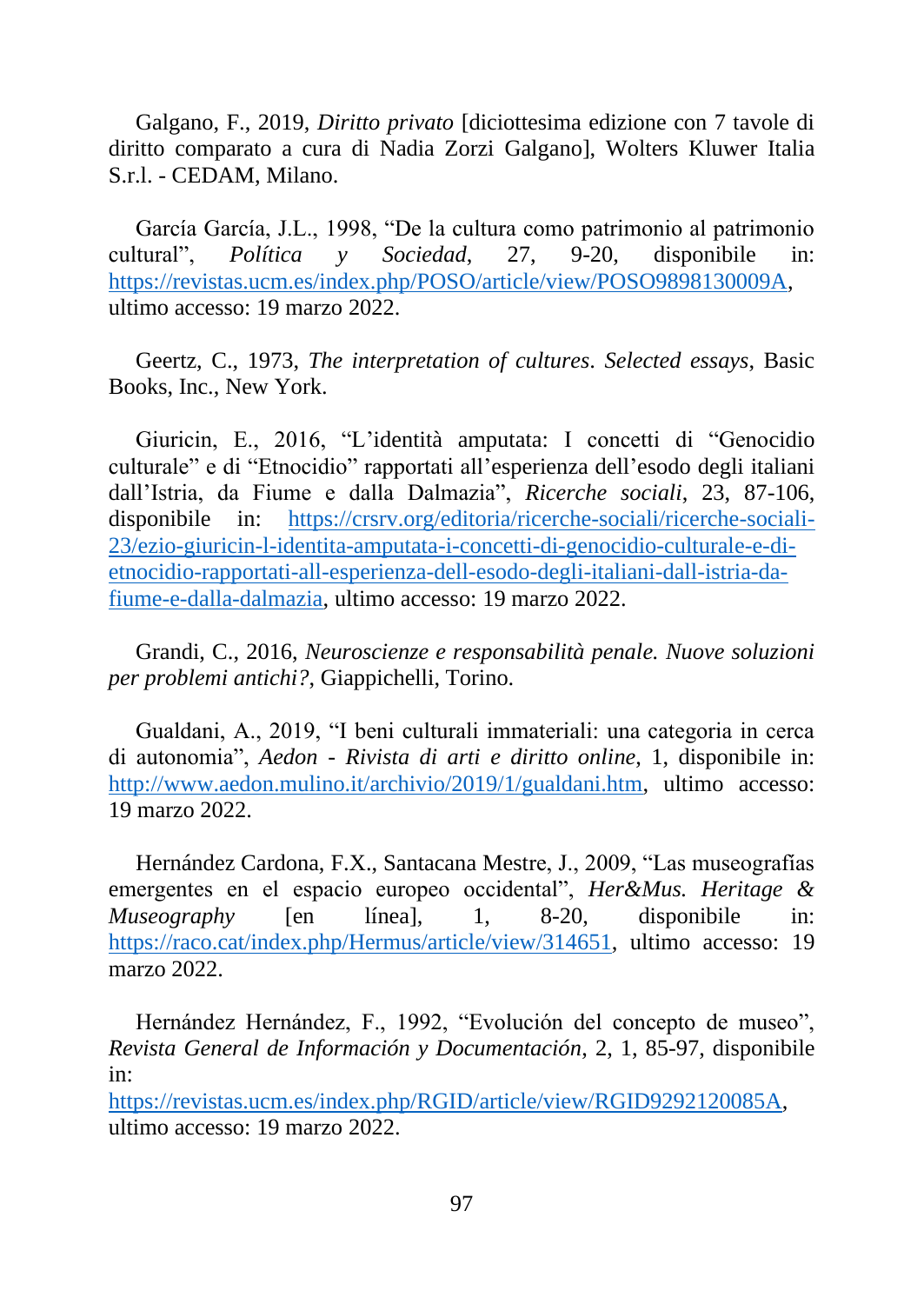International Committee of the Red Cross (ICRC), a, *Treaties, States Parties and Commentaries. Convention (II) with Respect to the Laws and Customs of War on Land and its annex: Regulations concerning the Laws and Customs of War on Land. The Hague, 29 July 1899*, disponibile in: [https://ihl-](https://ihl-databases.icrc.org/applic/ihl/ihl.nsf/Treaty.xsp?action=openDocument&documentId=CD0F6C83F96FB459C12563CD002D66A1)

[databases.icrc.org/applic/ihl/ihl.nsf/Treaty.xsp?action=openDocument&doc](https://ihl-databases.icrc.org/applic/ihl/ihl.nsf/Treaty.xsp?action=openDocument&documentId=CD0F6C83F96FB459C12563CD002D66A1) [umentId=CD0F6C83F96FB459C12563CD002D66A1,](https://ihl-databases.icrc.org/applic/ihl/ihl.nsf/Treaty.xsp?action=openDocument&documentId=CD0F6C83F96FB459C12563CD002D66A1) ultimo accesso: 19 marzo 2022.

International Committee of the Red Cross (ICRC), b, *Treaties, States Parties and Commentaries. Project of an International Declaration concerning the Laws and Customs of War. Brussels, 27 August 1874*, disponibile in: [https://ihl-databases.icrc.org/ihl/INTRO/135,](https://ihl-databases.icrc.org/ihl/INTRO/135) ultimo accesso: 19 marzo 2022.

International Committee of the Red Cross (ICRC), c, Treaties, States Parties and Commentaries. *The Laws of War on Land. Oxford, 9 September 1880*, disponibile in: [https://ihl](https://ihl-databases.icrc.org/ihl/INTRO/140?OpenDocument)[databases.icrc.org/ihl/INTRO/140?OpenDocument,](https://ihl-databases.icrc.org/ihl/INTRO/140?OpenDocument) ultimo accesso: 19 marzo 2022.

Le Goff, J., 1978, *Documento/Monumento*. In: Romano, R. (Ed.), *Enciclopedia: 5. Divino-Fame*, Einaudi, Torino, 38-43.

Lemkin, R., 1944, *Axis Rule in Occupied Europe. Laws of Occupation, Analysis of Government, Proposals for Redress*, Carnegie Endowment for International Peace, Washington.

Lemkin, R., 1946, "Genocide", *The American Scholar*, 15, 2, 227-230.

Lemkin, R., 2013, *Totally Unofficial. The Autobiography of Raphael Lemkin* [Edited by Donna-Lee Frieze], Yale University Press, New Haven & London.

Leotta, C.D., 2012, "L'*intent to destroy* nel crimine di genocidio. Un esame della giurisprudenza internazionale", *Archivio Penale*, 3, 1-25 disponibile in: [https://archiviopenale.it/fascicolo-n-3--settembre-dicembre-](https://archiviopenale.it/fascicolo-n-3--settembre-dicembre-2012-(web)/fascicoli-archivio/132)[2012-\(web\)/fascicoli-archivio/132,](https://archiviopenale.it/fascicolo-n-3--settembre-dicembre-2012-(web)/fascicoli-archivio/132) ultimo accesso: 19 marzo 2022.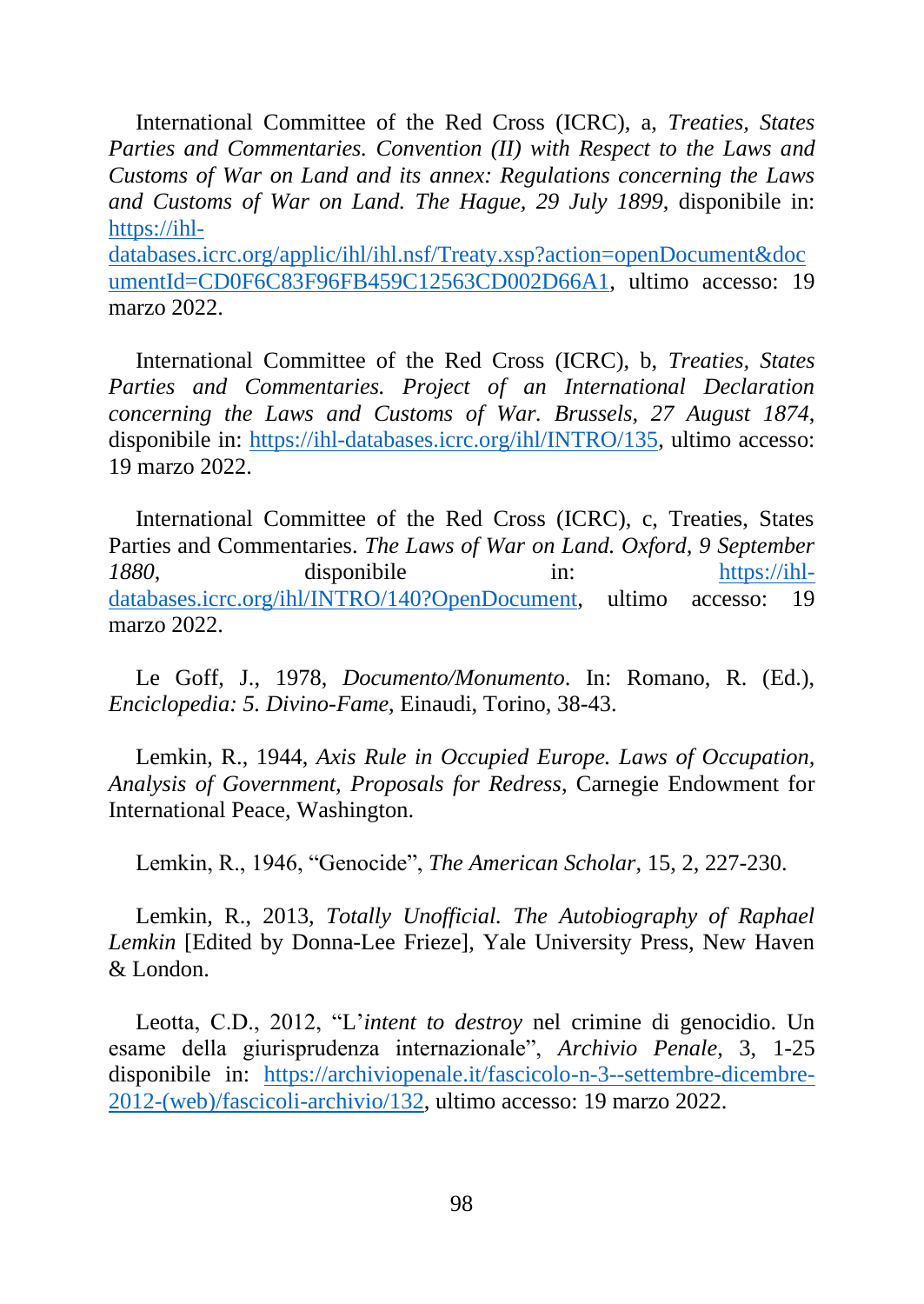Londres Fonseca, M.C., 2005, *O patrimônio em processo. Trajetória da política federal de preservação no Brasil* [2 Edição], Editora UFRJ/Minc-Iphan, Rio de Janeiro.

Mantovani, F., 2001, *Diritto penale*, CEDAM, Padova.

Marino, G., 2018, "Il "filo di Arianna". Dolo specifico e pericolo nel diritto penale della sicurezza", *Diritto Penale Contemporaneo*, 6, 41-64, disponibile in: [https://archiviodpc.dirittopenaleuomo.org/d/6089-il-filo-di](https://archiviodpc.dirittopenaleuomo.org/d/6089-il-filo-di-arianna-dolo-specifico-e-pericolo-nel-diritto-penale-della-sicurezza)[arianna-dolo-specifico-e-pericolo-nel-diritto-penale-della-sicurezza,](https://archiviodpc.dirittopenaleuomo.org/d/6089-il-filo-di-arianna-dolo-specifico-e-pericolo-nel-diritto-penale-della-sicurezza) ultimo accesso: 19 marzo 2022.

May, L, 2004. "How is Humanity Harmed by Genocide?", *International Legal Theory*, 10, 1-25.

Meloni, C., 2015, "I nodi della responsabilità per genocidio nel diritto penale internazionale: tra dimensione collettiva e imputazione individuale, precetto internazionale e accertamento nazionale", *Diritti umani e diritto internazionale*, 9, 3, 589-607.

Mendes, A.R., 2012, *O que é património cultural*, Gente Singular editora, Olhão.

Merton, A. [pseudonimo di Thoms, W.J.], 1846, "Folk-Lore", *The Athenæum: Journal of English and Foreign Literature, Science, and the Fine Arts*, 982, 862-863.

Ministerio Coordinador de Patrimonio [Ecuador], 2012, *Introducción al Patrimonio Cultural. Manual introductorio para personal municipal*, Instituto Metropolitano de Patrimonio, Quito.

Miranda Urbina, G., 2013, "Conocimientos tradicionales, folclore o expresiones culturales", *Revista Judicial*, 107, 189-206, disponibile in: [https://escuelajudicialpj.poder-judicial.go.cr/revista-judicial/58-ediciones](https://escuelajudicialpj.poder-judicial.go.cr/revista-judicial/58-ediciones-anteriores)[anteriores,](https://escuelajudicialpj.poder-judicial.go.cr/revista-judicial/58-ediciones-anteriores) ultimo accesso: 19 marzo 2022.

Novic, E., 2016, *The Concept of Cultural Genocide. An International Law Perspective*, Oxford University Press, Oxford.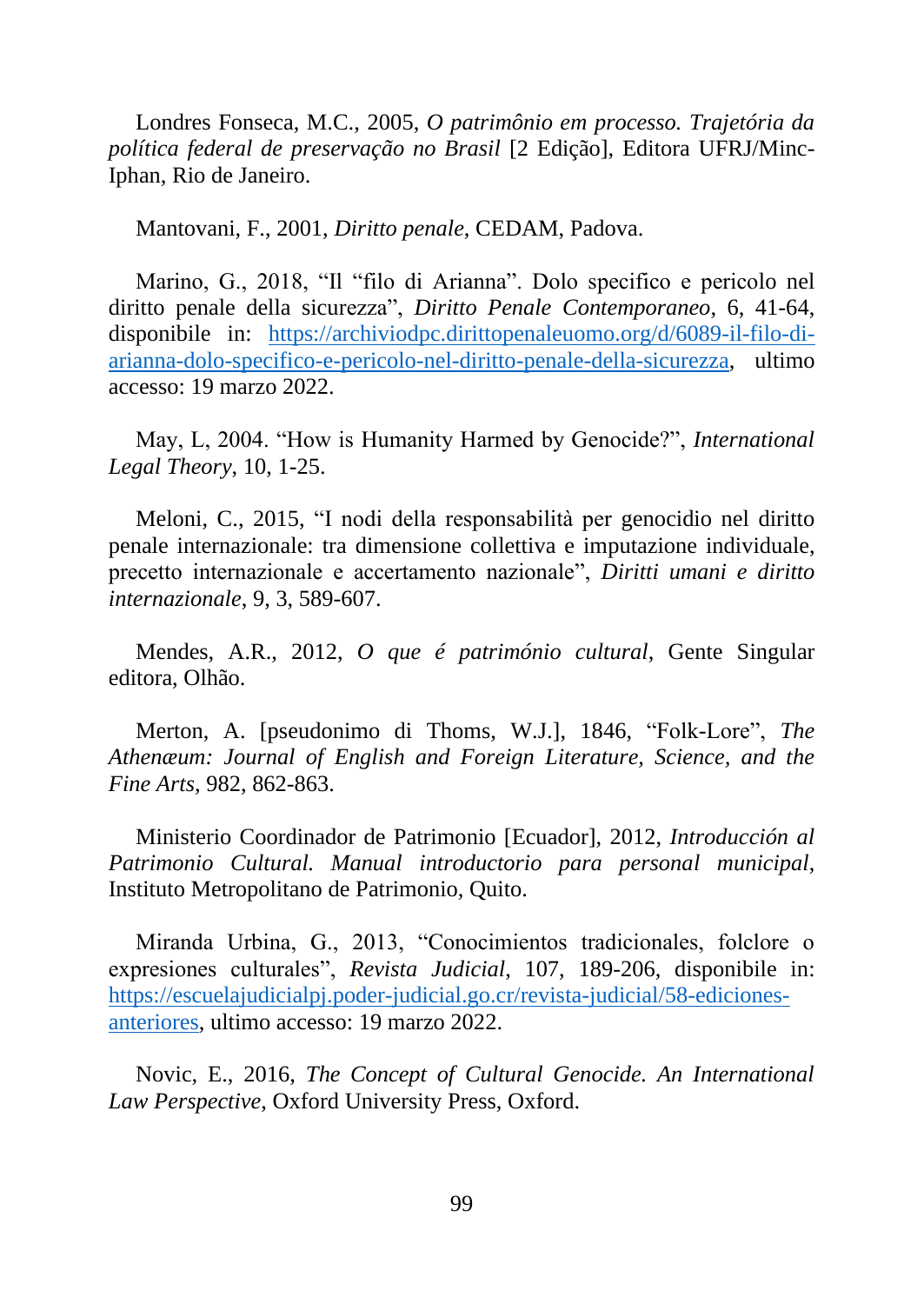Ospitia Garzón, O., 2006, "Crímenes de guerra y conflicto armado interno", *Derecho Penal y Criminología*, 27, 81, 119-134 disponibile in: [https://revistas.uexternado.edu.co/index.php/derpen/article/view/987,](https://revistas.uexternado.edu.co/index.php/derpen/article/view/987) ultimo accesso: 19 marzo 2022.

Palma Peña, J.M., 2013, "El patrimonio cultural, bibliográfico y documental de la humanidad. Revisiones conceptuales, legislativas e informativas para una educación sobre patrimonio", *Cuicuilco Revista De Ciencias Antropológicas*, 20, 58, 31-58, disponibile in: [https://revistas.inah.gob.mx/index.php/cuicuilco/article/view/3890,](https://revistas.inah.gob.mx/index.php/cuicuilco/article/view/3890) ultimo accesso: 19 marzo 2022.

Palmarini, M., 2010, "Giurisdizione penale internazionale. Dalla giustizia dei vincitori a quella universale", *Sistema informativo a schede*, 3, 1-8, disponibile in: [https://www.archiviodisarmo.it/view/bjLUn0xKQyiu4dz-](https://www.archiviodisarmo.it/view/bjLUn0xKQyiu4dz-QdmWNQFR4nXO13BnTJ_k3cBjeaA/2010-3-palmarini.pdf)[QdmWNQFR4nXO13BnTJ\\_k3cBjeaA/2010-3-palmarini.pdf,](https://www.archiviodisarmo.it/view/bjLUn0xKQyiu4dz-QdmWNQFR4nXO13BnTJ_k3cBjeaA/2010-3-palmarini.pdf) ultimo accesso: 19 marzo 2022.

Park, R., 2010, "Proving Genocidal Intent: International Precedent and ECCC Case 002", *Rutgers Law Review*, 63, 1, 129-191, disponibile in: [http://rutgerslawreview.com/wp-content/uploads/2011/08/Proving-](http://rutgerslawreview.com/wp-content/uploads/2011/08/Proving-Genocidal-Intent-International-Precedent-and-ECCC-Case-002.pdf)[Genocidal-Intent-International-Precedent-and-ECCC-Case-002.pdf,](http://rutgerslawreview.com/wp-content/uploads/2011/08/Proving-Genocidal-Intent-International-Precedent-and-ECCC-Case-002.pdf) ultimo accesso: 19 marzo 2022.

Pérez Sánchez, A.E., 1977, *Pasado, presente y futuro del Museo del Prado*, Fundación Juan March, Madrid.

Perra, L., 2020, "Protezione ambientale: abbandono dell'antropocentrismo giuridico e evoluzione del diritto", *Revista Brasileira de Estudos Políticos*, 121, 455-476, disponibile in: [https://pos.direito.ufmg.br/rbep/index.php/rbep/article/view/794,](https://pos.direito.ufmg.br/rbep/index.php/rbep/article/view/794) ultimo accesso: 19 marzo 2022.

Perra, L., 2021, *I sistemi di protezione ambientale di Ecuador e Bolivia e l'affermazione dei diritti della natura*, Il Sileno Edizioni, Lago (CS), disponibile in:  $\blacksquare$ 

[https://www.ilsileno.it/geographiesoftheanthropocene/monographic](https://www.ilsileno.it/geographiesoftheanthropocene/monographic-volumes/)[volumes/,](https://www.ilsileno.it/geographiesoftheanthropocene/monographic-volumes/) ultimo accesso: 19 marzo 2022.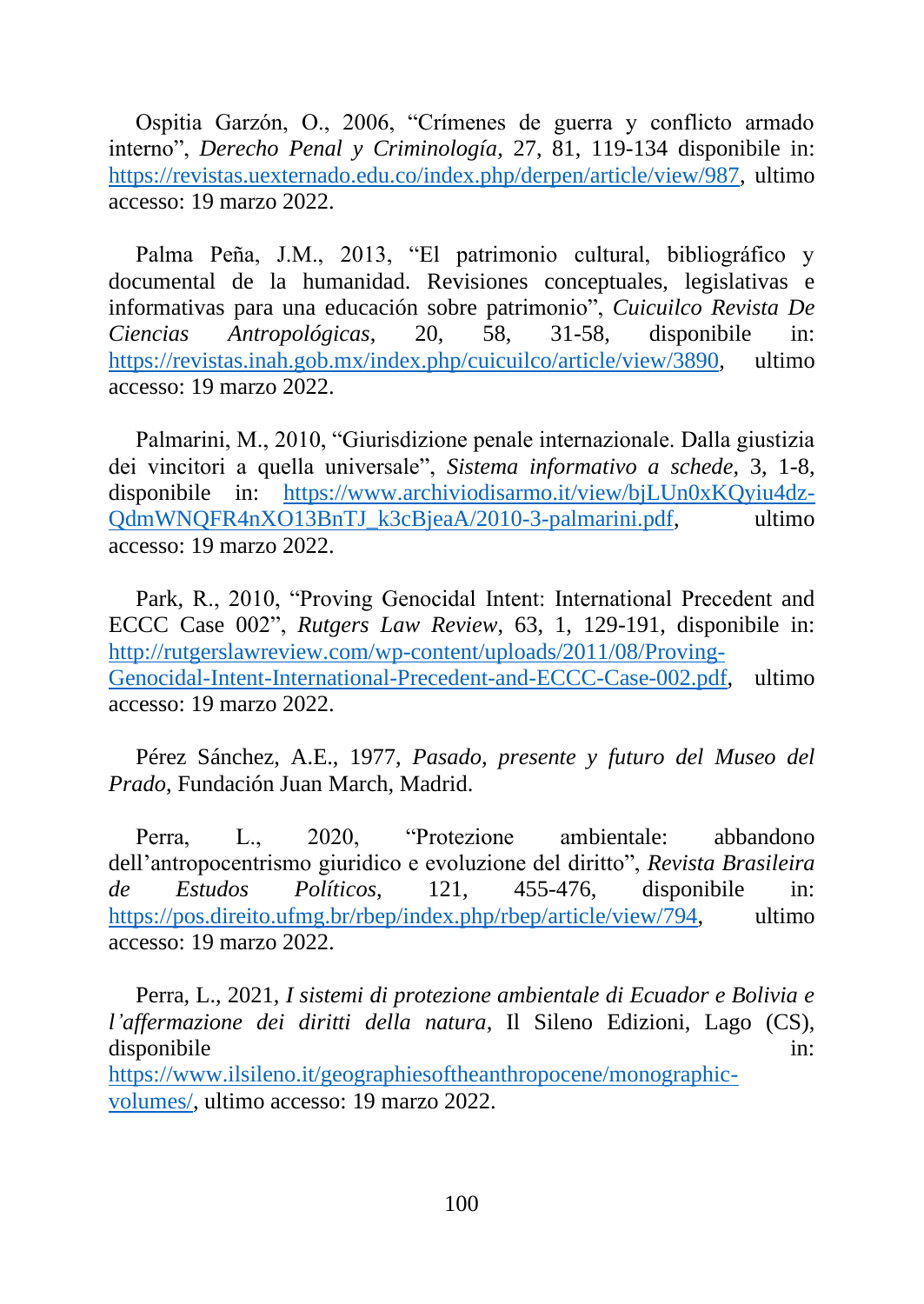Pitrè, G., 1911, *Per la inaugurazione del corso di demopsicologia nella R. Università di Palermo. Prelezione del Prof. Giuseppe Pitrè letta il dì 12 Gennaio del 1911*, Stab. Tipo-litogr. dell'impr. gen. d'affiss. e pubblicità, già F. Barravecchia e F.º, Palermo.

Querejazu Leyton, P., 2013, "La apropiación social del patrimonio. Antecedentes y contexto histórico", *Patrimonio cultural y turismo. Cuadernos*, 20, 41-53, disponibile in: [https://patrimonioculturalyturismo.cultura.gob.mx/cuadernos/cuaderno20\\_w](https://patrimonioculturalyturismo.cultura.gob.mx/cuadernos/cuaderno20_web.pdf) [eb.pdf,](https://patrimonioculturalyturismo.cultura.gob.mx/cuadernos/cuaderno20_web.pdf) ultimo accesso: 19 marzo 2022.

Rodrigues, M., 2015, "Memória, patrimônio, bibliotecas nacionais e a construção da identidade coletiva", *Em Questão*, 21, 2, 243-262, disponibile in: [https://seer.ufrgs.br/EmQuestao/article/view/54754,](https://seer.ufrgs.br/EmQuestao/article/view/54754) ultimo accesso: 19 marzo 2022.

Rodríguez Temiño, I., 2010, "Sobre el patrimonio cultural", *Sphera Publica*, 10 Especial, 75-117, disponibile in: [http://sphera.ucam.edu/index.php/sphera-01/article/view/110/124,](http://sphera.ucam.edu/index.php/sphera-01/article/view/110/124) ultimo accesso: 19 marzo 2022.

Rudawski, B., 2016, "Proces Arthura Greisera przed Najwyższym Trybunałem Narodowym", *Z Archiwum Instytutu Zachodniego*, 5, 1-8, disponibile in: [https://www.iz.poznan.pl/archiwum/wp](https://www.iz.poznan.pl/archiwum/wp-content/uploads/2021/05/Proces-Arthura-Greisera.pdf)[content/uploads/2021/05/Proces-Arthura-Greisera.pdf,](https://www.iz.poznan.pl/archiwum/wp-content/uploads/2021/05/Proces-Arthura-Greisera.pdf) ultimo accesso: 19 marzo 2022.

Salmón, E., 2004, *Introducción al Derecho Internacional Humanitario*, Pontificia Universidad Católica del Perú - Fondo Editorial de la Pontificia Universidad Católica del Perú - Comité Internacional de la Cruz Roja, Lima.

Sammicheli, L., Sartori, G., 2015, "Accertamenti tecnici ed elemento soggettivo del reato", Diritto Penale Contemporaneo, 2, 273-286, disponibile in: [https://dpc-rivista](https://dpc-rivista-trimestrale.criminaljusticenetwork.eu/it/archivio/rivista-trimestrale-2-2015)[trimestrale.criminaljusticenetwork.eu/it/archivio/rivista-trimestrale-2-2015,](https://dpc-rivista-trimestrale.criminaljusticenetwork.eu/it/archivio/rivista-trimestrale-2-2015) ultimo accesso: 19 marzo 2022.

Santacana Mestre, J., 2014, Patrimonio, Educación e Historia: el poder invisible del pasado. In: Prats, J., Barca, I., López Facal, R. (Eds.), *Historia e identidades culturales*, CIED, Universidade do Minho, Braga, 41-50.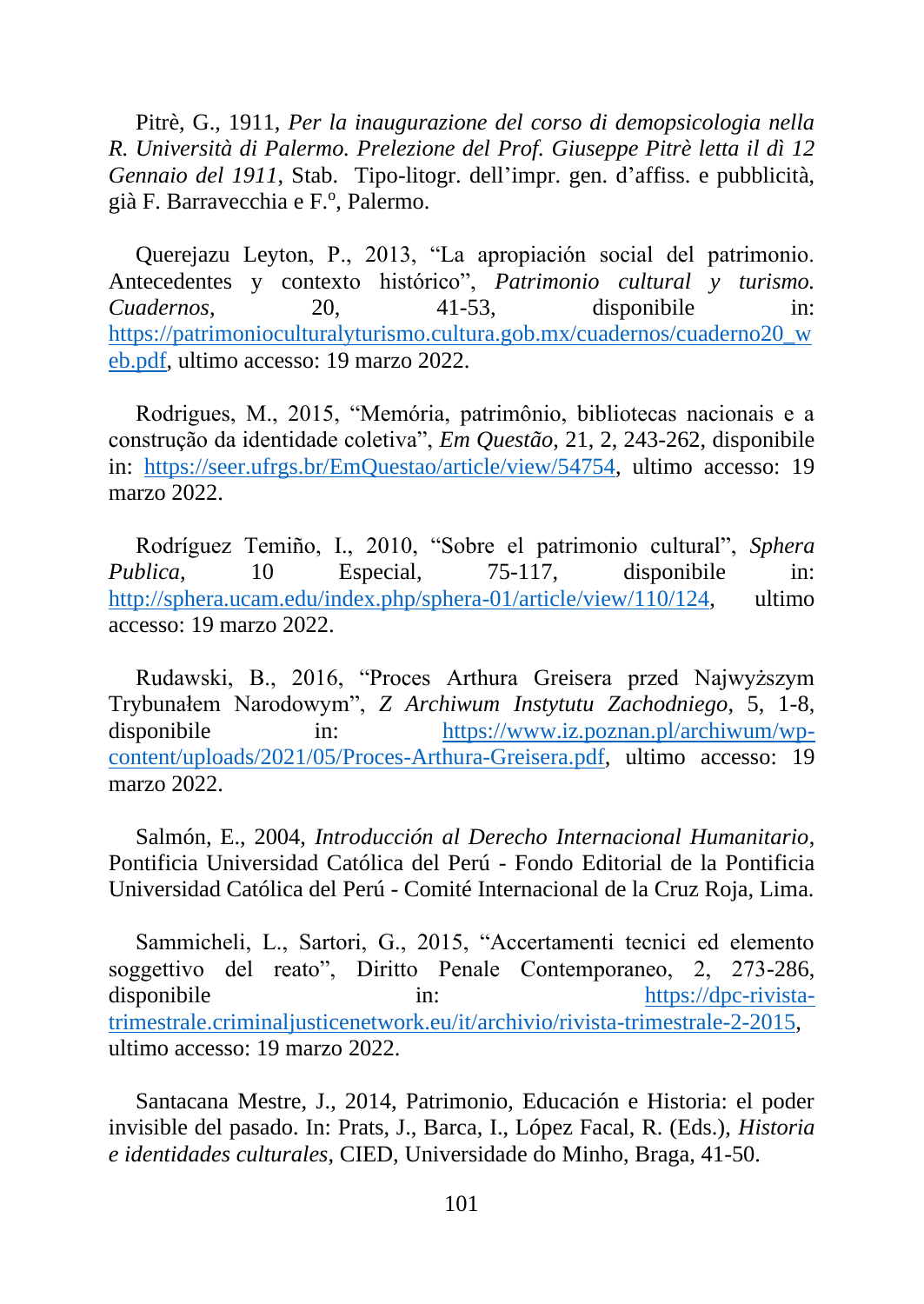Schabas, W.A., 2000, *Genocide in International Law. The Crimes of Crimes*, Cambridge University Press, Cambridge.

Scheler, M., 1916, *Der Formalismus in der Ethik und die materiale Wertethik. Neuer Versuch der Grundlegung eines ethischen Personalismus*, Verlag von Max Niemeyer, Halle a. d. S.

Simone, B., 2014, "La "sfida" dei beni culturali. Dalle biblioteche di "conservazione" alla "Biblioteca Pubblica" (Lettera ai restauratori)", *Bibliothecae.it*, 3, 1, 233-264, disponibile in: [https://bibliothecae.unibo.it/article/view/5717,](https://bibliothecae.unibo.it/article/view/5717) ultimo accesso: 10 novembre 2021.

Tamayo Ángeles, W., 1997, *Folclore. Derecho a la cultura propia. Diversidad cultural. Guía para el docente*, Instituto Interamericano de Derechos Humanos; Centro de Recursos Educativos, Amnistía Internacional, San José.

Taylor, E.B., 1903, *Primitive culture. Researches into the development of mythology, philosophy, religion, language, art, and custom, I,* John Murray, London.

The Truth and Reconciliation Commission of Canada, 2015, *Honouring the Truth, Reconciling for the Future. Summary of the Final Report of the Truth and Reconciliation Commission of Canada*, Truth and Reconciliation Commission of Canada, Ottawa, disponibile in: [https://publications.gc.ca/collections/collection\\_2015/trc/IR4-7-2015](https://publications.gc.ca/collections/collection_2015/trc/IR4-7-2015-eng.pdf) [eng.pdf,](https://publications.gc.ca/collections/collection_2015/trc/IR4-7-2015-eng.pdf) ultimo accesso: 19 marzo 2022.

The United Nations War Crimes Commission, 1949, *Law Reports of Trials of War Criminals, XIII*, His Majesty's Stationery Office, London.

Tryon, J.L., 1911, "The Hague Conferences", *The Yale Law Journal* , 20, 6, 470-485, disponibile in: [https://digitalcommons.law.yale.edu/ylj/vol20/iss6/3/,](https://digitalcommons.law.yale.edu/ylj/vol20/iss6/3/) ultimo accesso: 19 marzo 2022.

Vázquez, M., 2004, *La UNESCO y el Patrimonio Mundial*, UNESCO Etxea, Bilbao, disponibile in: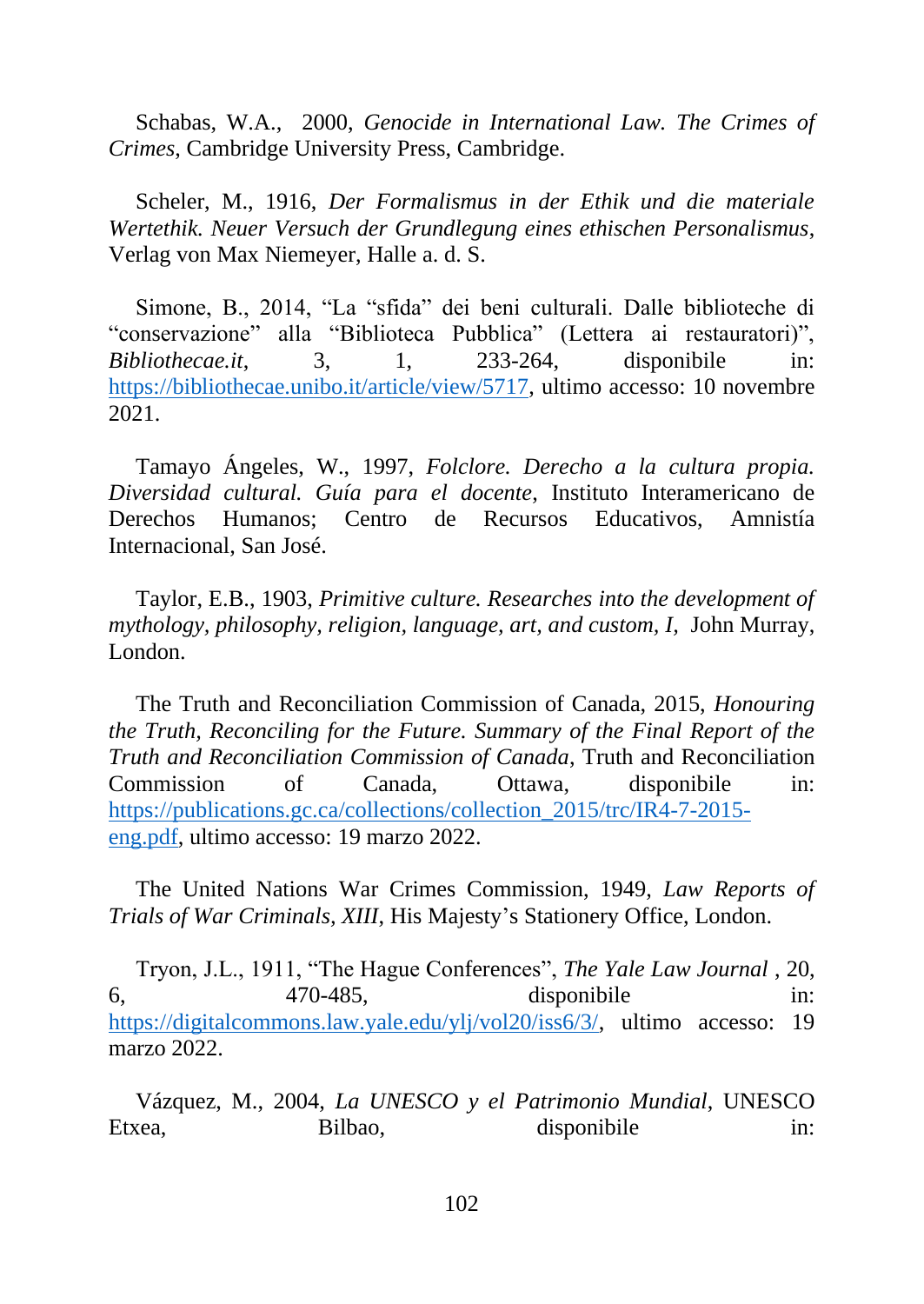[https://www.unescoetxea.org/dokumentuak/UNESCOPatrimonio.pdf,](https://www.unescoetxea.org/dokumentuak/UNESCOPatrimonio.pdf) ultimo accesso: 19 marzo 2022.

Villaseñor Alonso, I., Zolla Márquez, E., 2012, "Del patrimonio cultural inmaterial o la patrimonialización de la cultura", *Cultura y representaciones sociales*, 6, 12, 75-101, disponibile in: [http://www.culturayrs.unam.mx/index.php/CRS/article/view/417/417,](http://www.culturayrs.unam.mx/index.php/CRS/article/view/417/417) ultimo accesso: 19 marzo 2022.

Williams, R., 1976, *Keywords. A Vocabulary of Culture and Society*, Oxford University Press, New York.